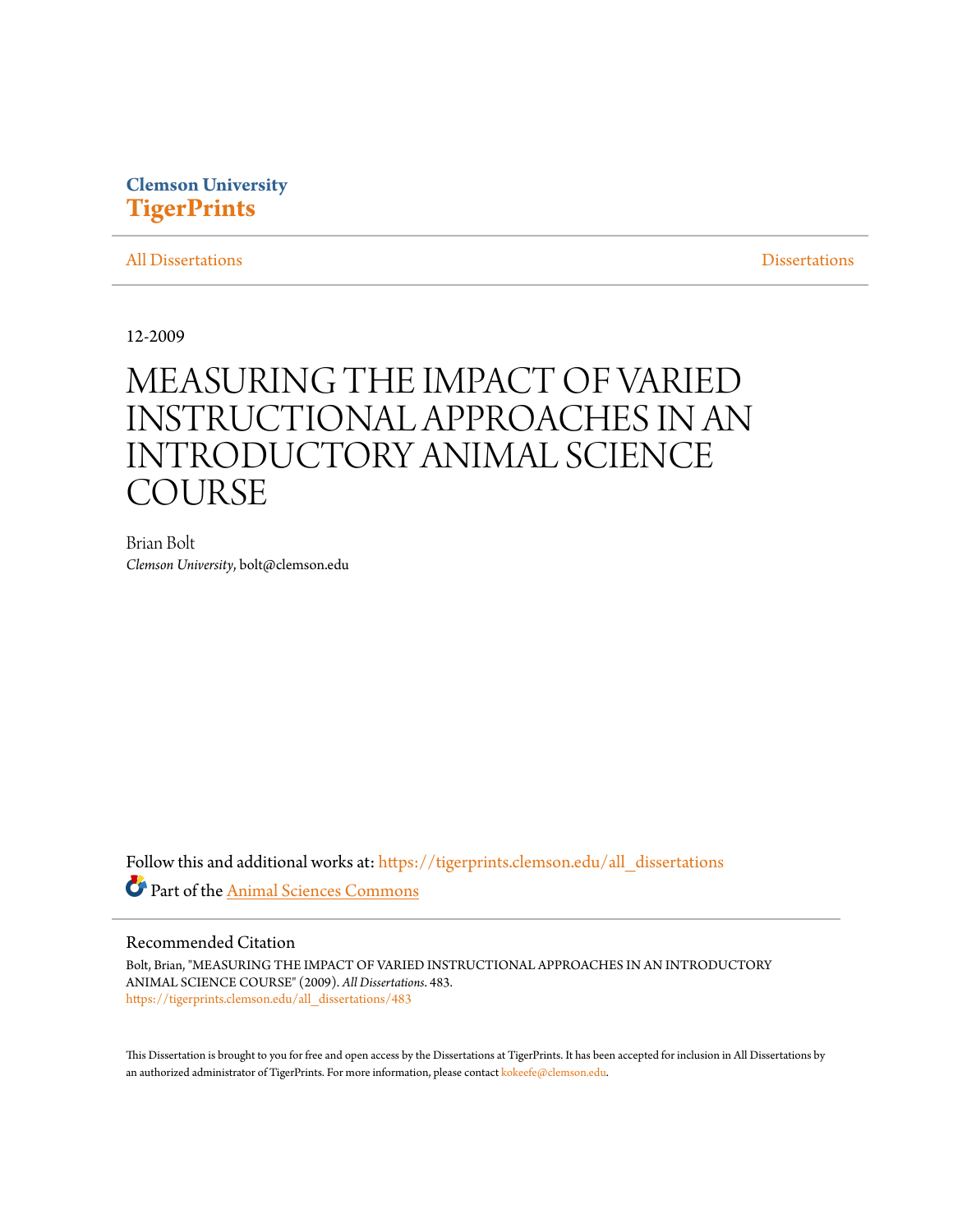### MEASURING THE IMPACT OF VARIED INSTRUCTIONAL APPROACHES IN AN INTRODUCTORY ANIMAL SCIENCE COURSE

A Dissertation Presented to the Graduate School of Clemson University

In Partial Fulfillment of the Requirements for the Degree Doctor of Philosophy in Animal Physiology

> by Brian Grady Bolt December 2009

Accepted by: Dr. K. Dale Layfield, Committee Chair Dr. Mary M. Beck Dr. Jean Bertrand Dr. Thomas Dobbins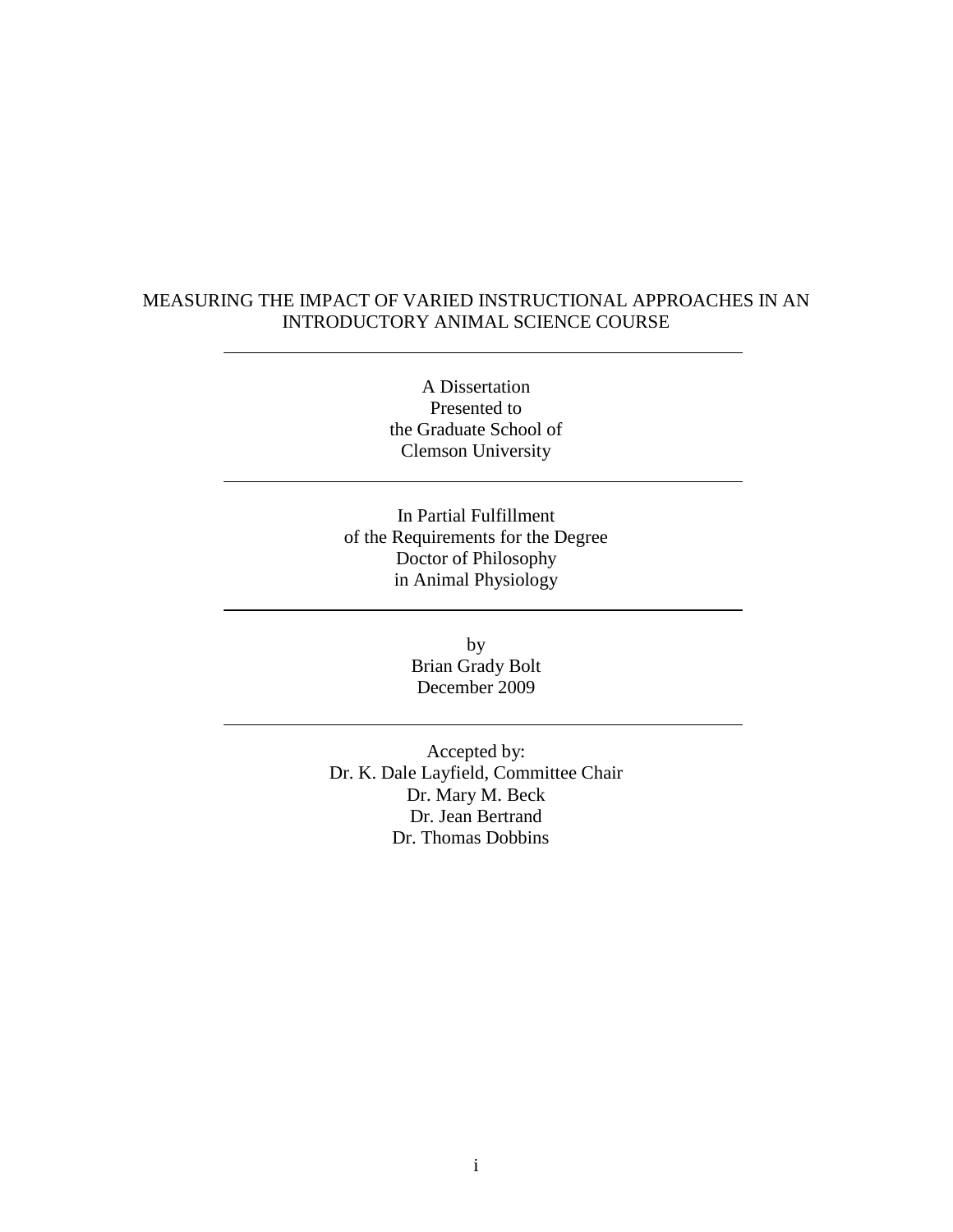#### ABSTRACT

The objectives of this project were to: evaluate the impact of demographic descriptors (gender, class rank and final grade) on student's self perceived level of engagement in classroom activities; measure the impact of varying teaching styles on a student's likelihood of correctly answering a knowledge based question and: assessing the relationship of knowledge acquisition with their level of engagement. Data were collected on students in the AVS 150, introductory animal science class (n=155) at Clemson University during the fall of 2008. Ten to fifteen minutes of class time were classified as conforming exclusively to one of three types of material delivery. The three classifications were labeled as either traditional lecture,; technology-enhanced, or; webenhanced. At the conclusion of the blocks of time students were posed a knowledge question, germane to the presented material as well as being asked to respond with their level of engagement in classroom activities. The responses were collected via a 5-point Likert-type scale (1=Completely Disaffected - 5=Completely Engaged) using the i-Clicker audience response system.

Results of the demographic descriptors show that females have a statistically significant ( $P < .05$ ) higher final grade (M=84.35) than males (M=82.35) and that freshmen have a statistically significant ( $P < .05$ ) higher final grade (M=84.05) than upperclassmen (M=81.07). Despite these findings there were no reliable relationships between descriptors and level of engagement. Ultimately no demographic descriptors were found to be useful in predicting level of classroom engagement.

ii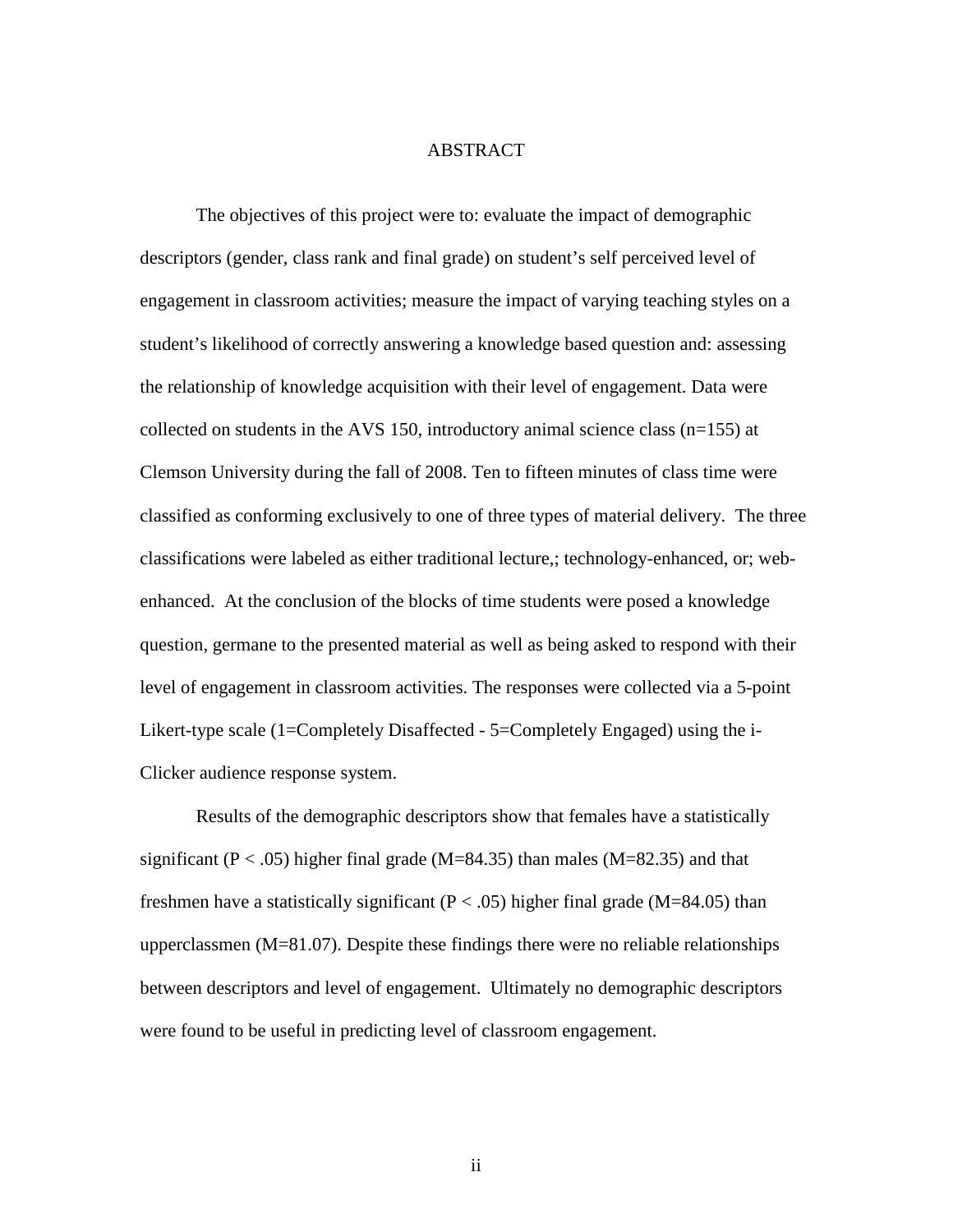The second objective of the project was to measure the level of engagement as compared to type of teaching and pair that with the knowledge acquisition there was a significant difference  $(P < .05)$  in students reported level of engagement in traditional  $(M=3.41)$ , web-enhanced  $(M=3.52)$  and technology-enhanced  $(M=3.70)$ . No significant relationships were identified between a student's level of engagement and the likelihood of answering a knowledge question correctly, suggesting that although students have a preference for how material is delivered no differences in academic performance were identified.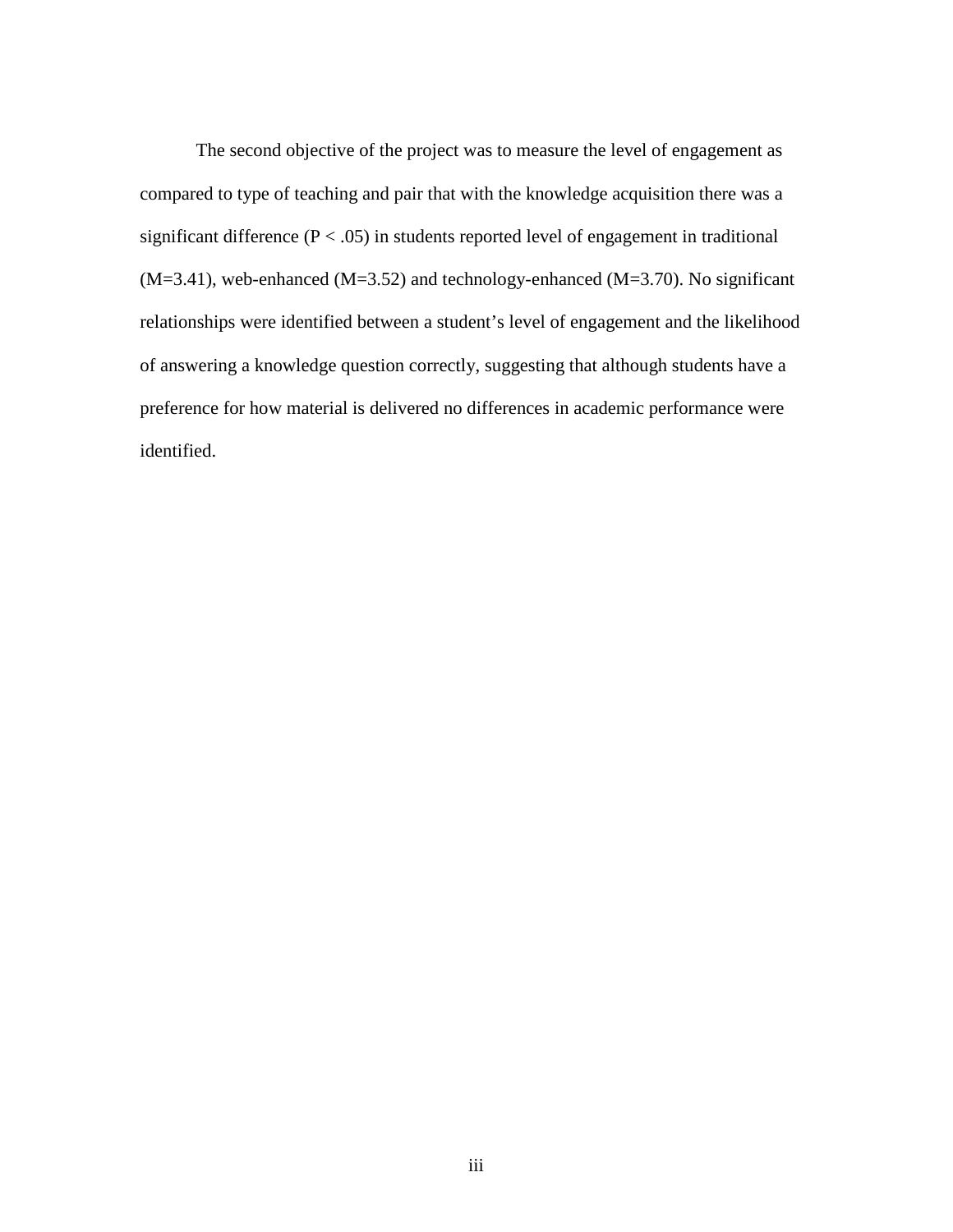#### DEDICATION

This manuscript is dedicated to my family. Their love, support and unwavering commitment shown to me while seeing this process through have made this project possible.

 To my wife, Marie, and son, John-Grady, who have inspired me to complete this project and see it through until completion, always encouraging me to do my best and making the necessary sacrifices such that I could.

To my mom and dad, Ben and Gloria, who have supported me unconditionally through all endeavors, encouraging me to value education and never allowing me to settle for less than my best effort.

To my sister, Rita, who has always served as an example of perseverance and pursuit of perfection, her assistance, encouragement and advice have been irreplaceable in completing this project.

To Mr. Elias, Mrs. Jeanne, Andy, Christie, Elias, Jacob and Madeline, thank you for all of your support and encouragement.

I offer this document as a small token of my appreciation for all of the sacrifices that you all have made for me.

Most importantly, I thank God for the opportunities and good fortune bestowed upon me.

iv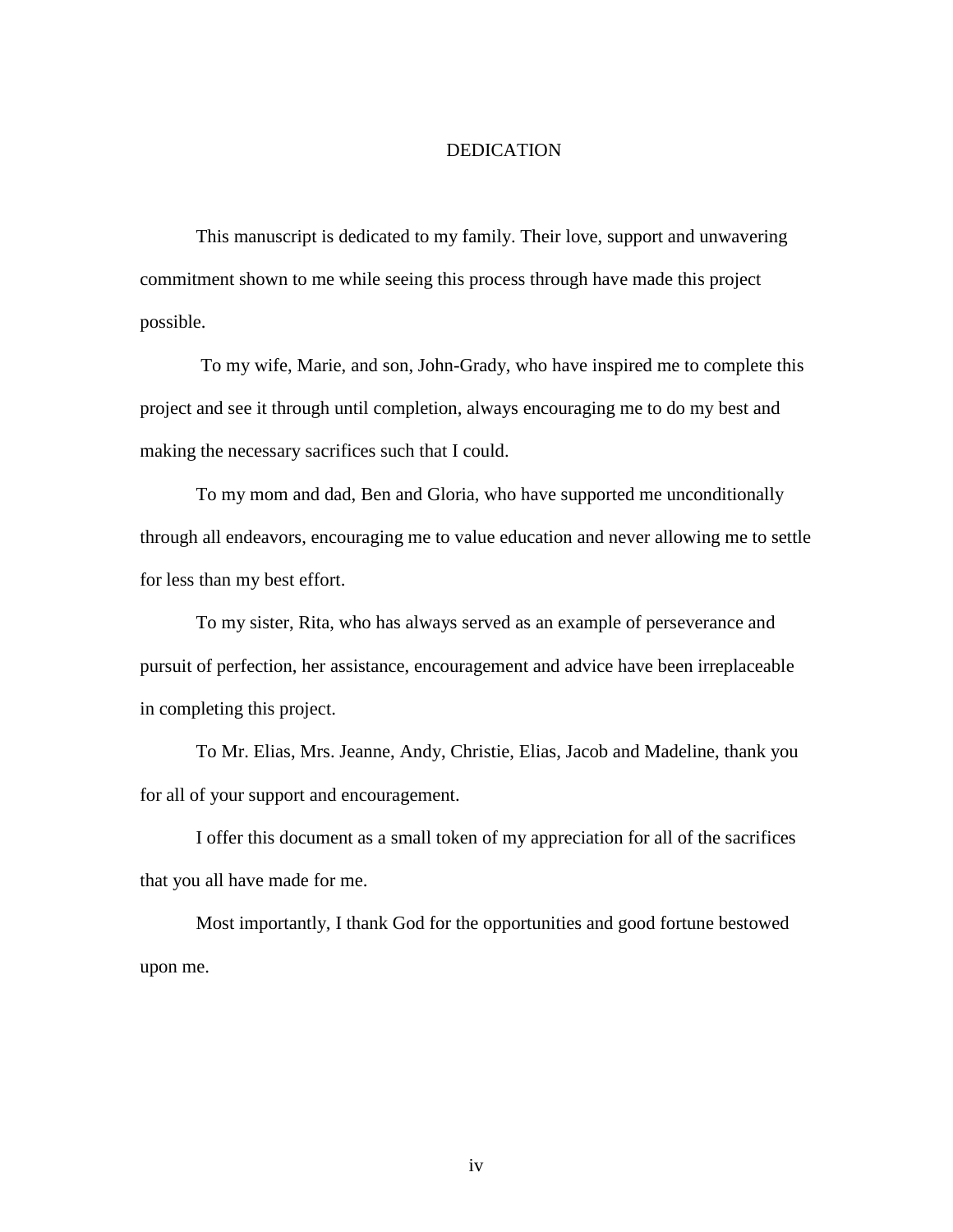#### ACKNOWLEDGMENTS

First and foremost, I would like to acknowledge the tireless efforts of Dr. Dale Layfield, my major advisor as well as my valued friend. His patience and guidance have allowed me to complete this academic journey. To the balance of my committee; Dr. Mary Beck, Dr. Jean Bertrand and Dr. Thomas Dobbins, your support of my efforts, the research project and this dissertation have allowed for me to achieve more than I ever thought possible.

To my close and dear friend, Dr. Nevil Speer, your advice, mentorship and support have always been appreciated. Your encouragement of all of my endeavors has always been especially timely and most importantly always valuable.

To my colleagues in the Animal Science Department at Clemson University, your encouragement, professionalism, humor and friendship have allowed for the completion of this project as well as still allowing me to complete my professional responsibilities.

Finally to all of the students who have been involved in this grand experiment that some have referred to as teaching, but that we have referred to as our time in the classroom. Your enthusiasm, wit and intelligence have allowed me to realize that I am truly passionate about teaching the discipline of Animal Science. For this, I offer my sincerest and humblest appreciation.

v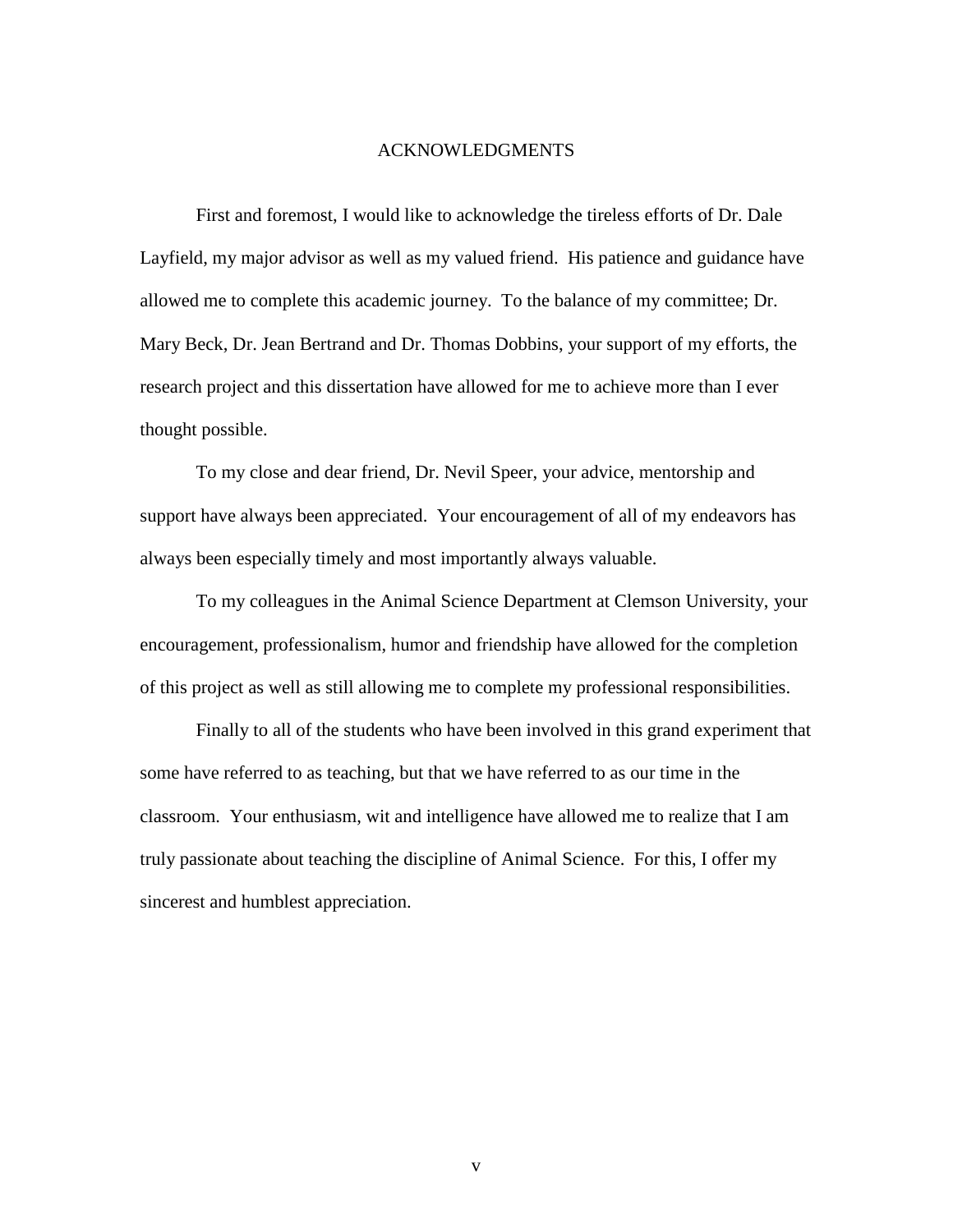# TABLE OF CONTENTS

| <b>CHAPTER</b>                                                                                                                                                                                                                                                                                                                                                                                             |
|------------------------------------------------------------------------------------------------------------------------------------------------------------------------------------------------------------------------------------------------------------------------------------------------------------------------------------------------------------------------------------------------------------|
| I.                                                                                                                                                                                                                                                                                                                                                                                                         |
| $\Pi$ .                                                                                                                                                                                                                                                                                                                                                                                                    |
|                                                                                                                                                                                                                                                                                                                                                                                                            |
| $\Lambda$ $\Omega$<br>$\overline{M}$ $\overline{M}$ $\overline{M}$ $\overline{M}$ $\overline{M}$ $\overline{M}$ $\overline{M}$ $\overline{M}$ $\overline{M}$ $\overline{M}$ $\overline{M}$ $\overline{M}$ $\overline{M}$ $\overline{M}$ $\overline{M}$ $\overline{M}$ $\overline{M}$ $\overline{M}$ $\overline{M}$ $\overline{M}$ $\overline{M}$ $\overline{M}$ $\overline{M}$ $\overline{M}$ $\overline{$ |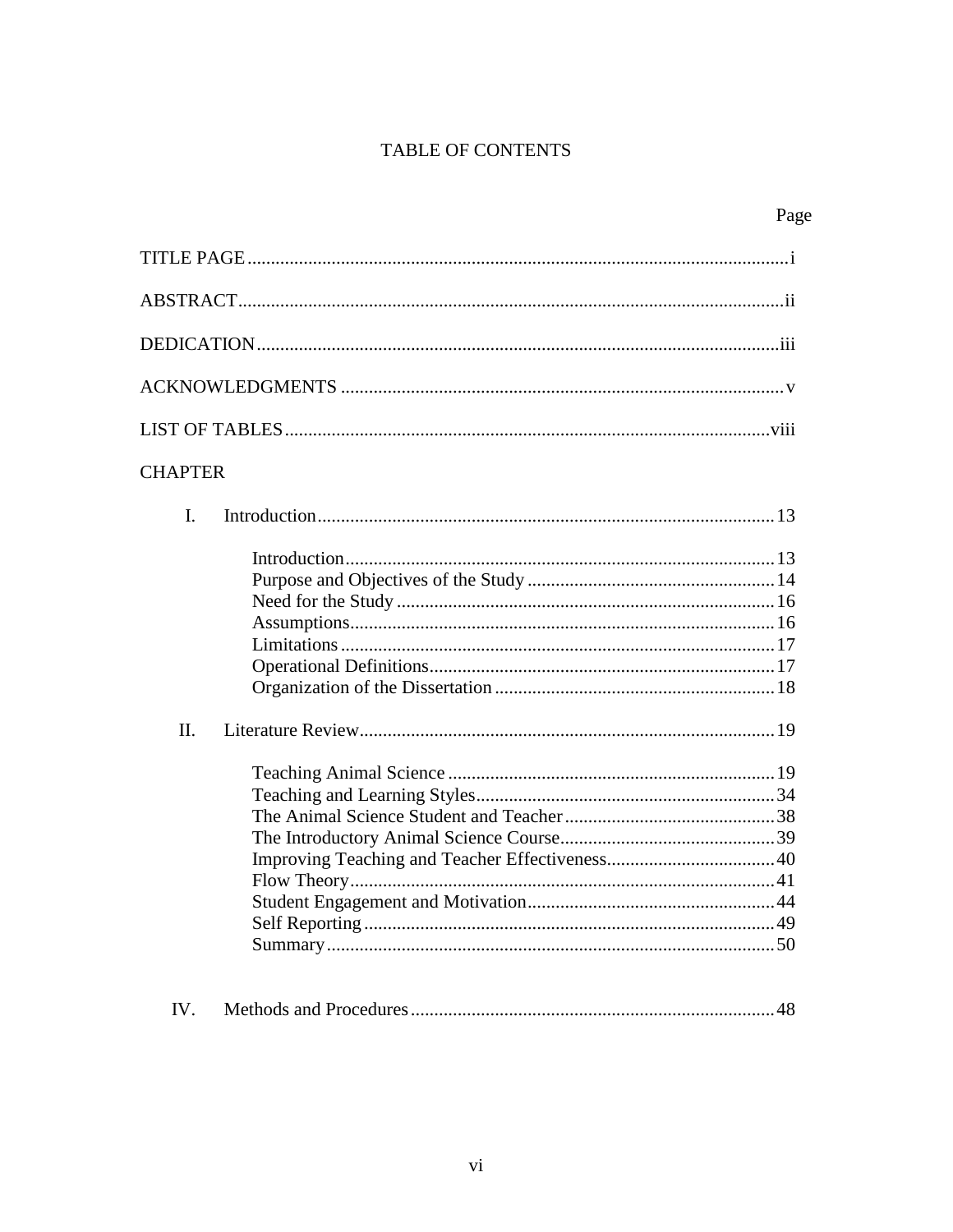|       | Table of Contents (Continued)                                                                                               | Page |
|-------|-----------------------------------------------------------------------------------------------------------------------------|------|
| IV.   | The relationship between student demographic descriptors,<br>student's self reported levels of engagement and final grade57 |      |
|       |                                                                                                                             |      |
|       |                                                                                                                             |      |
|       |                                                                                                                             |      |
|       |                                                                                                                             |      |
|       |                                                                                                                             |      |
| V.    | The relationship between student's self reported levels of                                                                  |      |
|       |                                                                                                                             |      |
|       |                                                                                                                             |      |
|       |                                                                                                                             |      |
|       |                                                                                                                             |      |
|       |                                                                                                                             |      |
| V.    |                                                                                                                             |      |
|       |                                                                                                                             |      |
| $A$ : |                                                                                                                             |      |
| B:    |                                                                                                                             |      |

|--|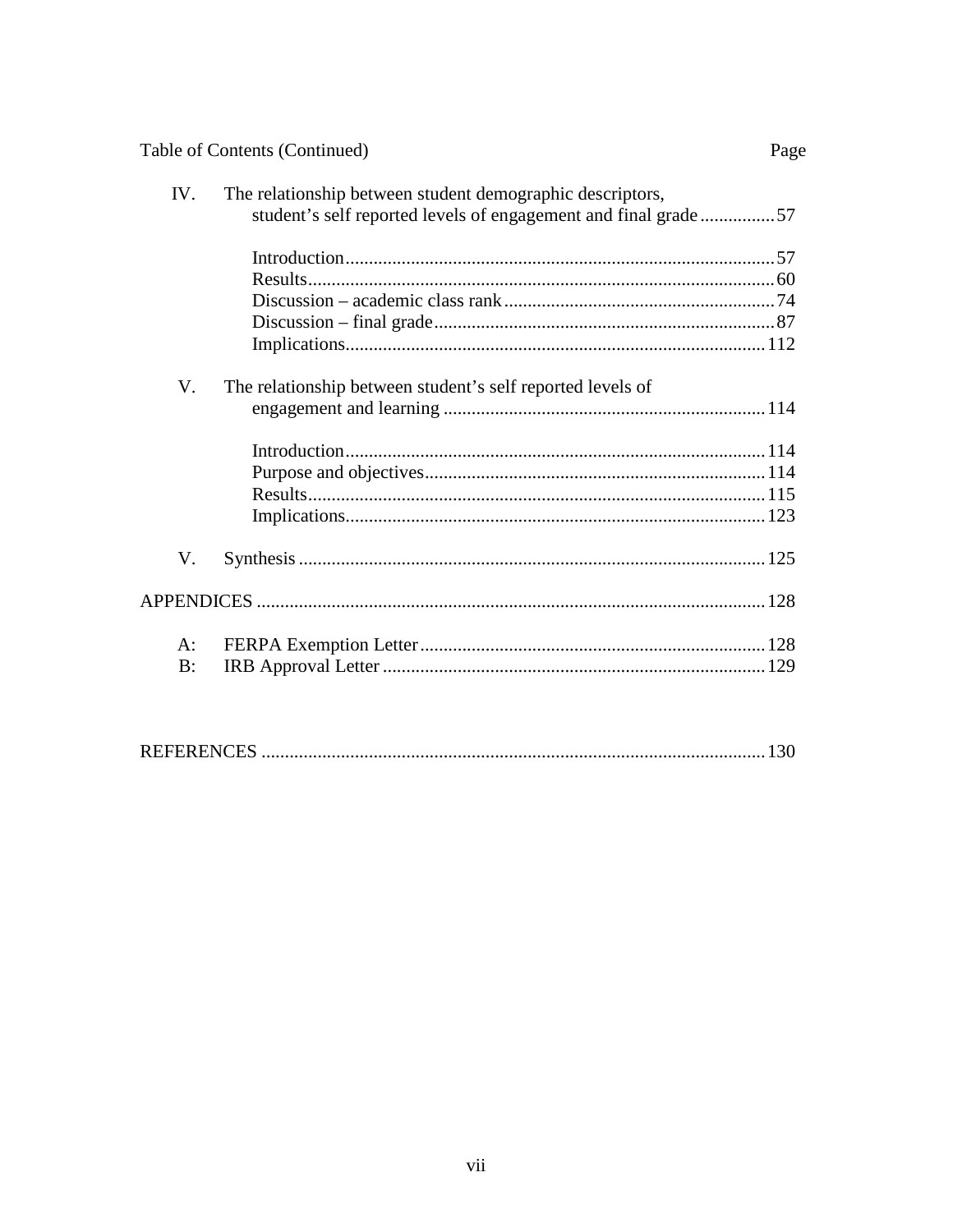# LIST OF TABLES

| Table |                                                                                                              | Page |
|-------|--------------------------------------------------------------------------------------------------------------|------|
| 2.1   |                                                                                                              |      |
| 2.2   | American Society of Animal Science Education                                                                 |      |
| 3.1   |                                                                                                              |      |
| 3.2   |                                                                                                              |      |
| 3.3   |                                                                                                              |      |
| 4.1   | Demographics of AVS 150, introductory animal science,                                                        |      |
| 4.2   | Grand means of self-reported engagement by student                                                           |      |
| 4.3   | Descriptive statistics of engagement, five point scale,                                                      |      |
| 4.4   |                                                                                                              |      |
| 4.5   |                                                                                                              |      |
| 4.6   | Relationships between students' self-reported levels of                                                      |      |
| 4.7   | Davis' rank of relationship between engagement levels                                                        |      |
| 4.8   | Descriptive statistics for technology enhanced instruction                                                   |      |
| 4.9   |                                                                                                              |      |
| 4.10  | Relationship between students' self reported levels of<br>engagement and gender based on technology-enhanced |      |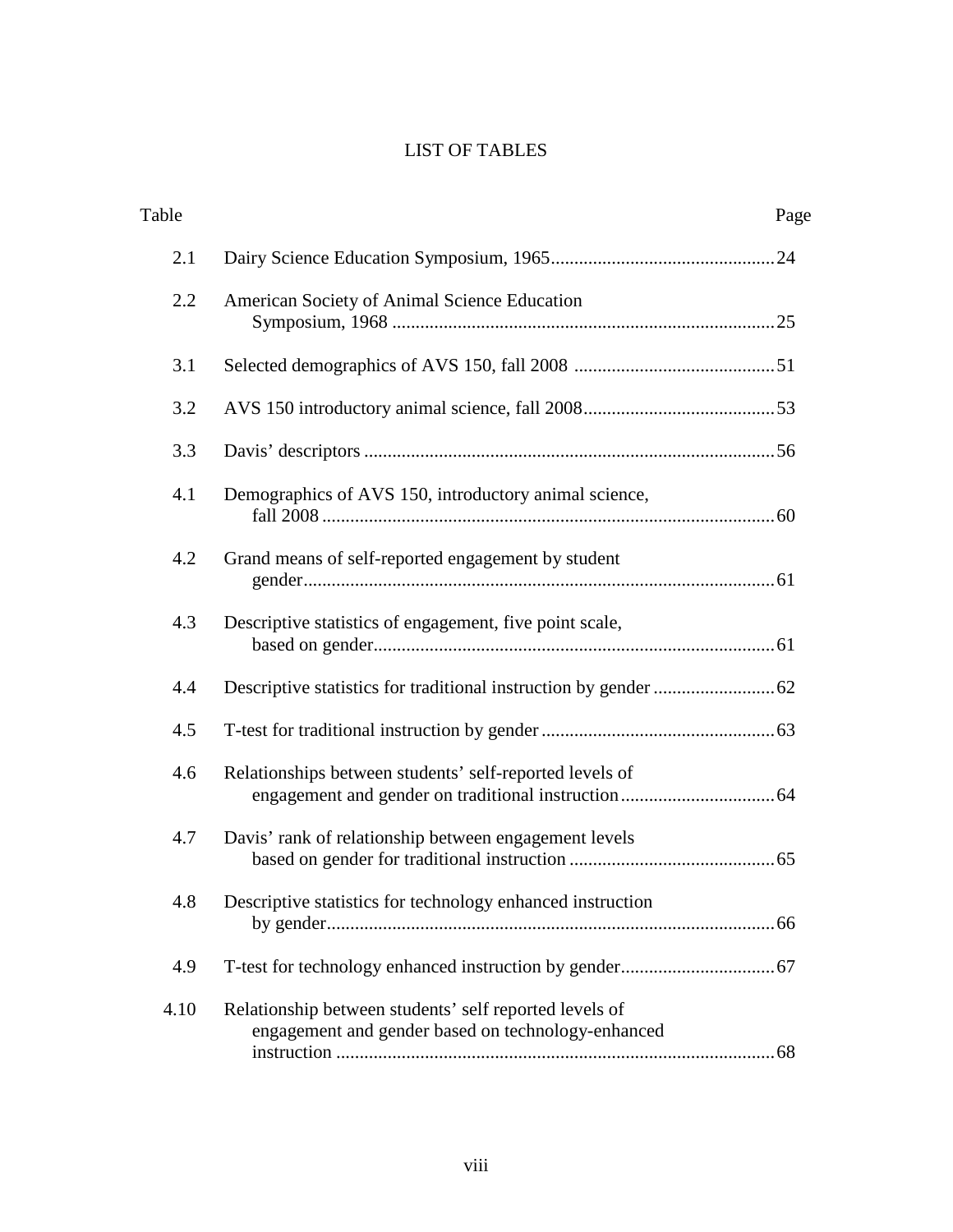# List of Tables (Continued)

| Table |                                                                                                  | Page |
|-------|--------------------------------------------------------------------------------------------------|------|
| 4.11  | Davis' rank of relationship between engagement levels                                            |      |
| 4.12  | Descriptive statistics for web-enhanced instruction by                                           |      |
| 4.13  |                                                                                                  |      |
| 4.14  | Relationships between students' self reported levels of<br>engagement and gender on web-enhanced |      |
| 4.15  | Davis' rank of relationship between engagement levels                                            |      |
| 4.16  |                                                                                                  |      |
| 4.17  |                                                                                                  |      |
| 4.18  |                                                                                                  |      |
| 4.19  | Descriptive statistics for traditional instruction by                                            |      |
| 4.20  |                                                                                                  |      |
| 4.21  | Relationships between students' self reported levels of                                          |      |
| 4.22  | Davis' rank of relationship between engagemen and<br>academic class for traditional instruction. | 78   |
| 4.23  | Descriptive statistics for technology-enhanced                                                   |      |
| 4.24  | T-test for technology-enhanced instruction by class                                              |      |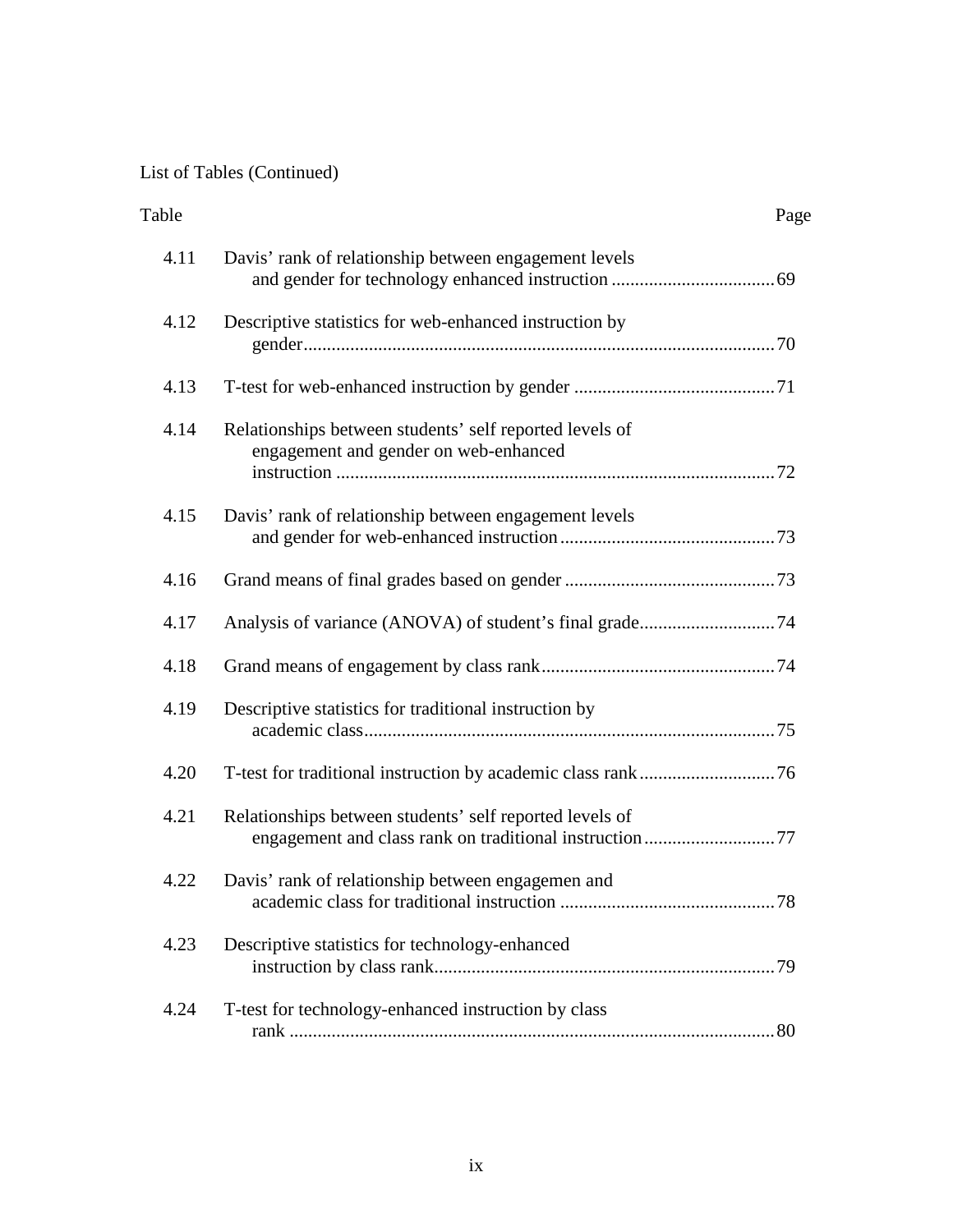# List of Tables (Continued)

| Table |                                                                                                      | Page |
|-------|------------------------------------------------------------------------------------------------------|------|
| 4.25  | Relationships between students' self reported levels of<br>engagement and class rank on              |      |
| 4.26  | Davis' rank of relationship between engagement levels<br>and academic class for technology-enhanced  |      |
| 4.27  | Descriptive statistics for web-enhanced instruction by                                               |      |
| 4.28  |                                                                                                      |      |
| 4.29  | Relationships between students' self reported levels of<br>engagement and class rank on web-enhanced |      |
| 4.30  | Davis' rank of relationship between engagement levels                                                |      |
| 4.31  |                                                                                                      |      |
| 4.32  | Descriptive statistics for engagement by final grade for                                             |      |
| 4.33  | Test of homogeneity of variances for engagement for                                                  |      |
| 4.34  | Analysis of variance (ANOVA) between level of                                                        |      |
| 4.35  | Relationship between students' self reported levels of<br>engagement and knowledge assessment on     |      |
| 4.36  | Davis' rank of relationship between engagement levels                                                |      |
| 4.37  | Grand mean and descriptive statistics of engagement in                                               |      |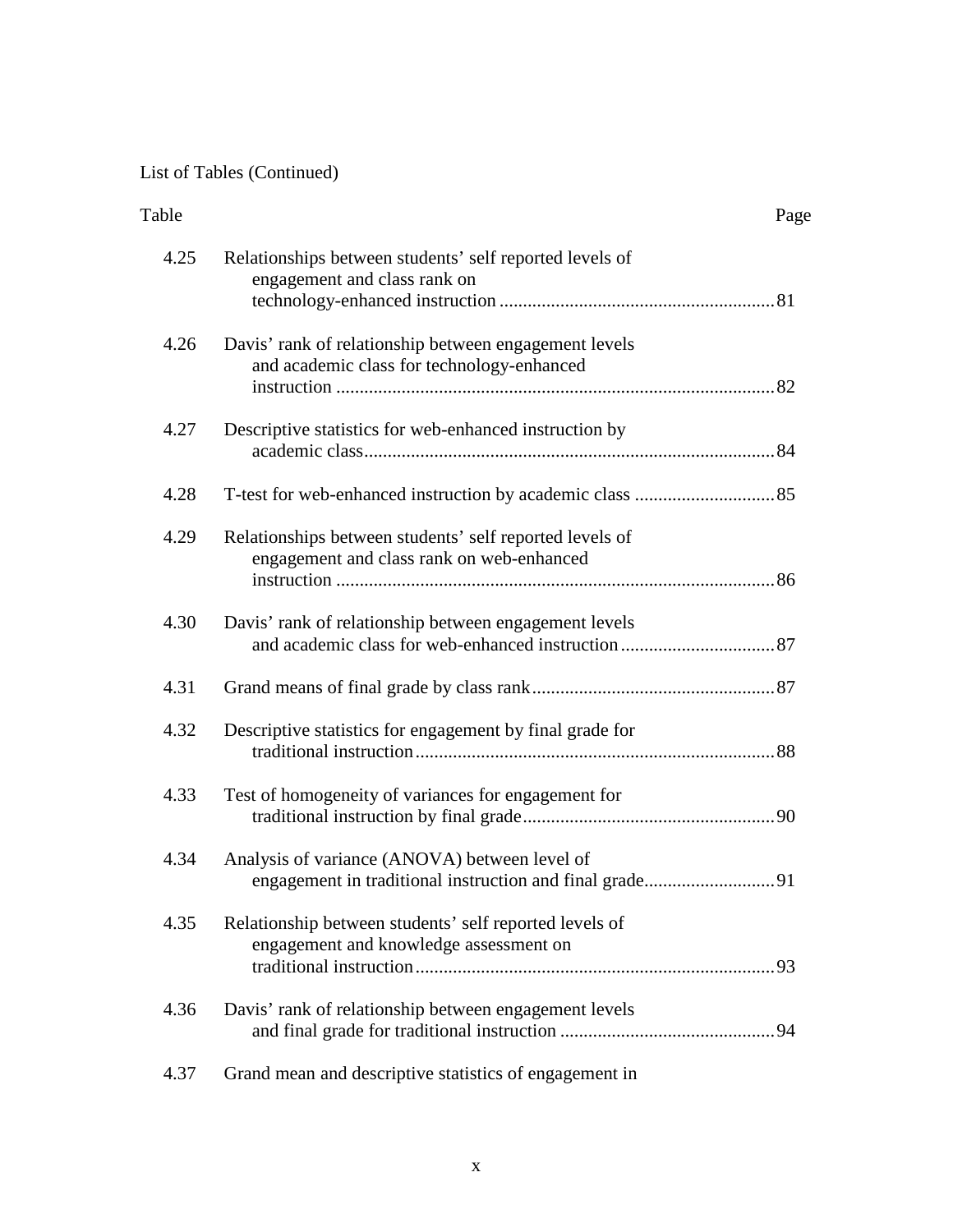|       | <b>List of Tables (Continued)</b>                                                                                |      |
|-------|------------------------------------------------------------------------------------------------------------------|------|
| Table |                                                                                                                  | Page |
| 4.38  | Analysis of variance (ANOVA) of engagement in                                                                    |      |
| 4.39  | Descriptive statistics for engagement by final grade for                                                         |      |
| 4.40  | Test of homogeneity of variances for engagement for                                                              |      |
| 4.41  | Analysis of variance (ANOVA) between level of<br>engagement in technology-enhanced instruction and               |      |
| 4.42  | Relationships between students' self reported levels of<br>engagement and final grade on technology-enhanced     |      |
| 4.43  | Davis' rank of relationship between engagement levels<br>and final grade for technology-enhanced instruction 102 |      |
| 4.44  | Grand mean and descriptive statistics of engagement,<br>on a five-point scale, in web-enhanced instruction       |      |
| 4.45  | Analysis of variance (ANOVA) of engagement in web-                                                               |      |
| 4.46  | Descriptive statistics for engagement by final grade for                                                         |      |
| 4.47  | Test of homogeneity of variances for engagement for                                                              |      |
| 4.48  | Analysis of variance (ANOVA) between level of<br>engagement in web-enhanced instruction and final                |      |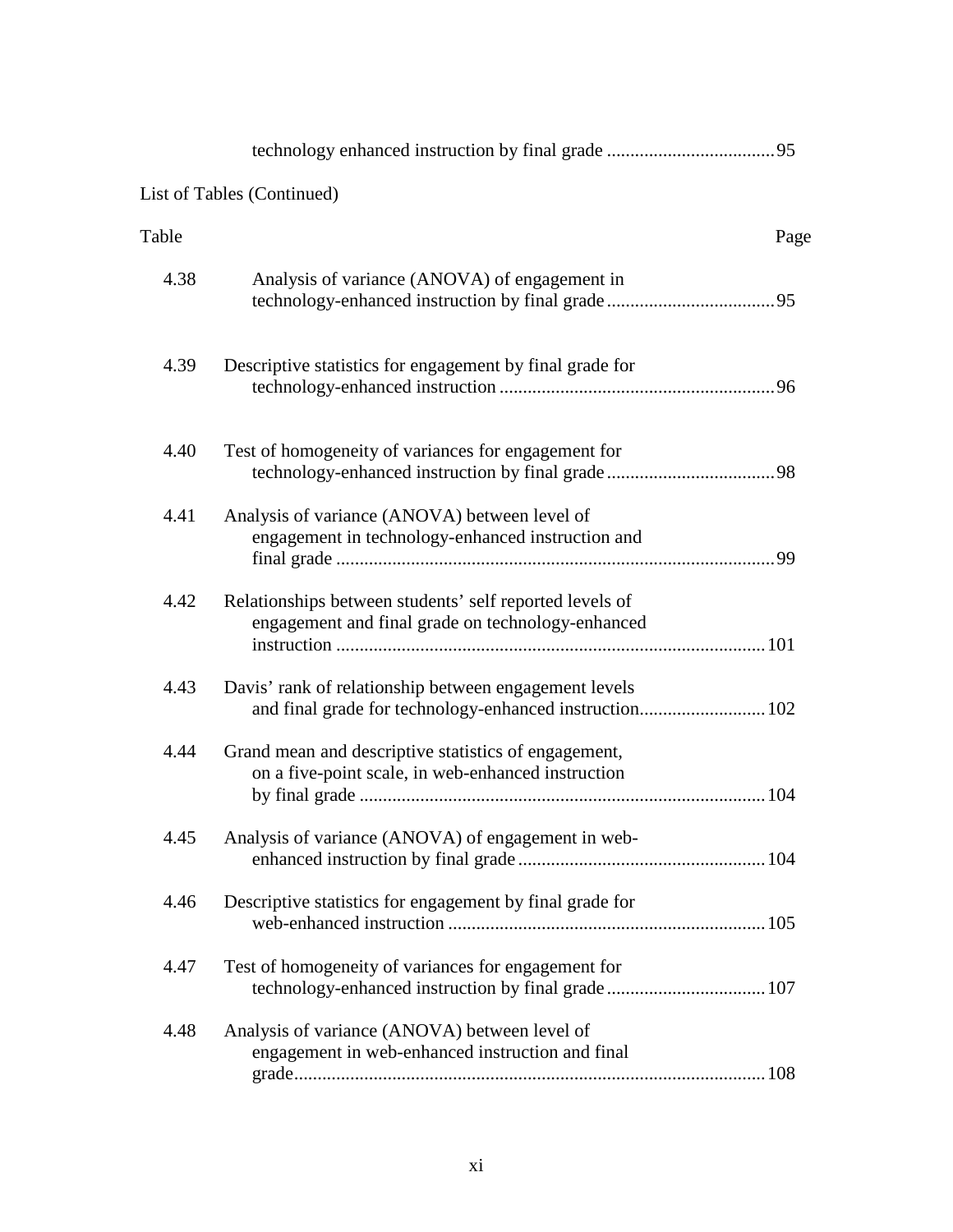# List of Tables (Continued)

| Table |                                                                                                              | Page |
|-------|--------------------------------------------------------------------------------------------------------------|------|
| 4.49  | Relationship between students' self reported levels of<br>engagement and final grade on web-enhanced         |      |
| 4.50  | Davis' rank of relationship between engagement levels                                                        |      |
| 5.1   | Grand means for self reported engagement on a five                                                           |      |
| 5.2   | Analysis of variance (ANOVA) between self reported<br>engagement for selected instructional delivery         |      |
| 5.3   | Aggregate engagement level (%) of students based on                                                          |      |
| 5.4   | Relationship between students' self reported levels of<br>engagement and knowledge assessment on traditional |      |
| 5.5   | Relationships between students' self reported levels of<br>engagement and knowledge assessment on            |      |
| 5.6   | Relationships between students' self reported levels of<br>engagement and knowledge assessment on            |      |
| 5.7   | Davis' rank of linear relationship for traditional<br>instruction                                            | 122  |
| 5.8   | Davis' rank of linear relationship for technology-                                                           |      |
| 5.9   | Davis' rank of linear relationship for web-enhanced                                                          |      |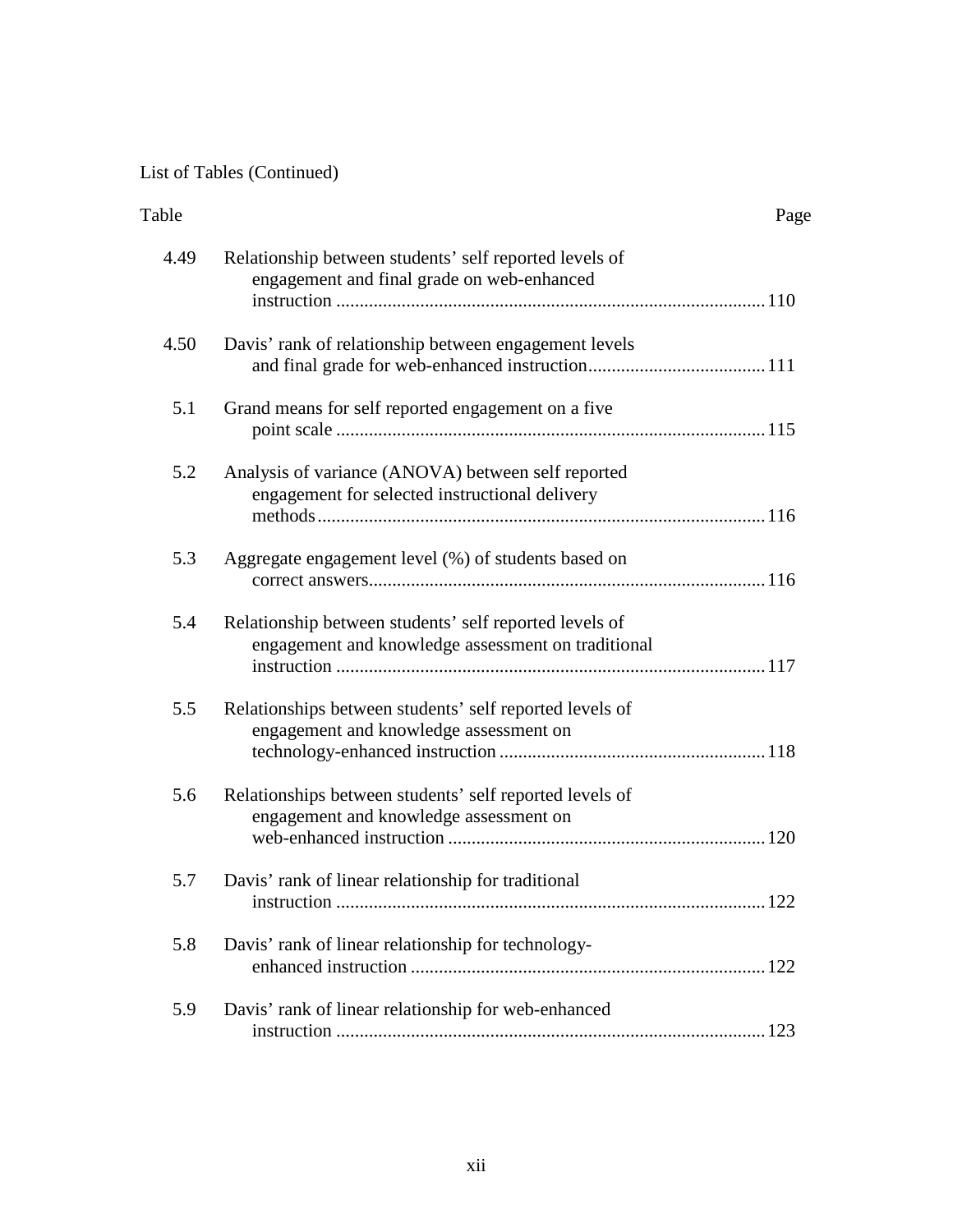#### **CHAPTER ONE**

#### **INTRODUCTION**

Teaching is a discipline as old as time itself. To impart knowledge to someone else is a necessary part of human survival. Early teaching focused on just that, imparting survival skills to the next generation. Evidence of effective teaching was shown in the basic existence of a species, and natural selection was a means of removing bad teaching from a population. As we move forward and begin to look at teaching in the context of a modern population, discerning effective teaching is much more difficult. There are multiple measures and instruments available that should offer some indicator of good teaching, and tests available to ascertain the relative amount of knowledge imparted to the learner. In the end, the basic accumulation of useful knowledge imparted in such a way as to stimulate thinking and ultimately some rational answer to a problem would seem to be the most practical measure of effective teaching.

One overly simple tenet of teaching is that the learner must be engaged with the material that he or she is to be learning (Campbell, 1977; Svanum and Bigatti, 2009). An engaged student, one who is in the flow of the classroom information, is much more likely to internalize and truly learn the information than a learner who is disaffected by what they are to learn. In a sense, to increase student engagement would be a precursor to high-quality learning (Csikszentmihalyi, 1990).

There is a large body of research to suggest and confirm differences in how individuals learn and how teachers teach. Truly good teaching-learning occurs when the appropriate teaching style is paired with a compatible learning style, suggesting that a situation that pairs one learner with one teacher is the best possible situation, or which, on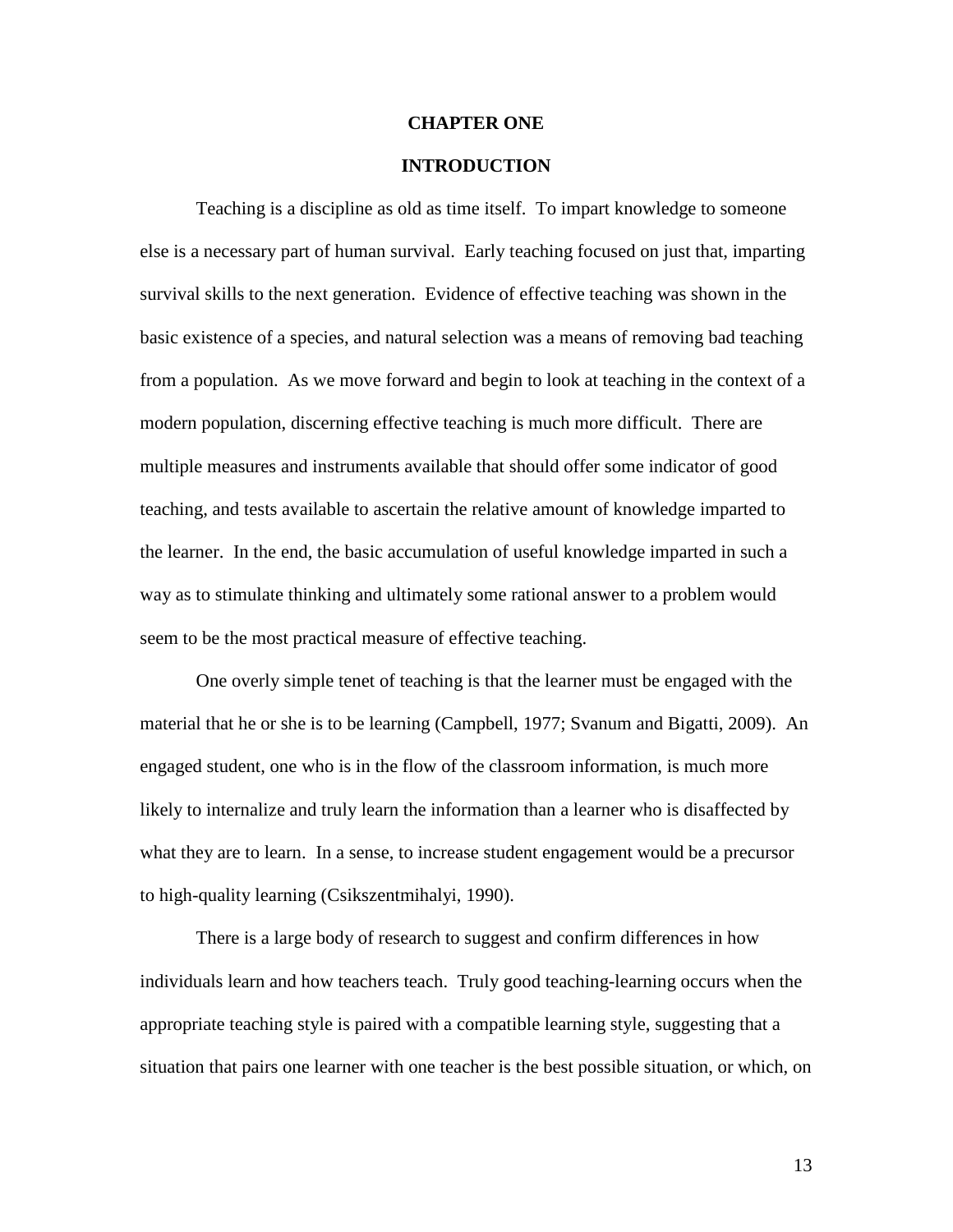a more practical basis, would sort learners and place them collectively into a situation where they are paired with an appropriate teaching style. (Kolb, 1984; Fleming, 1995) The reality of the modern academic department is fewer teachers teaching larger classes, the result of constrained fiscal resources and increasing enrollments. This reality prevents the ideal position of pairing teaching styles with learning styles, forcing teachers to employ variety in presentation in an attempt to meet the needs of their respective learners.

The modern classroom offers multiple options for delivering material to students. The advent of learning technologies only adds to the options for relaying information to students. Traditional lecture, where a teacher stands in front of a group and offers information, can now be supplemented with varied approaches. In short, the opportunity exists for the information to be presented in a variety of formats and in a best-case scenario the learner is presented information in a way that becomes useful to him on a very individual basis.

#### **PURPOSE AND OBJECTIVES**

 The purpose of the first portion, chapter 3, of this study is to examine the impact of various instructional delivery methods on students' self-reported levels of engagement as described by student gender, academic class or final grades, and to determine if any relationship between student engagement and demographic descriptors exists. Specifically, the objectives of this study are to:

1. Describe self-reported levels of engagement for traditional instruction, technology-enhanced and Web-enhanced instruction by student gender.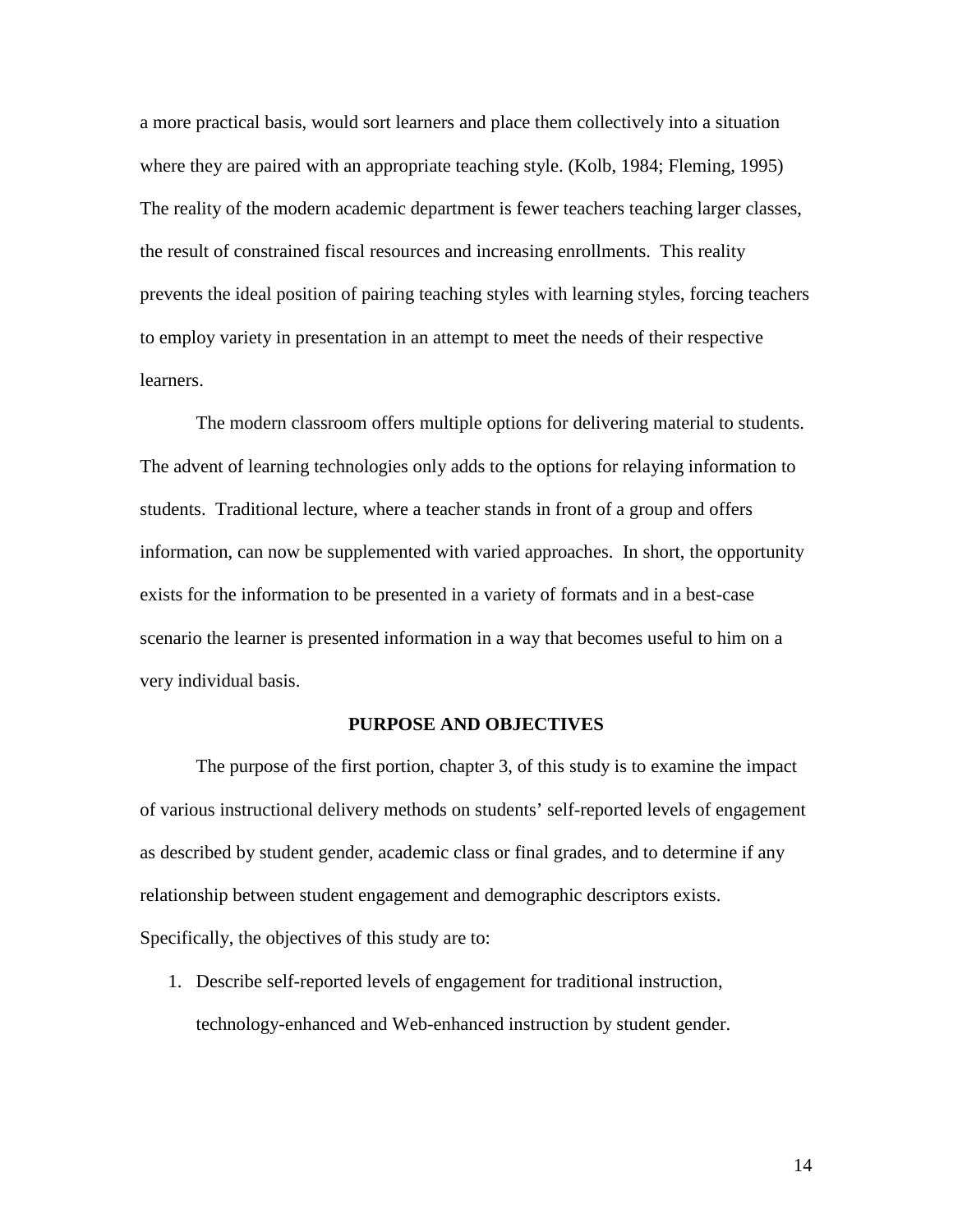- 2. Describe the relationship, if any, between self-reported levels of engagement for traditional instruction, technology-enhanced and Web-enhanced instruction by student gender.
- 3. Describe self-reported levels of engagement for traditional instruction, technology-enhanced and Web-enhanced instruction by academic class (freshmen or upperclassmen).
- 4. Describe the relationship, if any, between self-reported levels of engagement for traditional instruction, technology-enhanced and Web-enhanced instruction by academic class (freshmen or upperclassmen).
- 5. Describe self-reported levels of engagement for traditional instruction, technology-enhanced and Web-enhanced instruction by students' final grades (A, B, C, D or F).
- 6. Describe the relationship, if any, between self-reported levels of engagement for traditional instruction, technology-enhanced and Web-enhanced instruction by students' final grades (A, B, C, D or F).

The purpose of the second portion, chapter 4, of the study is to examine the impact of various instructional delivery methods on students' self-reported levels of engagement and to determine any relationship between student engagement and knowledge gained. Specifically, the objectives of this study are to:

1. Describe students' self-reported levels of engagement for traditional instruction, technology-enhanced and Web-enhanced instruction.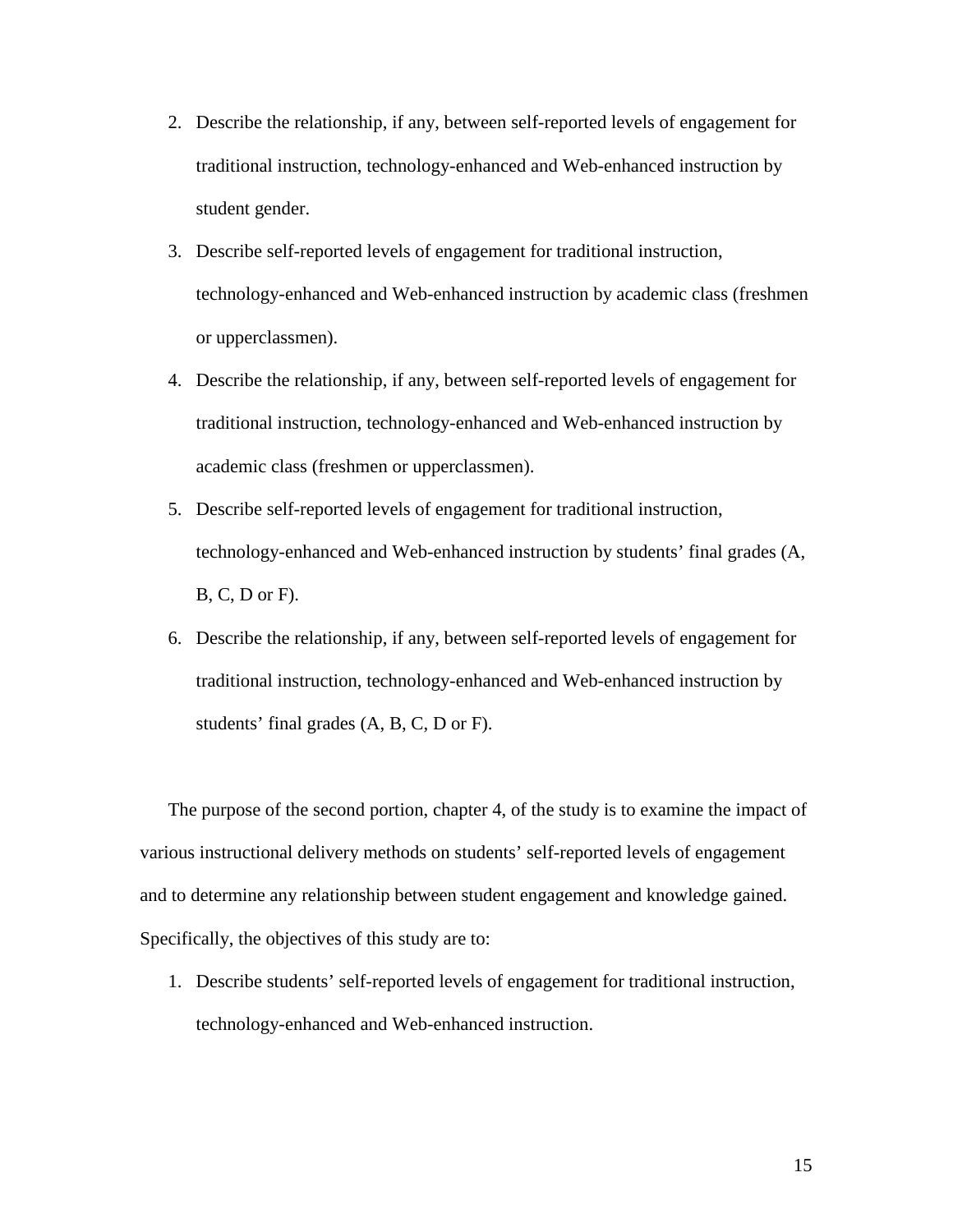2. Describe the relationship, if any, between AVS 150 students' self-reported levels of engagement and knowledge assessment scores.

#### **NEED FOR THE STUDY**

 In modern animal science departments, lecture-style introductory courses with large enrollments are the reality. The introductory course is designed to serve as a foundation for the balance of a student's course work within the particular area of study. The importance of the class to an animal science student's future within the discipline coupled with what has often been described as a less than ideal learning environment (Hultz, 1930) clearly illustrates the importance of the development of a teaching and learning environment that offers the greatest chance of a successful teaching-learning outcome is important.In this study the relative efficacy of three defined teaching methods are assessed for likelihood of a desirable outcome, or chance of answering a knowledge-based question correctly.

#### **ASSUMPTIONS**

The following assumptions were made in conducting the study:

- 1. The students will respond truthfully and accurately about their selected answers to knowledge questions and level of engagement.
- 2. Most students will maintain and bring their i-clicker so as to accurately poll the students in attendance at a given lecture period
- 3. The teacher has no bias with regards to how material is delivered.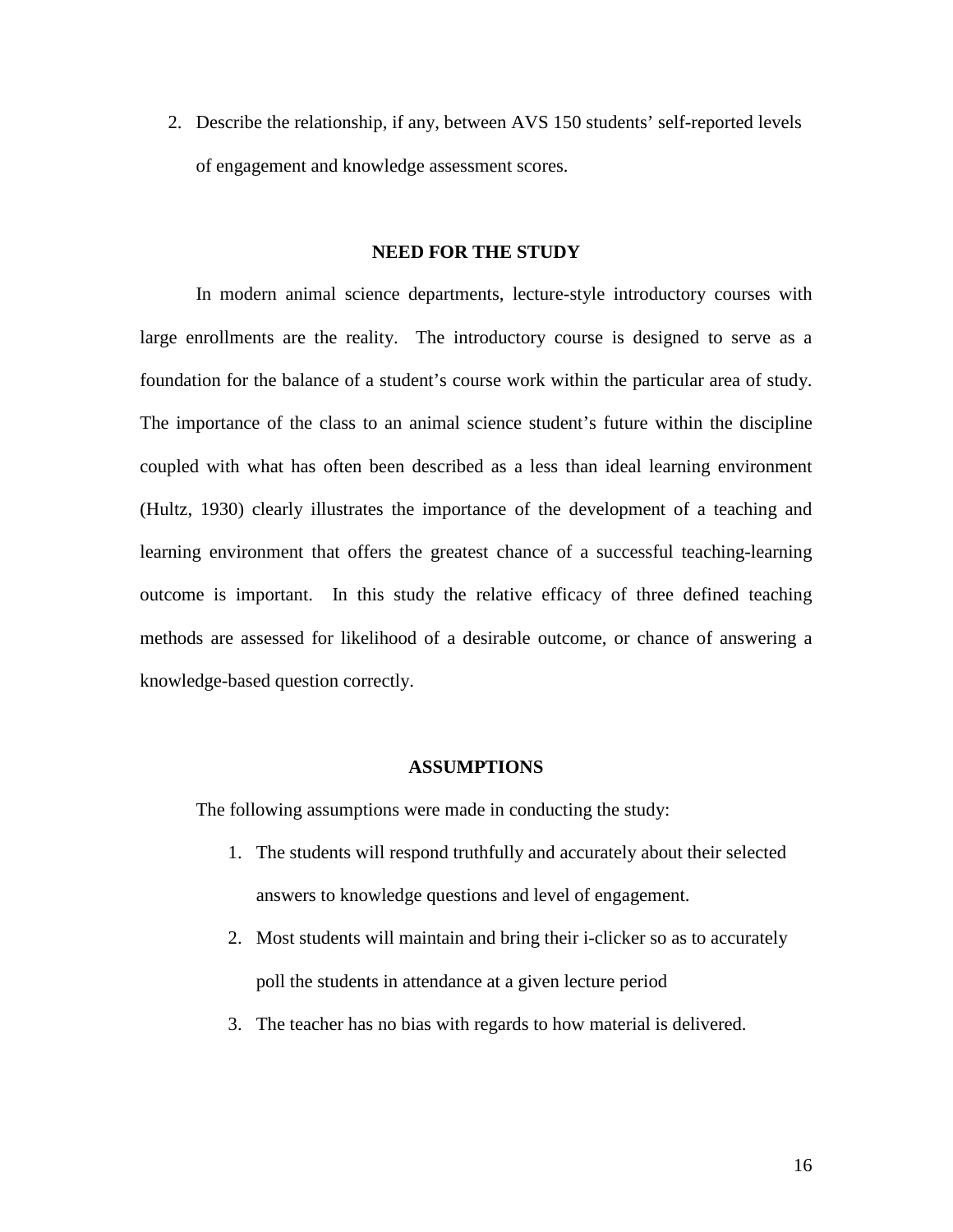### **LIMITATIONS OF THE STUDY**

 The study and its findings are appropriate to describe the introductory animal science class at Clemson University. No inferences should be made to other classes, other schools or other instructors.

#### **OPERATIONAL DEFINITIONS**

*Audience Response System:* a tool for members of an audience to respond to request for input to a moderator.

*Disaffected*: the state in which a student is completely disengaged from classroom activities.

*Engagement:* the state in which a student is fully invested in the classroom activities, described in literature as "flow".

*I-Clicker:* Audience Response System that allows students to respond to questions, their response captured and archived for future analysis.

*Technology enhanced lecture:* style of teaching that involves the instructor using oration coupled with the aid of various pieces of technology, most often, but not limited to PowerPoint, Word, Excel, pictures, graphs and web browsers.

*Traditional lecture:* style of lecture that involves the instructor using only oration with the aid of a whiteboard.

*Web-enhanced lecture:* style of teaching that involves case based learning. Students are posed a question and are able to use their laptop computers (usually connected wirelessly to the internet) as a resource for accumulating information and ultimately solving a problem.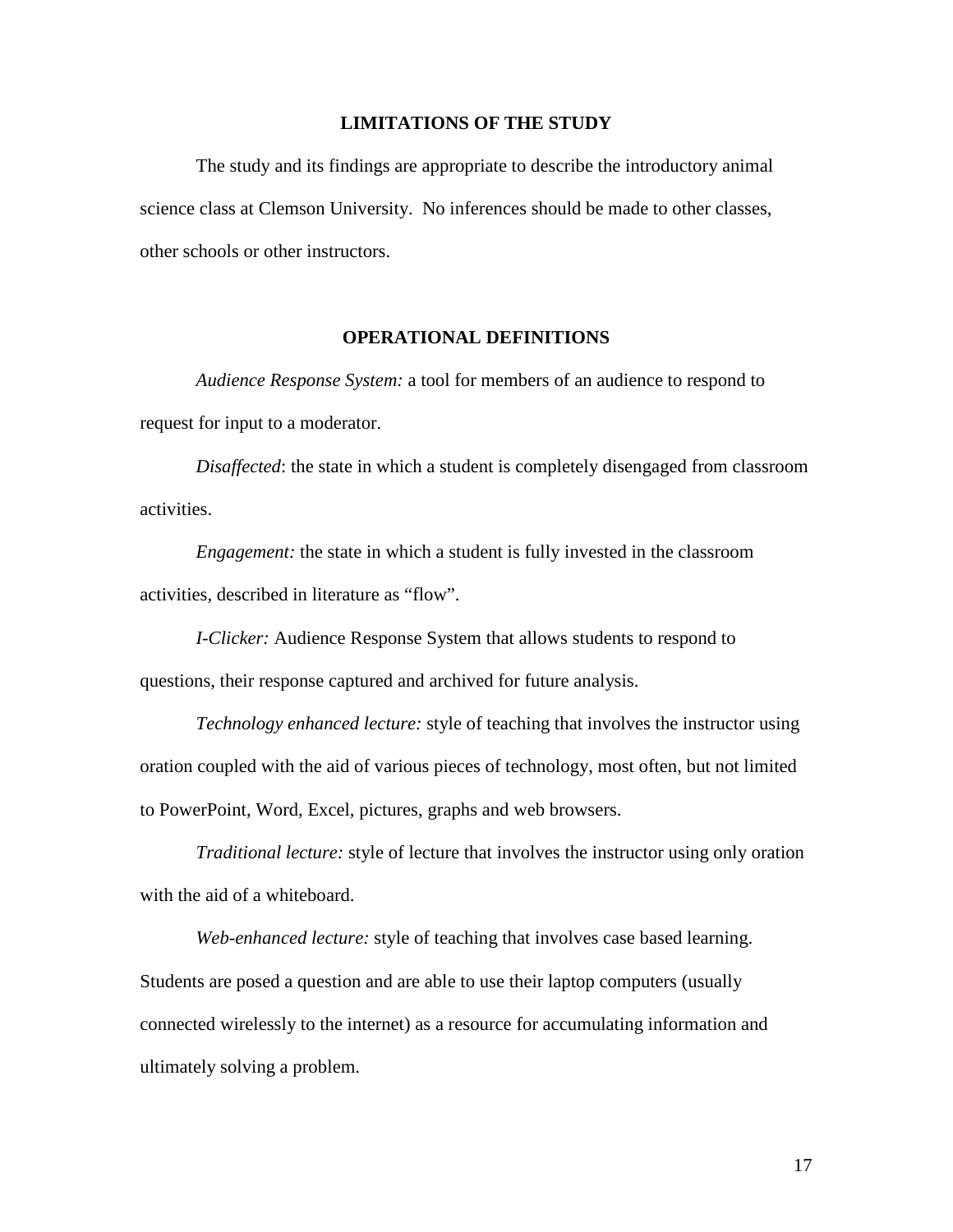### **ORGANIZATION OF THE DISSERTATION**

 This dissertation is organized into six sections. Section one provides a brief overview of the role of teaching styles and a student's self-perceived level of classroom engagement in an Introductory Animal Science class, the purpose and objectives of the study, the need for conducting the proposed study, assumptions and limitation of the study as well as operational definitions of terms proposed in the work. Chapter two provides a review of literature pertinent to teaching animal science, teaching and learning styles and the importance of student engagement in educational settings. Chapter three provides an overview of the design of the study as well as the analyses employed to ascertain descriptions and relationships between study variables. Chapter four outlines the findings from the collected data as it relates to the impact of varied teaching methods on successes or failures on a question germane to the presented materials. Chapter five describes the findings based on collected data as it pertains to various demographic descriptors of the enrolled students. Chapter six provides a summary and synthesis as well as proposes future research questions discovered during the research period.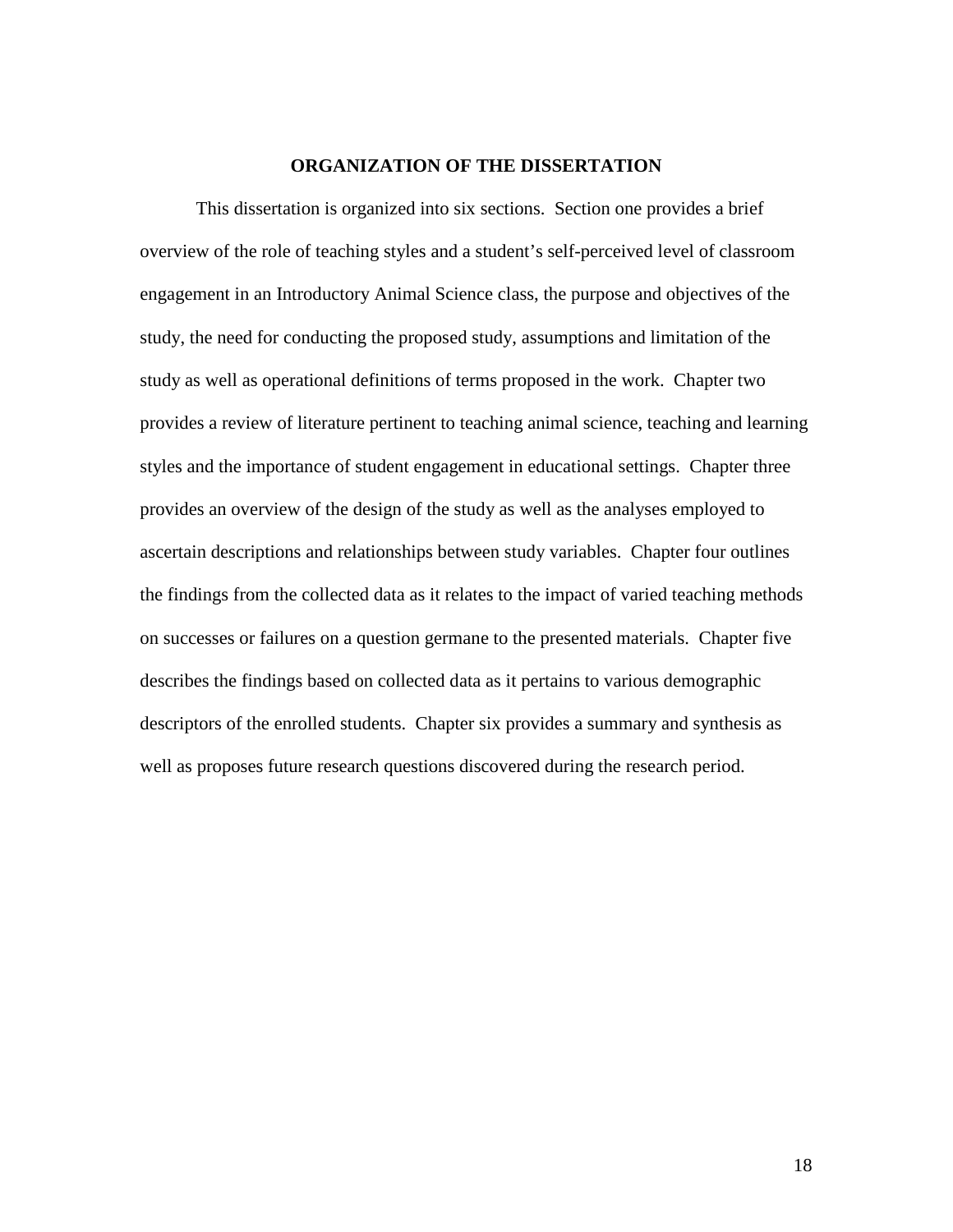#### **CHAPTER TWO**

### **LITERATURE REVIEW**

### **TEACHING ANIMAL SCIENCE**

 "There are as many opinions about teaching as there are teachers interested in the subject" (Taylor and Kauffman, 1983) was an opinion suggested by the article "Teaching Animal Science: Changes and Challenges." The same lack of consensus about best teaching practices continues today. The inclusion of teaching as a scholarly discipline has seen ebbs and flows throughout the history of formalized animal husbandry courses in the United States. Proceedings from the American Society of Animal Production from 1922 reflect that the art of teaching animal husbandry with laboratory practice is a discipline only 40 years old in the US and suggests that there has been meaningful progress towards both method and subject matter (Trowbridge, 1923).

Concern over methods of teaching certainly predates the advent of the domestic land-grant institution. A broader historical survey shows evidence of the teaching of agricultural production being ranked on the same order as military service during the Roman Empire (Washburn, 1958). The relative importance of the teaching of agriculture has fluctuated through the various phases of history depending on a variety of social motivations, most notably the religious beliefs and teachings of the time. It was not until the Renaissance period that teaching in general reclaimed a role of importance in society. With the advent of the printing press, teachers were thrust into a more powerful role than ever before. As a result the printed word could travel distances never before realized. The feudal or caste system, a means of ranking members of society in England, placed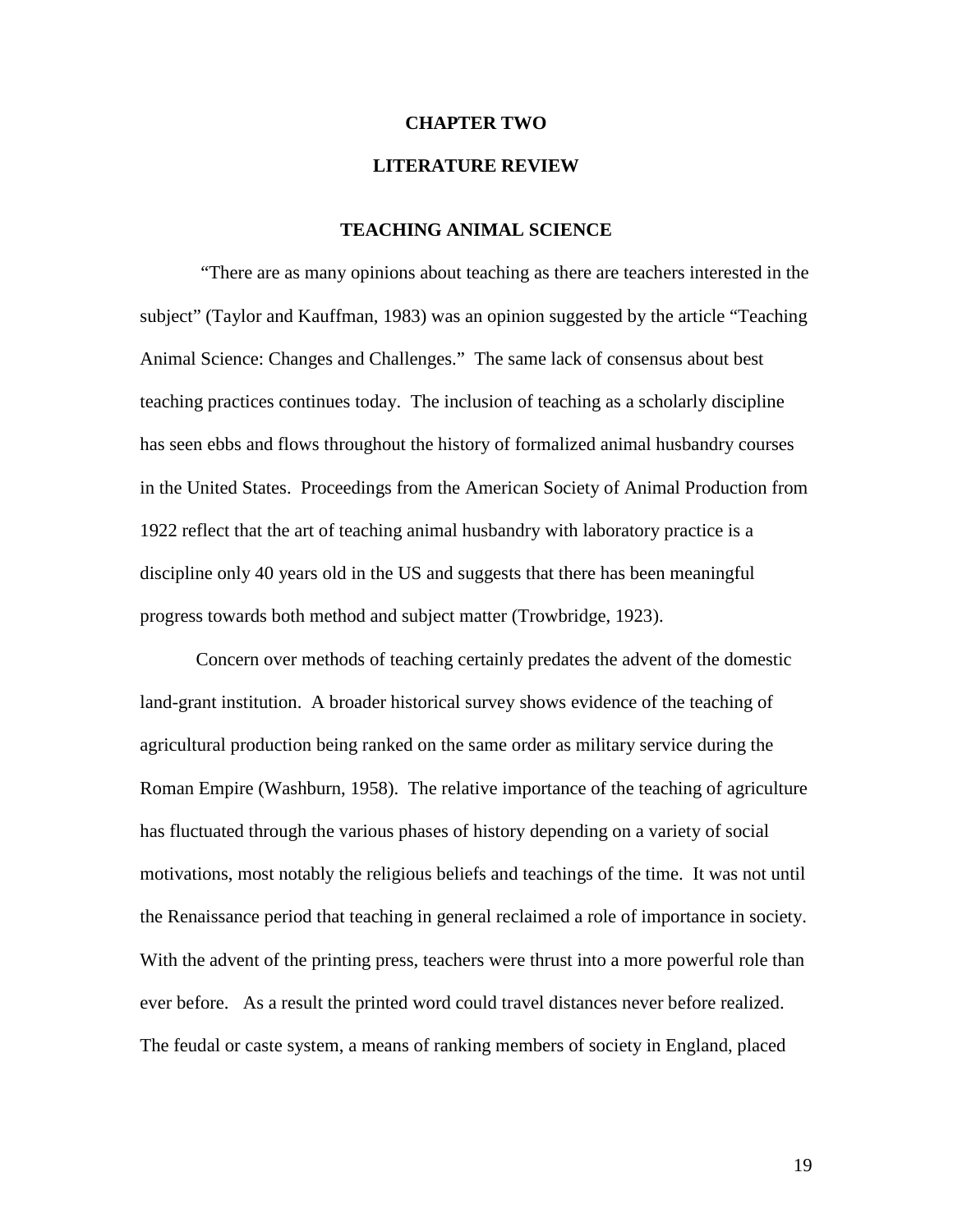the crown, church and universities above all other classes of society. Education at the time was reserved for the elite and based primarily on parochial standards for teaching.

As the Americas were colonized, the animal husbandman was noticeably absent among colonists leaving England, as his position of land owning gentry was a rather comfortable one and there was no need to escape to the new world (Washburn, 1958). The colonists were largely of the merchant class and the early attempts at animal production were related to providing for their families. It would be several years later before the development of animal industries was at a point of requiring particular expertise. Education in the US at this point was primarily concerned with religion; the first university in America was Harvard, founded primarily to train preachers. In some cities and states, societies for the promotion of agriculture were formed: Philadelphia and South Carolina in 1785, Maine in 1787, New York City in 1791 and Massachusetts in 1792. George Washington, in 1796, argued for the development of a National Agriculture Board in his annual address to Congress, a group that was charged with collecting and diffusing information. It is also worth noting that in the same address Washington proposed the development of a national university, an idea that has yet to come to fruition (Washington, 1796).

At the same time that there were multiple domestic issues to be settled in the U.S. European scientists were starting to perform very basic applied research and distribute the results. In Germany, Justus von Liebig, considered to be the father of fertilizer, had discovered nitrogen and its importance to plant growth (Berl, 1938). In France, Jean B.G.D. Boussingault developed an on-farm laboratory and conducted a series of field experiments (Encyclopædia Britannica, 2009). In England, John B. Wales was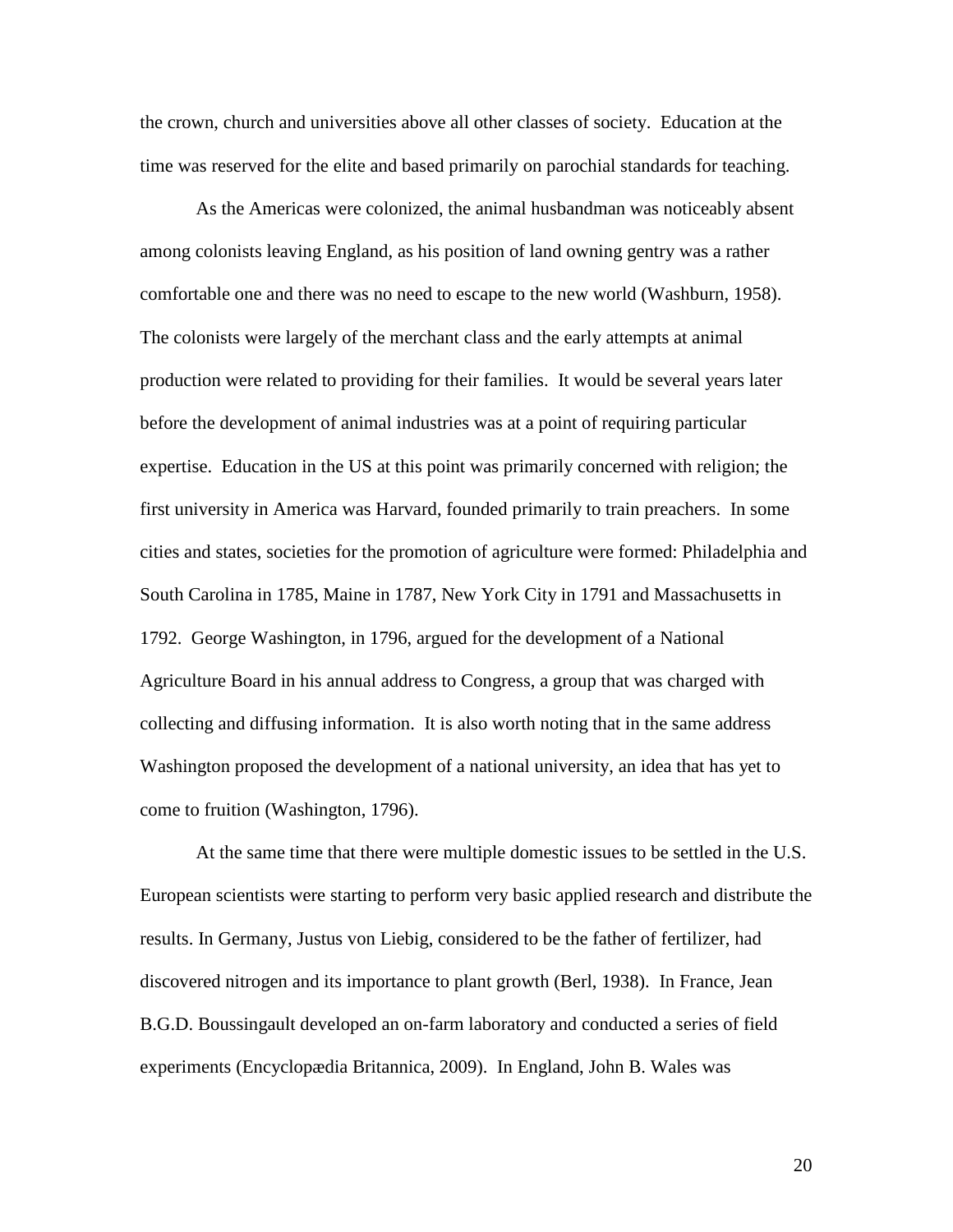experimenting with application of superphosphate on his farm and the Royal Agricultural Society was formed in 1838 (Encyclopædia Britannica, 2009). These advances demonstrate the relative importance of scientific discovery as it pertains to agriculture in the European society. Simultaneous to this in the U.S., Horace Mann was pioneering teacher training, resulting in the formation of two separate teachers' institutes, known as Normal schools, in Lexington and Bridgewater, Massachusetts, in 1837 (Hinsdale, 1898; Cheek, 2009) marking the beginning of a period where education and the associated processes are valued within the American society.

Politically, during Thomas Jefferson's administration (1801-1809) several ideas were put forward regarding the federal creation of agriculture colleges. Edmund Ruffin authored a plan to develop agricultural colleges early in the  $19<sup>th</sup>$  century. There is some suggestion that educational leaders, like Jonathan Turner, used these essays as a basis for the Morrill Act (Grant, et al., 2000).

It was not until 1854 that formalized agricultural education and associated research was started in the US with the Pennsylvania Agricultural High School, Michigan Agricultural College and Maryland College. These schools were the predecessors to our current land grant schools. At a national level, political movements aimed at educating the working class were underway, with the passage of the Morrill Land-Grant College Act of 1862 (and subsequently 1890 and 1994). The Morrill Act was largely the work of Jonathan Baldwin Turner of Illinois College. The original draft was dedicated primarily to agriculture and was unable to garner adequate political support without the inclusion of other mechanical and military avocations. The original draft, submitted by Justin Morrill, was vetoed by President Buchanan, but was later revised with provisions to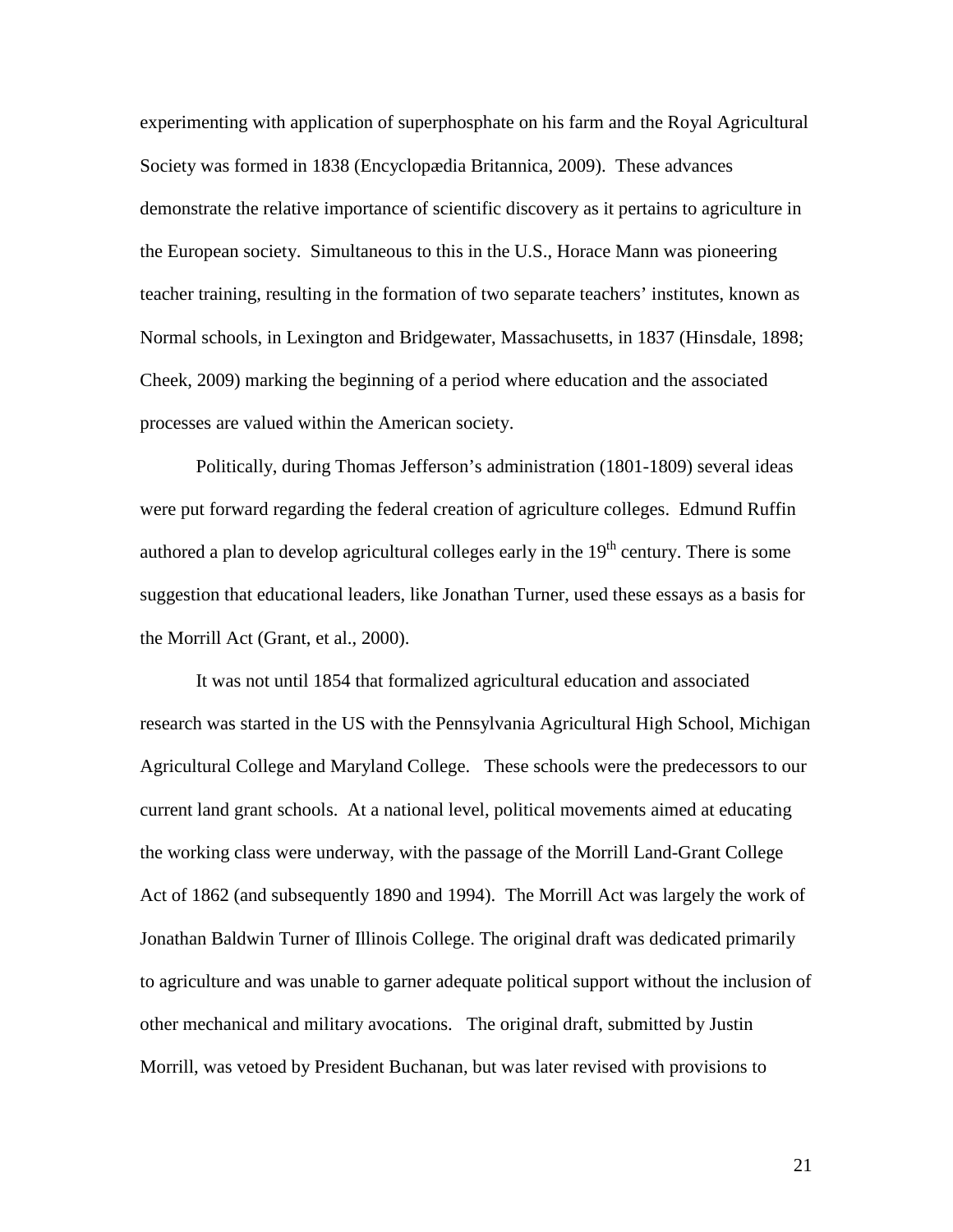provide for military and engineering training as well as the original intent of formal agricultural education. With the secession of southern states and the ensuing Civil War, the bill had the appropriate political backing and President Lincoln signed the revised proposal into law. The approved Morrill Act provided for an allocation of land, based on representation in Congress for each state to construct a school dedicated to military, engineering and agriculture. This led to the formation of the land-grant university system.

Professor John A. Craig, a graduate of the Ontario Agricultural College, first offered the first true animal husbandry courses in 1890 at the University of Wisconsin. He was described as a teacher of "rare ability," and other colleagues were "quick to recognize the pedagological attractiveness and value of the work that Prof. Craig was doing" (Plumb, 1917).

In 1899 a curriculum for an animal husbandry course; Z*ootechny*, was presented to the Association of American Agricultural Colleges and Experiment Stations for consideration. "Zootechny (the science of animal husbandry) was defined as, "the theory and practice of the production of animals that are useful to man" (Washburn, 1958). The early teachers of animal science were largely untrained in the discipline of animal husbandry, owing most of their education to a more classical approach, with curricula of both bench sciences and humanities. In a sense, both the teachers and the students had to develop the animal husbandry curriculum through a process of trial and error.

Because of the speed with which many of the courses and curricula were developed, there was a desire to coordinate the course offerings at various institutions. Professors of the time noted that it would be in the best interest of the discipline to offer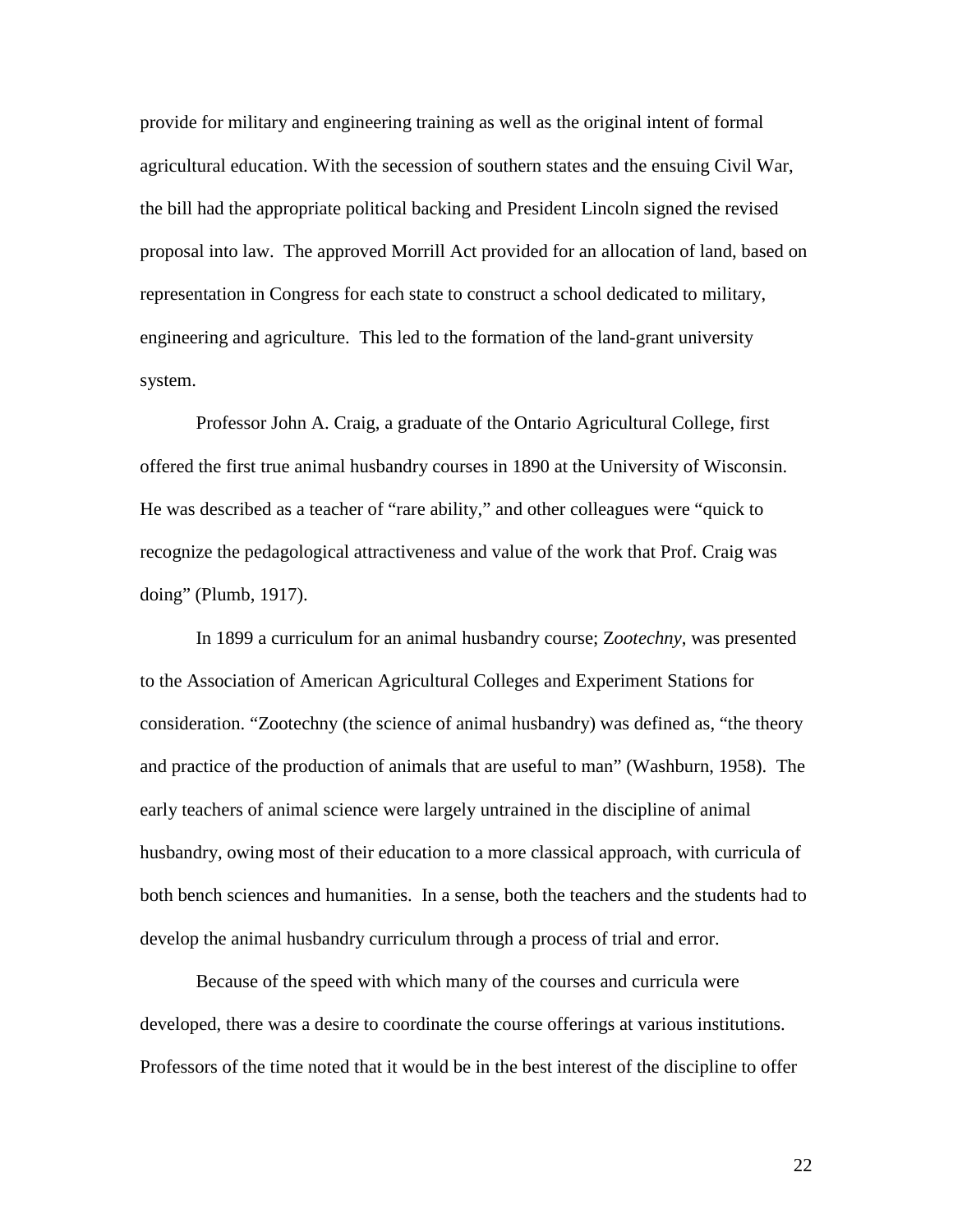courses that were similar in content and credit and that consideration of the option of transferring courses between institutions be considered (Plumb, 1917).

In the early days of professional meetings, significant time and effort were dedicated to teaching. Kildee (1930) began his presentation on "The Value of Personal Contact Between Instructor and Student," by showing his pleasure that the President and officers of the association had seen fit to offer a symposium on teaching, noting the particular importance of teaching to the discipline (Kildee, 1930).

Other presentations at the same meeting focused on a need to rethink some longheld standards. "The lecturing system is not only out of date but inefficient" and "The direct question examination is not only unfair but inadequate as a test of knowledge" were theories in "Methods of Teaching Animal Husbandry to College Students" (Hultz, 1930). Other presentations from the same meeting included "Does High School Training in Agriculture Affect Success in College" by L.J. Horlacher and "Extension Teaching Methods" by Rex Beresford. Clearly an interest in teaching was important to early teachers, instructors and professors of animal husbandry.

A rapidly growing population demanded productivity from all agricultural endeavors as more and more resources were deployed for that purpose. Enrollment in schools of agriculture increased dramatically, requiring more courses and more faculty members to teach those courses. As an observation of the situation of teaching animal husbandry courses at the time, it was noted, "Animal Husbandry instructors as a whole are poor teachers" (McCampbell, 1925). Some of the reasons suggested for this position were: that teachers had little to no formal training; young teachers were placed into a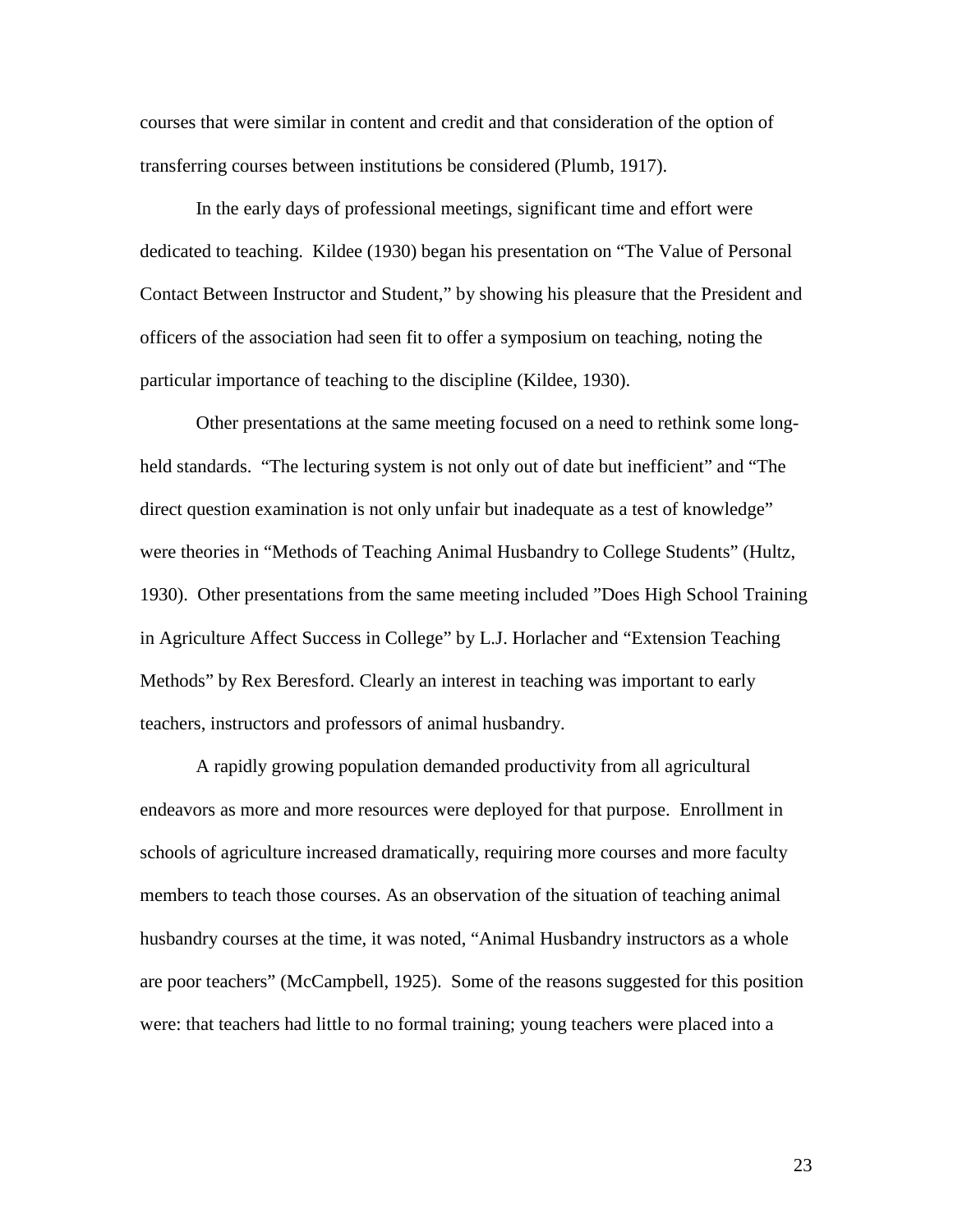classroom with little to no supervision; and that these young instructors had the appropriate background to thoroughly teach the materials (McCampbell, 1925).

As a solution to these issues, McCampbell (1925) suggested that young instructors, with no formal educational training, enroll in teacher training programs as part of their scholarly development. He also suggested that departmental heads should take a particular interest in observing and evaluating young faculty members, noting that this would add to the effectiveness of the individual as a teacher. Even in the early phases of the development of animal husbandry curricula it is becoming evident that not only is subject content important but also the particular methodologies with which those subject are delivered.

Through the early years of the twentieth century there were varying opinions on the primary purpose of animal husbandry departments. Coffey's paper (1915) suggested that the formal training of farmers was the most important objective. Howell (1932) expanded on this idea and offered that the responsibility of the animal husbandry teacher was not simply to train farmers but also to teach the value of both knowledge and discovery (Howell, 1932).

A few short years later a change began to occur in what some saw as the primary role of the animal husbandry department. In 1935, Kildee recounted his pleasure in hearing a recent address from the dean of Pennsylvania State College suggesting that the old practice of preparing students for farming was an outdated concept and suggested that social changes were going to dictate a broader scientific training for animal husbandry students (Kildee, 1935).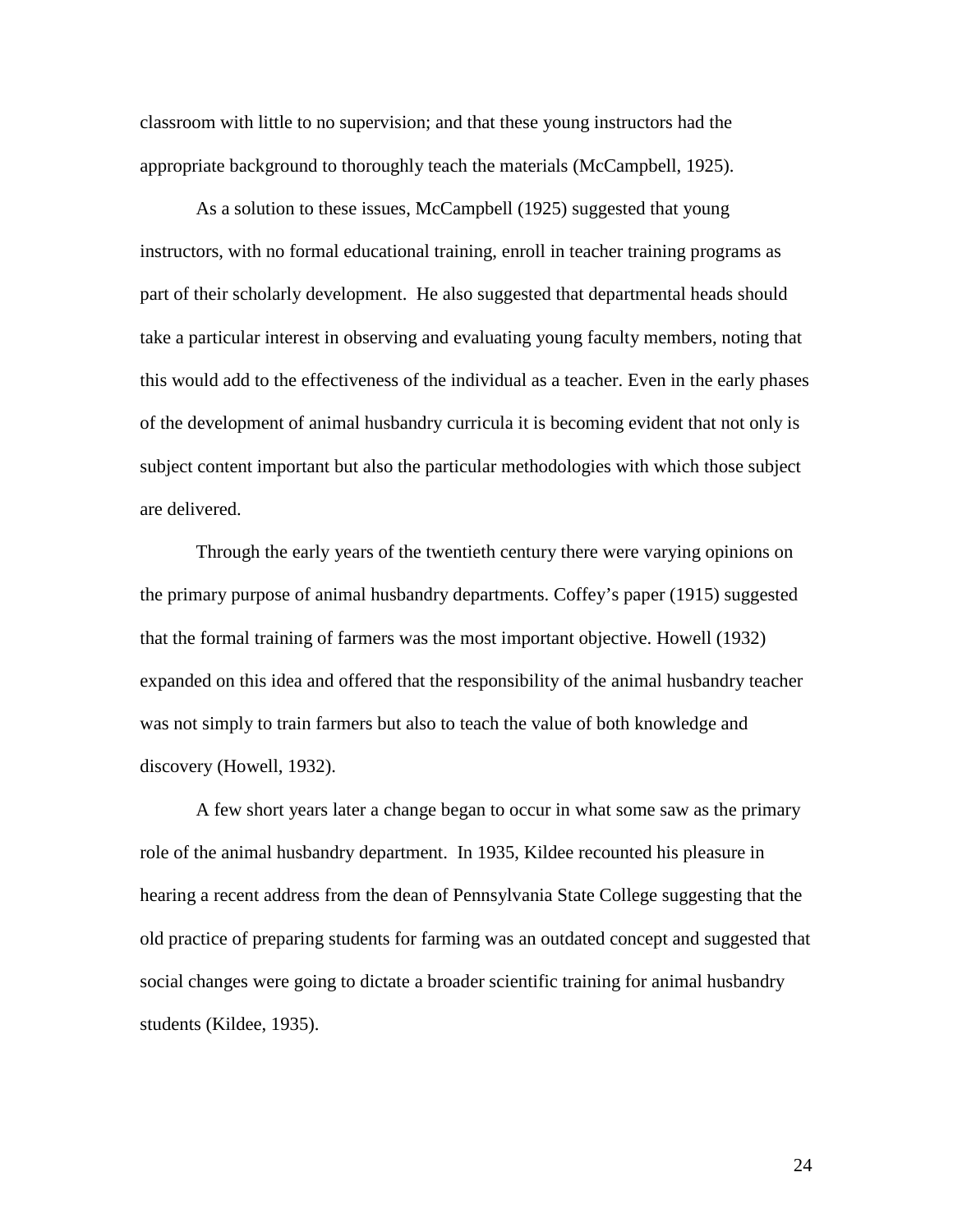Frost (1936) suggested that while the primary consideration was to train farmers there was also the added responsibility to train minds. Years later the same debate still continues with Gustavson (1965) suggesting that the goal is "establishing a framework of accepted truths for the contemporary period, but undergraduate education fails, indeed if the student does not at the same time develop a healthy skepticism." The same debate will continue so long as animal science curricula exist, owing largely to changes in vocations available to graduates of the time.

 The period from the 1940's to the 1970's saw a philosophical shift in presented papers and works on teaching. One can surmise that with the need for increased productivity in the agriculture arena for the World War II effort and the realities of the Cold War, teaching became less important and emphasis was focused on research. The Journal of Animal Science was originally published in 1942 and articles on teaching during that time were noticeably absent (Buchanan, 2008). A small number of papers appeared in the journal, such as Rice's paper from 1945, "Evaluating the Animal Science Student," which suggested that "too many colleges and students still seem to believe that one goes to college to learn what to think rather than how to think." Several changes in the relative importance of teaching can be seen in Animal Science Departments over the next few years. In 1965, the American Dairy Science Association held a conference focusing on undergraduate education in dairy science.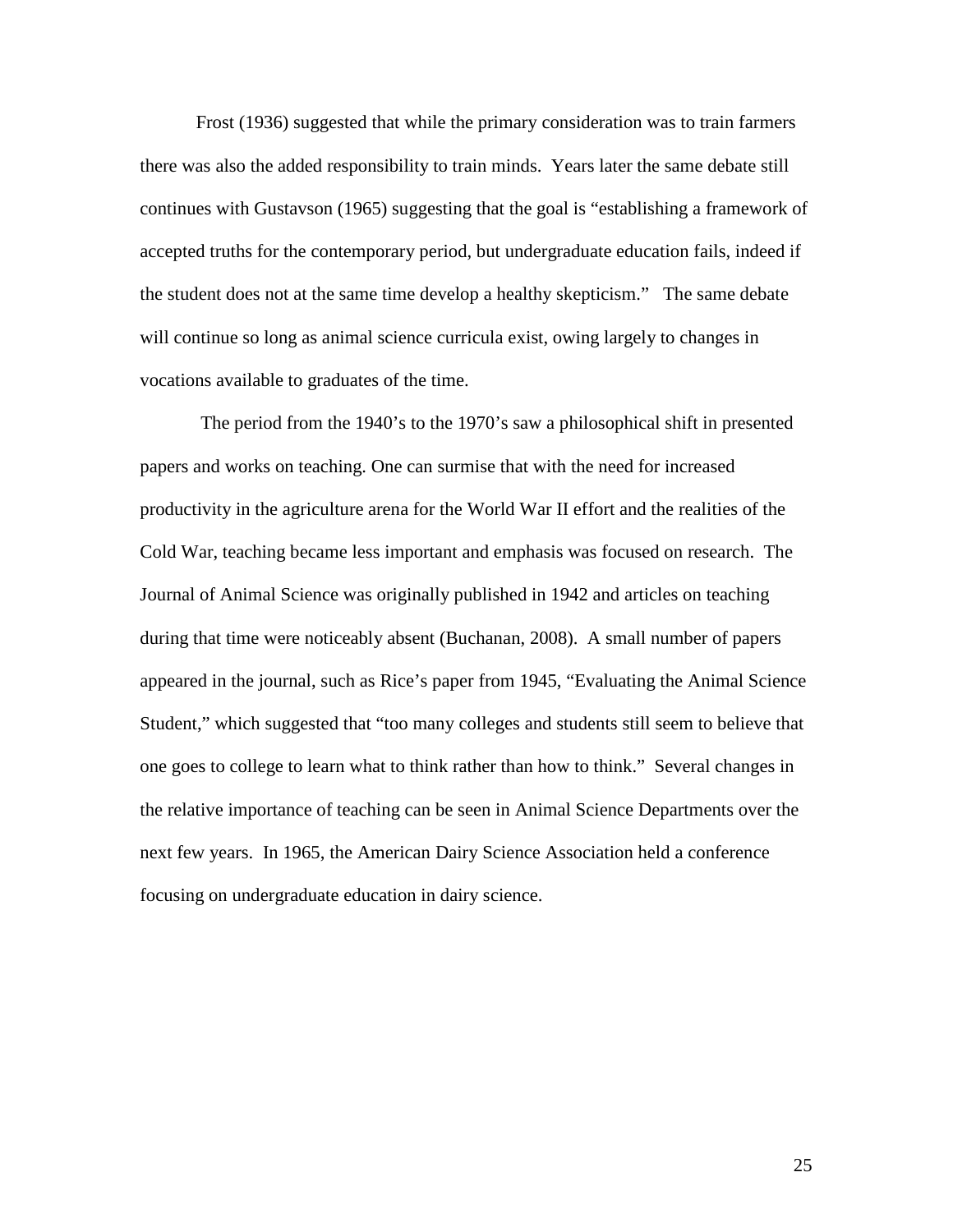| Author           | Title                                            | Pages   |
|------------------|--------------------------------------------------|---------|
| Arbuckle, W.S.   | Dairy Science Education: Introduction            | 107     |
| Kelly, Philip L. | Dairy Science Education: Trends in Enrollment In | 108-114 |
|                  | College and University Dairy Departments in the  |         |
|                  | <b>United States</b>                             |         |
| Gries, George A. | Dairy Science Education: Educational Objectives  | 115-119 |
|                  | in the Agricultural Sciences                     |         |
| Moise, A.W.      | Dairy Science Education: Education And the       | 119-122 |
|                  | <b>Industrial Personnel Function-Teammates</b>   |         |
| Heffner,         | Dairy Science Education: Continuing Educational  | 122-127 |
| Lawrence L.      | Liaison Program                                  |         |

Table 2.1 Dairy Science Education Symposium, 1965

In 1968, a symposium on teaching was held by the American Society of Animal Science, which appeared to be a marked departure from the obvious absence of teachingrelated papers in the previous years. Papers and presenters at this symposium were as follows: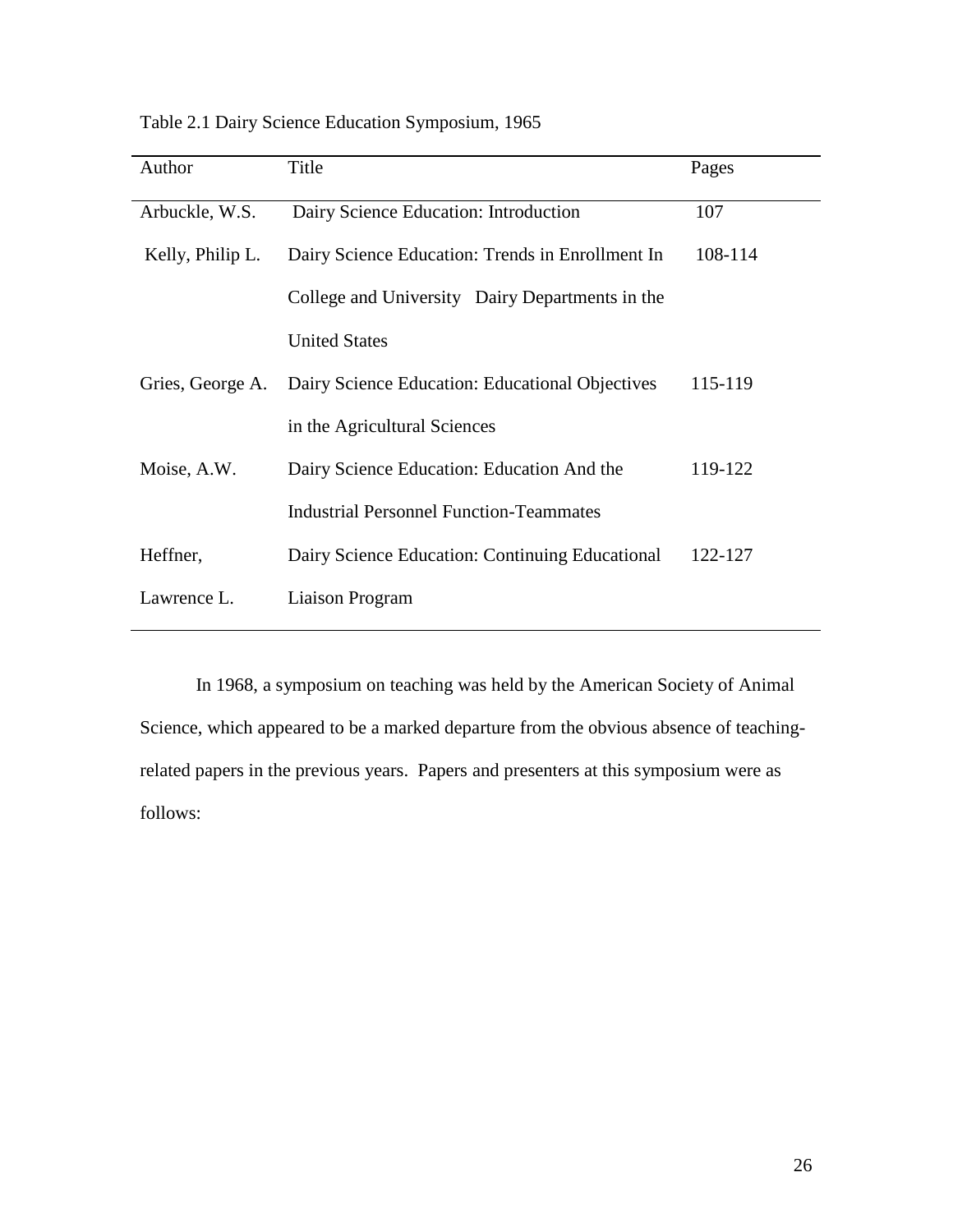| Author       | Title                                             | Pages       |
|--------------|---------------------------------------------------|-------------|
| Bentley      | New Challenges in Teaching Animal Science         | 863-867     |
| Cameron      | Development and Implication of Two Year           | 868-873     |
|              | Programs in Animal Science                        |             |
| Young        | New Goals in the Introductory Animal Science      | 874-878     |
|              | Course                                            |             |
| Hoefer       | New Goals in Undergraduate Teaching in Nutrition  | 879-883     |
| Visek        | New Goals in Undergraduate Teaching of            | 884-887     |
|              | Physiology                                        |             |
| Willham      | New Goals in Undergraduate Teaching of Genetics   | 888-892     |
| Plimpton     | New Goals in Undergraduate Teaching in Animal     | 893-901     |
|              | Products                                          |             |
| Neumann      | New Goals in Undergraduate Teaching Animal        | 902-904     |
|              | Management                                        |             |
| Hess         | Is Animal Science Serving the College of          | 905-910     |
|              | Agriculture                                       |             |
| Anonymous    | Student - Teacher Interface                       | 911-916     |
| Tyznik       | Counseling of Undergraduates in Animal Science    | 917-919     |
| Castle       | <b>Teaching Evaluation and Promotion Policies</b> | 920-924     |
| Glazener     | In – Service Education for Teaching Faculty       | 925-927     |
| Dreyfuss     | Evolution and Promise of Educational Technology   | 928-937     |
| Postlethwait | Audio - Tutorial System                           | $938 - 940$ |

Table 2.2 American Society of Animal Science Teaching Symposium 1968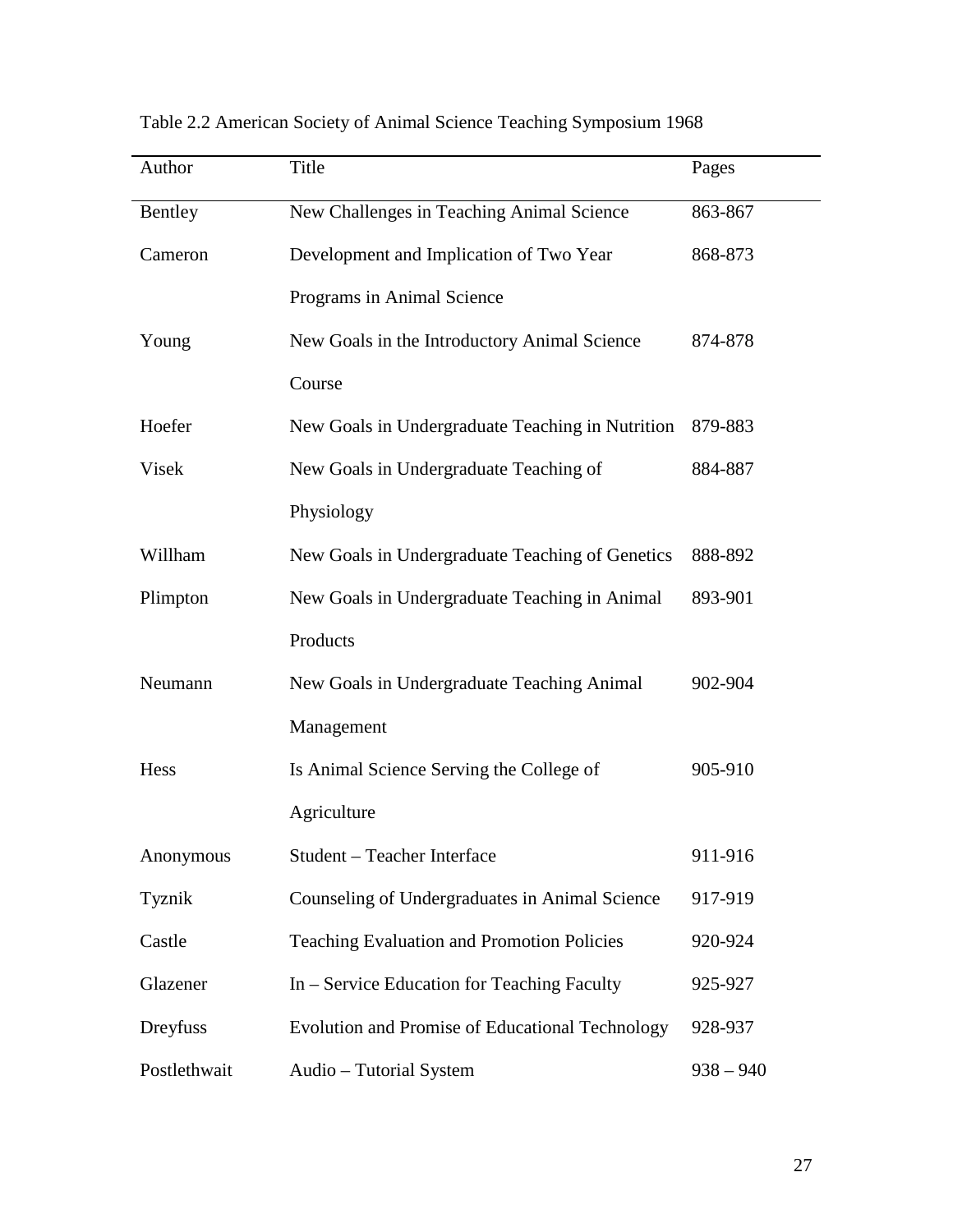| Author         | Title                                             | Pages   |
|----------------|---------------------------------------------------|---------|
| Harmon and     | Auto – Tutorial Resources in Animal Science       | 941-943 |
| <b>Behrens</b> | Teaching                                          |         |
| Livingston     | Effectiveness of Televised Instruction            | 944-948 |
| First, et al.  | Use of Television in Teaching Introductory Animal | 949-951 |
|                | Science                                           |         |
| Horvath and    | Role of the Laboratory in the Teaching of Animal  | 952-955 |
| Innskeep       | Science                                           |         |

Table 2.2 (continued) American Society of Animal Science Teaching Symposium 1968

Of special note is the apparent interest in the role of technology in assisting with various pedagological goals.

The animal science curriculum of the 1960's was rapidly evolving. Geyer (1965) reported that many departments had consolidated introductory courses in dairy, meat animal and poultry sciences in the 1950's and 1960's. A majority of departments at this point did offer multi-species and multi-discipline courses. Young (1968) reported that 17 of 18 respondents to a recent survey indicated the consolidation of dairy and meat animal science courses and in a majority of cases, poultry was also covered. Young (1968) went on to report that the new approach to teaching these courses would require new objectives, and suggested certain universal changes that would be necessary as consolidation of discipline continued. Some of the suggested changes were to demonstrate the relationship of man and animals, to develop problem-solving capabilities, to show the similarities and differences of the various biological systems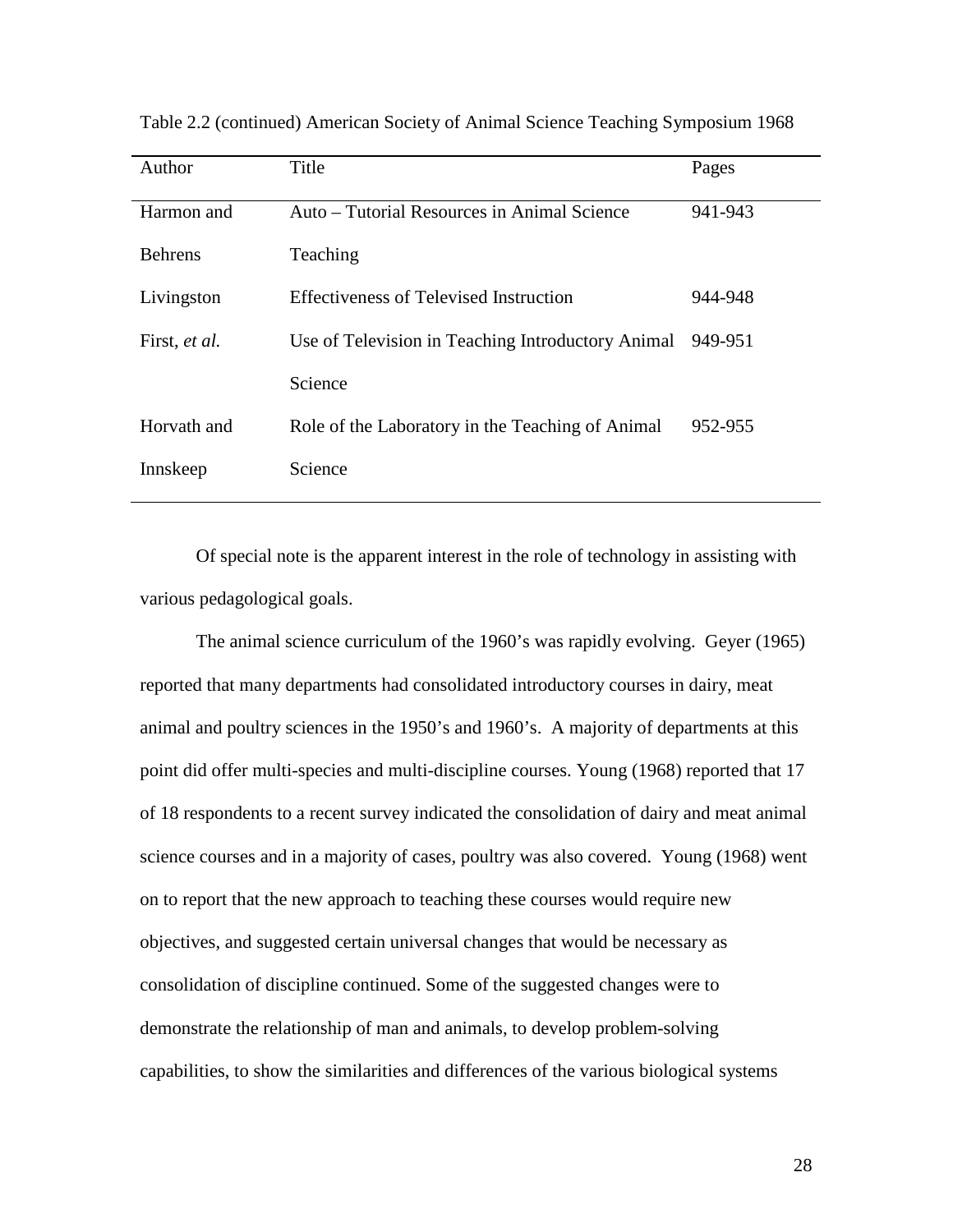across the various disciplines and to encourage more in depth work as students identified a particular area of interest. (Young, 1968) These suggested changes continue to affect how Animal Science curricula are presented currently.

In his paper, Young also realized that the discipline of animal science can not become too restrictive, noting that animal science graduates could and had made significant contributions in all fields, especially in science. As a result of all of the changes occurring within the discipline, some attempts were being made to standardize at least some elements of the curriculum. A committee of animal scientists at the Conference on Undergraduate Teaching in the Animal Sciences, held under the auspices of CEANAR, The Commission on Education in Agriculture and Natural Resources, was commissioned by the National Academy of the Sciences to study issues related to education within the respective disciplines. The committee met in May 1966, suggested the following topics for an introductory Animal Science course:

- 1. Product characteristics;
- 2. Homeostasis;
- 3. Productive lifecycles;
- 4. Growth;
- 5. Reproductive characteristics;
- 6. Behavior;
- 7. Milk secretion;
- 8. Heritability;
- 9. Embryology;
- 10. Nutrition (non-ruminant and ruminant);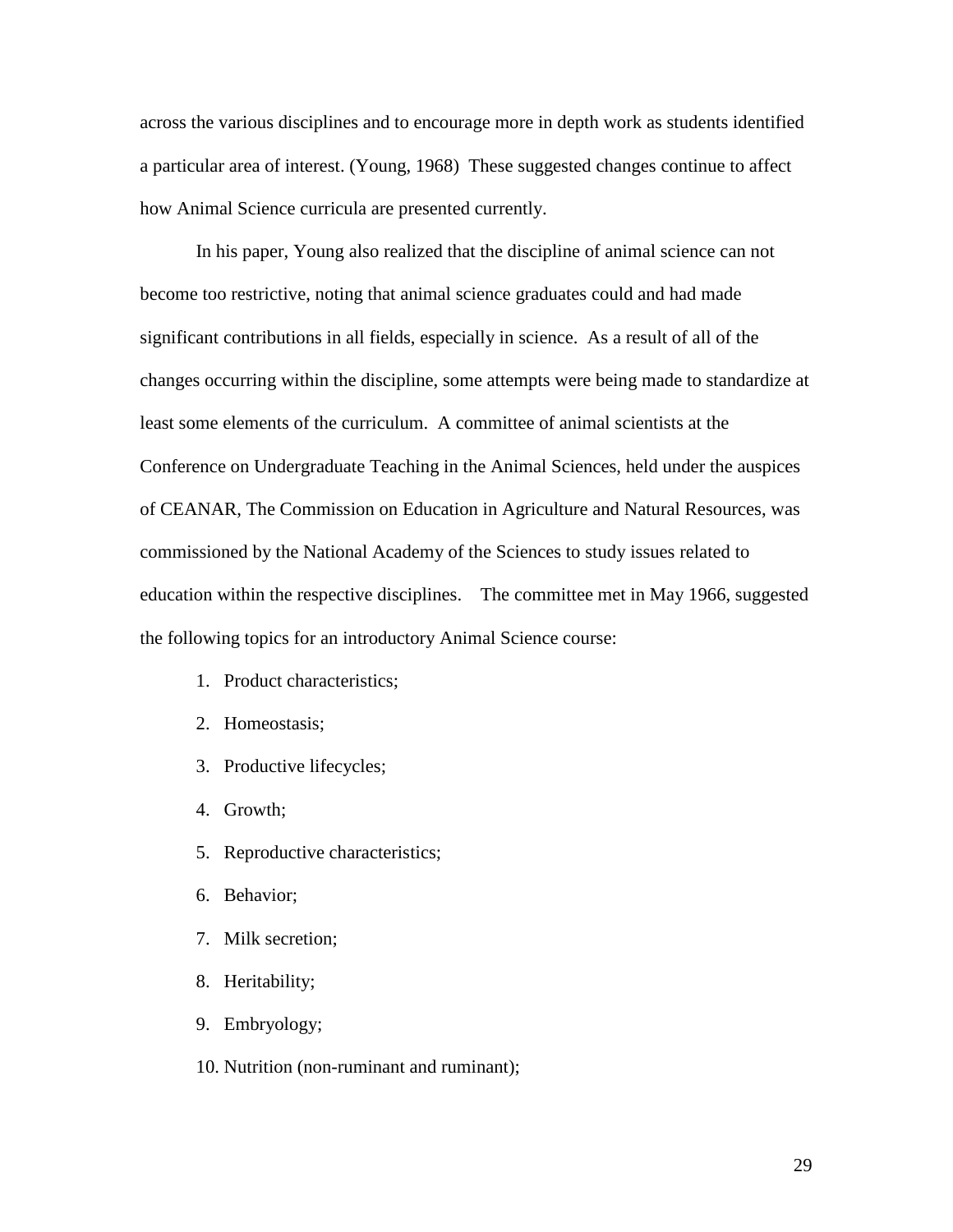11. Improvement rate by selection;

12. Animals relation to society;

13. International importance, and

14. Animal energetics.

 Early in the 1970s, two papers were presented sharing concern with the lack of preparation of future teachers earning PhD degrees in animal science programs and offering some suggestions for remedying the lack of preparation. One approach suggested was to require an apprenticeship under an experienced teacher coupled with a departmental seminar devoted to college teaching. Students attending the seminar would be required to develop a lesson on a selected topic and deliver it to the group (Riley, 1971). Another approach suggested was the development of the doctorate teaching degree, a degree program that was defined as a post-B.S. degree equivalent to a Ph.D. degree, the express goal of which was to train students to teach animal science topics at the collegiate and professional levels (Acker, 1971). These two approaches were suggested in response to an increasing need for formally trained and high quality teachers of animal science, both in traditional college programs and in industry. Both of the authors above described a need for teaching to again be an important component within the animal science discipline.

 Two master teachers of the decade published articles in 1977 and 1979, respectively, regarding motivation of students and personal accounts of teaching. In Campbell's 1977 article, he dealt with the topic of motivating and engaging students and posed the question why some students of the same ability will have very different outcomes. He suggested that motivation is the issue and he gave the following as reasons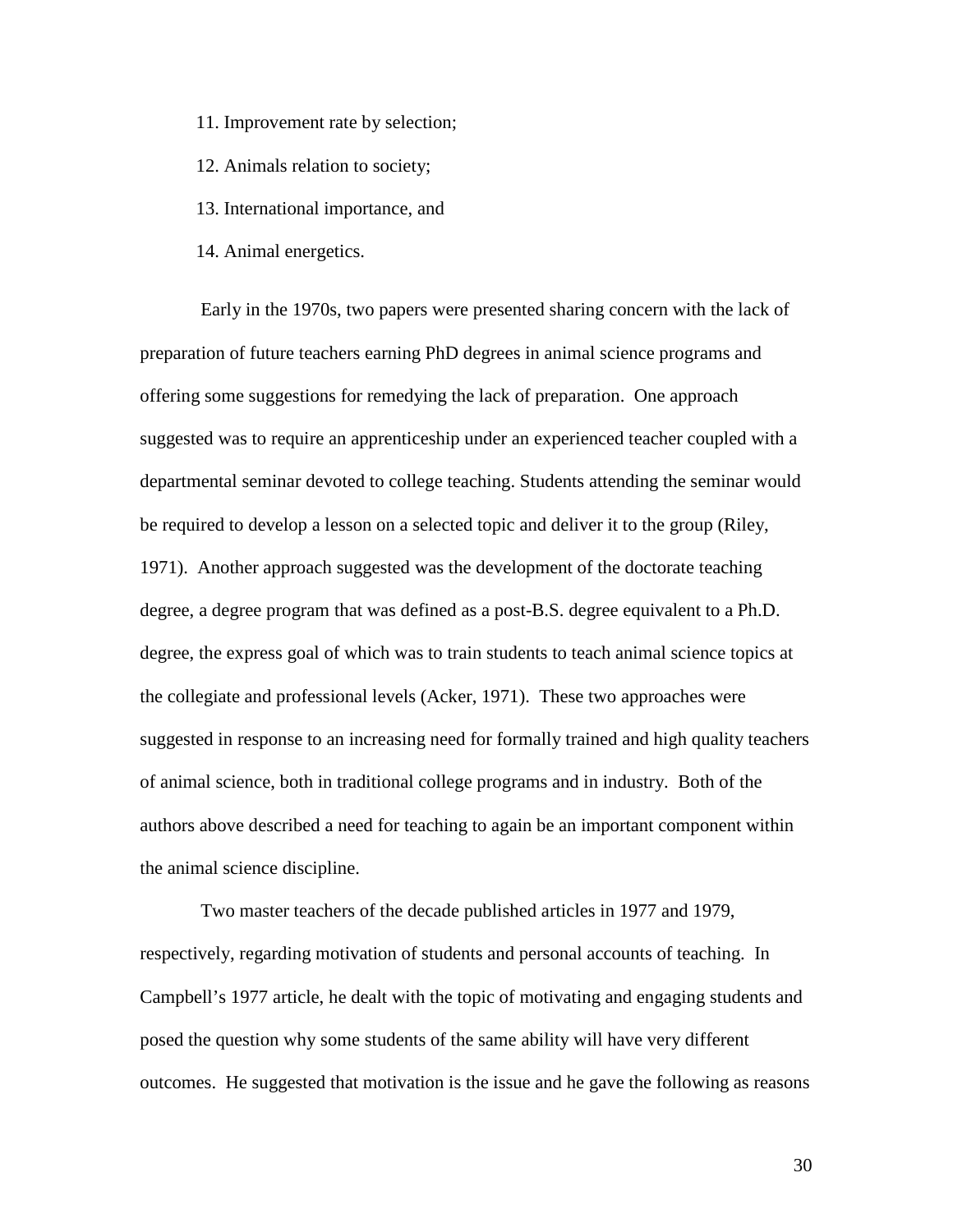to motivate students: "to speed and improve learning, to decrease the number of college dropouts, to improve the training of our graduates, and to help keep teachers motivated."

Campbell (1977) also suggested the following ways to motivate students;

- "get to know students"
- show interest in students
- exhibit proper teacher attitude
- be an enthusiastic teacher
- set a good example for students
- build self-confidence-the success factor
- use successful students as examples
- expect much of students
- nurture determination and perseverance
- encourage competition and user words
- utilize the pride factor
- stimulate student interest
- show relevance and the need to learn
- encourage student involvement
- praise students generously
- be careful with criticism
- appreciate grades-the fear factor."

 He also suggested that each teacher has his own style and should be aware of his strengths and weaknesses (Campbell, 1977). The second master teacher, John F. Lasley (awarded a national teaching award in 1968) recounted his successes and failures in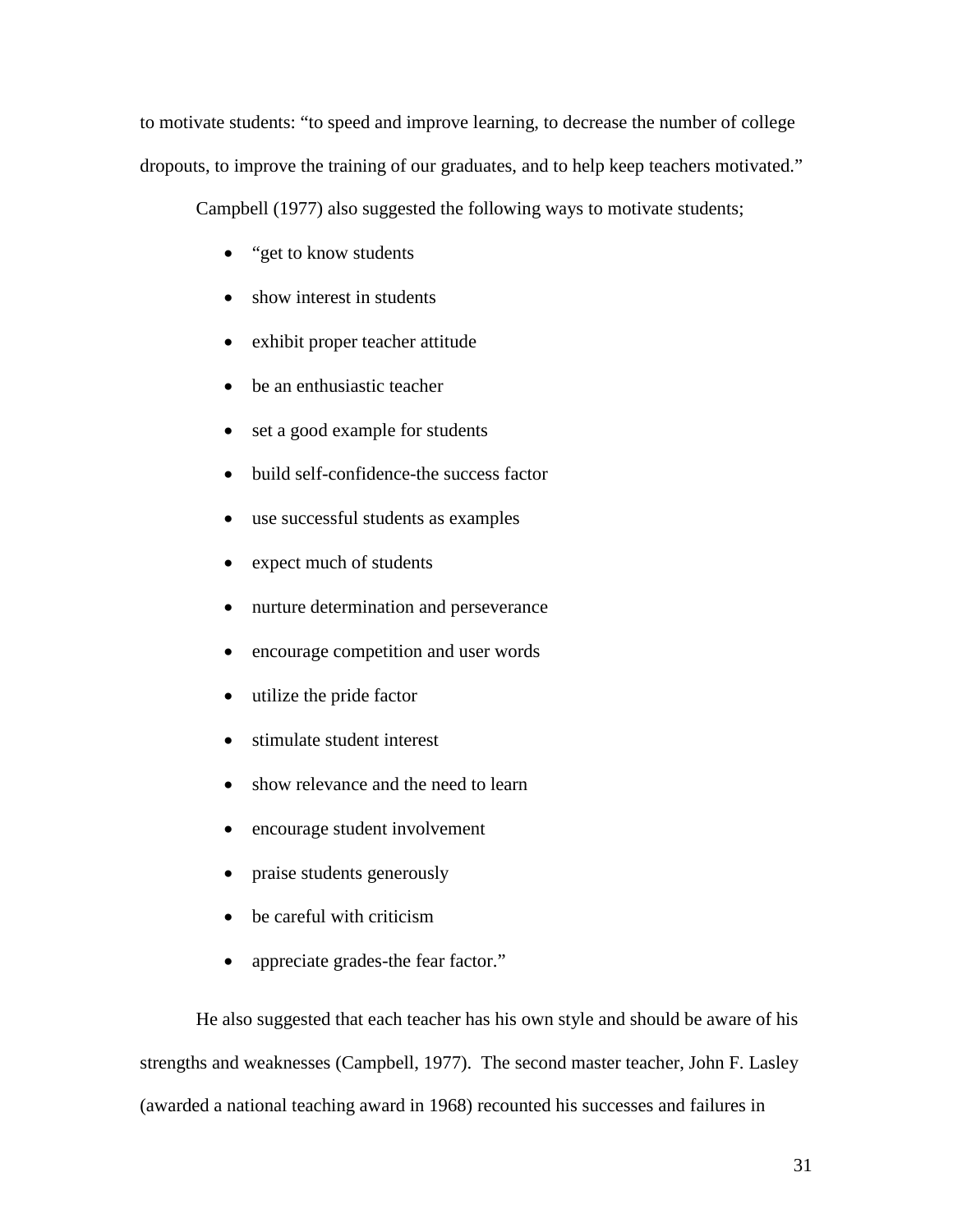teaching students. His advice was based on more than 30 years of teaching experience and covered topics such as dealing with a first class, quizzes and examinations, grading and the personal rewards he had received from teaching. It was especially interesting that the author noted that in his experience he had never found an accurate method of measuring the amount of progress a student has made in the course (Lasley, 1979).

 A comprehensive paper, *Teaching Animal Science*, written by Taylor and Kauffman, was prepared for the Diamond Jubilee meetings of the American Society of Animal Science in 1983. The authors (both former national teaching awardees) recounted the past 75 years of progress in teaching in the animal sciences. The authors noted that historically 21 articles on pedagogy, 19 on curriculum, 16 on course improvement and 14 on teaching technique and foreign student evaluation had been presented in various animal science journals. In the paper the following question was asked: "can teaching be improved, can it be perfected, can it be sustained and can it be evaluated systematically by an unbiased, objective approach?" Their position was that teaching can be improved and to do so input was needed from several sources. Such information as alumni surveys, student and peer reviews and performance contracts were included in a list of sources of formative input to improve teaching.

Taylor and Kauffman (1983) also suggested several upcoming changes that would affect the animal sciences in the next several years, such as plateauing enrollment, increased proportion of female students, more transfer students and fewer students having livestock experience. These changes would force a rethinking of traditional animal science teaching, most especially in the introductory courses. The paper, published in 1983, provided the authors' position on the future of teaching in animal science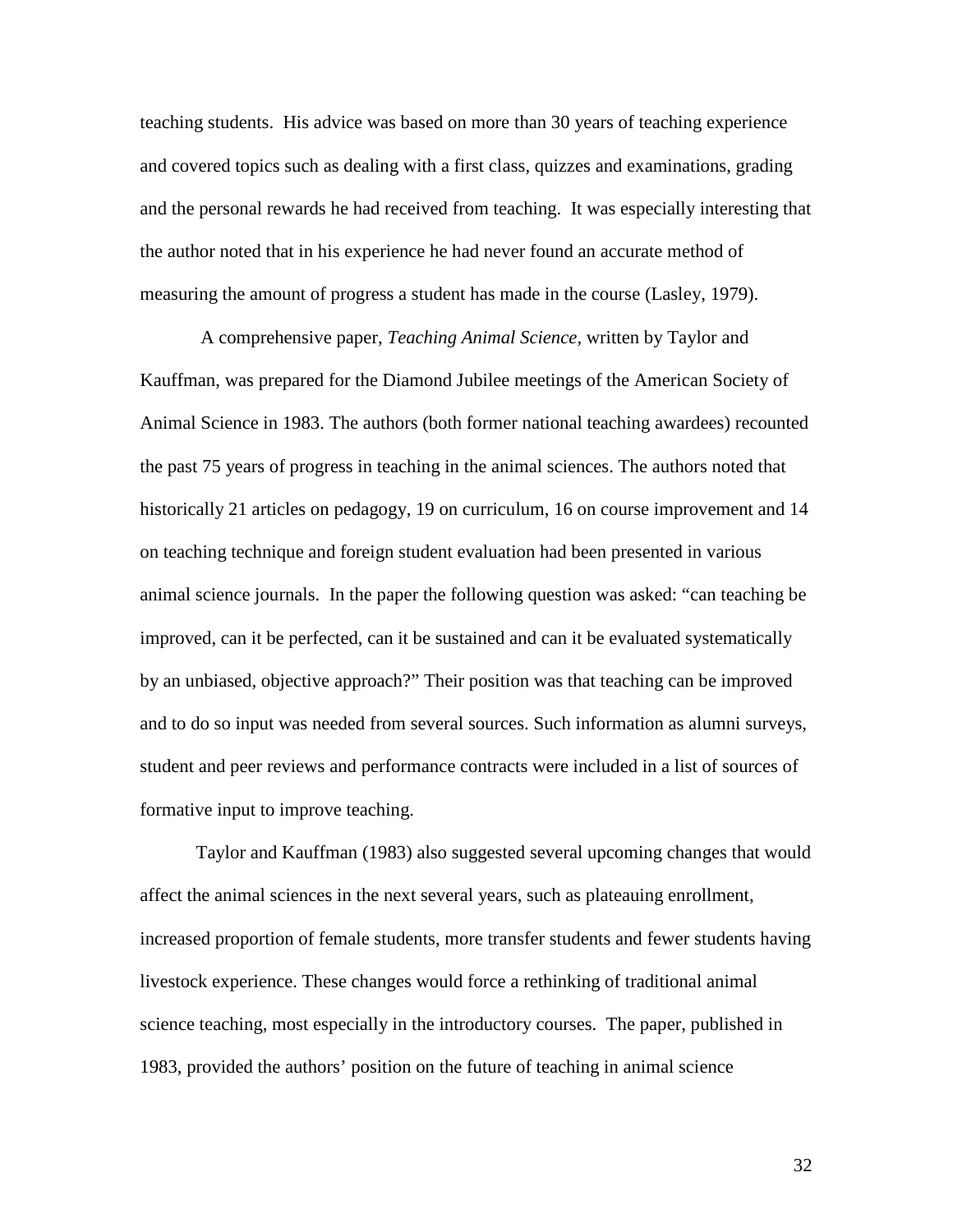programs. The authors suggested questions such as will teachers be needed in 2008 and if so what will they look like, how will they be evaluated and if teaching can be assessed, will it be appreciated? The authors were hopeful that these questions would be answered and teaching would become appreciated for the sake of teaching. The position was also forwarded that, professionally, teaching should be recognized as a scholarly activity and that more papers, awards, symposia and support should be offered by the various professional societies.

 Apparently the ideas forwarded at the Diamond Jubilee meetings struck a chord and in 1984 a symposium was held at the  $72<sup>nd</sup>$  annual meeting of the American Society of Animal Science. In one paper, "Philosophies of Teaching and Approaches to Teaching," presented at this meeting, it was suggested that "teachers' responsibilities are to motivate students to maximize learning; teachers should consider excellence in teaching as vital to the intellectual help of our society; teachers should enjoy teaching to be effective communicators… teachers should strive to be innovative not for its own sake but for the sake of effective teaching."

Eight approaches considered to be important to teaching were suggested: Such things as encouraging communication, use of a wide variety of teaching styles and transitioning the lecture period from one to relay factual information but rather to use them for an exchange of ideas, the author goes on to suggest some novel approaches to teaching that all involve the teacher to alter teaching style so as to maximize the opportunity for a learner to have their particular learning style met and to take advantage of the instructor's strengths. (Kauffman et al., 1984)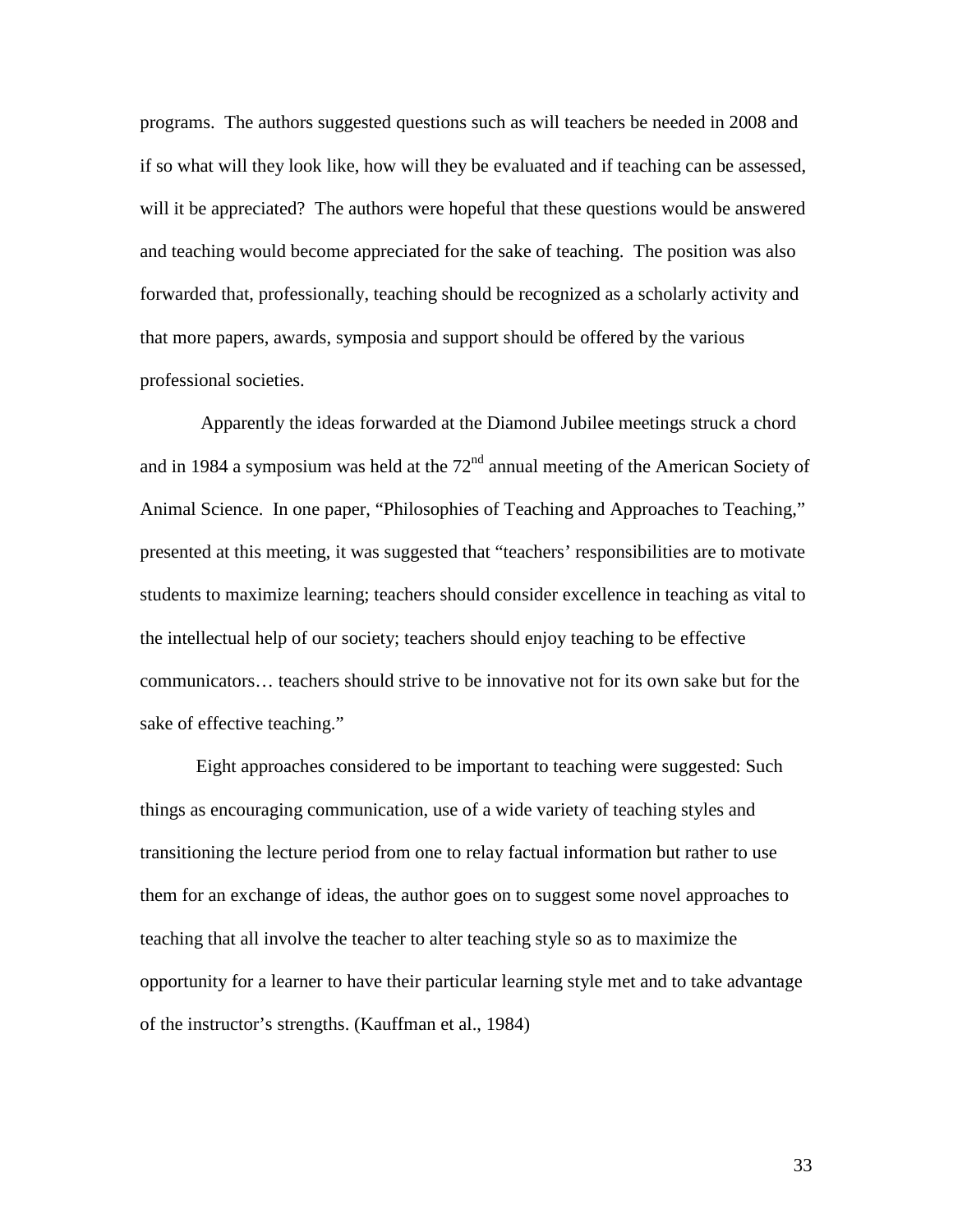#### **TEACHING AND LEARNING STYLES**

Any study undertaken to investigate the relationship of teaching and learning must also take into account that not only do teachers have their own unique strengths so far as a method of material delivery is considered but also that learners are all uniquely different and as such there is a unique interface between the teacher and learner. The following section addresses the relevant literature to that relationship.

A study published in 1998 made note that of all the various papers and presentations dealing with teaching and learning, none dealt with the learning process. In their study, Honeyman and Miller (1998) looked at the interaction between learning styles and teaching styles focusing on field-dependent and field-independent learners. The findings of the study suggested that a combination of teaching methods was a more desirable approach to meet the needs of the various learning styles of students. In the same year, a second study was published comparing learning styles and demographic characteristics of students in animal science courses. This study found that a majority (58%) of students enrolled in selected courses preferred a field independent learning style (analytical) but found no differences between males and females with regard to learning style. The authors suggested that teachers in animal science should be aware of both their own learning style as well as their students' learning styles (Hoover and Marshall, 1998).

The relative position of teaching in the animal husbandry and animal science discipline was described earlier in the review but papers dating back to the infancy of animal husbandry departments outline the knowledge that students have tendencies related to comprehension of materials (Coffey, 1920). Given the variety of approaches to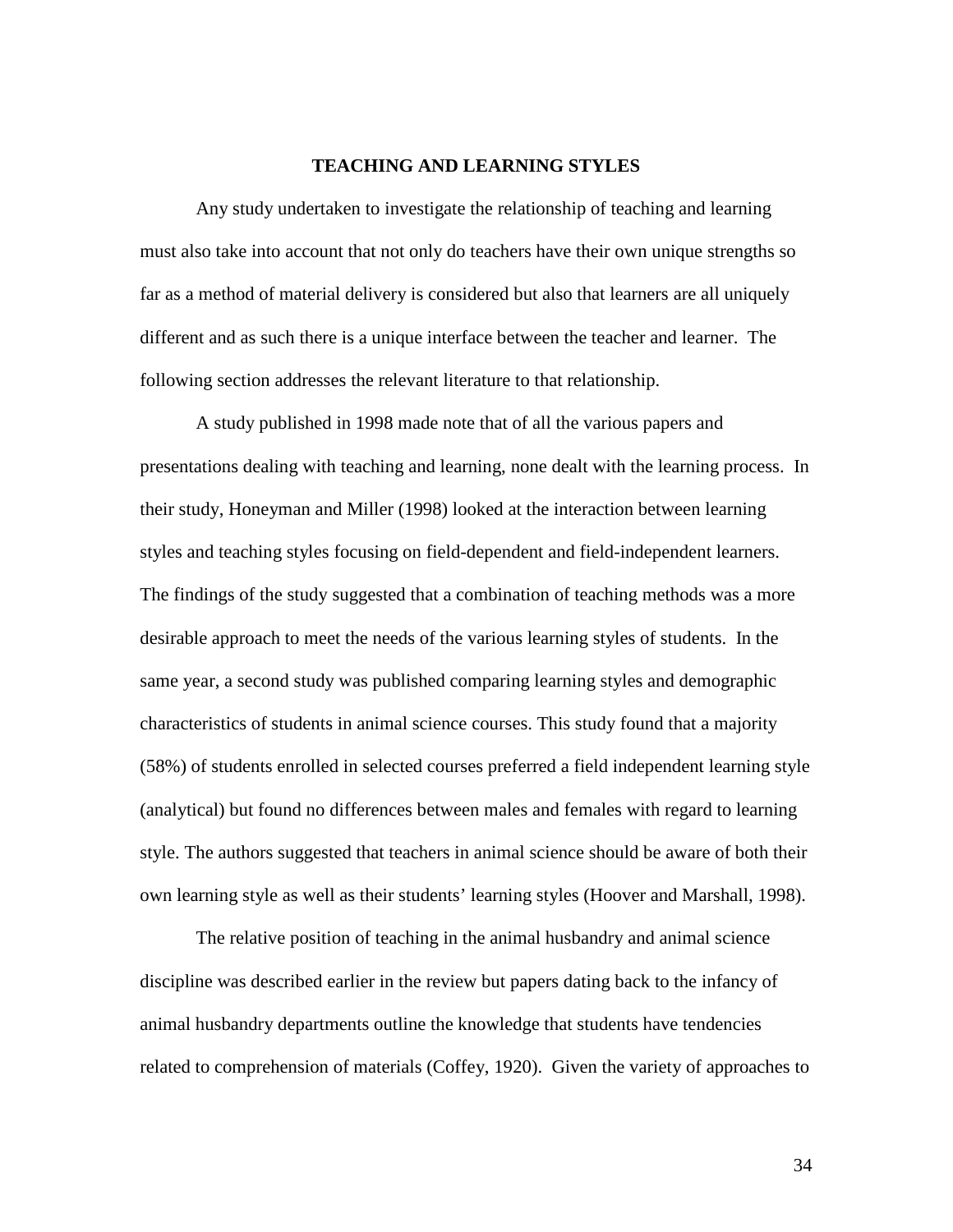pedagogy, altering delivery of course content would seem appropriate so long as it continues to meet the class objectives. Frost offered some recommendations in the mid 1930's to teachers of animal husbandry, such as explaining the relevance of studying a particular topic, using practical examples and making students responsible for their own learning. The author also suggests that advanced assignments that require extracurricular work are particularly valuable in piquing a student's interest in the subject matter. (Frost, 1936)

The literature certainly supports the theory that students have preferred styles of learning (Whittington and Raven, 1995). Kolb suggested that individuals differ along two dimensions in learning: Abstract to Concrete and Reflective Observation to Active Experimentation. (Kolb, 1984) Psychoanalyst Carl Jung developed the Myers-Brigg learning style inventory to qualify learners with the following orientations: Extrovert/Introvert, Sensing/Intuition, Thinking/Feeling and Judgment/Perception (Murray, 1990). Barbe and Swassing (1979) suggested that learners have varying abilities based on sensory modalities; these learners are described as auditory learners, visual learners or tactile-kinesthetic learners. All of these respective papers offer evidence of the increased likelihood of a positive learning outcome when a student is introduced to various subject matters in a manner that is more appropriately matched with their particular tendencies.

During the same time educational researchers were forwarding their ideas about students' learning styles, a paper was published describing the role of Internet-based resources to supplement traditional instruction in an introductory animal and poultry science course. This paper proposed that with the changes in the ways in which students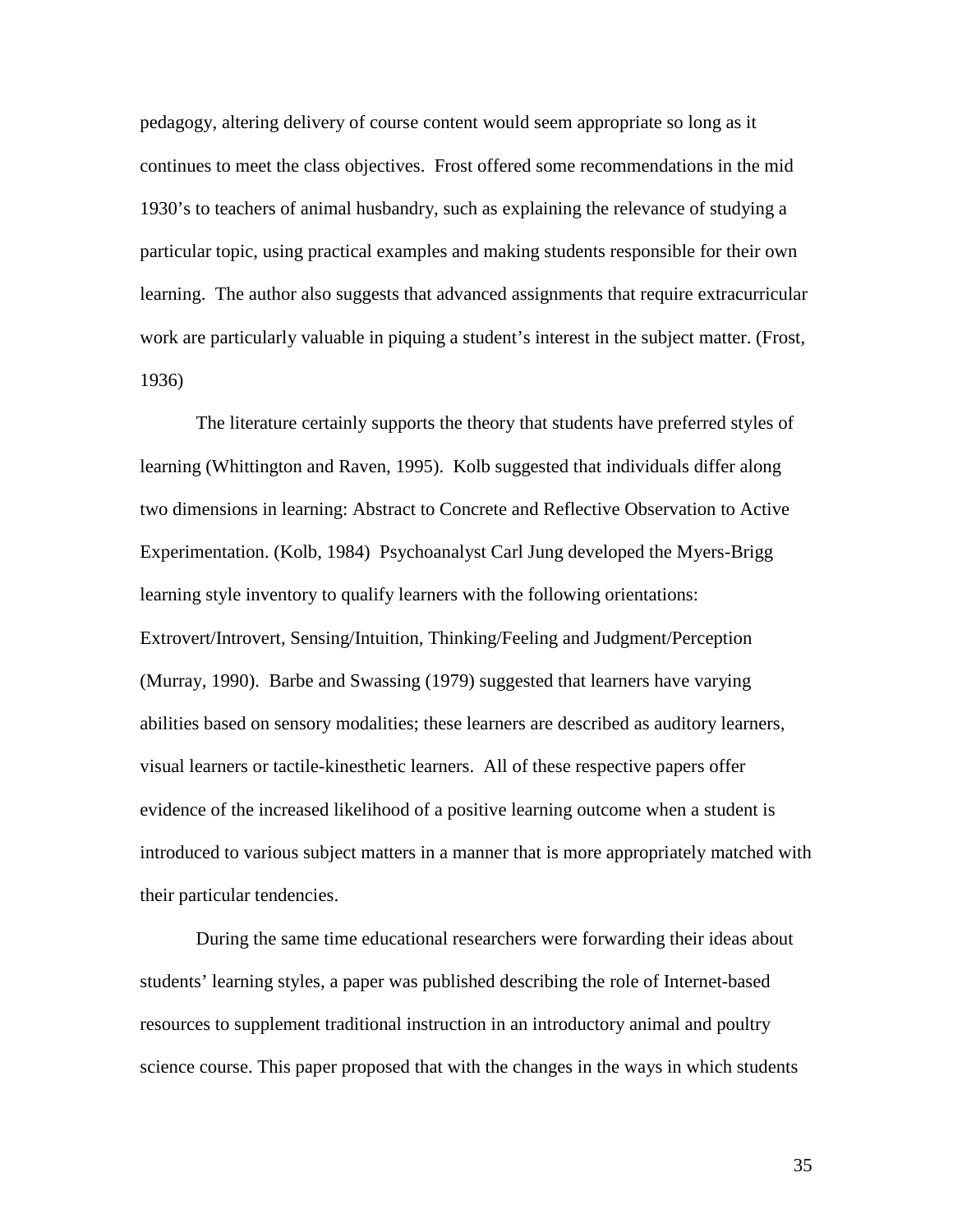access information, Web-based resources can be of benefit to students in an introductory course (Barnes et al., 1999). In 2002, however, a paper was published in the Journal of Animal Science on critical interactive thinking exercises (CITE) in teaching reproductive physiology to undergraduates. In this paper, the authors suggested that an increasing emphasis was being placed on the use of new technologies in the classroom but that the focus should be on teaching methods that truly enhance understanding and knowledge retention. With the advent of multiple learning technologies available to teachers it is worth noting that throughout the study of relevant literature a cohesive theme of fostering critical thinking skills, improving communication skills and evaluation skills in selected classes is a worthy goal. The research shows clear validation of student satisfaction with the critical thinking exercises. The authors suggest that the same results could be seen in other animal science courses (Peters et al., 2002).

Based on the literature above it leads a teacher to the realization that each learner is unique and no one approach to teaching can meet the needs of all learners.

Advancements in technology make new abilities available as resource to a classroom. This particular study investigates the impact of employing presentation software as one of the test variables. Several studies have been undertaken to measure the impact of just such software in various classroom. Most of the discussions suggest that software such as Microsoft's PowerPoint or Apple's Keynote are present in most classrooms (Alley and Neeley, 2005; Savoy et al., 2009), all though there is little consensus as to the educational value of employing these tools. Some researchers suggest that presentation software improves learning (Lowry, 1999), keeps audiences interested for longer periods of time (Szabo and Hastings, 2000) and can make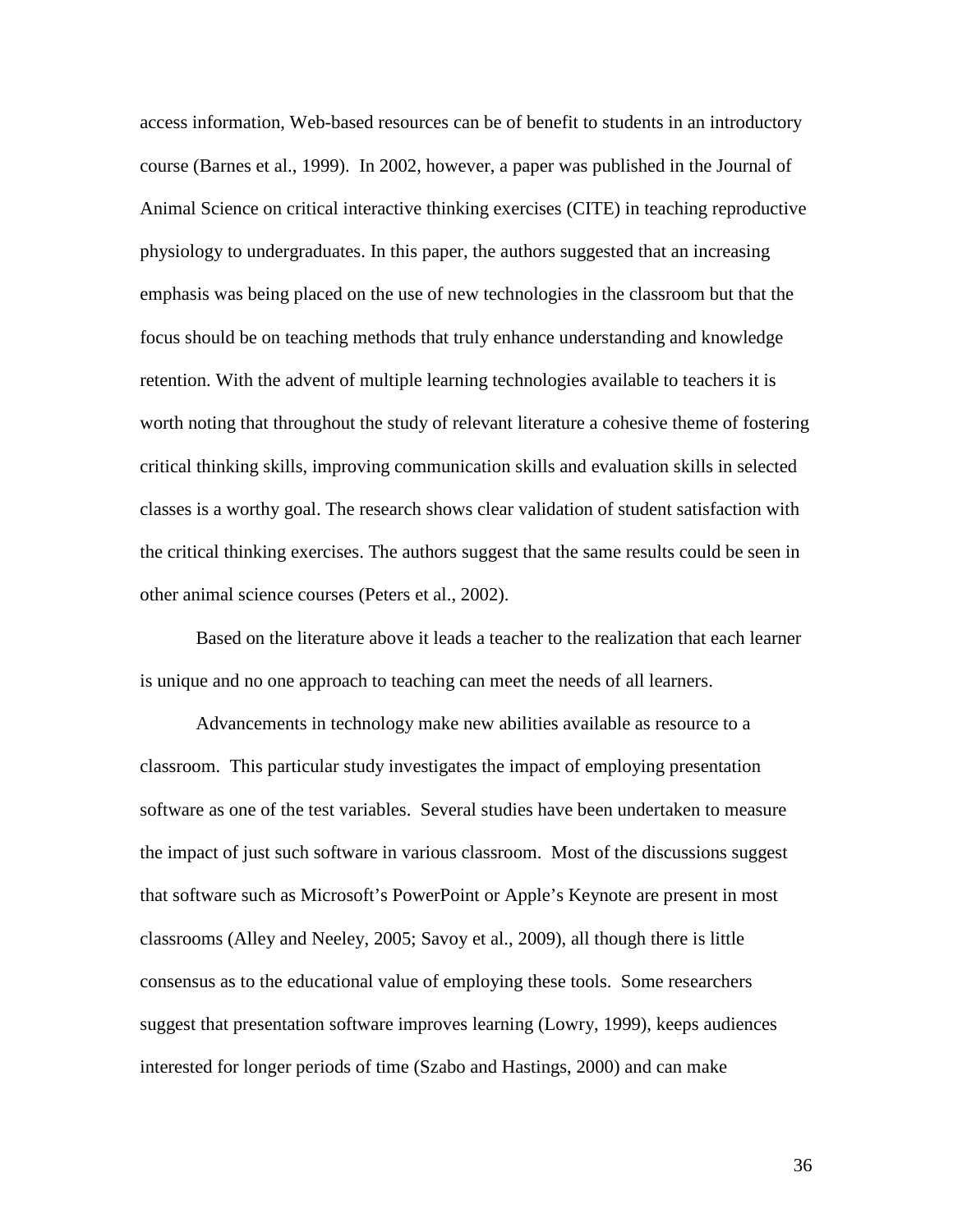comprehension of complicated graphics (charts, tables, pictures, graphs, etc.) easier to understand (Apperson, et al., 2006). Other researchers offer that presentation software inhibits quality interactions between the teacher and student (Driessnack, 2005) prevents instruction of very detailed examples (Tufte, 2003) and reduces a student's ability to analyze complex problems (Stein, 2006).

The more obvious answer to the impact of presentation software in the classroom would appear to be in the unique application of the technology as it is appropriate to the material being taught, or case specific (Szabo and Hastings, 2000). Some classroom objectives may require students to see and understand complex graphics and in such cases presenting the material to the class in a visual form may be beneficial, while other concepts may not lend themselves to graphical presentation and to use presentation software may not be a good fit (Nielsen and Levy, 1994). It was noted that in several articles students have become accustomed to receiving slides from the class material and report a preference for having the information available (Nielsen and Levy, 1994; Babb and Ross, 2009; Savoy, et al., 2009). It was especially important to note that in several studies that student's preference for how material was presented could not be correlated with their respective performance in the class (Nielsen and Levy, 1994). One study found that students retained 15% less material delivered verbally by the instructor when PowerPoint was used (Savoy, et al., 2009). Research to date, regarding the impact of presentation software, would seem to suggest that appropriate application of the technology depends on the nature of the material and the ability of the instructor to design quality visuals appropriate to accomplish the classroom objectives.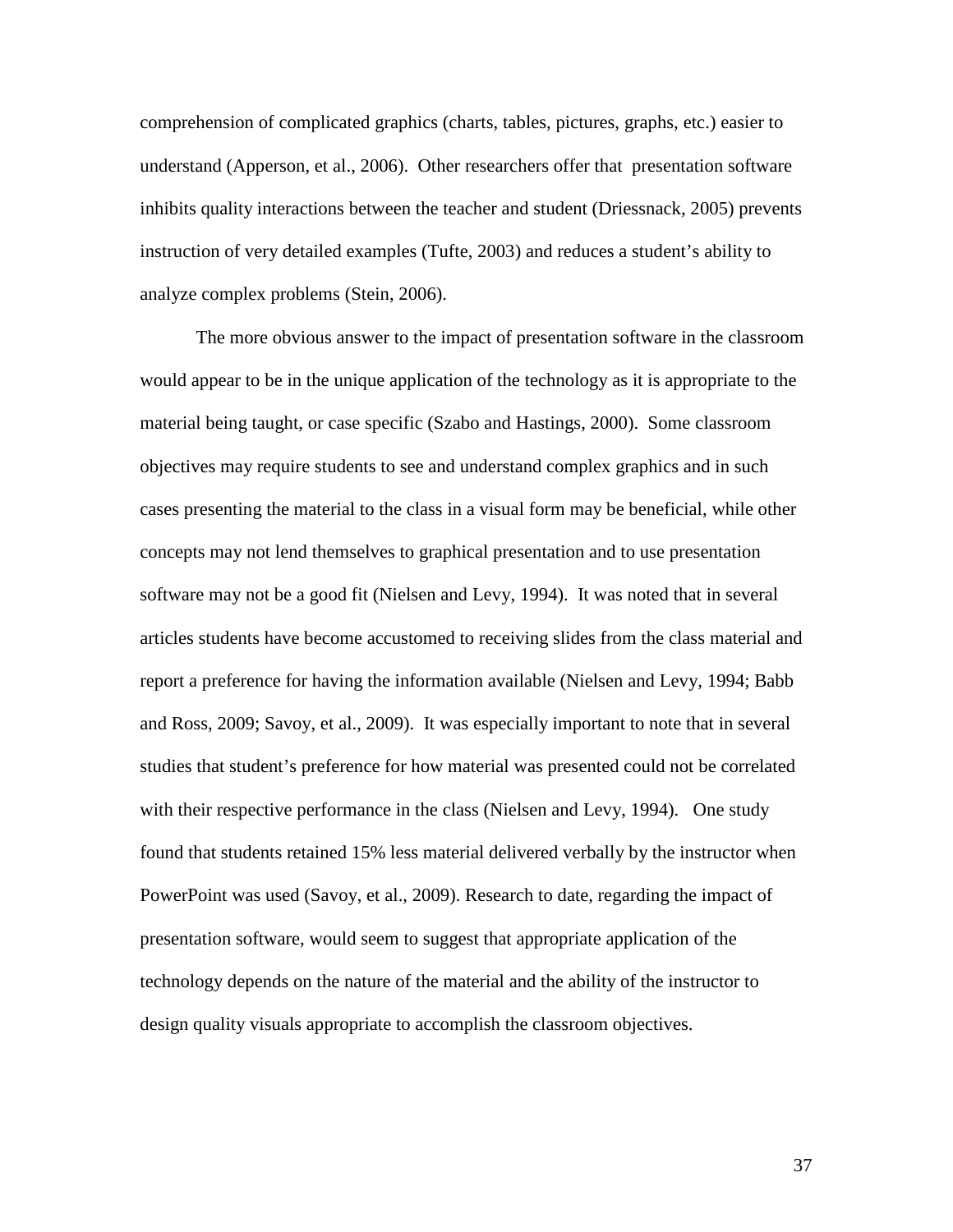## **THE ANIMAL SCIENCE STUDENT AND TEACHER**

One could argue that the demographics of the typical animal science student have changed as much as the base of knowledge itself. In the late 1800s, animal husbandry was described as "men teaching boys" (Coffey, 1920). Today's animal science student is more likely to be female, to be from an urban background and to have an interest in veterinary medicine, rather than in going back to the farm (Grant et al., 2000). A review of the Food and Agricultural Education Information System's (FAEIS) 2006 baccalaureate degrees awarded in agriculture, agricultural operations and related sciences at 1862 institutions showed that 71.3% of degrees were awarded to females, a marked difference from the discipline 100 years ago (FAEIS, 2009).

Of special note is the relative similarity (demographically) of the teaching faculty of today compared to what it was 100 years ago. A study at the University of Florida published in 2003 reported some of the demographics of current animal science students. Sixty-one percent were from an urban background whereas only 4% were raised on a farm or ranch where the majority of family income was attributed to production agriculture. Eighty-six percent of students had minimal or no experience working with large domestic farm animals but nearly 64% wanted to pursue a career in veterinary medicine. Students who chose a minor associated with the animal sciences were interested primarily in animal behavior, while students of rural backgrounds were most interested in animal management. Because of the lack of large animal experience a multi-species large animal and production practicum was designed. Groups of students rotated between equine, beef, dairy and swine farms and were exposed to all facets of animal management. Students enrolled in this course overwhelmingly found it to be a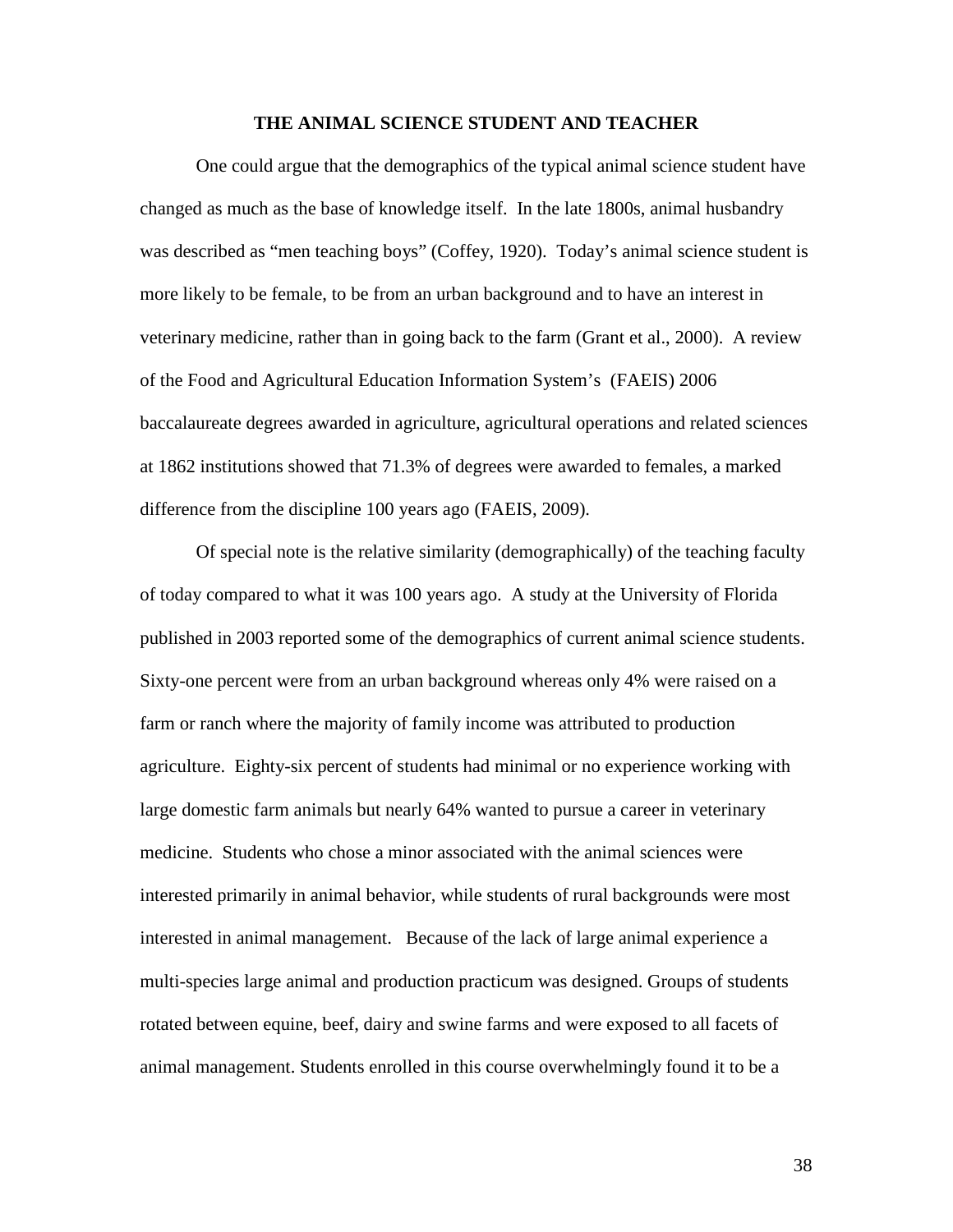valuable experience, indicating that it stimulated both their interest in and their mastery of animal science concepts (Reiling et al., 2003).

## **THE INTRODUCTORY ANIMAL SCIENCE COURSE**

Animal Science as a discipline has changed from a production-oriented, farm animal based science to a much broader based science. These changes are reflected chronologically as well as in course offerings and emphasis areas in animal science departments. The traditional introductory course has also seen drastic changes, primarily to become inclusive of all the particular focus areas that modern animal science curricula represent.

Acker (1964) offered five objectives for the introductory animal science course. To paraphrase, the author suggests that students be introduced to the discipline, be shown the importance of the traditional science discipline as applied to more specific animal science curricula, be exposed to current topics and be shown the economic motives for the study of animal science.

In what appears to be one of the first attempts to discuss philosophical shortcomings of current animal science curricula, in a 1997 article, Schillo posed the question whether teaching in science is education or indoctrination. His position was that traditional curricula have long ignored the relevance of the sociological aspects of the scientific process. As a solution to this problem he suggested that teachers transition to be more of a resource in the classroom, allowing students to be more active in the learning process and in turn fostering critical thinking skills (Schillo, 1997), which he called the most important objective of an animal science curriculum.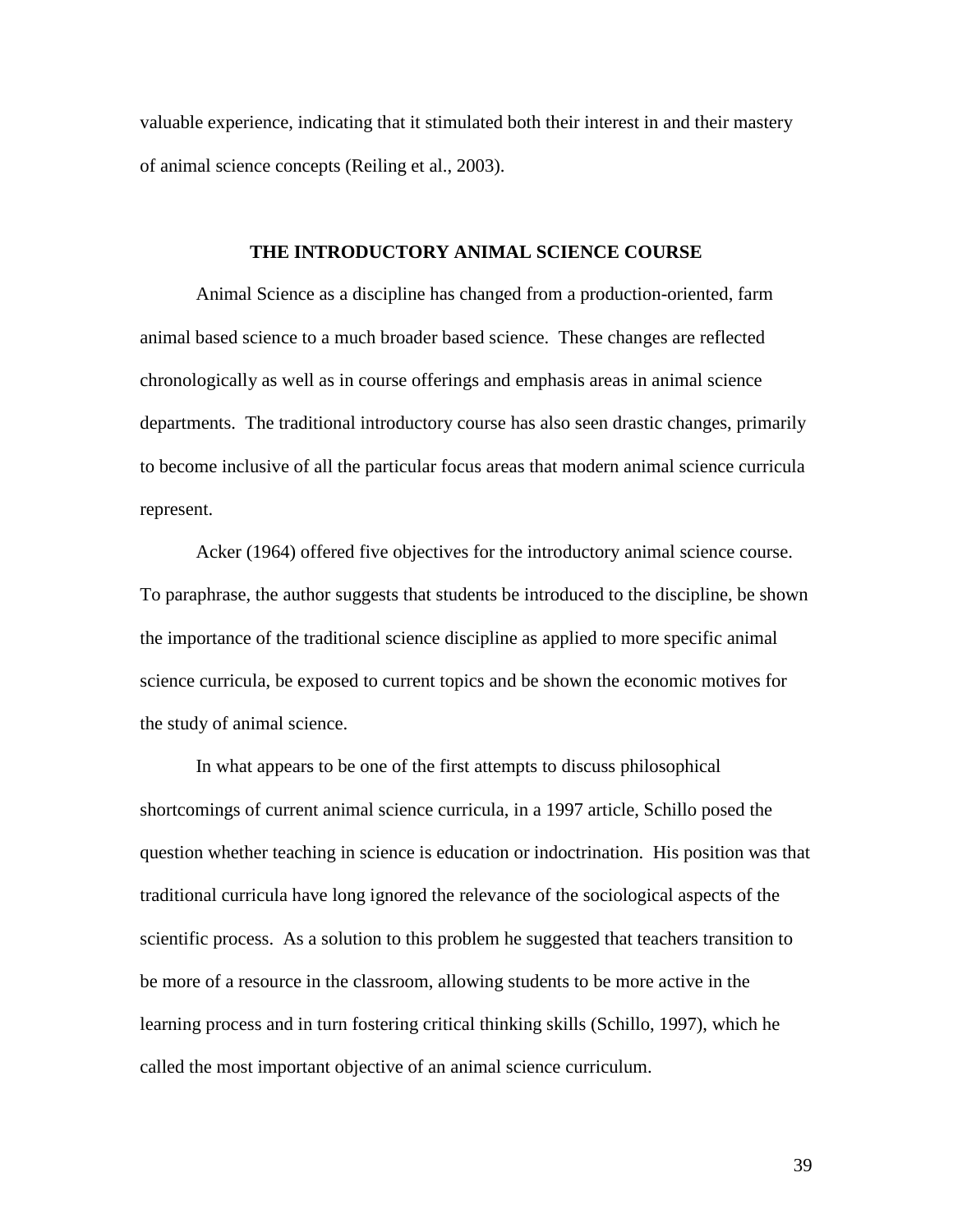In contrast, a paper published in the Journal of Animal Science in the year 2000 described the importance of a comprehensive education to the animal sciences, especially in the first year introductory course (Grant et al., 2000). The authors suggested that the first course in the discipline is the time to provide students with a balanced perspective. Some of the concepts that should be fostered in this introductory course are "curiosity about the world, leading to global awareness; enthusiasm for question identification and analytical problem-solving; ability to see a series of questions and applications as linked, which leads to systems-based view; and effective communication." The authors feared too much specialization was occurring and the discipline will produce narrowly focused graduates. On the other hand, students provided too liberal an education would be ill equipped to deal with the technical aspects of animal science. Their contention was that land-grant institutions have the unique ability to strike a balance between a technical and a liberal education, generating well-rounded students prepared to meet a variety of challenges (Grant et al., 2000).

#### **IMPROVING TEACHING AND TEACHER EFFICACY**

"Teaching is a skill, an art, a craft—it can always be improved" (New York University Center for Teaching Excellence, 2008). To improve teaching would also be to improve the opportunity for learning (Bandura, 1977). The literature suggests that the teacher is a variable in the teaching-learning equation and offers two theories for the teacher's role in student learning. Bandura (1977, 1986, 1993) suggested that the learner has a better opportunity if a teacher is more effective, based on his theory of social cognitive theory. Rotter (1966) offered the idea that the teacher is the locus of control in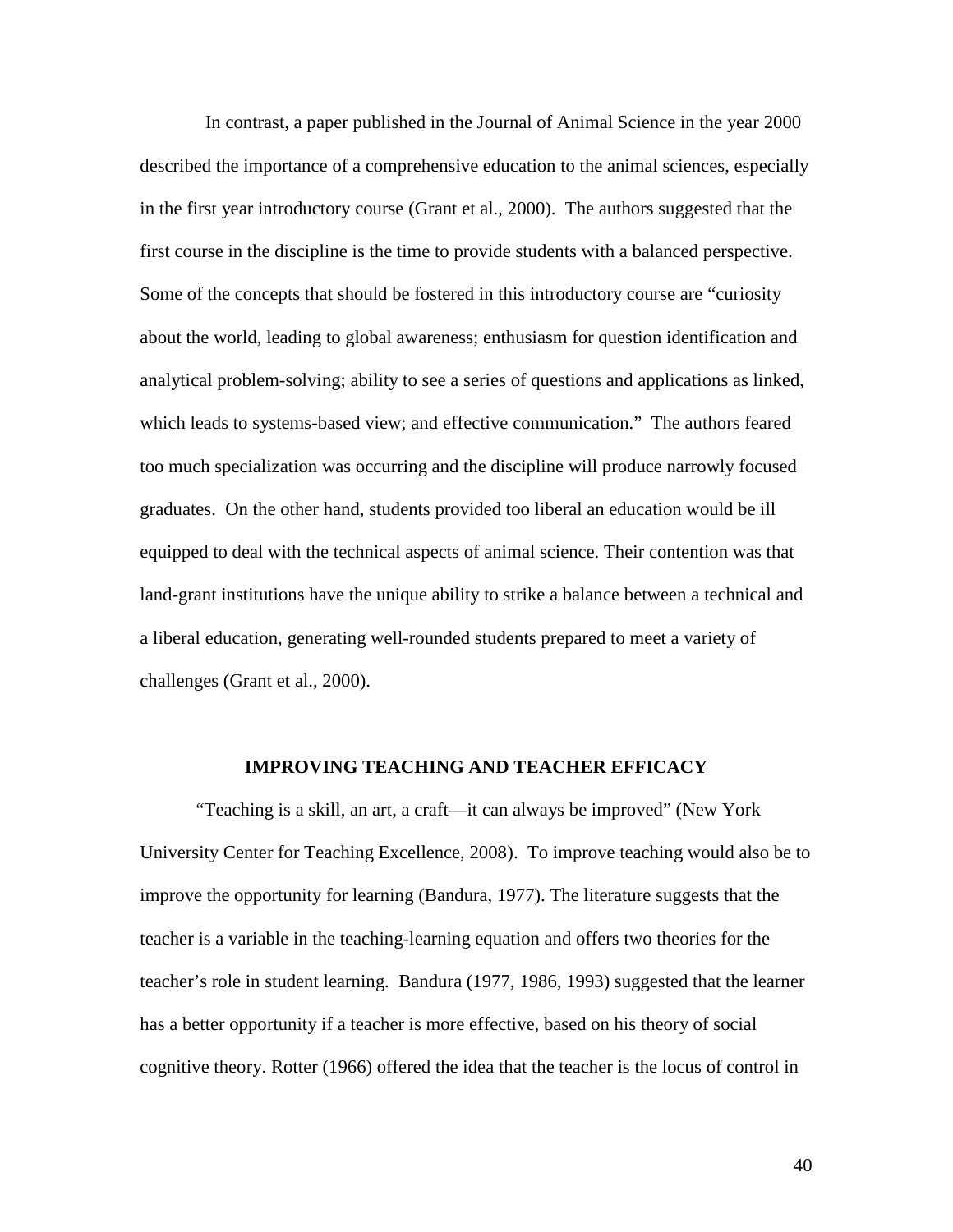the classroom and from that position of authority has the ability to change educational outcomes.

 Social cognitive theory is based on the assumption that the person, in this case the learner, exerts some level of self-control over his or her own life. The alternative is that the teacher is the locus of control (Rotter, 1966) and determines the outcome in the classroom. To clarify the differences between the two, Goodard *et al.* (2000) offered the following: "Beliefs about one's capability to produce certain actions (perceived selfefficacy) are not the same as beliefs about whether actions affect outcomes." Recent papers suggest that Bandura's social cognitive theory offers the most plausible explanation for assessing teacher efficacy in the classroom (Tschannen-Moran et al., 1998; Goddard et al., 2000).

## **FLOW THEORY**

 Flow theory is a concept developed by Mihaly Csikszentmihalyi (1975) and is described as "the holistic experience that people feel when they act with total involvement." He continued, stating, "…flow – the state in which people are so involved in an activity that nothing else seems to matter; the experience itself is so enjoyable that people will do it even at great cost, for the sheer sake of doing it" (Csikszentmihalyi, 1990). In the context of this study, flow theory is used to describe the state in which the learner finds him or herself during a lecture period in which their focus is solely on the topic at hand. It stands to reason that a learner immersed in the subject matter is more likely to internalize the material and learn it. Csikszentmihalyi (1990) outlined nine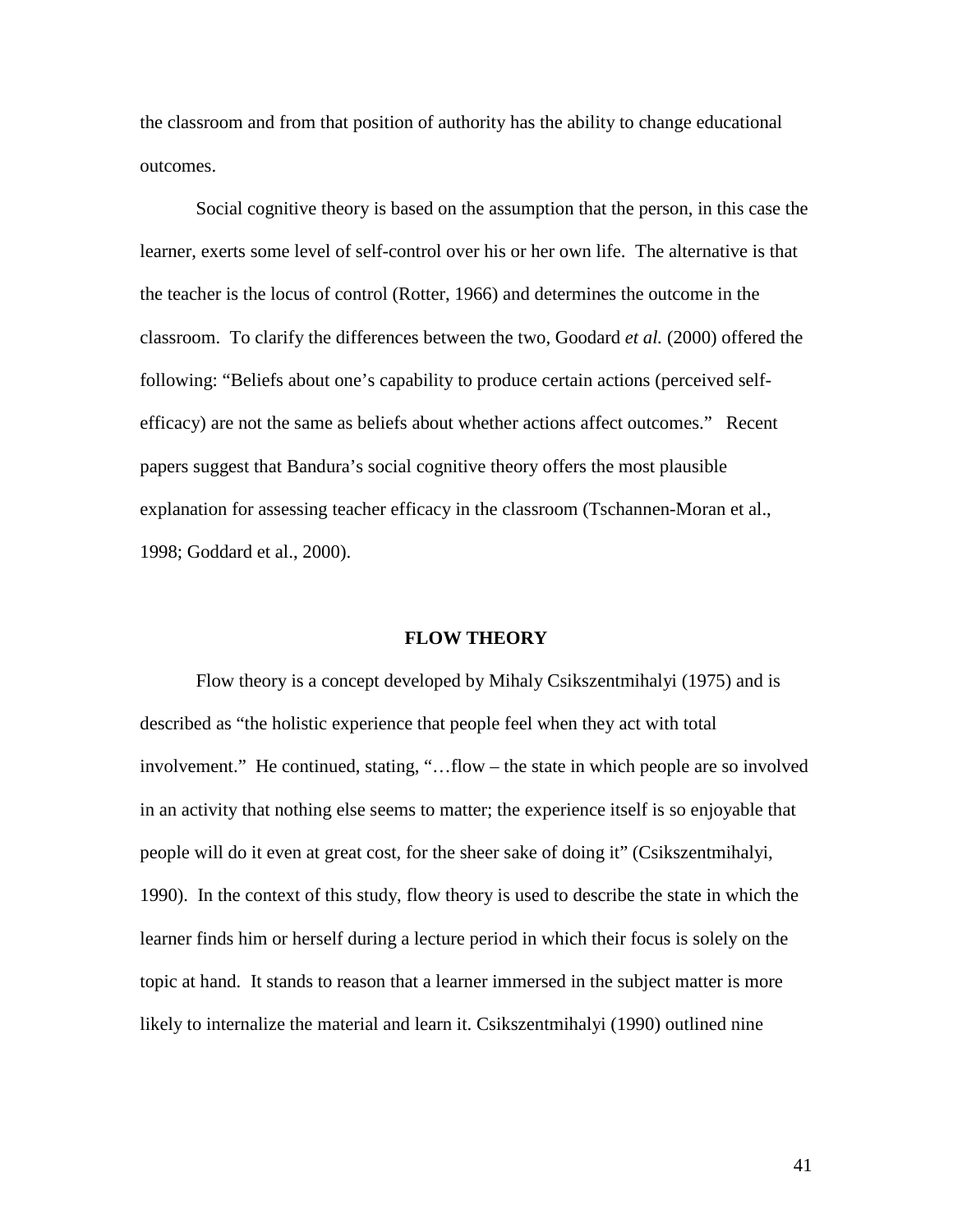factors when one is experiencing flow, though not all need to be present concurrently in order to achieve it:

- 1) Clear goals
- 2) Concentrating and focusing
- 3) A loss of the feeling of self-consciousness
- 4) A distorted sense of time
- 5) Direct and immediate feedback
- 6) Balance between ability level and challenge
- 7) A sense of personal control over the situation or activity
- 8) The activity is intrinsically rewarding
- 9) Action awareness merging (Czikszenthihayli, 1975)

 In education, designing educational experiences that completely capture a student's attention and immerse them in the educational activities creates flow. Depending on the level of the course, the topic and potentially many other factors, resources can be tailored to create just such experiences. A problem often lies in the quantity of potential distracters to students in a modern classroom. One reviewed article described the need for the learner to have fun while learning the material and pointed out that for "flow" to occur the learner has to be in charge of his or her own actions (Hoetltke, 2003).

 Other support for this idea is the Theory of Engagement, a reasonably new concept dealing with technology-based learning. The theory suggests that students need to be actively engaged in classroom activities and that technology can certainly be a tool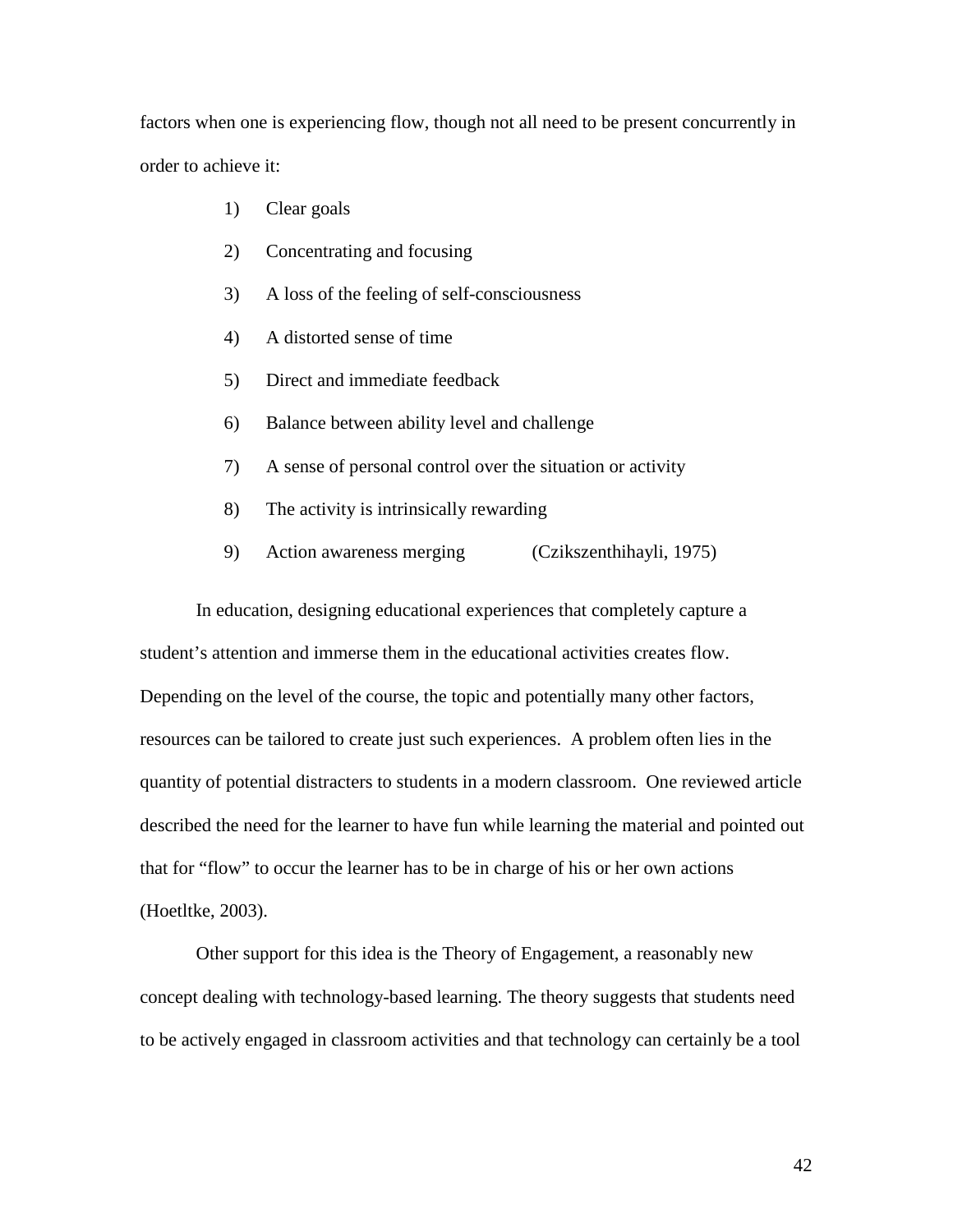to afford the level of engagement that has long escaped the traditional lecture style classroom (Kearsley and Shneiderman, 1999).

Schneiderman (1999) went on to say that the basic principles underlying engagement theory are characterized by "Relate-Create-Donate", implying that these activities should be group projects, have a problem-based focus and have some extracurricular focus.

The Schlecty Center For Leadership and School Reform posited, in 2009, that excerpting effort on engaging students is a meaningful activity and worth the necessary investment, ultimately creating learners better positioned to learn. (Schlecty Center, 2009)

The Schlecty Center document (2009) suggested there are five different student involvements in attacks: engagement, strategic compliance, ritual compliance, retreatism and rebellion. As a means to prevent the less desirable behaviors teachers can employ what Schlecty (2009) referred to as design qualities. Schlecty suggested that the design qualities of context are content and substance, organization of knowledge, protection from adverse consequences for initial failures and clear and compelling product standards. The design qualities of choice are product focus, affiliation, affirmation of performance, novelty and variety, choice and authenticity. While this study does not deal directly with involvement of technology in education, the theory of engagement does have application.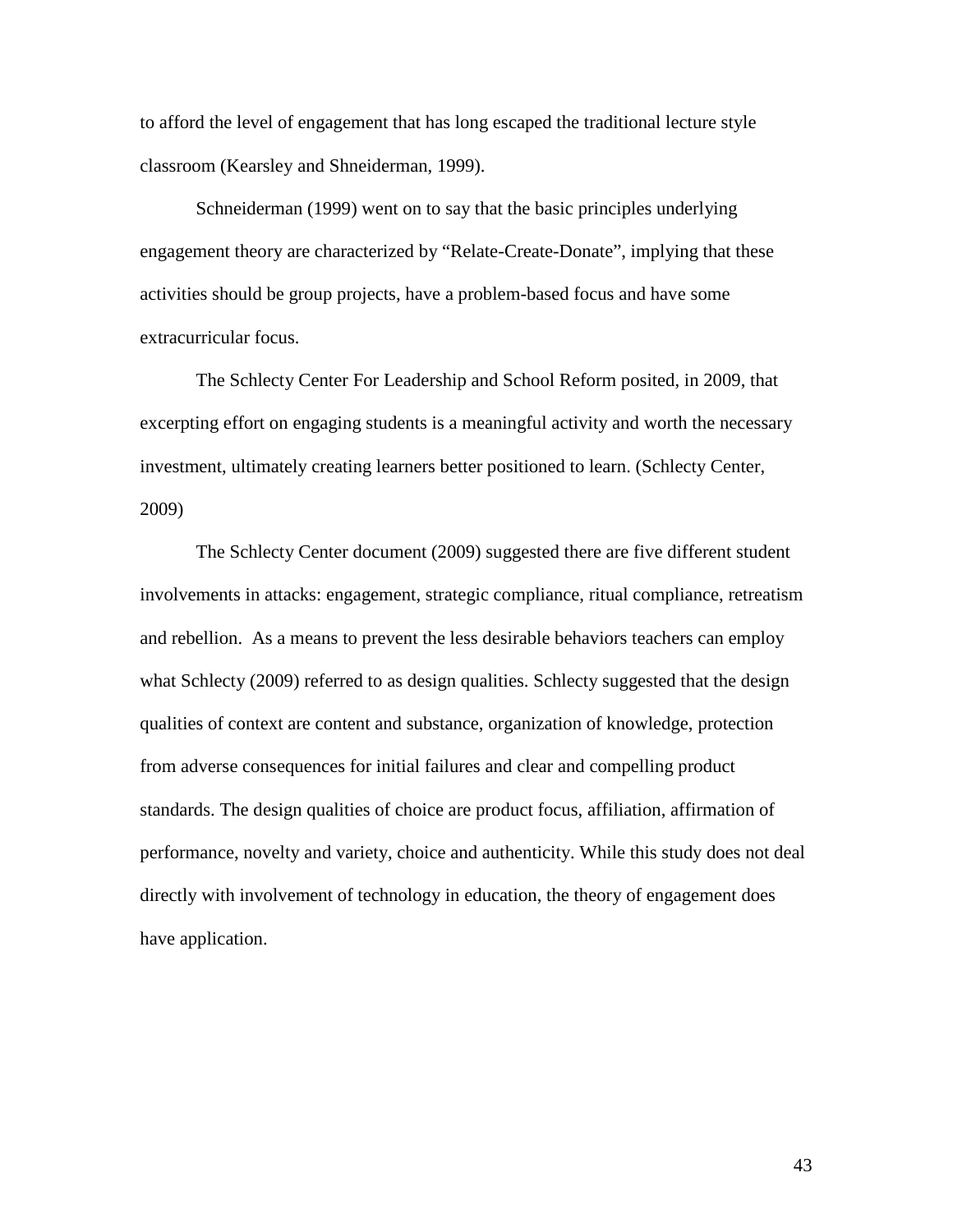# **ENGAGEMENT AND MOTIVATION**

"Learning begins with student engagement" (Shulman, 2007). There is evidence to show a strong relationship between the course engagement and final cumulative GPA, academically engaged students are more successful (Svanum and Bigatti, 2006).

 Some of the earliest influences on a child's motivation to learn are parents and others in the home. As the same students enter school, teachers, administrators, classmates and school environments all influence their motivation to learn (Lumsden, 1994). Other studies have also confirmed the importance of the teacher in the role of motivating a learner (Anderman and Midgley, 1998). "To a very large extent, students expect to learn if their teachers expect them to learn"(Lumsden, 1994). As students grow older the motivations change, shifting away from parents and home influences to peers having a greater influence (MacIver, 1994). Regardless of the reason that a student may become less motivated, be it less motivation on the learner's part or practices in the school that lower the level of motivation, there is an appreciable body of research that suggests the lack of motivation can be changed (Skinner and Belmont, 1993; Dev, 1997; Brooks, 1998). Grolnick and Ryan (1992) suggested that the goal of increasing motivation to learn and engagement are, at times, more important than the delivery of classroom subject objectives. They argued that increasing the desire to learn would yield greater benefits for the learner in the long run.

Early definitions of student engagement dealt with time on task behaviors (Fisher et al., 1980; Brophy, 1983). More recent studies have focused on students' likelihood of attending class, turning in assignments on time and receiving help outside of normal classroom parameters (Chapman, 2003). Natriello (1984) defines student engagement as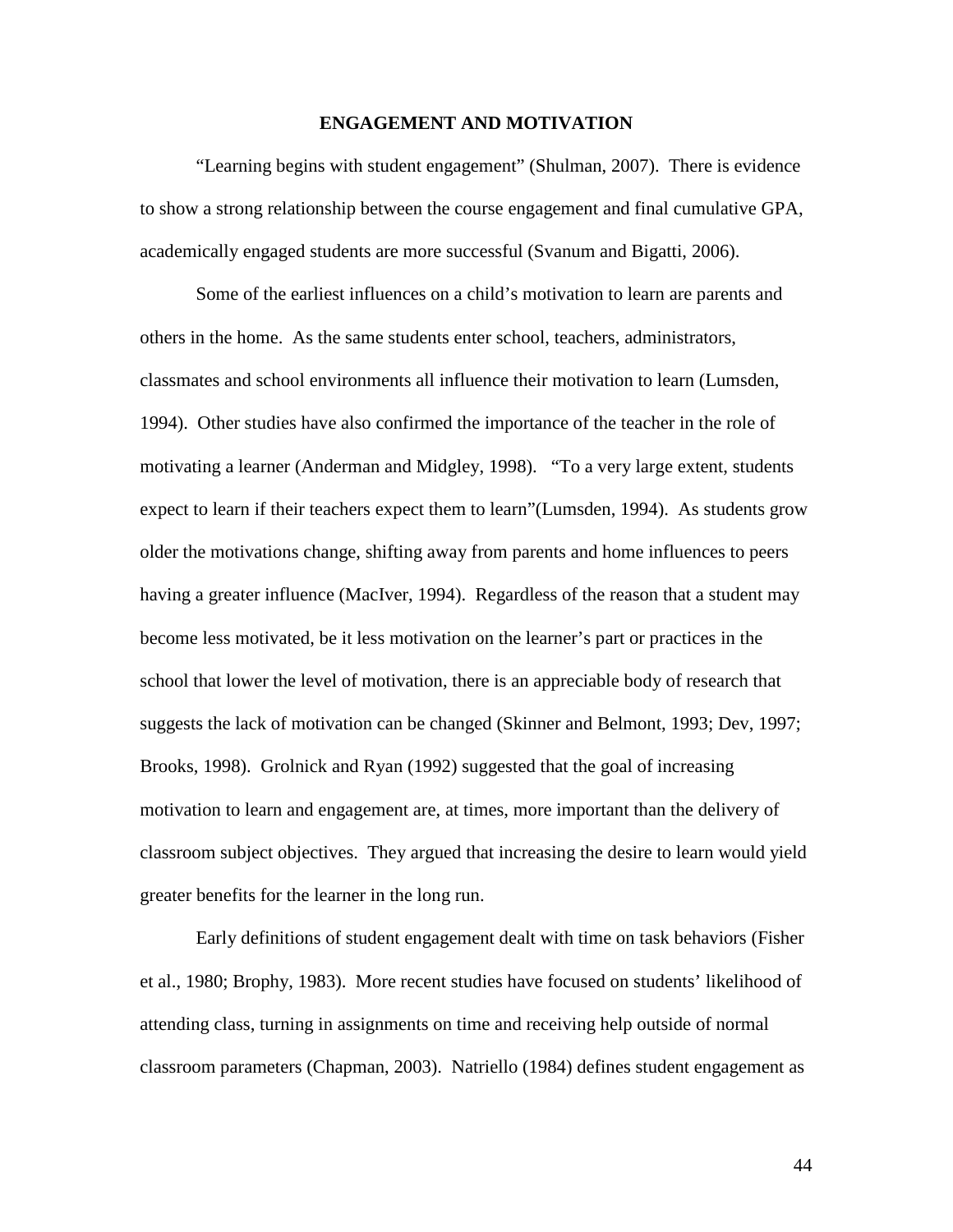a student participating in those activities associated with learning. Student engagement is a topic that in recent years has evolved from rather simplistic definitions into a much broader definition. The National Survey of Student Engagement (NSSE) is a nationally recognized survey tool employed by many universities to measure how engaged students are at several interfaces within the university system (National Survey of Student Engagment, 2007). In short, engaged students are more likely to have a positive learning outcome than those who are not engaged, making student engagement a worthy goal in today's classroom. Several studies have explored the significance affective factors play in learning, particularly noting the role of student engagement.

Early studies of student engagement dealt with time-on-task behaviors (Fisher et al., 1980; Brophy, 1983). Although multiple definitions of engagement circulate in the literature, the following idea was suggested by Skinner and Belmont (1993): "Students who are engaged show sustained, positive investment in activities that will yield true learning. These same students are often pushing themselves while maintaining a positive emotional tone." In other words they enjoy learning.

Student engagement is a reliable predictor of academic performance. (Carini et al., 2006). The study suggested that the relationship is "deceptively simple" and that nonengaged students would be at a distinct disadvantage. The referenced study attempted to formalize the link between student engagement and student learning. Student learning in this sense is defined in a much broader context than the scope of the current study (which focuses on the students' relative level of engagement over the course of a fifty minute lecture period, over the course of an academic semester). The study referenced above (Carini et al., 2006) did find modest relationships between self reported levels of student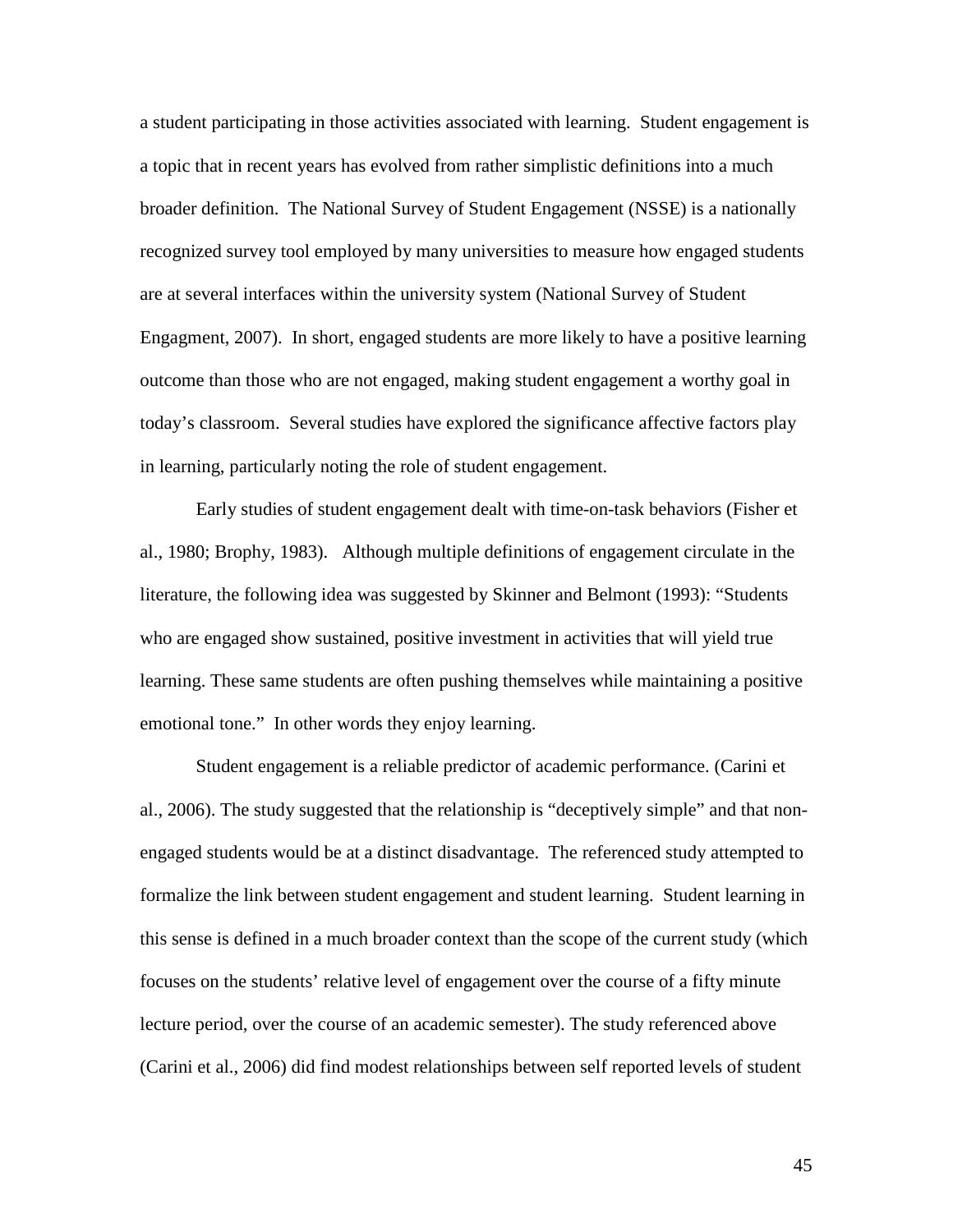engagement and RAND scores (the RAND test was developed specifically as a measure of aggregate learning at the collegiate level, integrating components of the GRE as well as components of the bar exam and critical thinking assessors). The findings of the study indicated that student engagement benefited the students who were of the lowest academic abilities. The "lowest-ability" students were defined as those most likely to leave the university prior to completing a degree.

Good Practice in undergraduate education emphasizes the following and poses ways in which technology enhanced the quality of the interaction (Chickering and Gamson, 1987). Good practice:

- Encourages contacts between students and faculty;
- Develops reciprocity and cooperation among students;
- Uses active learning techniques;
- Gives prompt feedback;
- Emphasizes time on task;
- Communicates high expectations, and
- Respects diverse talents and ways of learning.

 "… I point to the following unwelcome truth: much as we might dislike the implications, research is showing that didactic exposition of abstract ideas and lines of reasoning (however engaging and lucid we might try to make them) to passive listeners yields pathetically thin results in learning and understanding–except in the very small percentage of students who are specially gifted in the field." (Arons, 1990)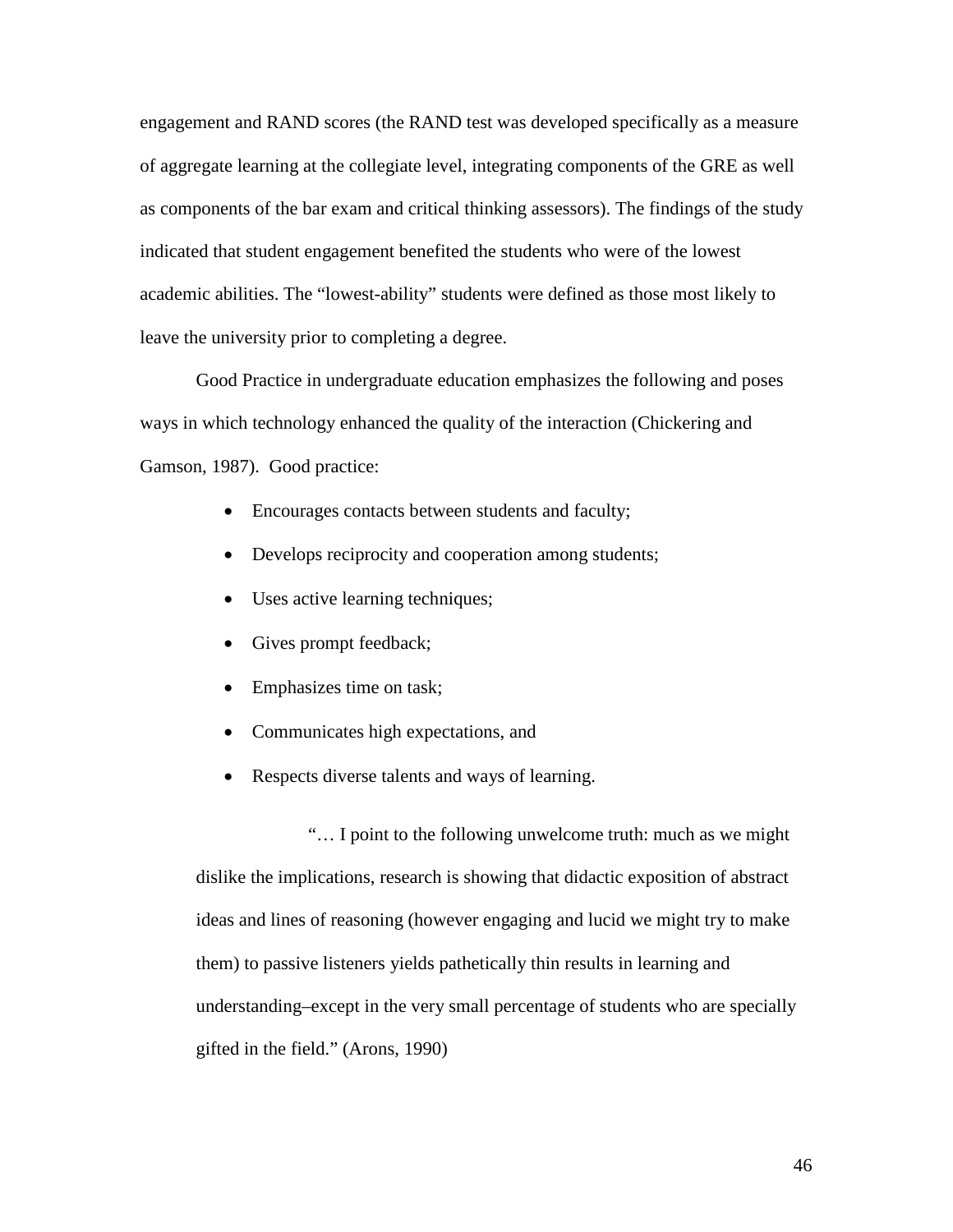Multiple variables exist to measure student engagement. The National Survey of Student Engagement (NSSE, 2007) suggests five benchmarks of effective educational practice as appropriate variables to consider in an assessment of student engagement in the larger context.

- 1) Level of Academic Challenge,
- 2) Active and Collaborative Learning
- 3) Student-Faculty Interaction
- 4) Enriching Educational Experiences and
- 5) Supportive Campus Environments

The more students study or practice a subject the more they learn about it (Carini et al., 2006).

A survey of potential instructional practices in the classroom would highlight multiple opportunities to vary content and delivery methods. An analysis of all of the variables in a classroom highlighted multiple areas that can be altered to yield a more favorable learning environment. A study by Rosenshine and Furst (1971) revealed behaviors in the classroom that yield the highest educational benefit: enthusiasm, clarity, variability, business-like behavior and opportunities to learn are all associated with desirable learning outcomes.

A large portion of the likelihood of academic success depends on the teacher and their abilities to alter delivery methods and clarify topics that are perceived as difficult (Ericksen, 1978). At the same time there are several factors inherent to the learner that impact comprehension of material. A student who is motivated to work and learn is much more likely to have a positive learning outcome. Her interest in the subject matter,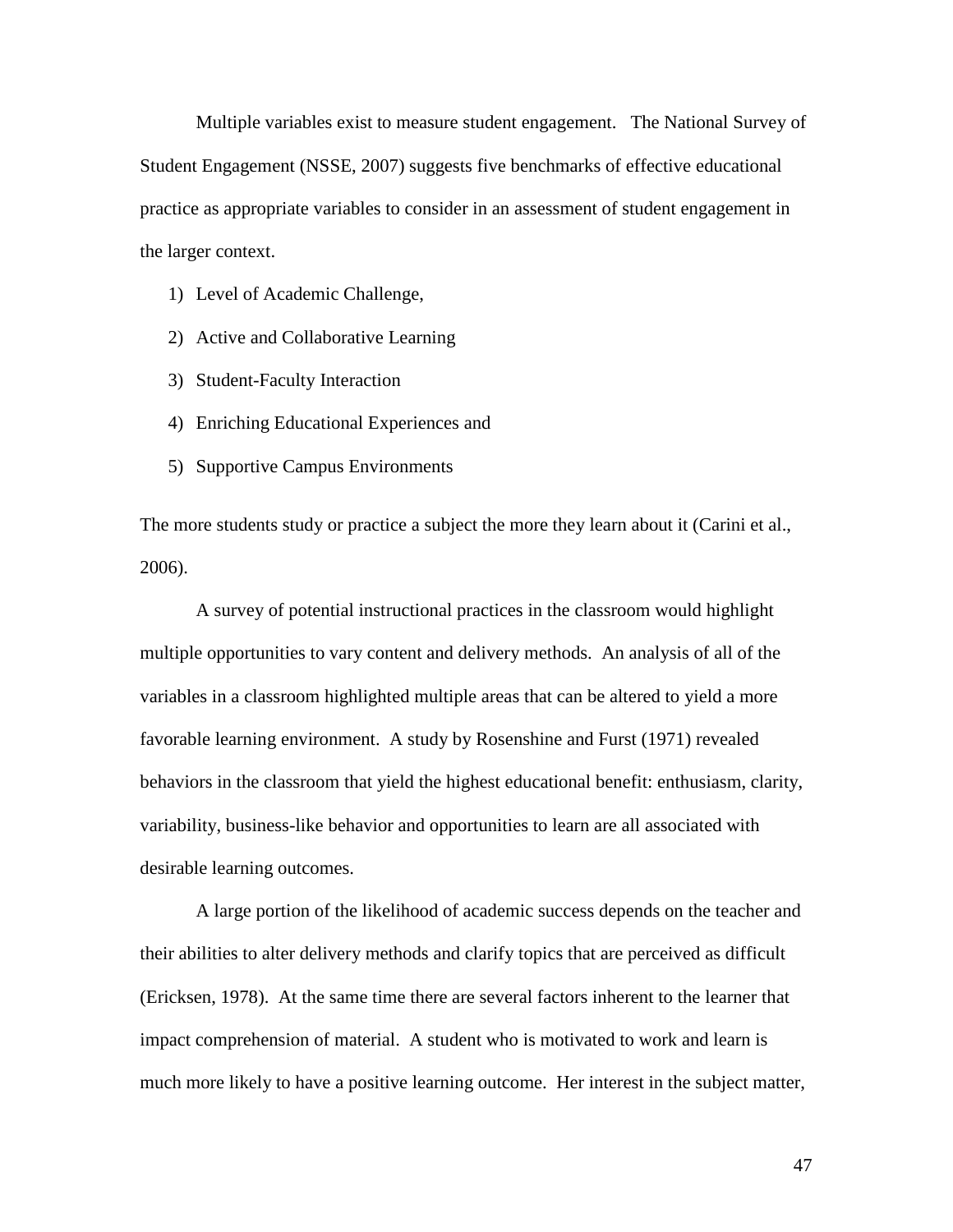concepts of its usefulness, and individual self-esteem and self-perception all impact the potential learning outcomes (Bligh, 1971; Sass, 1989). Research findings indicate that there are methods to encourage self-motivation among learners (Bligh, 1971; Lowman, 1984; Weinert and Kluwe, 1987; Lucas, 1990).

 The literature also suggests that there is reason to consider an alternative to traditional lecture, especially when a teacher desires a deeper level of understanding. Results from one study indicated that students involved in active learning score significantly higher on achievement tests (McManus et al., 2003). In contrast, another researcher argued against the findings, stating at California Polytechnic State University, advocating a change from traditional lecture to a more active learning environment was flawed because of the inherent lack of motivation for the students to ascertain knowledge in these studies (Mottman, 1999). The literature also shows a student preference for material delivery and alternative forms other than traditional lecture. One such example would include a problem-based learning situation where the teacher becomes more of a resource rather than the dominant individual in the room (Arambula-Greenfield, 1996). If an instructor is hoping to develop higher-order cognitive skills such as critical thinking, synthesis and evaluation, then traditional lecture methods may be limiting (Zoller, 1993). Some resources have gone so far as to describe the traditional lecture style as "failing to interest students," imposing severe time constraints and not promoting conceptual understanding or problem-solving skills (Black, 1993).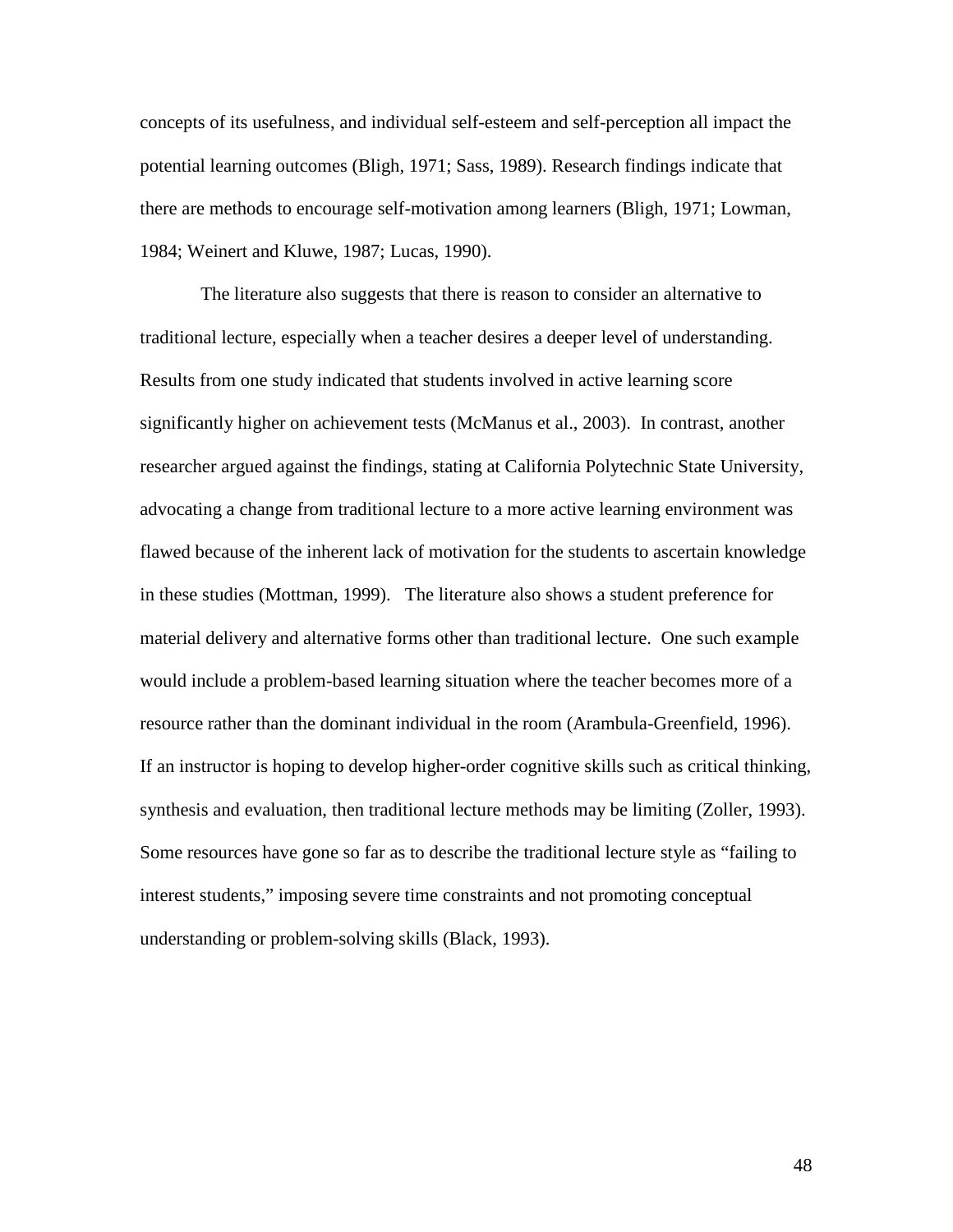# **SELF-REPORTING ENGAGEMENT**

In this particular study the students are relied upon to self report their respective level of engagement. The literature suggests that there are effects on behavior when subjects realize they are being observed. The Hawthorne Effect (a term coined by Henry Landsberger, 1955) demonstrates a short-term improvement in worker performance as the result of the worker being observed. In the original study, workers were observed to measure the impact of changing illumination in the work area. Regardless of the change, there were short-term improvements in worker productivity. Later, researchers surmised that because of the fear on the part of the workers that each of them was being observed individually, short-term performance increased. In other experiments, small groups of workers were subjected to several different variations on their traditional workday (varied durations of breaks, food during breaks, shorter work days, etc.). All of the variations produced short-term increases in worker performance but none of the results were sustainable over any appreciable amount of time.

The Pygmalion Effect (Rosenthal and Jacobson, 1968, 1992) describes changes in student behavior as a result of knowing that they are being observed; student performance goes up when more is expected of the students (Feldman and Prohaska, 1979).

A recurring theme is that all studies undertaken to assess how different variables impact classroom outcomes, the teacher becomes the largest variable, offering more sources of variation than all of the rest combined (O'Shea et al., 1996) As a general rule, teachers have a huge effect on student performance but the effect is poorly understood.

In the current study, students are forced into active participation by the act of selfreporting, which in turn causes the respondent to be more involved in the class,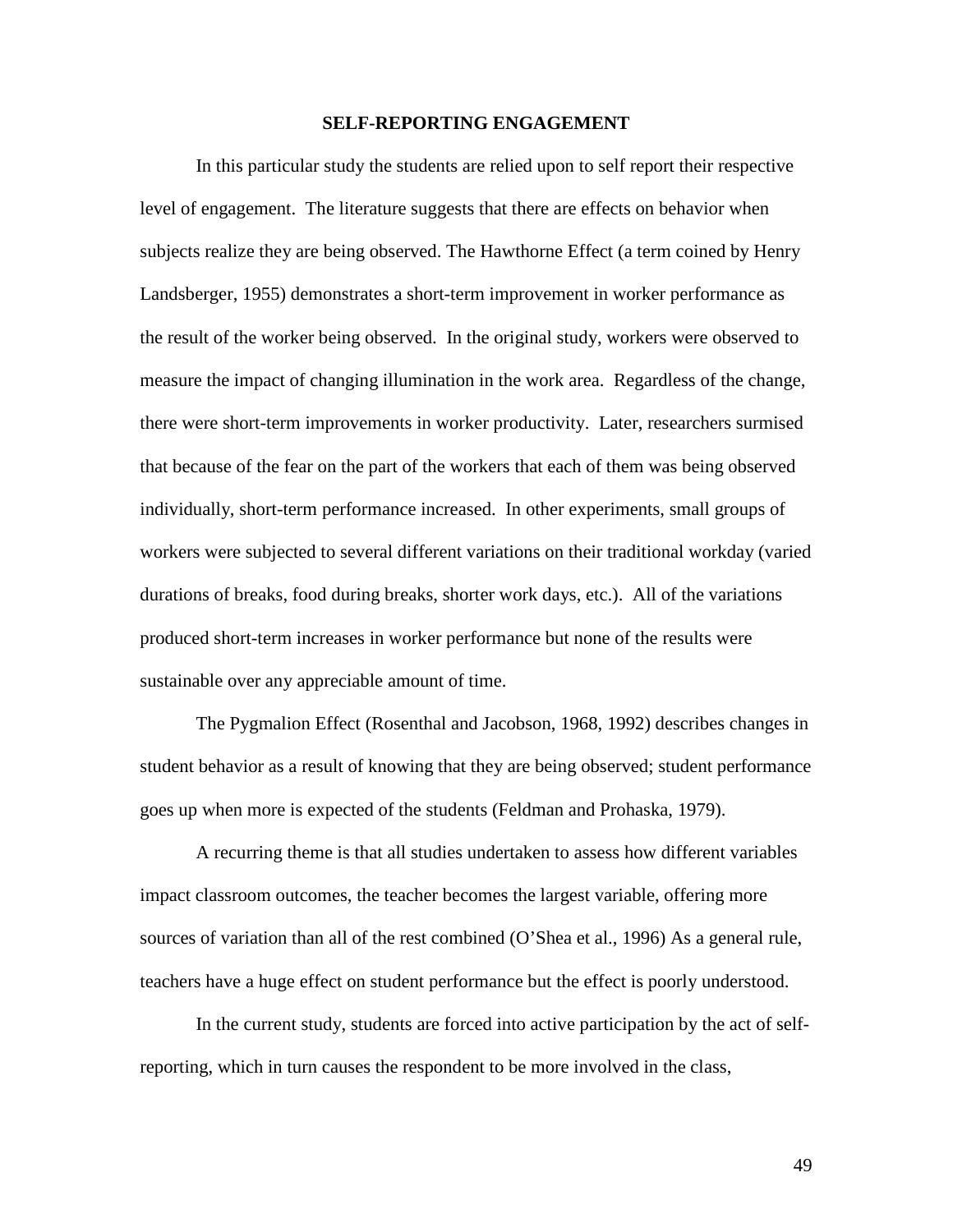potentially serving as a confounding variable in the process of data collection. The concern is that there are very few situations where students could be asked to self-report their level of engagement without soliciting their response.

The literature does suggest the self-reporting can be assumed to be reliable under certain conditions (Pohlman, 1974; Baird, 1976; Pace, 1984). These conditions suggest that the information the respondent is reporting is known to them, the question that is being answered is clear and is presented at a time that is recent enough that a valid response is elicited and the answer presented carries no punitive recourse.

# **SUMMARY**

The literature supports that teachers, their teaching styles and their philosophical approaches to delivery of the material vary significantly. Simultaneously the learner's motivation and level of engagement coupled with their unique learning styles vary to the same extent. In this study it is the intention to investigate the unique relationships and interactions between those two variables as they relate to accomplishment of the educational objectives in the introductory animal science class as Clemson University. The relative importance of establishment of the fundamentals was clearly substantiated in the literature as being a tenet of the introductory class and the results of the study could serve to improve the potential for a successful outcome in that class, by equipping learners with the necessary tools to aid in their academic success.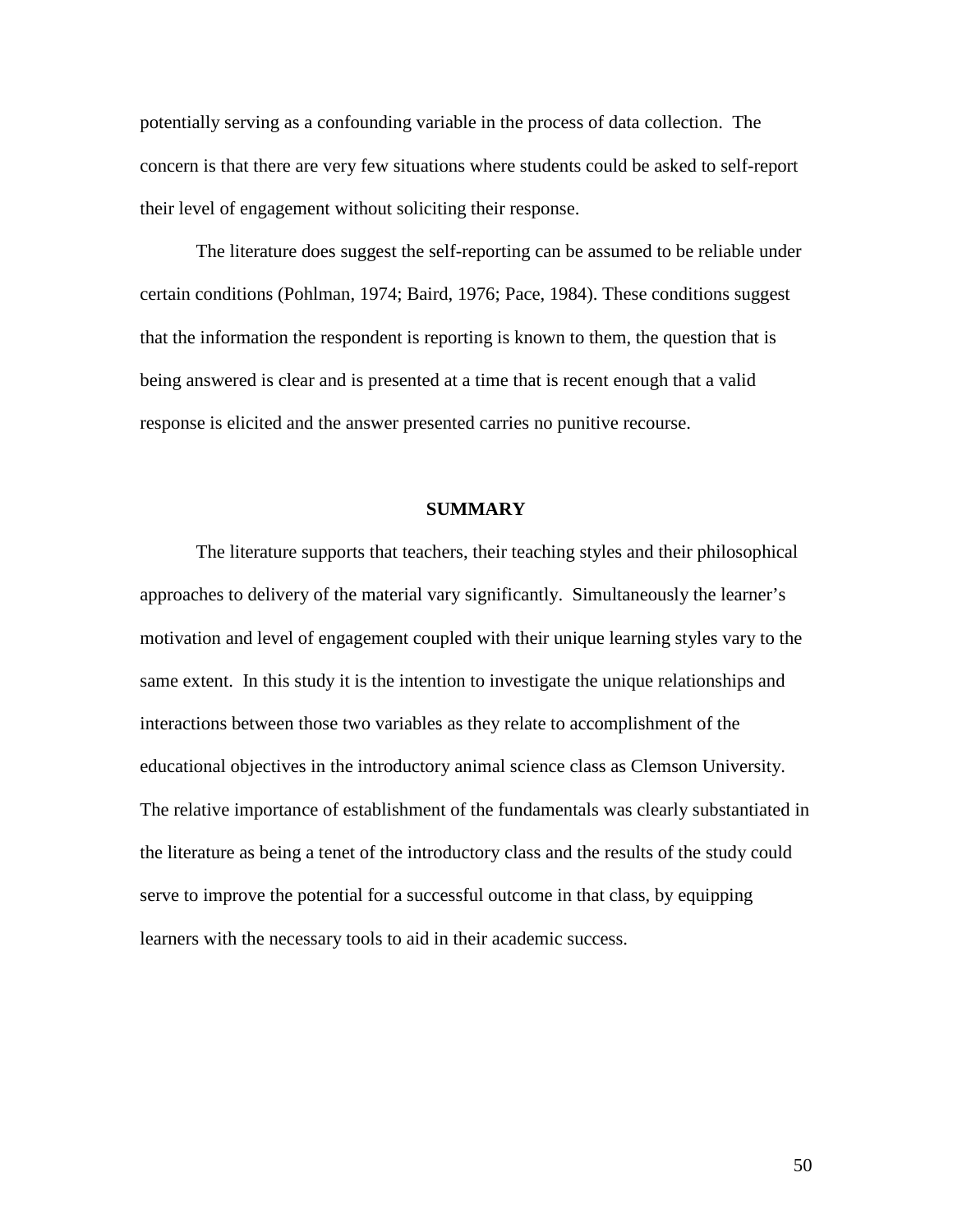# **CHAPTER THREE**

# **METHODS AND PROCEDURES**

 During the fall of 2008, data were collected on the Introductory Animal Science Class (AVS 150) at Clemson University. The class is a prerequisite for students in the Animal and Veterinary Sciences major at Clemson University and is also an elective for other agriculture majors (agricultural economics, agricultural education, agricultural mechanization, etc.) Students enrolled in the class are largely interested in pursuing a career in veterinary medicine. The class primarily consists of first year full time students and a majority is female (Table 3.1). Other selected demographics are shown in Table 3.1.

| <b>THOICE</b> Defected define graphics of $1176$ Too, $1400$ Tool |                           |
|-------------------------------------------------------------------|---------------------------|
| Number of Students                                                | 155                       |
| Number of Freshmen (%)                                            | 124 (80%)                 |
| Number of Sophomores (%)                                          | $17(10.9\%)$              |
| Number of Juniors (%)                                             | $9(5.8\%)$                |
| Number of Seniors (%)                                             | $4(2.6\%)$                |
| Number of Graduate Students (%)                                   | $1(.6\%)$                 |
| Number of Females (%)                                             | 114 (74%)                 |
| Number of Males (%)                                               | 41 (26%)                  |
| Average Credit Load of Students                                   | 15.86                     |
| Number of In State / Out of State                                 | $118/37(76.1\% / 23.9\%)$ |

**Table 3.1** Selected demographics of AVS 150, fall 2008

 The introductory course is used to form a basic understanding of the biological principles underlying the animal industries as well as management approaches unique to an animal industry. The course deals with both the food animal and companion animal industries. Historically, information was delivered via traditional lecture, supplemented with slides, overhead transparencies and supplemental readings. In recent years, with the advent of a laptop computer mandate for all students entering the university coupled with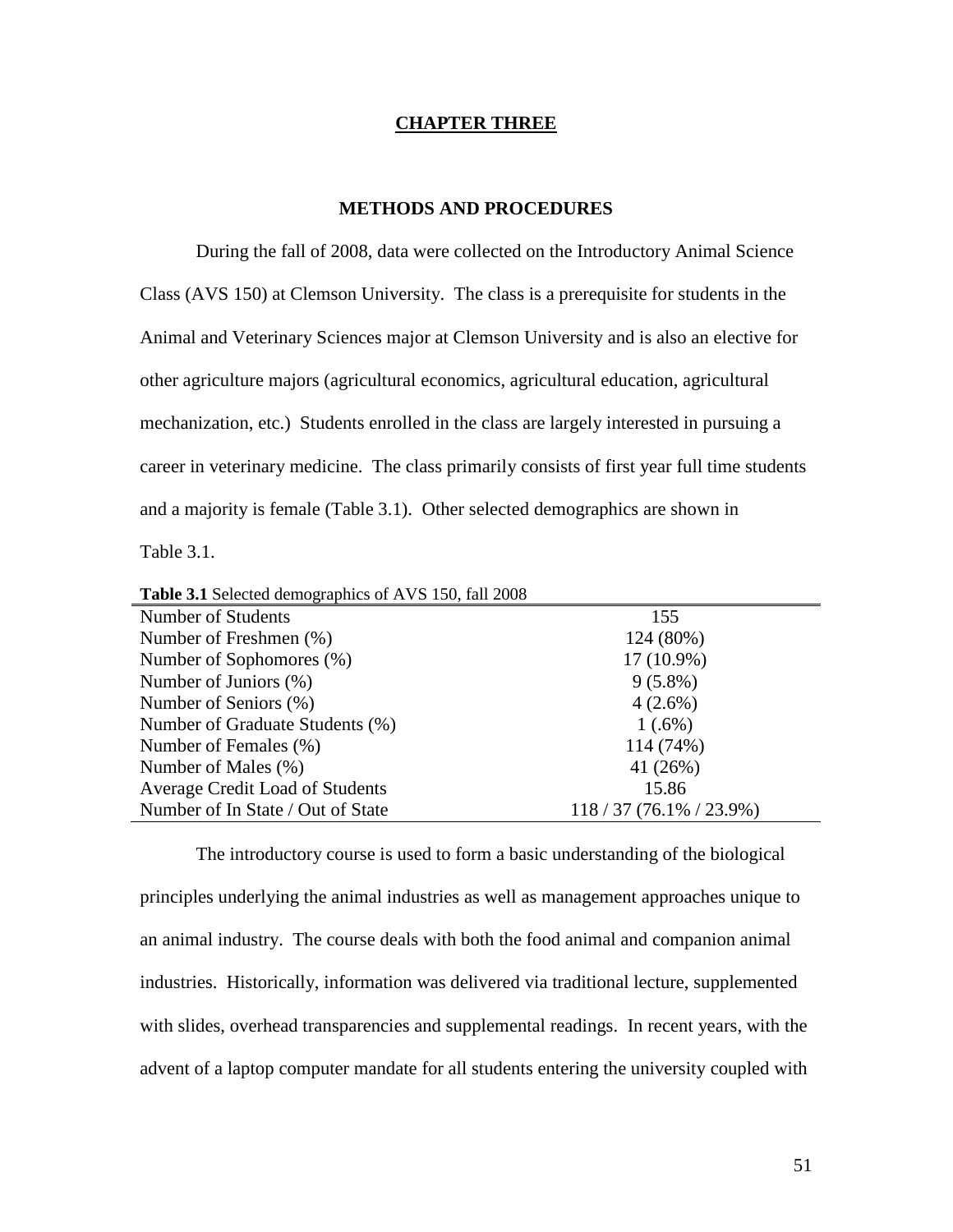the remodeling of the lecture hall the course is taught in, students have the opportunity to access Web-based resources (either prescribed or searched out) during class time. With the technology available to the class, the opportunity to vary teaching is now much easier. Although several teaching styles (and combinations of styles) are routinely employed, the focus of this study was to identify 10-15 periods of lecture time that had a clearly describable type of teaching, either traditional lecture (TL), technology-enhanced lecture (TE) and problem based, Web-enhanced learning, (WEB). Traditional lecture was defined as only the teacher coupled with a whiteboard, willing to interact with the students and respond to questions. Technology-enhanced was defined as the teacher coupled with projector, slides and various forms of multimedia, typically projected onto one of two large screens in the front of the lecture hall. In technology enhanced the instructor was willing to interact with students and respond to questions. Web-enhanced was defined as students presented with a problem and using Web resources to find solutions. The instructor was willing to interact with the class during the Web enhanced sessions but students were encouraged to search out solutions and answers on their own. It is important to note that during all types of instruction the teacher would respond to questions and interact with the class.

The topics covered in the class (see Table 3.2) serve to build a foundation for subsequent courses and assist students in developing a level of fluency in the terminology of animal science.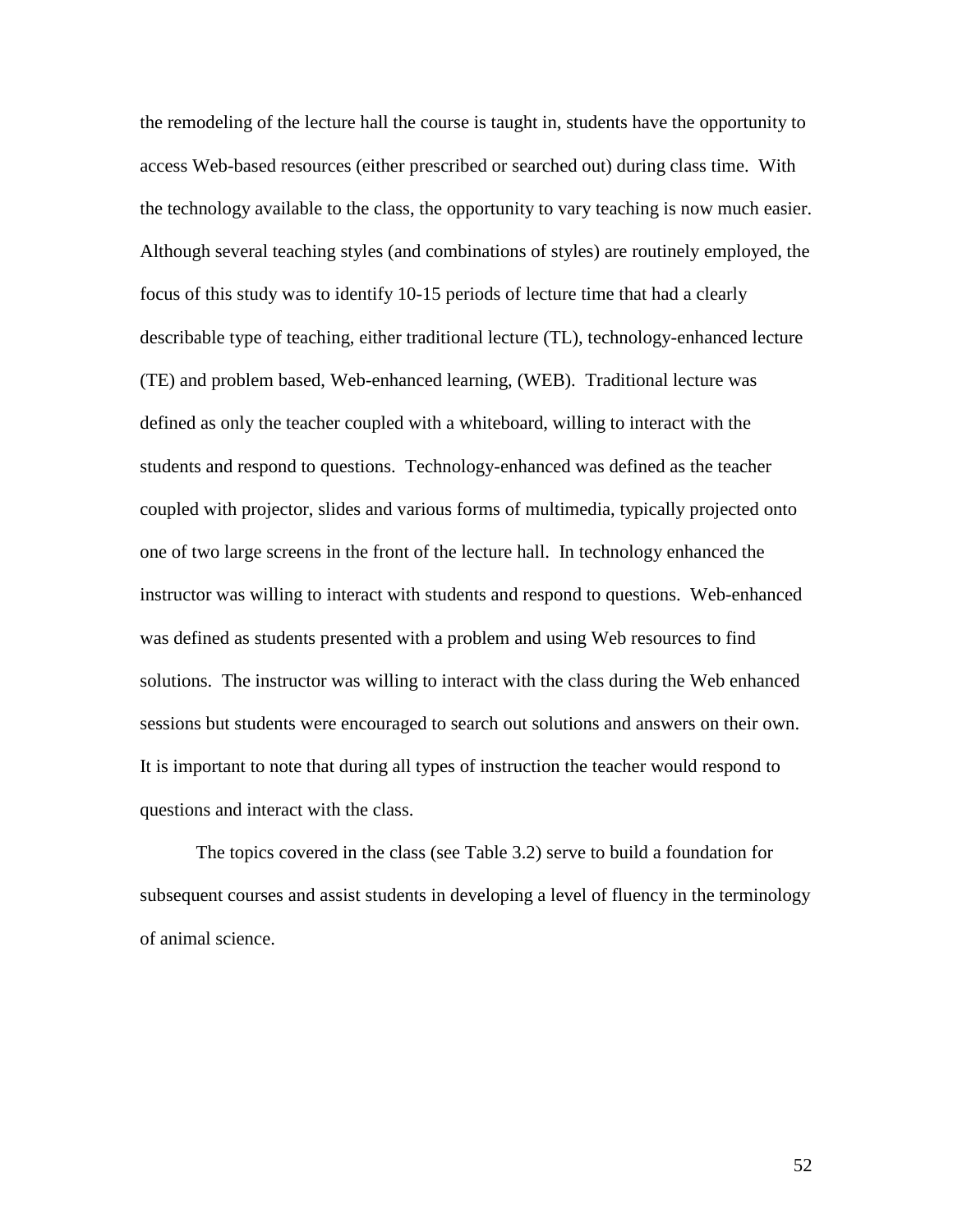**Table 3.2** AVS 150 introductory animal science, fall 2008, topical outline

# Topic

Introduction and Overview Industries Overview **Products** Mammalian and Avian Reproduction- Anatomy and Physiology Reproductive Technologies Genetics and Animal Breeding Nutrition- Anatomy, Physiology and Feedstuffs Lactation Animal Growth and Development Animal Disease and Sanitation Animal Behavior and Welfare Beef Industry Poultry Industry Dairy Industry Swine Industry Equine Industry Companion Animal Industries

Students were required to purchase I-clickers, a widely used audience response system (ARS). Audience Response Systems are small hand held (remote control-like) tools that allow students to interact with specific questions presented in a graphics presentation (PowerPoint) system where the data are then collected and saved into a database, for later analysis. An ARS was used in AVS 150 to enable students to submit answers to both knowledge questions and their relative level of engagement at various points during lecture. Students were taught material throughout the course of the semester and after 10-15 minutes of instructional time knowledge questions were posed to the class to assess the relative level of understanding. Students responded with the ARS (I-Clickers) a system that allows for anonymous submission of answers, used for several purposes but most notably as a teaching tool to increase student engagement. It is assumed that a student that answered the question correctly learned the material and the student answering incorrectly did not gain the knowledge during that same period of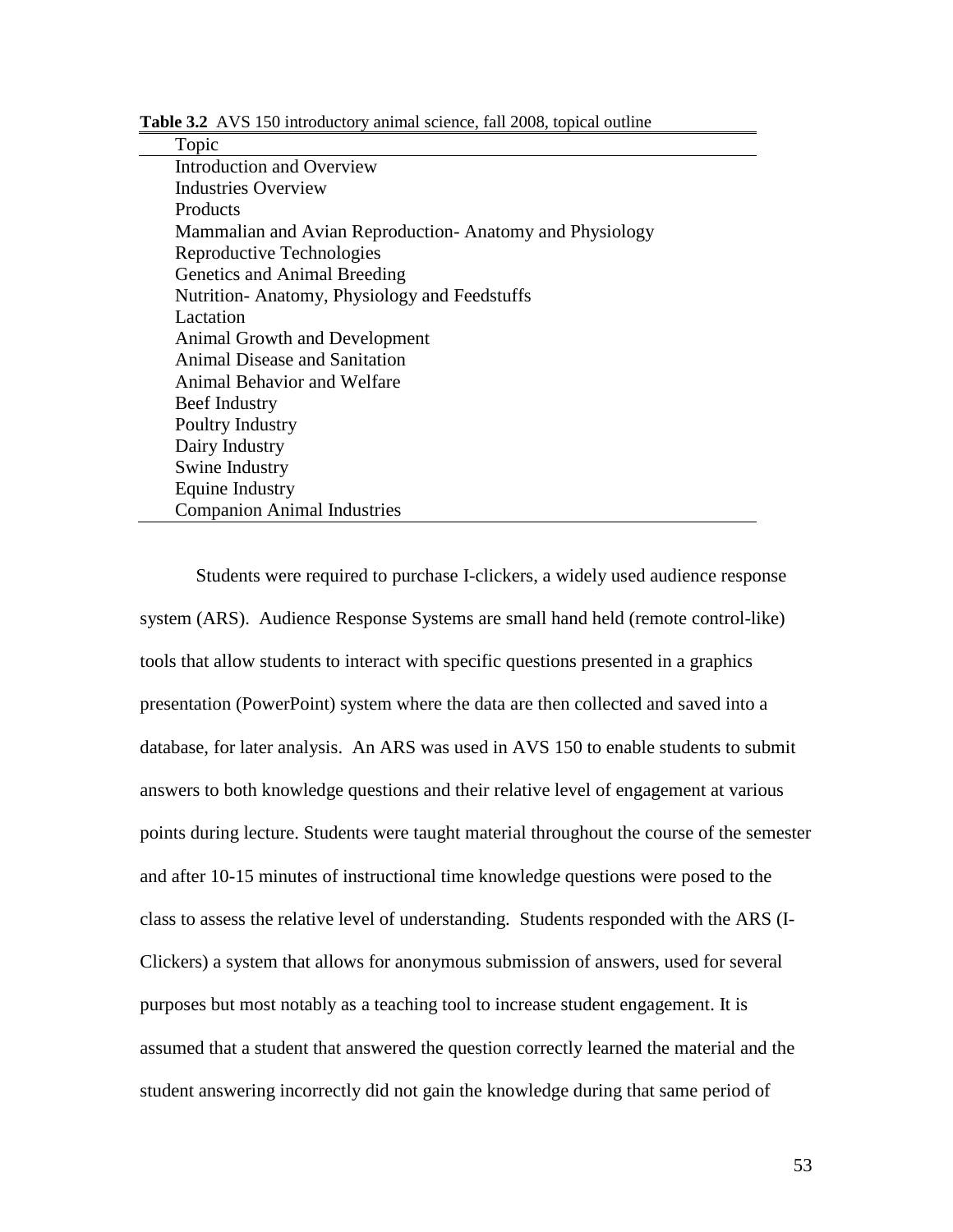lecture, there is always the chance of students guessing. The relative size of the data set should control for random answers. Immediately following an allotted 30 second period of time for response to the knowledge question, students were asked to provide their level of engagement during the previous 10-15 minutes of instruction. The responses were collected via a 5-point Likert-type scale (1=Completely Disaffected, 2=Somewhat Disaffected, 3=Indifferent, 4=Somewhat Engaged, and 5=Completely Engaged). The literature suggests that disaffected students are not involved with classroom activities and are not taking advantage of taught materials (Skinner and Belmont, 1993). Students responded with the I-clicker system and data were collected using the same system as the knowledge question. There were no incentives or penalties for a student to answer either the knowledge question or the level of engagement response. Data collection relied on students being willing to attempt to answer both questions truthfully.

Students were made fully aware of the goals of the study at the beginning of the semester and were asked to reflect, several times over the course of the semester, as to what they meant when they submitted responses to the engagement questions. The students enrolled in the course were made aware that there were no penalties for their responses to either the knowledge based questions or their levels of engagement. In an attempt to gauge student learning, regular quizzes were given. It was a stated goal of the study that collection of data and study design were intended to not disrupt any of the academic goals of the course.

For the purposes of the final analysis, the engagement data were recoded into three levels, with a 3 representing self reported engagement levels of 4's and 5's, 2 representing SRE level of 3's and 1 representing SRE levels of 2's and 1's. Data that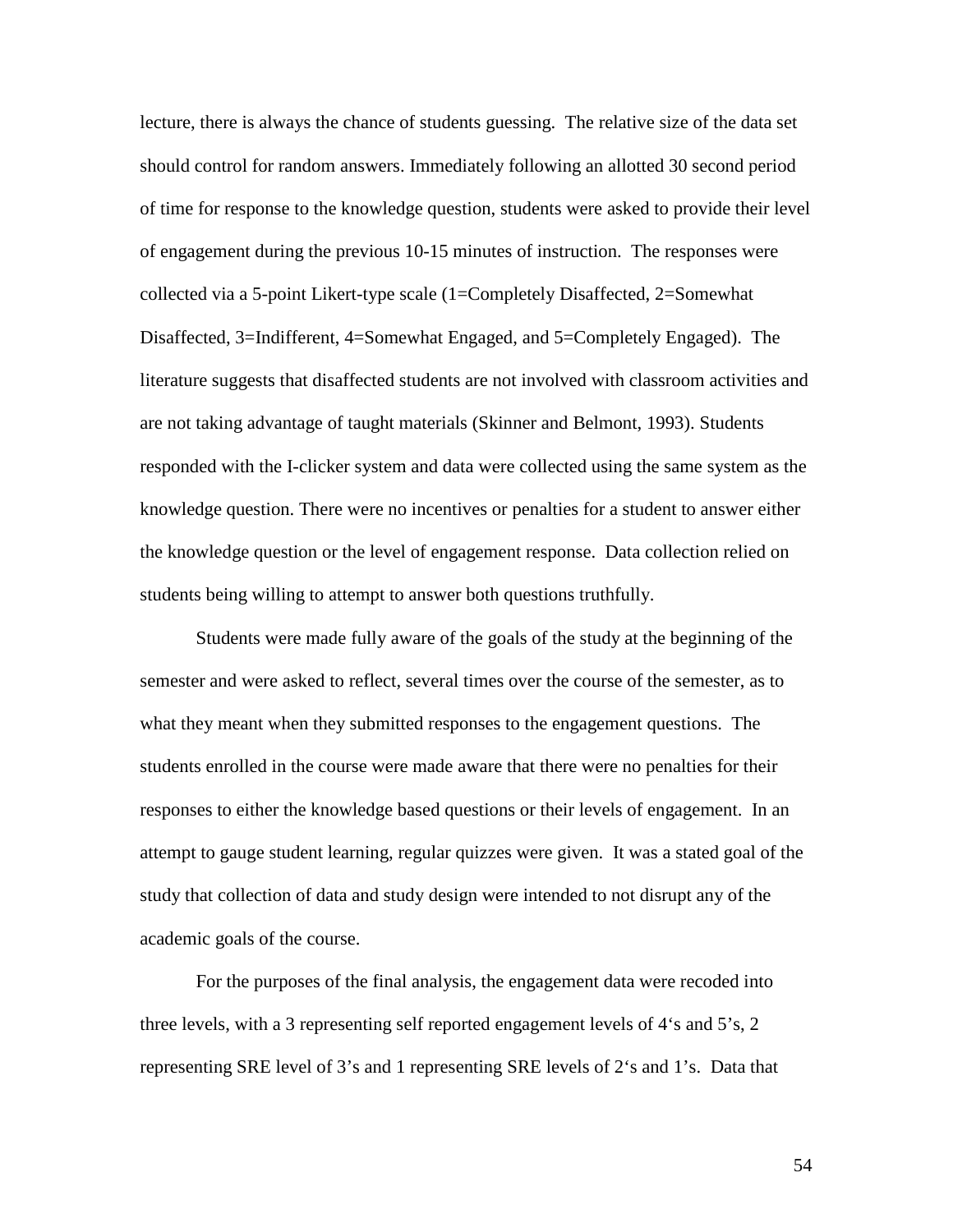were collected from the assessment of student knowledge were coded as 1 for correct and 2 for incorrect.

Although data were collected during each class meeting, the data were reduced to 33 pairs (11 pairs for Traditional, 13 pairs for Tech-enhanced and 9 for Web-enhanced). The motivation for the sorting of paired questions was to identify periods of lecture with clearly definable types of material presentation. The decision was made with the help of teaching assistants (undergraduate and graduate) in the classroom, tasked with identifying the type of material delivery specific to a knowledge question, followed with an assessment of engagement. Several periods of lecture would involve multiple types of teaching and for the purposes of this study were omitted from the analysis.

Data were collected as comma separated value files by the I-clicker system, imported into Microsoft Excel for collation and recoding and ultimately analyzed using Data was analyzed using the *Statistical Package for the Social Sciences* (SPSS 17) software. Data analyses and statistics were largely descriptive and were used to find a relationship, if any, between level of engagement and the propensity to answer the question correctly and to ultimately find significant differences between the three types of information delivery as it relates both to engagement and knowledge acquisition. The data were initially analyzed using descriptive statistics (Frequencies, Means and Standard Deviations). An analysis of variance (ANOVA) was used to determine any variation between selected styles of teaching and then to look for evidence of a relationship between a student's self-reported level of engagement and the likelihood that the student answers a knowledge question correctly. Data were recoded into a nominal format and Cramer's V (or Cramer's Φ) were used to describe the relative strength of the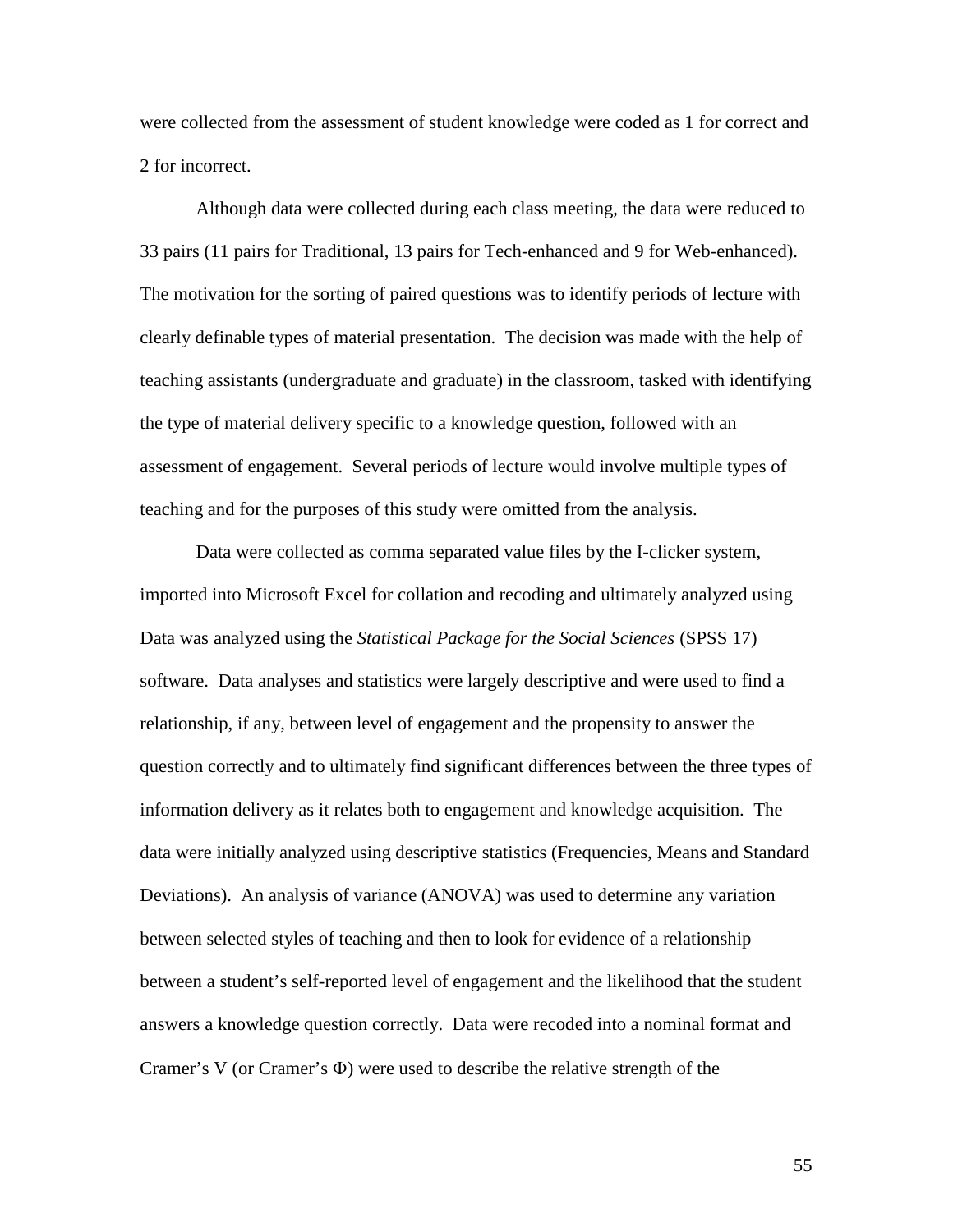relationship. A Pearson's chi-square was used to describe the independence of the reported level of engagement versus the likelihood of answering a question correctly.

The decision to use inferential statistics was based on the predicted similarity of the study group with future animal science classes, this assumption justifies the use of just such statistics as directed by Oliver and Hinkle (1982). Variation and statistical significance (P<.05) were described using an analysis of variance (ANOVA) and t-test as appropriate for the data set Evidence of a relationship between variables was determined by using Pearson's chi-square and the relative strength of the relationship was described using Cramer's V (Cramer's Φ) correlation value (appropriate for nominal by nominal data sets.) The strength of the relationship, based on the Cramer's V value was classified using Davis' (1971) categorical descriptors (Table 3.3).

| Cramer's V value | Descriptor                                     |
|------------------|------------------------------------------------|
|                  | no linear relationship                         |
| $.01 - .09$      | trivial linear relationship                    |
| $.10 - .29$      | low to moderate linear relationship            |
| $.30 - .49$      | moderate to substantial linear relationship    |
| $.50 - .69$      | substantial to very strong linear relationship |
| $.70 - .89$      | very strong linear relationship                |
| $.90+$           | near perfect linear relationship               |

**Table 3.3** Davis's Descriptors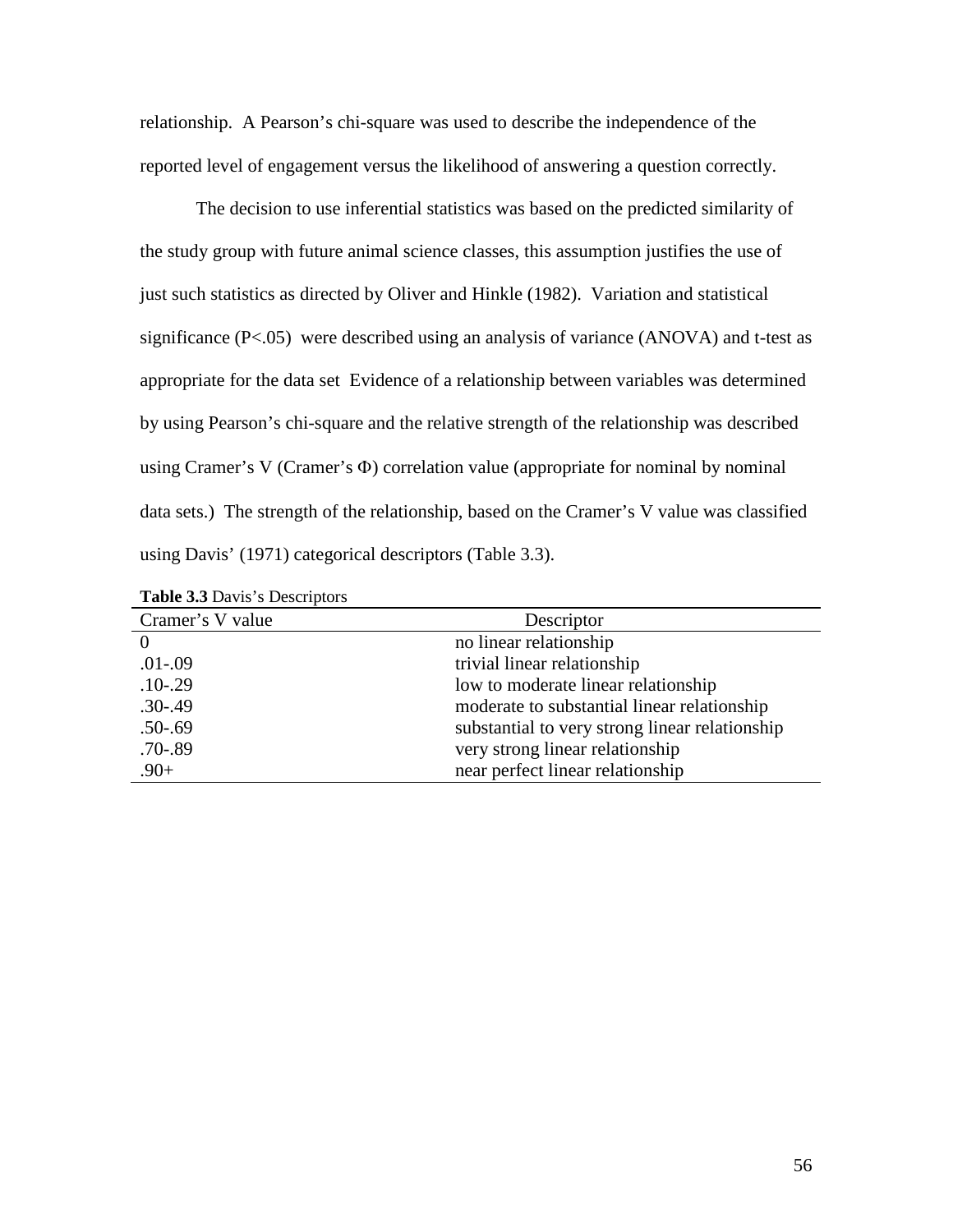## **CHAPTER FOUR**

# **The relationship between student demographic descriptors, student's self reported levels of engagement and final grade**

The objectives of this section include:

- 1. Describe the demographic profile of AVS 150, fall 2008 students
- 2. Describe the relationship, if any, between student gender, self-reported engagement and method of instruction;
- 3. Describe the relationship, if any, between academic class, self-reported engagement and method of instruction, and
- 4. Describe the relationship between final grade, self-reported engagement and method of instruction.

# **INTRODUCTION**

 Creating a classroom experience that is more engaging and leads to positive learning outcomes is a goal for educators. Engagement in classroom activities increases the chance of immersing the learner in a situation known as "flow" (Csikszentmihalyi, 1990), a state in which the learner is totally invested in his or her learning environment and more likely to retain the information presented. Student engagement has been linked to student learning and can be considered an imperative for true learning in the classroom setting (Shulman, 2007).

In a modern animal science department, the existence of a single section, largeenrollment introductory class is a reality. Regardless of the discipline the importance of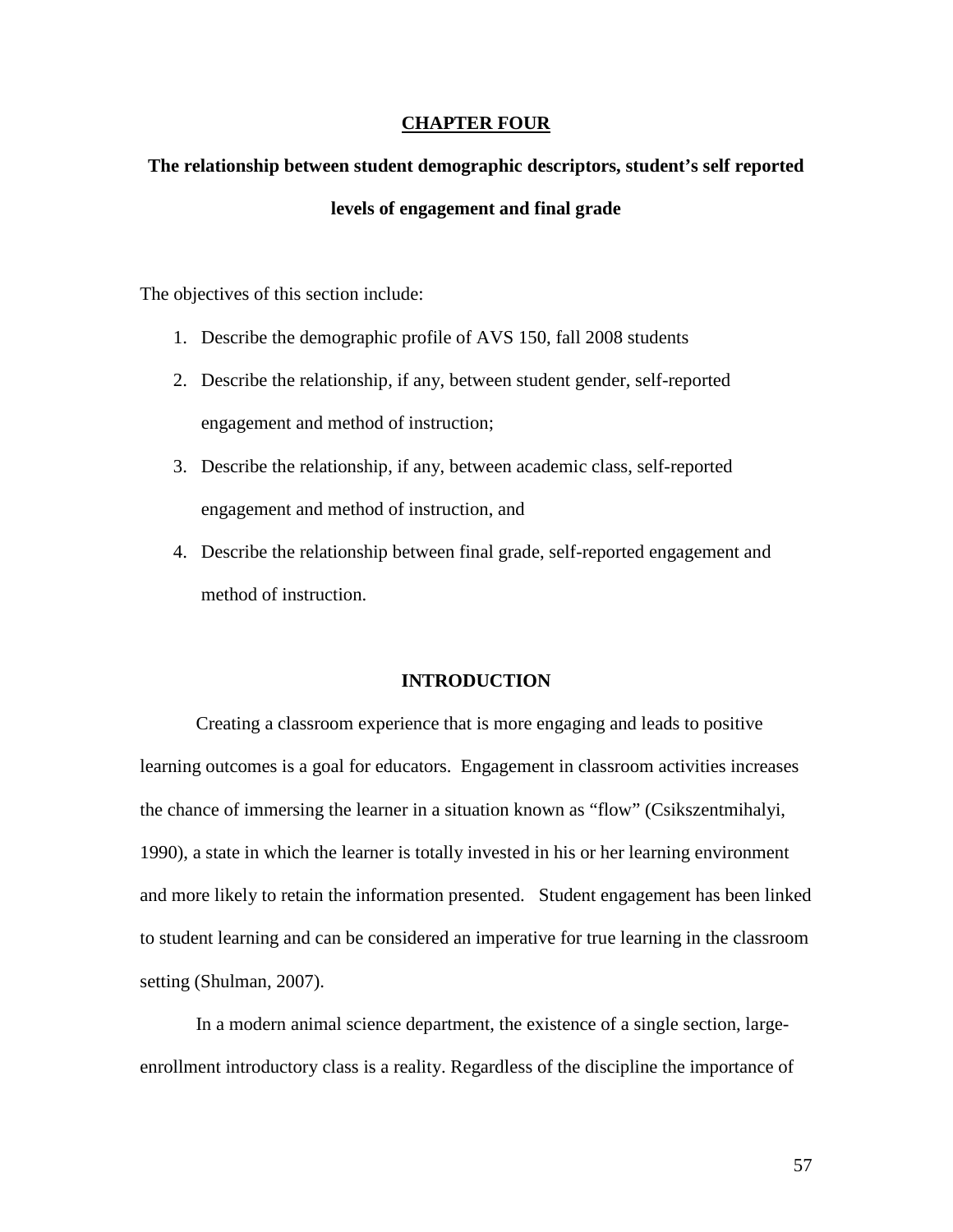the introductory class relative to the balance of a student's time in their chosen discipline is well documented (Young, 1968).

In this study, the roles of various demographic descriptors of undergraduates enrolled in an introductory animal science class are used as a potential predictor of selfreported engagement. The collective level of engagement will be related to the student's final grade in the class with a goal of using various constructs to describe potentials for academic success.

The demographics of animal science students have changed dramatically since the inception of animal husbandry courses in the US. Research shows large increases in the number of females enrolled in animal science programs (Beck and Swanson, 2003; Casey and Plaut, 2003; FAEIS, 2009)

Literature is divided on the differences in learning preferences and tendencies of the different genders. Several researchers suggest inherent differences between male and female learners: in learning styles (Fleming, 1995, 2009; Chang, 2004) and in science and math aptitude as a result of social expectations (Halperm, 2004). At the same time a large meta-analysis was undertaken of research into the area of gender differences in learning and found on the aggregate no fundamental differences other than those applied by society respective to learning abilities (Hyde, et.al, 1990, 2005). Within this study, the differences between male and females will be described based on level of engagement within a predefined type of content delivery.

A second demographic factor considered when measuring students' level of engagement was academic class. Although the majority of students enrolled in this class were true freshmen, there were some upperclassmen (populated almost exclusively by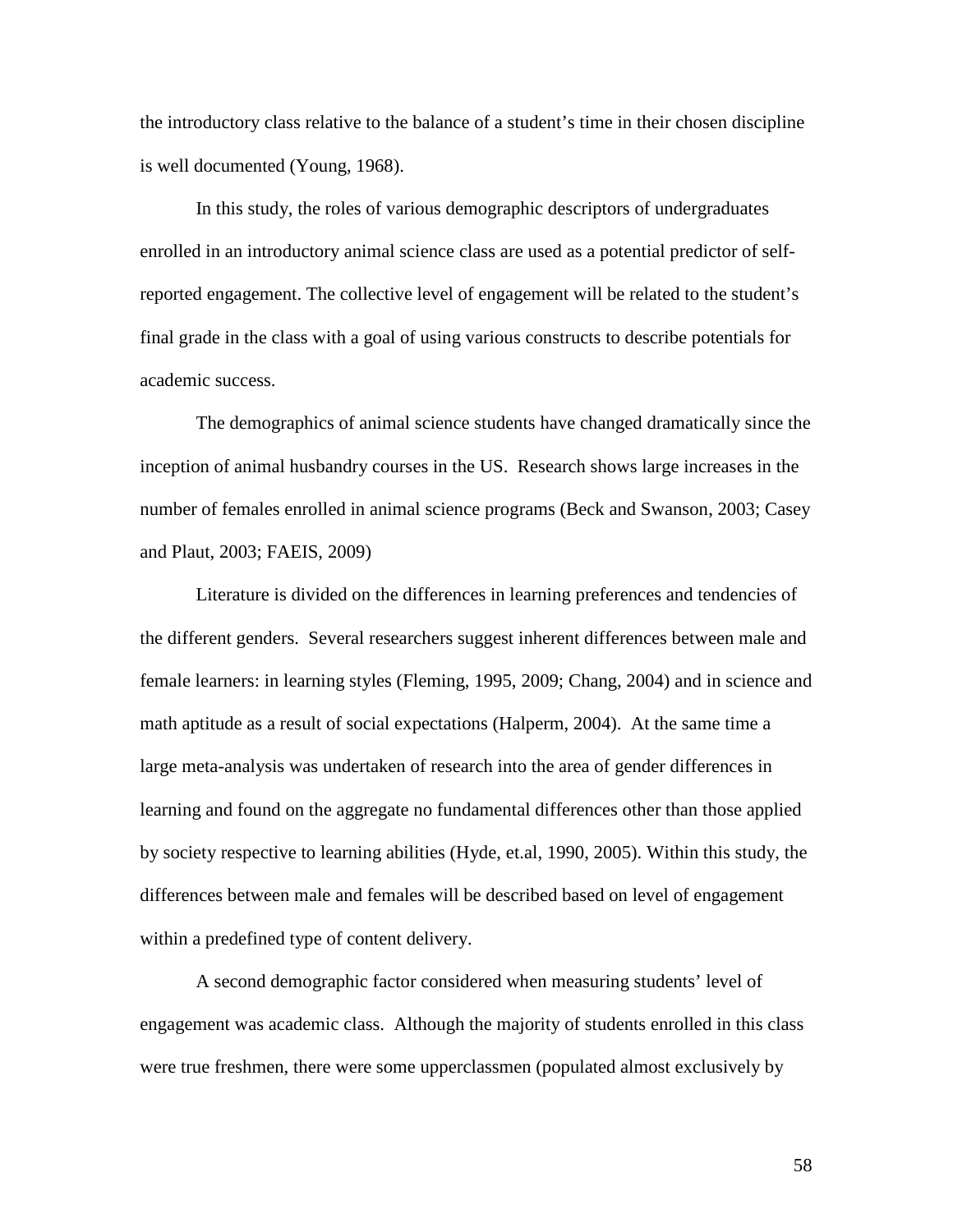non-AVS majors and transfer students). The literature on the role of academic class is limited but one study suggests that upperclassmen have less motivation than freshmen in difficult college courses (Lynch, 2008).

The last descriptor analyzed was final grade. It is suggested that grades and academic performance are primary motivators for college students (Van Etten et al., 2008; Gabbin, 2009). Another study found that student motivation is a predictor of final grade (Filak and Sheldon, 2008). In the introductory animal science class, a majority of students have professional school aspirations and as such grade point average is important to future success.

Through identifying any relationships between demographic characteristics and student engagement, educators could design effective teaching strategies that may impact academic performance.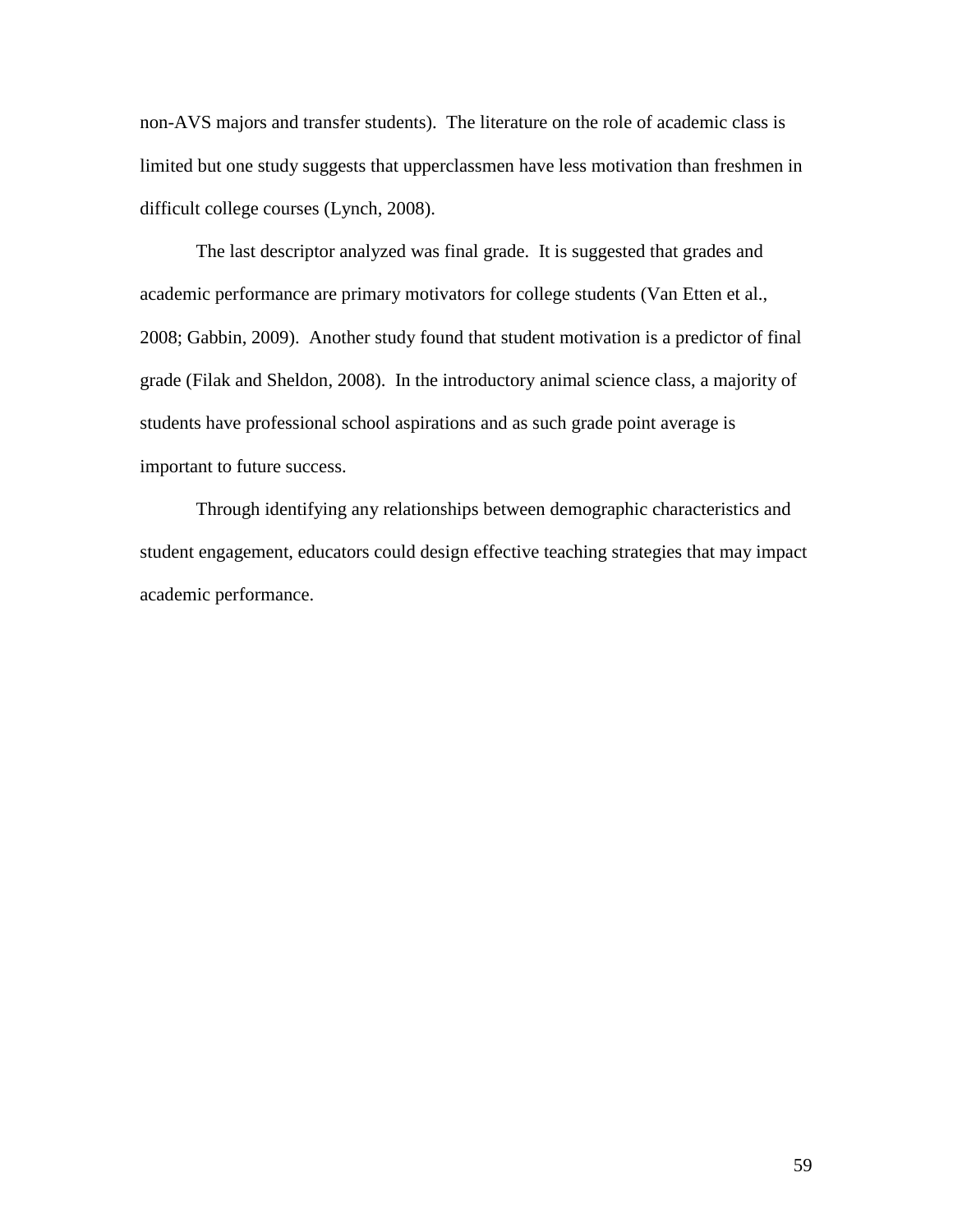# **RESULTS**

*Objective 1: Describe the Demographic Profile of AVS 150, Fall 2008 Students* 

A total of 155 students were enrolled for the entire semester. AVS 150 is a threehour lecture class taught for three 50-minute periods on Monday, Wednesday and Friday mornings at 8 am. Class enrollment consists primarily of freshmen animal science students. The course is a pre-requisite for all other animal science courses at Clemson. AVS 150 demographics for fall of 2008 are shown in (Table 4.1) – the total number followed by a percentage (where appropriate) are given for selected descriptors.

| $         -$<br>Demographic Descriptor | Number | %           |
|----------------------------------------|--------|-------------|
| <b>Students</b>                        | 155    |             |
| Freshmen                               | 124    | 80          |
| Sophomores                             | 17     | 10.9        |
| <b>Juniors</b>                         | 9      | 5.8         |
| Seniors                                | 4      | 2.6         |
| <b>Graduate Students</b>               |        | .6          |
| Females                                | 114    | 74          |
| Males                                  | 41     | 26          |
| Average Credit Load of Students        | 15.86  |             |
| Number of In State / Out of State      | 118/37 | 76.1 / 23.9 |

**Table 4.1** Demographics of AVS 150, introductory animal science, fall 2008

*Objective 2: Describe the Relationship, if any, Between Student Gender, Self-Reported* 

# *Engagement and Method of Instruction*

Results of student demographics as a predictor of SRE suggest that no particular demographic subset has a statistically higher level of engagement or final grade than others.

Evidence of practically no difference in reported levels of engagement (Table 4.2)

based on student gender, with males having a slightly higher level of self-reported

engagement were found.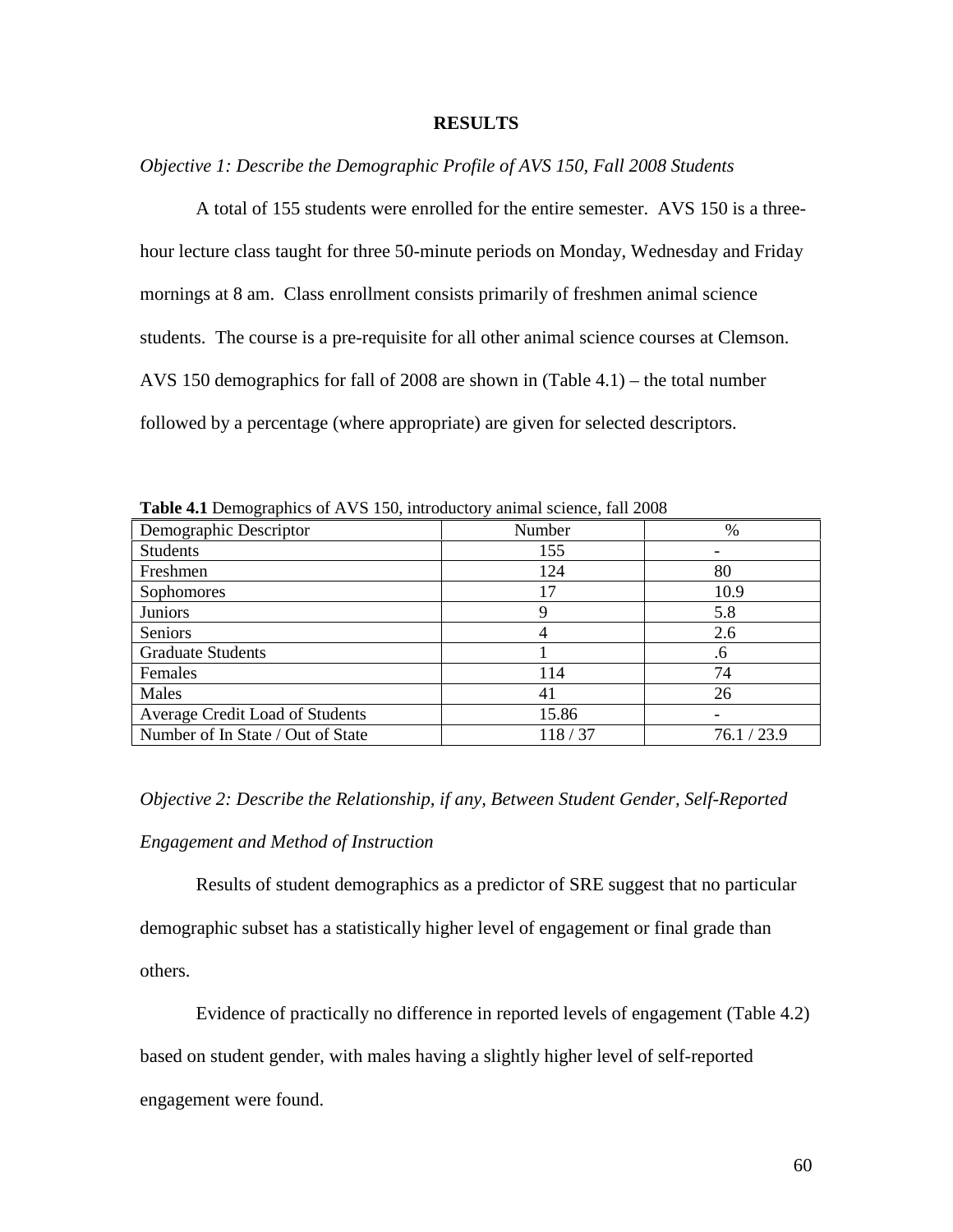| <b>Table 4.2</b> Grand means sen-reported engagement (1-9) by student genuer |      |  |  |  |  |
|------------------------------------------------------------------------------|------|--|--|--|--|
| Gender                                                                       | Mean |  |  |  |  |
| Male                                                                         | 3.56 |  |  |  |  |
| Female                                                                       | 3.53 |  |  |  |  |

**Table 4.2** Grand means self-reported engagement (1-5) by student gender

 Females reported a slightly higher level of engagement (Table 4.3) in Webenhanced instruction ( $M = 3.51$  vs.  $M = 3.50$ ), while males have higher levels of engagement for both technology-enhanced ( $M = 3.72$  vs.  $M = 3.68$ ) and traditional instruction ( $M = 3.46$  vs.  $M = 3.38$ ). Females and males are consistent in their ranking of self-reported engagement based on type of instruction, ranking tech-enhanced with the highest mean, followed by Web-enhanced and rating traditional lecture the lowest.

| Type of                    |        |     |        | Standard  | Range |      |
|----------------------------|--------|-----|--------|-----------|-------|------|
| Instruction/<br>Engagement | Gender | n   | Mean   | Deviation | Low   | High |
| Traditional                | Female | 114 | 3.3863 | .65581    | 1.50  | 5.00 |
|                            | Male   | 38  | 3.4646 | .60460    | 2.10  | 5.00 |
|                            | Total  | 157 | 3.4094 | .64926    |       |      |
| Tech-enhanced              | Female | 114 | 3.6857 | .66031    | 1.67  | 5.00 |
|                            | Male   | 37  | 3.7224 | .62422    | 2.00  | 5.00 |
|                            | Total  | 156 | 3.6989 | .65390    |       |      |
| Web                        | Female | 114 | 3.5123 | .61377    | 1.75  | 5.00 |
|                            | Male   | 38  | 3.5078 | .65434    | 1.67  | 5.00 |
|                            | Total  | 157 | 3.5209 | .62244    |       |      |

**Table 4.3** Descriptive statistics of engagement (five point scale) based on gender

 Findings indicated that traditional instruction generated the lowest average engagement scores. Table 4.4 illustrates the average level of engagement by gender. September the  $6<sup>th</sup>$  is the only observation to show significant differences in level of engagement males 4.10 and females at 3.75, respectively (Table 4.5). Based on Levene's test (Table 4.5) for equality of variances all of the data points conform and can be evaluated using a T-test for significance based on equal means.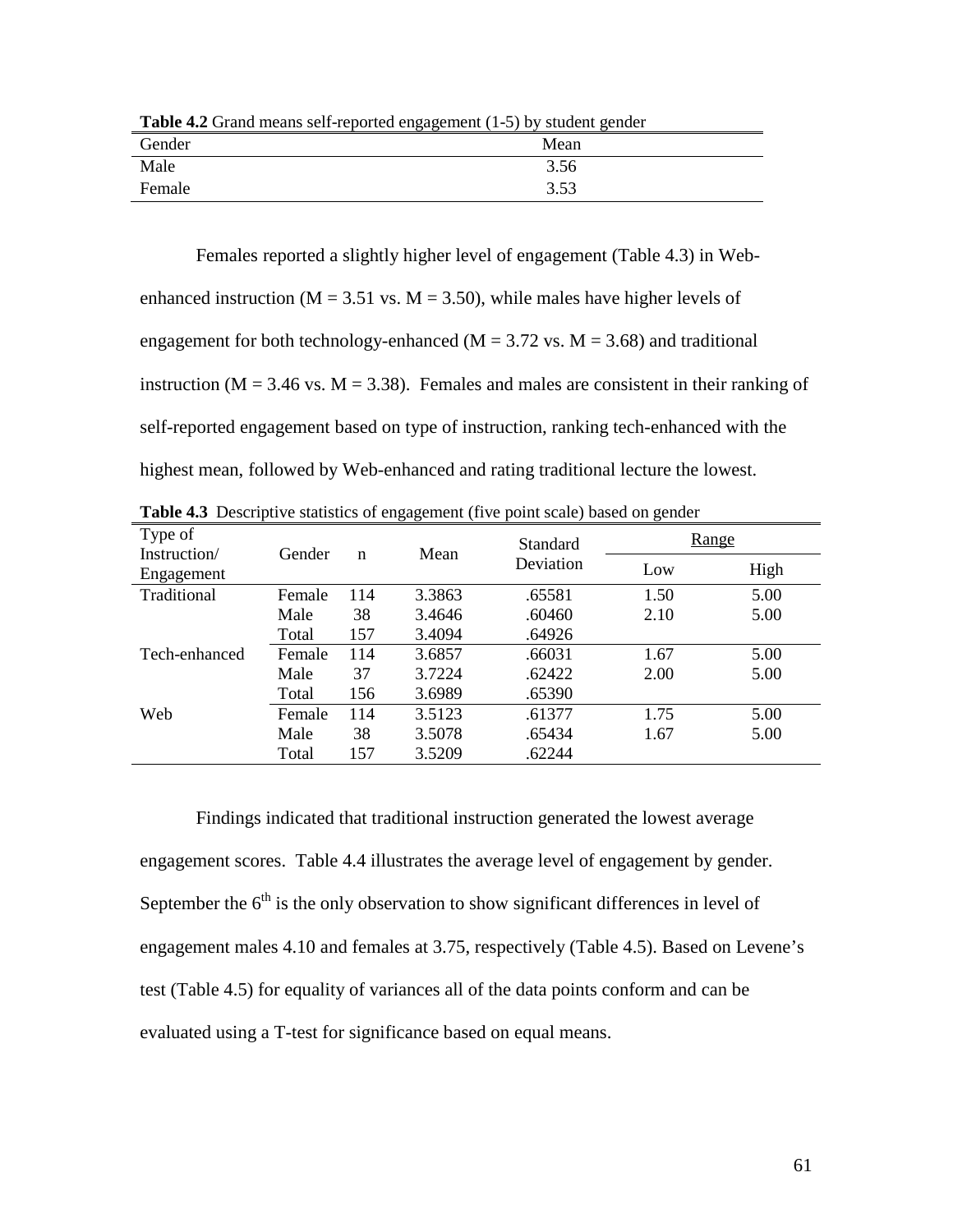| <b>Class Session</b>       | Gender | $\mathbf N$ | Mean              | Std. Deviation | Std. Error Mean |
|----------------------------|--------|-------------|-------------------|----------------|-----------------|
| September $2nd$            | Male   | 35          | 3.74 <sup>a</sup> | 1.039          | .176            |
|                            | Female | 103         | 3.39 <sup>a</sup> | 1.031          | .102            |
| September 4 <sup>th</sup>  | Male   | 28          | 3.57 <sup>a</sup> | 1.136          | .215            |
|                            | Female | 98          | 3.41 <sup>a</sup> | .961           | .097            |
| September 6 <sup>th</sup>  | Male   | 31          | $4.10^{b}$        | .651           | .117            |
|                            | Female | 103         | $3.75^{b}$        | .882           | .087            |
| September 18 <sup>th</sup> | Male   | 32          | 3.16 <sup>a</sup> | 1.110          | .196            |
|                            | Female | 94          | 3.24 <sup>a</sup> | .991           | .102            |
| September $23rd$           | Male   | 30          | 3.27 <sup>a</sup> | 1.258          | .230            |
|                            | Female | 101         | 3.24 <sup>a</sup> | 1.021          | .102            |
| September 30 <sup>th</sup> | Male   | 31          | 3.29 <sup>a</sup> | .973           | .175            |
|                            | Female | 102         | 3.47 <sup>a</sup> | 1.069          | .106            |
| October 21 <sup>st</sup>   | Male   | 24          | 3.21 <sup>a</sup> | 1.179          | .241            |
|                            | Female | 86          | 3.24 <sup>a</sup> | 1.062          | .115            |
| October 30 <sup>th</sup>   | Male   | 26          | 3.27 <sup>a</sup> | 1.151          | .226            |
|                            | Female | 90          | 3.46 <sup>a</sup> | 1.018          | .107            |
| November $13th$            | Male   | 21          | 2.95 <sup>a</sup> | 1.161          | .253            |
|                            | Female | 82          | 3.23 <sup>a</sup> | 1.046          | .115            |
| December 2 <sup>nd</sup>   | Male   | 23          | 3.57 <sup>a</sup> | .843           | .176            |
|                            | Female | 81          | 3.22 <sup>a</sup> | 1.061          | .118            |
| December 4 <sup>th</sup>   | Male   | 19          | 3.63 <sup>a</sup> | 1.065          | .244            |
|                            | Female | 76          | 3.46 <sup>a</sup> | 1.089          | .125            |

**Table 4.4** Descriptive statistics for traditional instruction by gender

a,b means with different superscripts are significantly different ( $P < .05$ )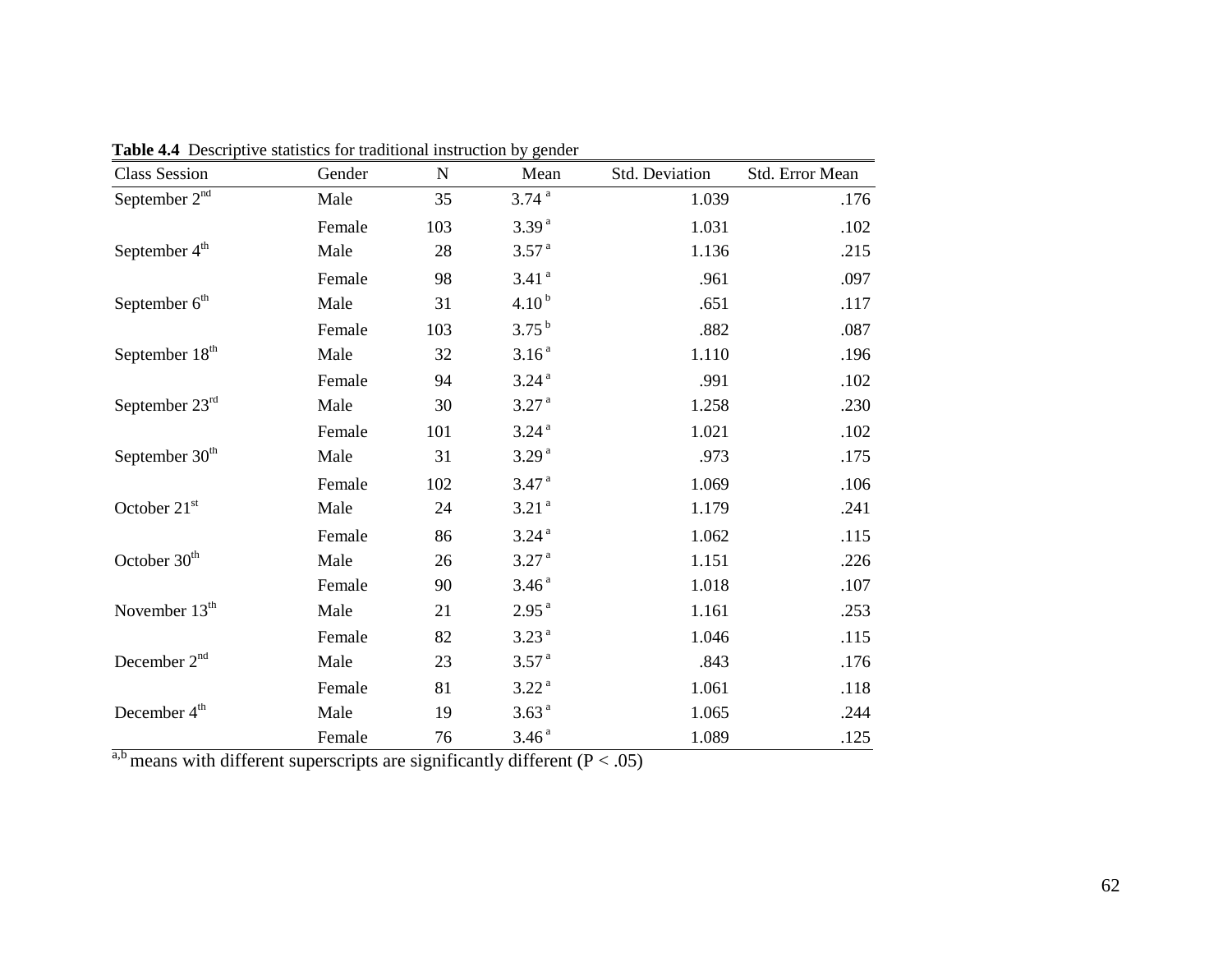| <b>Class Session</b>       | Levene's Test for<br><b>Equality of Variances</b><br>t-test for Equality of Means |      |          |                   |                 |                          |      |
|----------------------------|-----------------------------------------------------------------------------------|------|----------|-------------------|-----------------|--------------------------|------|
|                            | $\boldsymbol{\mathrm{F}}$                                                         | t    | df       | $Sig. (2-tailed)$ | Mean Difference | Std. Error<br>Difference |      |
| September $2nd$            | .046                                                                              | .831 | 1.754    | 136               | .082            | .355                     | .202 |
| September $4th$            | .215                                                                              | .644 | .760     | 124               | .449            | .163                     | .215 |
| September $6th$            | 5.063                                                                             | .026 | 2.040    | 132               | .043            | .349                     | .171 |
| September 18 <sup>th</sup> | .377                                                                              | .541 | $-423$   | 124               | .673            | $-.088$                  | .209 |
| September $23rd$           | 2.270                                                                             | .134 | .129     | 129               | .897            | .029                     | .224 |
| September 30 <sup>th</sup> | 1.055                                                                             | .306 | $-.839$  | 131               | .403            | $-.180$                  | .215 |
| October $21st$             | .337                                                                              | .563 | $-.143$  | 108               | .887            | $-.036$                  | .251 |
| October $30th$             | .385                                                                              | .536 | $-0.798$ | 114               | .427            | $-186$                   | .234 |
| November 13th              | .000                                                                              | .989 | $-1.068$ | 101               | .288            | $-.279$                  | .262 |
| December $2nd$             | .742                                                                              | .391 | 1.426    | 102               | .157            | .343                     | .240 |
| December 4 <sup>th</sup>   | .025                                                                              | .875 | .615     | 93                | .540            | .171                     | .278 |

**Table 4.5** T-test for traditional instruction by gender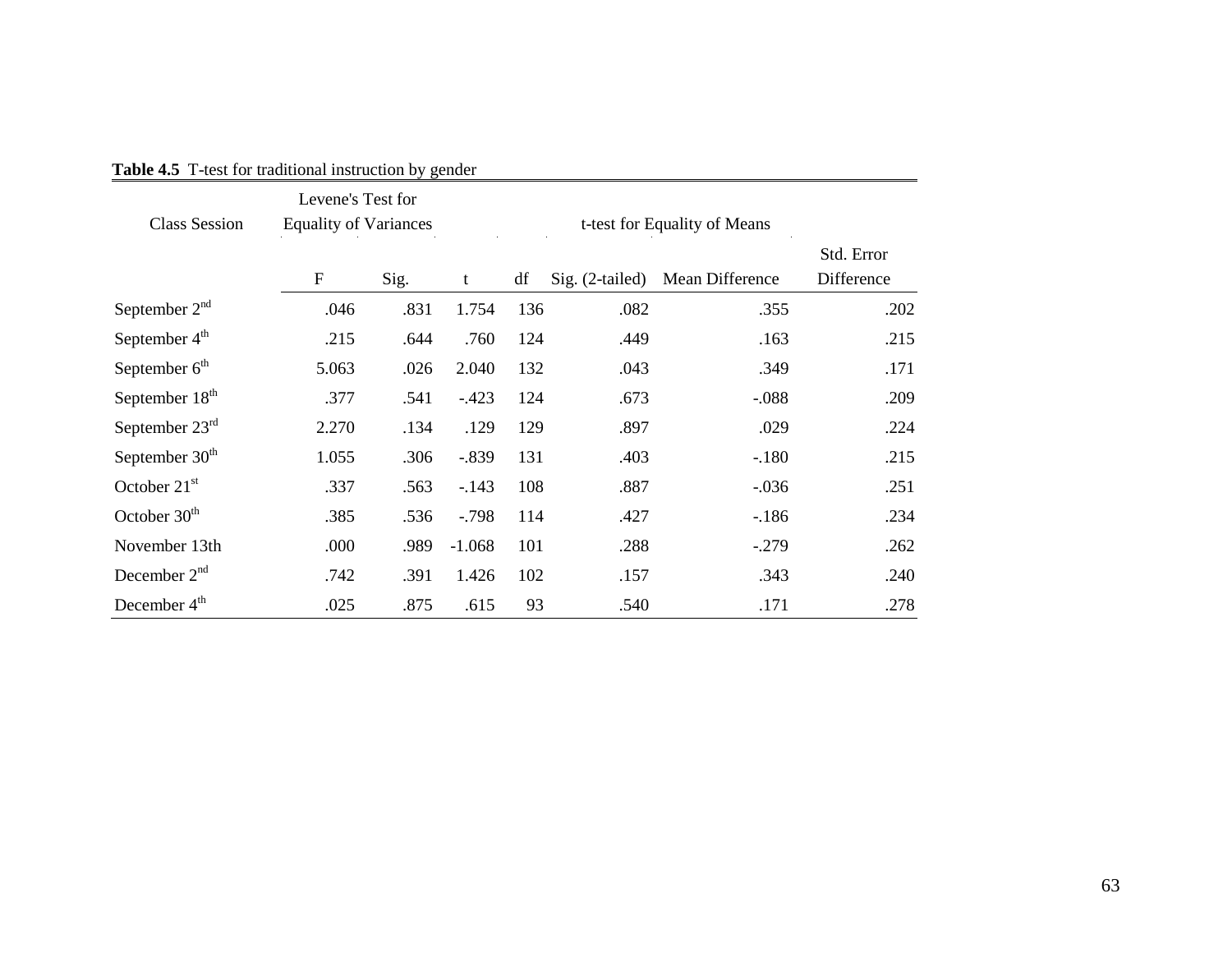To describe the relationship of male to female responses for the various types of instruction, data were recoded into 3 categories which were 1 and  $2 =$  disaffected,  $3 =$ slightly engaged/indifferent and 4 and 5 = engaged. A chi-square test and Cramer's V were used to describe the relationship between responses based on gender. The results suggest no statistical significance between male and female responses and only trivial to low moderate based on Davis' (1971) rank (Cramer's V value < .29) (Table 4.7).

|                         | Knowledge Assessment |             |            |            |
|-------------------------|----------------------|-------------|------------|------------|
| Level of Engagement     | Female (%)           | Male $(\%)$ | Chi-Square | Cramer's V |
| September 2nd           |                      |             | 4.735      | .130       |
| Disaffected             | 18.4                 | 11.4        |            |            |
| <b>Slightly Engaged</b> | 35.0                 | 25.7        |            |            |
| Engaged                 | 46.6                 | 62.9        |            |            |
| September 4th           |                      |             | 3.437      | .115       |
| Disaffected             | 18.4                 | 14.3        |            |            |
| <b>Slightly Engaged</b> | 28.6                 | 17.9        |            |            |
| Engaged                 | 53.1                 | 67.9        |            |            |
| September 6th           |                      |             | 5.011      | .135       |
| Disaffected             | 8.7                  | 0.0         |            |            |
| <b>Slightly Engaged</b> | 25.2                 | 16.1        |            |            |
| Engaged                 | 66.0                 | 83.9        |            |            |
|                         |                      |             |            |            |
| September 18th          |                      |             | 1.646      | .079       |
| Disaffected             | 20.2                 | 25.0        |            |            |
| <b>Slightly Engaged</b> | 38.3                 | 34.4        |            |            |
| Engaged                 | 41.5                 | 40.6        |            |            |
| September 23rd          |                      |             | 1.558      | .076       |
| Disaffected             | 22.8                 | 23.3        |            |            |
| <b>Slightly Engaged</b> | 41.6                 | 30.0        |            |            |
| Engaged                 | 35.6                 | 46.7        |            |            |
|                         |                      |             |            |            |
| September 30th          |                      |             | 2.812      | .102       |
| Disaffected             | 19.6                 | 19.4        |            |            |
| <b>Slightly Engaged</b> | 29.4                 | 29.0        |            |            |
| Engaged                 | 51.0                 | 51.6        |            |            |

**Table 4.6**Relationships between students' self-reported levels of engagement and gender on traditional instruction

*Table continued on next page*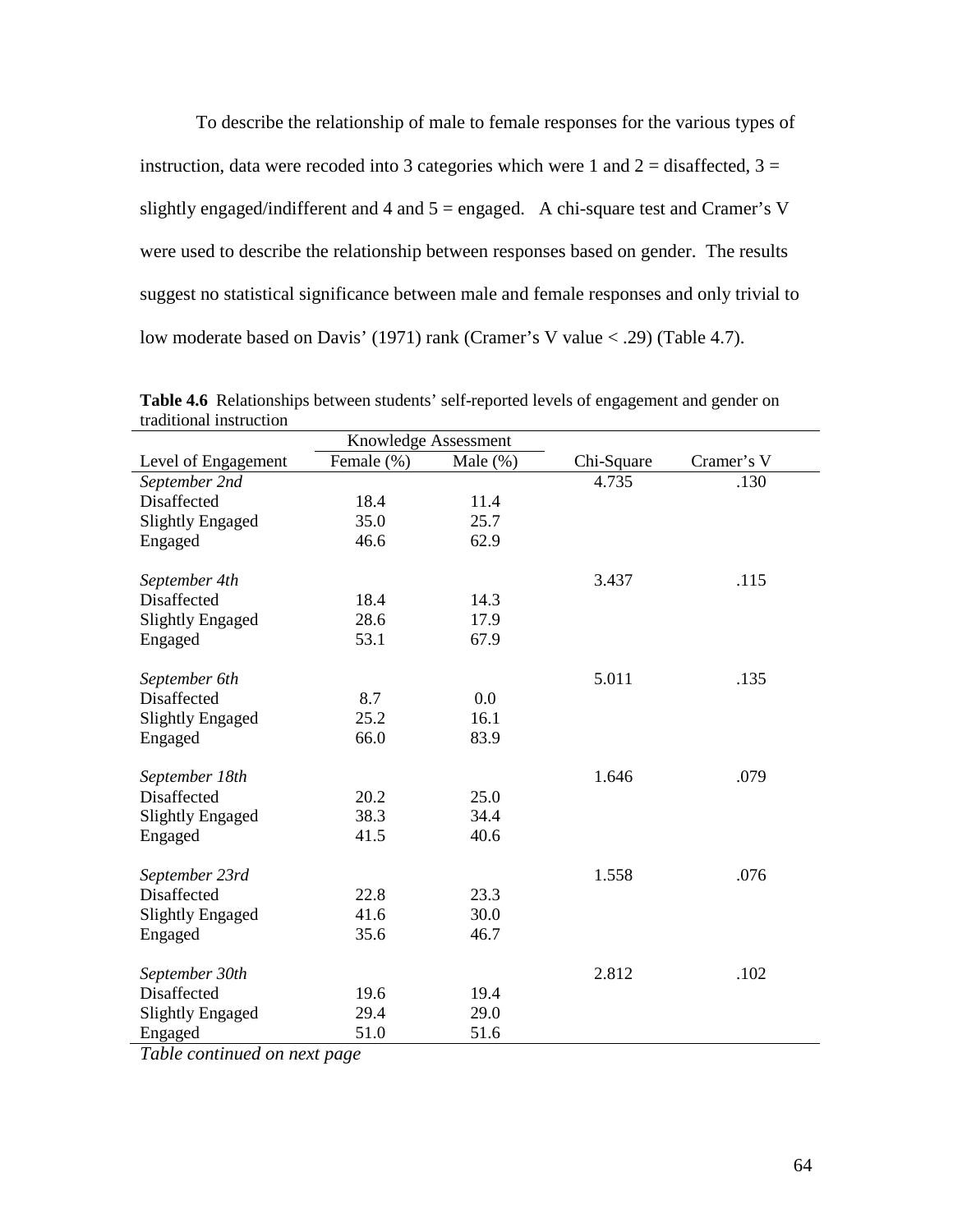| genuer on traumonar mstruction | Knowledge Assessment |             |            |            |
|--------------------------------|----------------------|-------------|------------|------------|
| Level of Engagement            | Female (%)           | Male $(\%)$ | Chi-Square | Cramer's V |
| October 21st                   |                      |             | 5.008      | .148       |
| Disaffected                    | 24.4                 | 25.0        |            |            |
| <b>Slightly Engaged</b>        | 31.4                 | 25.0        |            |            |
| Engaged                        | 44.2                 | 50.0        |            |            |
| October 30th                   |                      |             | 2.591      | .104       |
| Disaffected                    | 15.6                 | 23.1        |            |            |
| <b>Slightly Engaged</b>        | 33.3                 | 34.6        |            |            |
| Engaged                        | 51.1                 | 42.3        |            |            |
| November 13th                  |                      |             | 2.023      | .098       |
| Disaffected                    | 20.7                 | 23.8        |            |            |
| <b>Slightly Engaged</b>        | 37.8                 | 42.9        |            |            |
| Engaged                        | 41.5                 | 33.3        |            |            |
|                                |                      |             |            |            |
| December 2nd                   |                      |             | 7.655      | .190       |
| Disaffected                    | 21.0                 | 13.0        |            |            |
| <b>Slightly Engaged</b>        | 43.2                 | 26.1        |            |            |
| Engaged                        | 35.8                 | 60.9        |            |            |
| December 4th                   |                      |             | 2.882      | .122       |
| Disaffected                    | 18.4                 | 21.1        |            |            |
| <b>Slightly Engaged</b>        | 28.9                 | 15.8        |            |            |
| Engaged                        | 52.6                 | 63.2        |            |            |

Table 4.6 (continued) Relationships between students' self-reported levels of engagement and gender on traditional instruction

Table 4.7 Davis' rank of relationship between engagement levels based on gender for traditional instruction

| <b>Class Session</b> | Chi-Square | Cramer's V | Davis' Rank     |
|----------------------|------------|------------|-----------------|
| September 2nd        | 4.735      | .130       | Low to Moderate |
| September 4th        | 3.437      | .115       | Low to Moderate |
| September 6th        | 5.011      | .135       | Low to Moderate |
| September 18th       | 1.646      | .079       | Trivial         |
| September 23rd       | 1.558      | .076       | Trivial         |
| September 30th       | 2.812      | .102       | Low to Moderate |
| October 21st         | 5.008      | .148       | Low to Moderate |
| October 30th         | 2.591      | .104       | Low to Moderate |
| November 13th        | 2.023      | .098       | Trivial         |
| December 2nd         | 7.655      | .190       | Low to Moderate |
| December 4th         | 2.882      | .122       | Low to Moderate |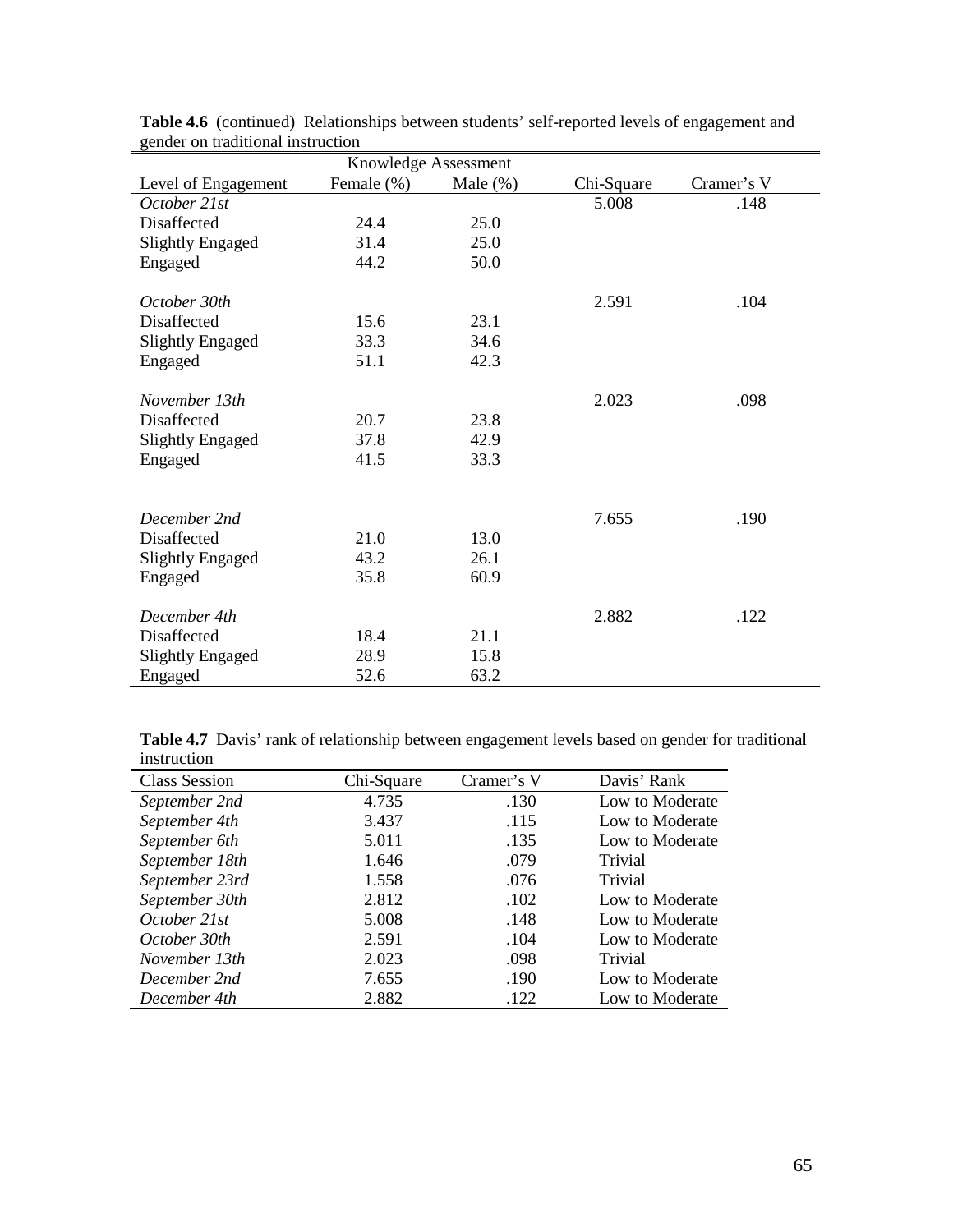For technology-enhanced instruction, similar results were found. Males ranked technology enhanced instruction higher ( $M = 3.72$ ) than females ( $M = 3.69$ ). No statistical difference was found in any of the class meetings for technology-enhanced instruction (Table 4.8 and Table 4.9). Table 4.9 illustrates the homogeneity of the variance, suggesting a t-test analysis is appropriate despite uneven sample size.

| <b>Class Session</b>        | Gender | $\mathbf N$ | Mean | Std. Deviation | Std. Error Mean |
|-----------------------------|--------|-------------|------|----------------|-----------------|
| September 9th               | Male   | 32          | 4.31 | .965           | .171            |
|                             | Female | 103         | 4.15 | .890           | .088            |
| September $16th$            | Male   | 29          | 3.59 | .946           | .176            |
|                             | Female | 104         | 3.63 | .838           | .082            |
| September 20 <sup>th</sup>  | Male   | 27          | 3.85 | .949           | .183            |
|                             | Female | 96          | 3.73 | .946           | .097            |
|                             | Male   | 26          | 3.46 | 1.240          | .243            |
| October $11th$ a            | Female | 82          | 3.70 | .965           | .107            |
| October 11 <sup>th</sup> b  | Male   | 22          | 3.95 | 1.174          | .250            |
|                             | Female | 71          | 3.85 | 1.037          | .123            |
| October 21st                | Male   | 23          | 3.35 | 1.152          | .240            |
|                             | Female | 86          | 3.40 | .974           | .105            |
| October 23rd                | Male   | 30          | 3.77 | .858           | .157            |
|                             | Female | 92          | 3.88 | .912           | .095            |
| October 30 <sup>th</sup>    | Male   | 25          | 3.28 | 1.137          | .227            |
|                             | Female | 90          | 3.33 | 1.017          | .107            |
| November $1st$              | Male   | 22          | 3.68 | 1.086          | .232            |
|                             | Female | 67          | 3.87 | .886           | .108            |
| November 6 <sup>th</sup>    | Male   | 27          | 3.78 | 1.013          | .195            |
|                             | Female | 89          | 3.57 | .964           | .102            |
| November 11 <sup>th</sup>   | Male   | 23          | 3.74 | 1.096          | .229            |
|                             | Female | 73          | 3.60 | .862           | .101            |
| November 15 <sup>th</sup> a | Male   | 21          | 3.10 | .944           | .206            |
|                             | Female | 70          | 3.07 | 1.068          | .128            |
| November $15th b$           | Male   | 19          | 3.79 | .918           | .211            |
|                             | Female | 63          | 3.46 | 1.013          | .128            |

Table 4.8 Descriptive statistics for technology-enhanced instruction by gender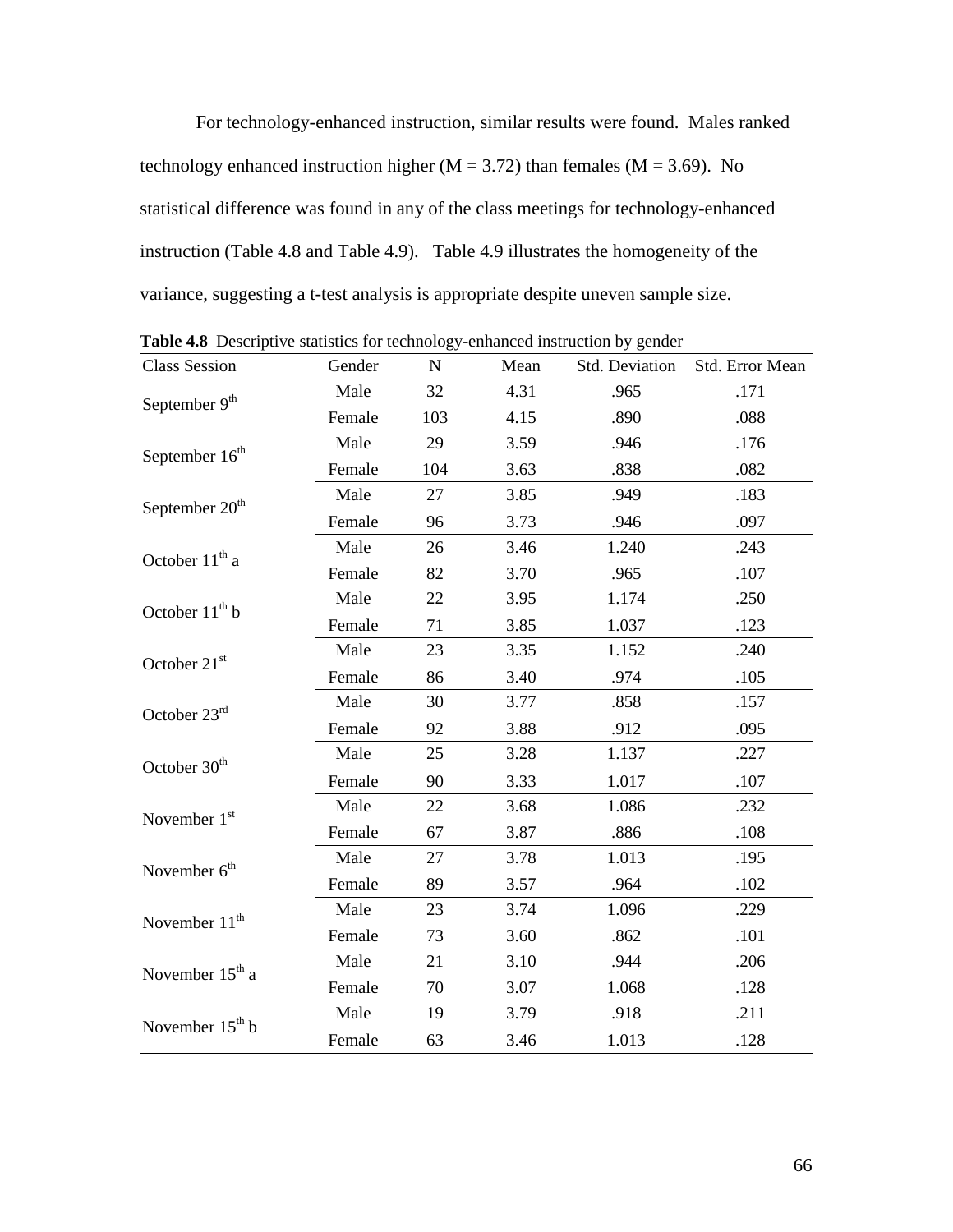| <b>Class Session</b>        | Levene's Test for<br><b>Equality of Variances</b> |      |          |     | t-test for Equality of Means |                 |                          |
|-----------------------------|---------------------------------------------------|------|----------|-----|------------------------------|-----------------|--------------------------|
|                             | $\mathbf F$                                       | Sig. | t        | df  | $Sig. (2-tailed)$            | Mean Difference | Std. Error<br>Difference |
| September $9th$             | .000                                              | .996 | .908     | 133 | .366                         | .167            | .184                     |
| September 16 <sup>th</sup>  | .955                                              | .330 | $-.214$  | 131 | .831                         | $-.039$         | .181                     |
| September 20 <sup>th</sup>  | 1.554                                             | .215 | .595     | 121 | .553                         | .123            | .206                     |
| October 11 <sup>th</sup> a  | 3.211                                             | .076 | $-1.001$ | 106 | .319                         | $-.234$         | .233                     |
| October $11th b$            | .002                                              | .963 | .419     | 91  | .676                         | .109            | .261                     |
| October $21st$              | .973                                              | .326 | $-.200$  | 107 | .842                         | $-.048$         | .238                     |
| October $23rd$              | .469                                              | .495 | $-.602$  | 120 | .549                         | $-.114$         | .189                     |
| October $30th$              | .027                                              | .870 | $-.226$  | 113 | .822                         | $-.053$         | .236                     |
| November $1st$              | 2.000                                             | .161 | $-0.798$ | 87  | .427                         | $-184$          | .231                     |
| November $6th$              | .146                                              | .704 | .955     | 114 | .341                         | .205            | .214                     |
| November $11th$             | .244                                              | .622 | .619     | 94  | .538                         | .136            | .220                     |
| November 15 <sup>th</sup> a | .040                                              | .841 | .092     | 89  | .927                         | .024            | .259                     |
| November $15th b$           | .715                                              | .400 | 1.267    | 80  | .209                         | .329            | .260                     |

# **Table 4.9** T-test for technology-enhanced instruction by gender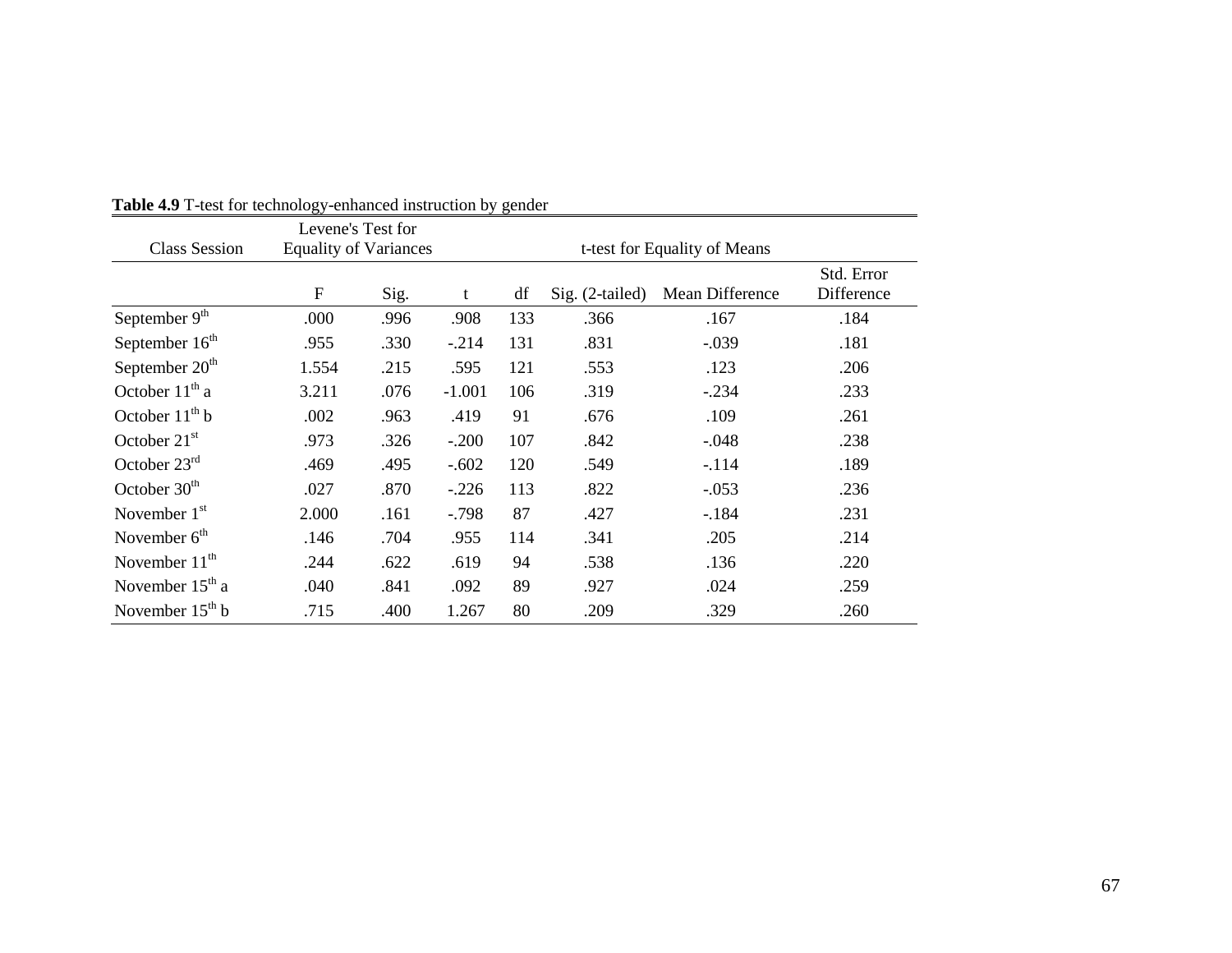Data collected on technology-enhanced instruction indicated one statistically significant finding (Table 4.10). The September  $9<sup>th</sup>$  class meeting revealed a chi-square value of 12.954 and a Cramer's V of .304, placing it into the moderate to substantial category using Davis' (1971) rank.

| on technology enhanced modellon<br>Gender |            |             |                       |                 |  |  |  |
|-------------------------------------------|------------|-------------|-----------------------|-----------------|--|--|--|
|                                           |            |             |                       |                 |  |  |  |
| Level of Engagement                       | Female (%) | Male $(\%)$ | Chi-Square            | Cramer's V      |  |  |  |
| September 9th                             |            |             | $12.954$ <sup>a</sup> | $.304^{a}$      |  |  |  |
| Disaffected                               | 4.9        | 6.3         |                       |                 |  |  |  |
| <b>Slightly Engaged</b>                   | 18.4       | 6.3         |                       |                 |  |  |  |
| Engaged                                   | 87.5       | 87.5        |                       |                 |  |  |  |
|                                           |            |             |                       |                 |  |  |  |
| September 16th                            |            |             | 1.190 <sup>b</sup>    | .093 $^{\rm b}$ |  |  |  |
| Disaffected                               | 9.6        | 13.8        |                       |                 |  |  |  |
| <b>Slightly Engaged</b>                   | 31.7       | 31.0        |                       |                 |  |  |  |
| Engaged                                   | 58.7       | 55.2        |                       |                 |  |  |  |
|                                           |            |             |                       |                 |  |  |  |
| September 20th                            |            |             | $7.019^{b}$           | .235 $^{\rm b}$ |  |  |  |
| Disaffected                               | 8.3        | 11.1        |                       |                 |  |  |  |
| <b>Slightly Engaged</b>                   | 30.2       | 7.4         |                       |                 |  |  |  |
| Engaged                                   | 61.5       | 81.5        |                       |                 |  |  |  |
|                                           |            |             |                       |                 |  |  |  |
| October 11th                              |            |             | 3.430 <sup>b</sup>    | .175 $^{\rm b}$ |  |  |  |
| Disaffected                               | 12.2       | 23.1        |                       |                 |  |  |  |
| <b>Slightly Engaged</b>                   | 22.0       | 11.5        |                       |                 |  |  |  |
| Engaged                                   | 65.9       | 65.4        |                       |                 |  |  |  |
|                                           |            |             |                       |                 |  |  |  |
| October 11th                              |            |             | $3.198^{b}$           | .182 $^{\rm b}$ |  |  |  |
| Disaffected                               | 11.3       | 9.1         |                       |                 |  |  |  |
| <b>Slightly Engaged</b>                   | 19.7       | 13.6        |                       |                 |  |  |  |
| Engaged                                   | 69.0       | 77.3        |                       |                 |  |  |  |
|                                           |            |             |                       |                 |  |  |  |
| October 21st                              |            |             | $1.686^{b}$           | .122 $^{\rm b}$ |  |  |  |
| Disaffected                               | 17.4       | 21.7        |                       |                 |  |  |  |
| <b>Slightly Engaged</b>                   | 32.6       | 26.1        |                       |                 |  |  |  |
| Engaged                                   | 50.0       | 52.2        |                       |                 |  |  |  |
|                                           |            |             |                       |                 |  |  |  |
| October 23rd                              |            |             | 4.207 $^{\rm b}$      | .183 $^{\rm b}$ |  |  |  |
| Disaffected                               | 5.4        | 3.3         |                       |                 |  |  |  |
|                                           | 28.3       | 30.0        |                       |                 |  |  |  |
| <b>Slightly Engaged</b>                   |            |             |                       |                 |  |  |  |
| Engaged                                   | 66.3       | 66.7        |                       |                 |  |  |  |

**Table 4.10** Relationships between students' self-reported levels of engagement and gender-based on technology-enhanced instruction

*Table continued on next page*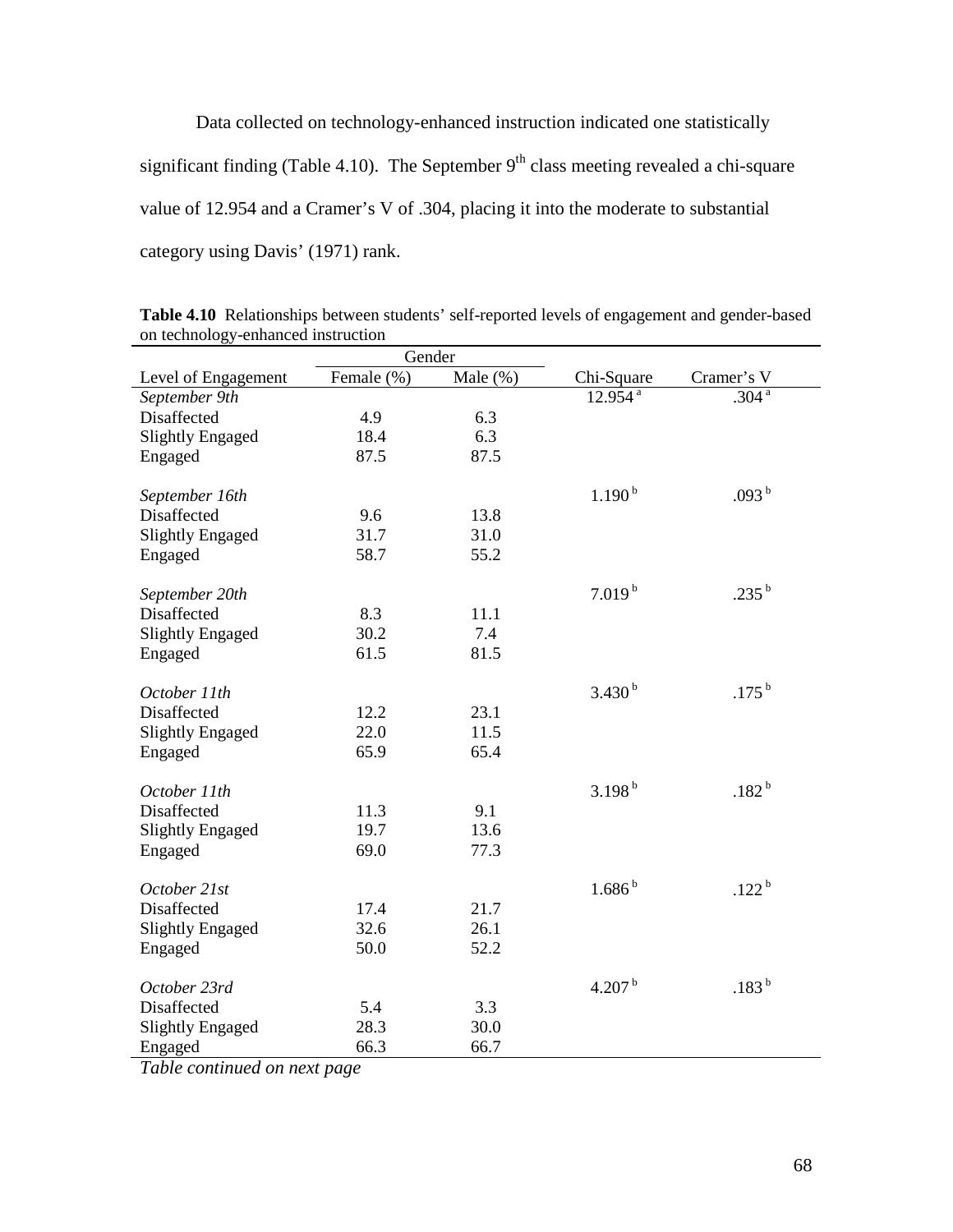| genuer-based on technology-enhanced msu uction | Gender     |             |                    |                       |
|------------------------------------------------|------------|-------------|--------------------|-----------------------|
| Level of Engagement                            | Female (%) | Male $(\%)$ | Chi-Square         | Cramer's V            |
| October 30th                                   |            |             | $1.783^{b}$        | .087 <sup>b</sup>     |
| Disaffected                                    | 21.1       | 16.0        |                    |                       |
| <b>Slightly Engaged</b>                        | 30.0       | 40.0        |                    |                       |
| Engaged                                        | 48.9       | 44.0        |                    |                       |
|                                                |            |             |                    |                       |
| November 1st                                   |            |             | $2.585^{b}$        | .119 <sup>b</sup>     |
| Disaffected                                    | 10.4       | 13.6        |                    |                       |
| <b>Slightly Engaged</b>                        | 14.9       | 22.7        |                    |                       |
| Engaged                                        | 74.6       | 63.6        |                    |                       |
|                                                |            |             |                    |                       |
| November 6th                                   |            |             | 2.221 <sup>b</sup> | $.096^{\,\mathrm{b}}$ |
| Disaffected                                    | 13.5       | 11.1        |                    |                       |
| <b>Slightly Engaged</b>                        | 29.2       | 18.5        |                    |                       |
| Engaged                                        | 57.3       | 70.4        |                    |                       |
| November 11th                                  |            |             | $2.920^{b}$        | .121 $^{\rm b}$       |
| Disaffected                                    | 11.0       | 13.0        |                    |                       |
| <b>Slightly Engaged</b>                        | 23.3       | 8.7         |                    |                       |
| Engaged                                        | 65.8       | 78.3        |                    |                       |
|                                                |            |             |                    |                       |
| November 15th                                  |            |             | $1.973^{b}$        | $.103^{\:\mathrm{b}}$ |
| Disaffected                                    | 27.1       | 28.6        |                    |                       |
| <b>Slightly Engaged</b>                        | 38.6       | 28.6        |                    |                       |
| Engaged                                        | 34.3       | 42.9        |                    |                       |
|                                                |            |             |                    |                       |
| November 15th                                  |            |             | 4.352 $^{\rm b}$   | .228 $^{\rm b}$       |
| Disaffected                                    | 14.3       | 10.5        |                    |                       |
| <b>Slightly Engaged</b>                        | 34.9       | 21.1        |                    |                       |
| Engaged                                        | 50.8       | 68.4        |                    |                       |

**Table 4.10** (continued) Relationships between students' self-reported levels of engagement and gender-based on technology-enhanced instruction

a,b sessions with different superscripts are significantly different ( $P < .05$ )

| UHHAHUU HISU UUUUH |                       |                   |                         |
|--------------------|-----------------------|-------------------|-------------------------|
| Date               | Chi-Square            | Cramer's V        | Davis' Rank             |
| September 9th      | $12.954$ <sup>a</sup> | .304 <sup>a</sup> | Moderate to Substantial |
| September 16th     | 1.190 <sup>b</sup>    | .093 <sup>b</sup> | Trivial                 |
| September 20th     | $7.019^{b}$           | $.235^{b}$        | Low to Moderate         |
| October 11th       | $3.430^{b}$           | $.175^{b}$        | Low to Moderate         |
| October 11th       | $3.198^{b}$           | $.182^{b}$        | Low to Moderate         |
| October 21st       | $1.686^{b}$           | .122 <sup>b</sup> | Low to Moderate         |
| October 23rd       | 4.207 <sup>b</sup>    | $.183^{b}$        | Low to Moderate         |
| October 30th       | $1.783^{b}$           | .087 <sup>b</sup> | Trivial                 |
| November 1st       | $2.585^{b}$           | .119 <sup>b</sup> | Low to Moderate         |

Table 4.11 Davis' rank of relationship between engagement levels and gender for technologyenhanced instruction

*Table continued on next page*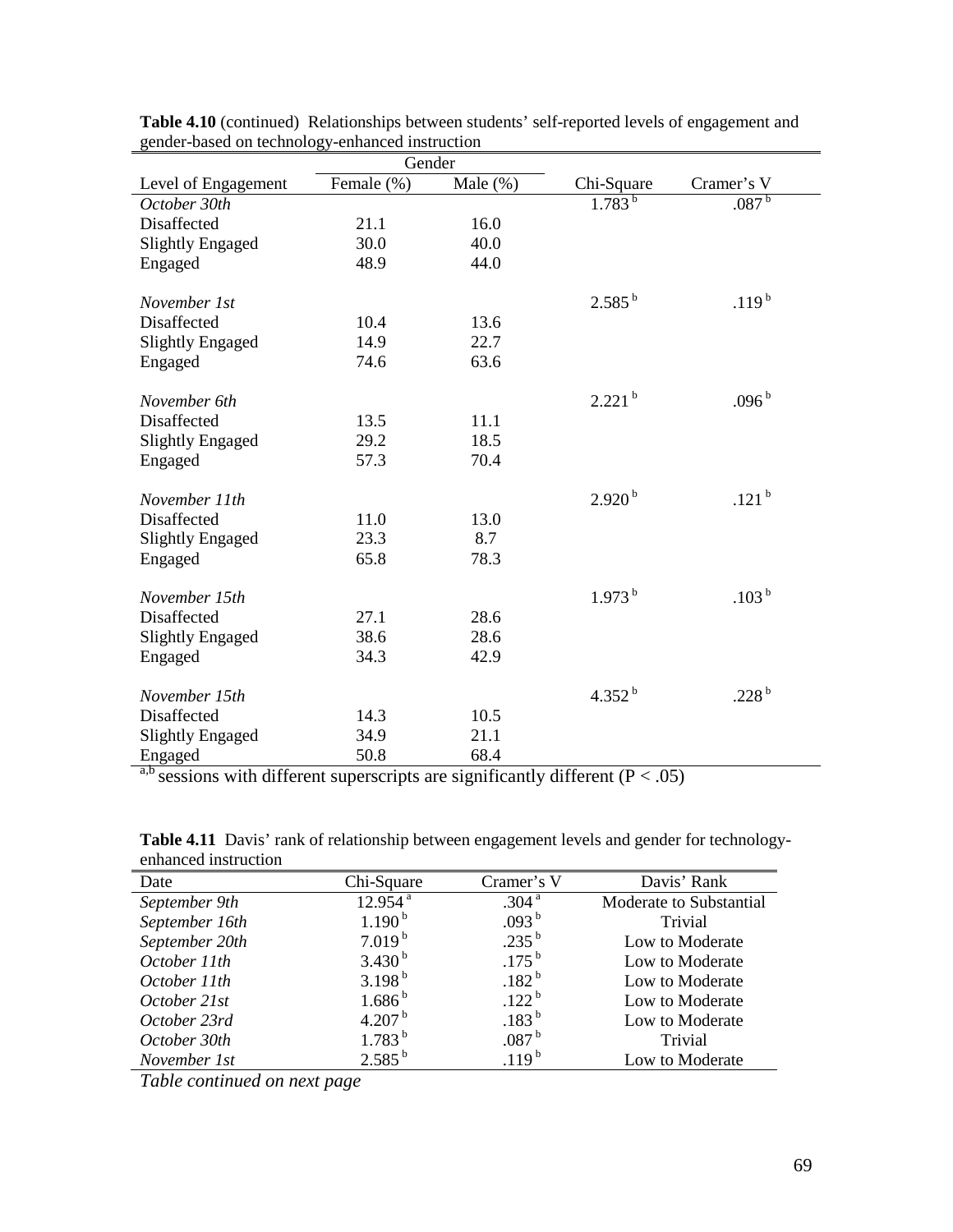| $\frac{1}{2}$<br>childre ca mon action |                    |                   |                 |
|----------------------------------------|--------------------|-------------------|-----------------|
| Date                                   | Chi-Square         | Cramer's V        | Davis' Rank     |
| November 6th                           | 2.221 <sup>b</sup> | .096 <sup>b</sup> | Low to Moderate |
| November 11th                          | $2.920^{b}$        | $121^{b}$         | Low to Moderate |
| November 15th                          | $1.973^{b}$        | 103 <sup>b</sup>  | Low to Moderate |
| November 15th                          | 4 352 <sup>b</sup> | $228^{\rm b}$     | Low to Moderate |
|                                        |                    |                   |                 |

Table 4.11 (continued) Davis' rank of relationship between engagement levels and gender for technology-enhanced instruction

<sup>a,b</sup> sessions with different superscripts are significantly different ( $P < .05$ )

Web-enhanced instruction showed similar results to traditional and technologyenhanced instruction. Females ranked technology enhanced instruction slightly higher  $(M = 3.5123)$  than males  $M = 3.5078$ ). No statistical difference was noted in any of the class meeting for technology-enhanced instruction (Table 4.12 and Table 4.13). Table 4.13 illustrates the homogeneity of the variance suggest a t-test analysis is appropriate despite uneven sample size.

| <b>Class Session</b>       | Gender | ${\bf N}$ | Mean | Std. Deviation | Std. Error Mean |
|----------------------------|--------|-----------|------|----------------|-----------------|
| August 30 <sup>th</sup> a  | Male   | 31        | 3.55 | 1.121          | .201            |
|                            | Female | 98        | 3.60 | 1.053          | .106            |
|                            | Male   | 32        | 4.06 | .840           | .148            |
| August $30th b$            | Female | 98        | 4.04 | 1.015          | .102            |
|                            | Male   | 31        | 3.97 | .752           | .135            |
| September 9th              | Female | 106       | 3.66 | .904           | .088            |
|                            | Male   | 27        | 3.30 | 1.235          | .238            |
| September 20 <sup>th</sup> | Female | 96        | 3.27 | .923           | .094            |
|                            | Male   | 32        | 3.22 | 1.039          | .184            |
| September 30 <sup>th</sup> | Female | 97        | 3.56 | .968           | .098            |
| October 7 <sup>th</sup>    | Male   | 31        | 3.48 | 1.061          | .190            |
|                            | Female | 93        | 3.55 | .961           | .100            |
| October14 <sup>th</sup>    | Male   | 30        | 3.43 | 1.040          | .190            |
|                            | Female | 87        | 3.11 | .982           | .105            |
| October28 <sup>th</sup>    | Male   | 29        | 3.07 | 1.252          | .232            |
|                            | Female | 82        | 3.07 | .940           | .104            |
| November 11 <sup>th</sup>  | Male   | 24        | 3.54 | .721           | .147            |
|                            | Female | 80        | 3.51 | 1.006          | .113            |

**Table 4.12** Descriptive statistics for web-enhanced instruction by gender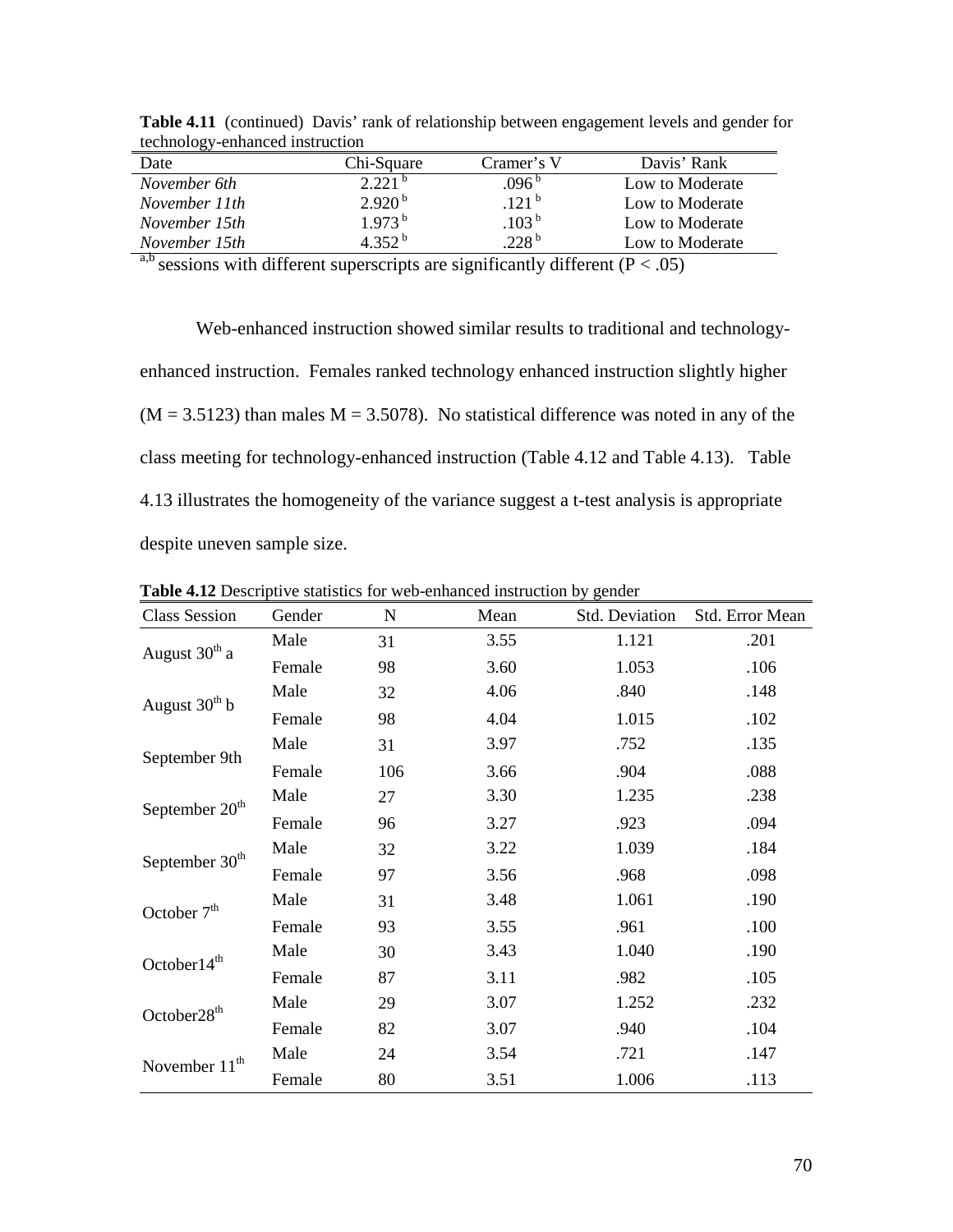|                            | Levene's Test for            |      |          |                              |                   |                 |                          |
|----------------------------|------------------------------|------|----------|------------------------------|-------------------|-----------------|--------------------------|
| <b>Class Session</b>       | <b>Equality of Variances</b> |      |          | t-test for Equality of Means |                   |                 |                          |
|                            | ${\bf F}$                    | Sig. | t        | df                           | $Sig. (2-tailed)$ | Mean Difference | Std. Error<br>Difference |
| August $30th$ a            | .295                         | .588 | $-.244$  | 127                          | .808              | $-.054$         | .220                     |
| August $30th b$            | 1.363                        | .245 | .109     | 128                          | .913              | .022            | .199                     |
| September 9th              | 3.423                        | .066 | 1.726    | 135                          | .087              | .307            | .178                     |
| September $20th$           | 5.100                        | .026 | .117     | 121                          | .907              | .025            | .217                     |
| September 30 <sup>th</sup> | .057                         | .812 | $-1.682$ | 127                          | .095              | $-.338$         | .201                     |
| October $7th$              | .117                         | .732 | $-315$   | 122                          | .753              | $-.065$         | .205                     |
| October 14 <sup>th</sup>   | .914                         | .341 | 1.509    | 115                          | .134              | .318            | .211                     |
| October 28 <sup>th</sup>   | 4.139                        | .044 | $-0.019$ | 109                          | .985              | $-.004$         | .222                     |
| November $11th$            | 3.341                        | .070 | .132     | 102                          | .895              | .029            | .221                     |

**Table 4.13** T-test for web-enhanced instruction by gender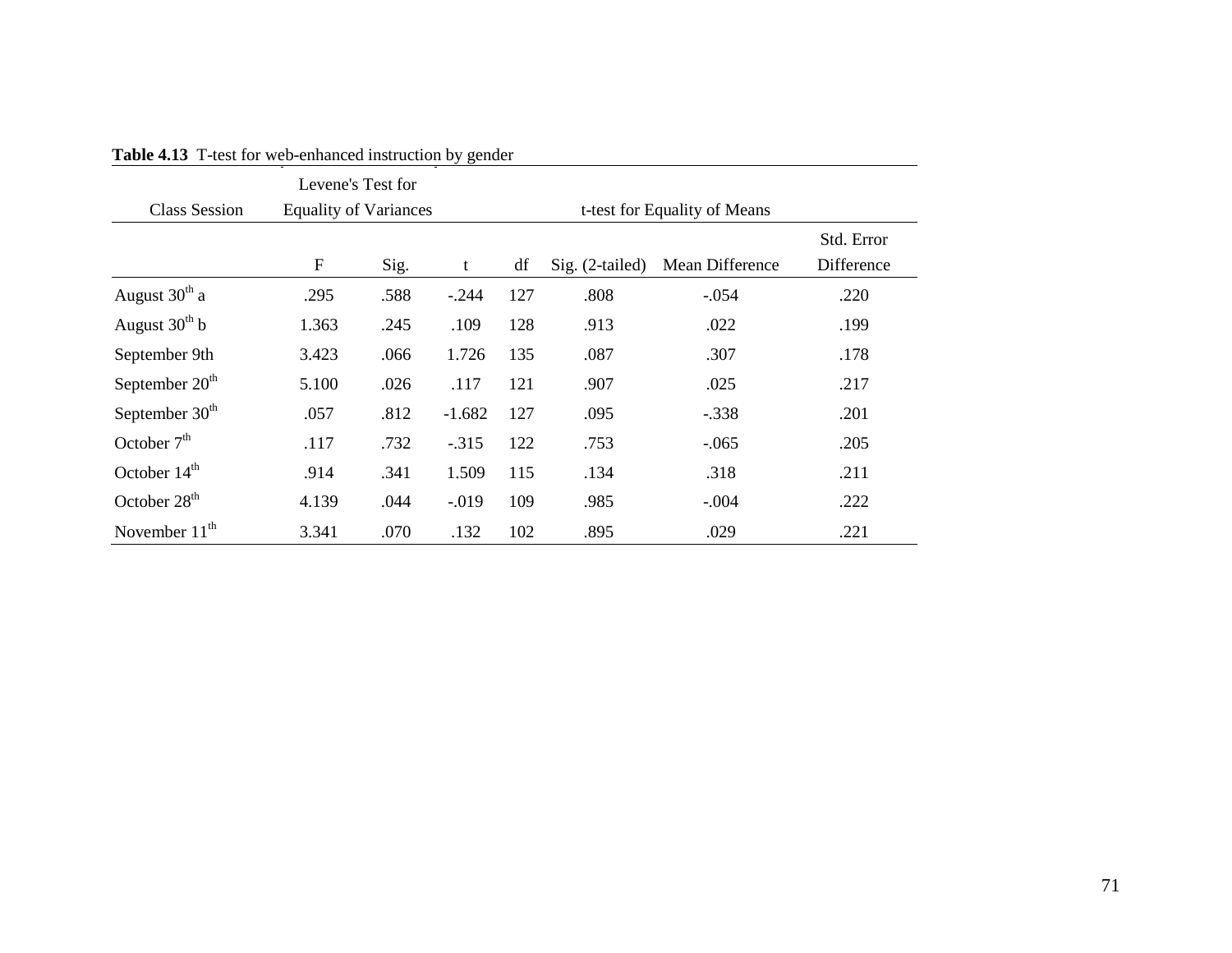The relationship between gender and self-reported level of engagement for Webenhanced instruction is not significant (Table 4.14) and Davis' rank suggests a low to moderate linear relationship for most class meeting and trivial relationship for the rest.

| Gender                  |            |             |            |            |
|-------------------------|------------|-------------|------------|------------|
| Level of Engagement     | Female (%) | Male $(\%)$ | Chi-Square | Cramer's V |
| August 30th             |            |             | 2.918      | .106       |
| Disaffected             | 15.3       | 19.4        |            |            |
| <b>Slightly Engaged</b> | 27.6       | 25.8        |            |            |
| Engaged                 | 57.1       | 54.8        |            |            |
|                         |            |             |            |            |
| August 30th             |            |             | 3.020      | .107       |
| Disaffected             | 10.2       | 6.3         |            |            |
| <b>Slightly Engaged</b> | 12.2       | 12.5        |            |            |
| Engaged                 | 77.6       | 81.3        |            |            |
|                         |            |             |            |            |
| September 9th           |            |             | 4.528      | .126       |
| Disaffected             | 10.4       | 0.0         |            |            |
| <b>Slightly Engaged</b> | 29.2       | 29.0        |            |            |
| Engaged                 | 60.4       | 71.0        |            |            |
|                         |            |             |            |            |
| September 20th          |            |             | 4.171      | .128       |
| Disaffected             | 18.8       | 25.9        |            |            |
| <b>Slightly Engaged</b> | 42.7       | 22.2        |            |            |
| Engaged                 | 38.5       | 51.9        |            |            |
|                         |            |             |            |            |
| September 30th          |            |             | 6.395      | .156       |
| Disaffected             | 11.3       | 25.0        |            |            |
| <b>Slightly Engaged</b> | 41.2       | 28.1        |            |            |
| Engaged                 | 47.1       | 46.9        |            |            |
| October 7th             |            |             | 1.280      | .071       |
| Disaffected             | 15.1       | 12.9        |            |            |
| <b>Slightly Engaged</b> | 30.1       | 35.5        |            |            |
|                         | 51.6       | 51.6        |            |            |
| Engaged                 |            |             |            |            |
| October 14th            |            |             | 6.372      | .162       |
| Disaffected             | 25.3       | 16.7        |            |            |
| <b>Slightly Engaged</b> | 44.8       | 36.7        |            |            |
| Engaged                 | 29.9       | 46.7        |            |            |
|                         |            |             |            |            |

**Table 4.14** Relationships between students' self-reported levels of engagement and gender on web-enhanced instruction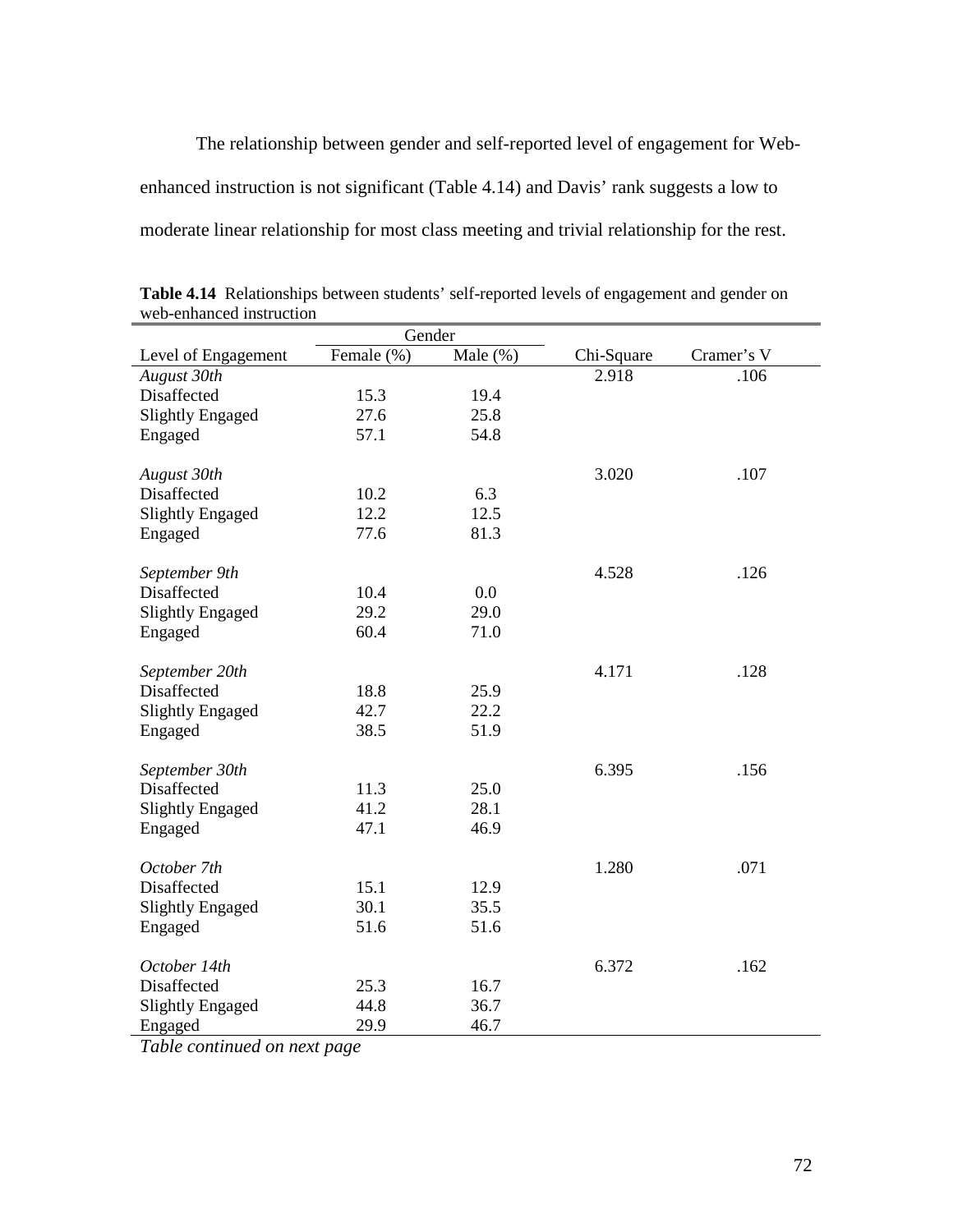| genuer on web-enhanced moduction |            |             |            |            |  |
|----------------------------------|------------|-------------|------------|------------|--|
|                                  | Gender     |             |            |            |  |
| Level of Engagement              | Female (%) | Male $(\%)$ | Chi-Square | Cramer's V |  |
| October 28th                     |            |             | 2.814      | .112       |  |
| Disaffected                      | 25.6       | 31.0        |            |            |  |
| <b>Slightly Engaged</b>          | 45.1       | 31.0        |            |            |  |
| Engaged                          | 29.3       | 37.9        |            |            |  |
| November 11th                    |            |             | 1.569      | .085       |  |
| Disaffected                      | 15.0       | 8.3         |            |            |  |
| Slightly Engaged                 | 30.0       | 33.3        |            |            |  |
| Engaged                          | 55.0       | 58.3        |            |            |  |

**Table 4.14** (continued) Relationships between students' self-reported levels of engagement and gender on web-enhanced instruction

**Table 4.15** Davis' rank of relationship between engagement levels and gender for web-enhanced instruction

| <b>Class Session</b> | Chi-Square | Cramer's V | Davis' rank     |
|----------------------|------------|------------|-----------------|
| August 30th          | 2.918      | .106       | low to moderate |
| August 30th          | 3.020      | .107       | low to moderate |
| September 9th        | 4.528      | .126       | low to moderate |
| September 20th       | 4.171      | .128       | low to moderate |
| September 30th       | 6.395      | .156       | low to moderate |
| October 7th          | 1.280      | .071       | trivial         |
| October 14th         | 6.372      | .162       | low to moderate |
| October 28th         | 2.814      | .112       | low to moderate |
| November 11th        | 1.569      | .085       | trivial         |

An analysis of academic performance (Table 4.16 and Table 4.17) found a

significant difference between male and female academic performance with females

receiving an average grade of 84.35 and males earning a final grade of 82.35 ( $P = .026$ )

|         | Tuble 1110 Orung means of final grades sased on genuer |
|---------|--------------------------------------------------------|
| Gender  | Final Grade                                            |
| Females | 84.35 <sup>a</sup>                                     |
| Males   | $82.35^{b}$                                            |

**Table 4.16** Grand means of final grades based on gender

a,b grand means with different superscripts are significantly different ( $P = .026$ )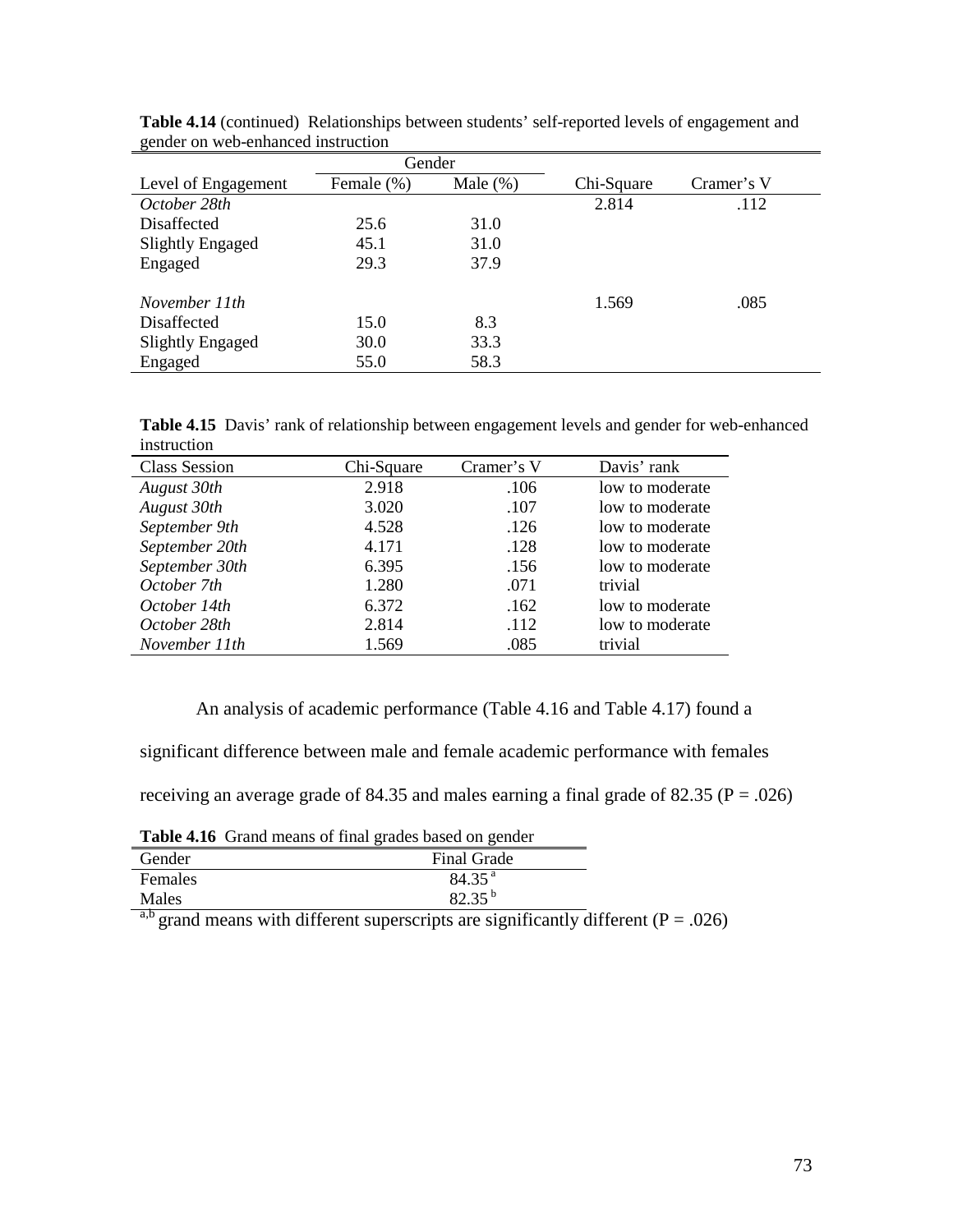|                       | Sum of Squares | df  | Mean Square |       | Sig. |
|-----------------------|----------------|-----|-------------|-------|------|
| <b>Between Groups</b> | 4.153          |     | 2.077       | 3.734 | .026 |
| Within Groups         | 83.428         | 150 | .556        |       |      |
| Total                 | 87.582         | 152 |             |       |      |

**Table 4.17** Analysis of variance (ANOVA) of student's final grade

## **DISCUSSION – ACADEMIC CLASS RANK**

For purposes of this analysis, student engagement when considering class rank was recoded into freshmen and upperclassmen. An analysis of the student engagement within class rank found that upperclassmen reported being more engaged,  $M = 3.6703$ than freshmen  $M = 3.5130$  (Table 4.18).

**Table 4.18** Grand means of engagement by class rank

| Academic class rank | n  | Mean Engagement | Std. Dev. | Std. Error |
|---------------------|----|-----------------|-----------|------------|
| Freshmen            | 24 | 3.5130          | .58024    | .05211     |
| Upperclassmen       | 28 | 3.6703          | .56937    | .10760     |

 No statistical differences were noted between freshmen and upperclassmen for traditional instruction (Table 4.19 and Table 4.20). Table 4.21 shows one class meeting, October  $21^{st}$ , that had a low association (P< .05) between class rank and reported level of engagement (Cramer's  $V = .208$ ). Table 4.20 illustrates the homogeneity of the variance suggest a t-test analysis is appropriate despite uneven sample size. All relationships were qualified as either trivial or low to moderate by Davis' (1971) rank, suggesting that class rank is not a reliable predictor of engagement for traditional instruction.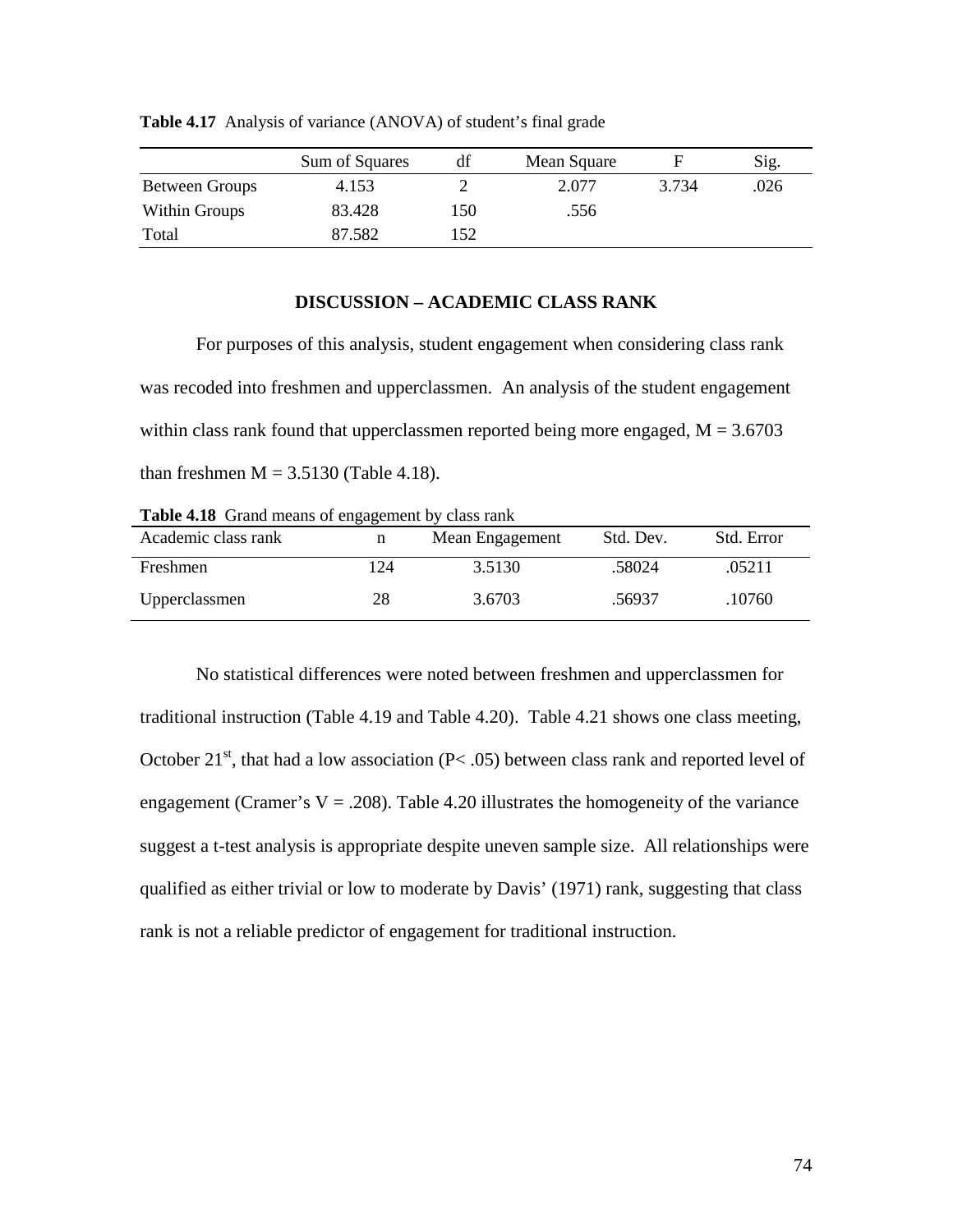| <b>Class Session</b>                | Academic Class       | $\mathbf N$ | Mean | Std. Deviation | Std. Error Mean |
|-------------------------------------|----------------------|-------------|------|----------------|-----------------|
| September $2nd$                     | Freshman             | 111         | 3.46 | 1.043          | .099            |
|                                     | Above Freshman Level | 27          | 3.56 | 1.050          | .202            |
| September $4th$                     | Freshman             | 101         | 3.44 | .984           | .098            |
|                                     | Above Freshman Level | 25          | 3.48 | 1.085          | .217            |
| September 6 <sup>th</sup>           | Freshman             | 110         | 3.85 | .859           | .082            |
|                                     | Above Freshman Level | 24          | 3.75 | .794           | .162            |
| September 18 <sup>th</sup> Freshman |                      | 102         | 3.15 | 1.028          | .102            |
|                                     | Above Freshman Level | 24          | 3.54 | .932           | .190            |
| September $23rd$ Freshman           |                      | 106         | 3.19 | 1.061          | .103            |
|                                     | Above Freshman Level | 25          | 3.48 | 1.122          | .224            |
| September $30th$ Freshman           |                      | 109         | 3.49 | 1.006          | .096            |
|                                     | Above Freshman Level | 24          | 3.17 | 1.204          | .246            |
| October $21st$                      | Freshman             | 90          | 3.14 | 1.127          | .119            |
|                                     | Above Freshman Level | 20          | 3.65 | .745           | .167            |
| October $30th$                      | Freshman             | 98          | 3.41 | 1.083          | .109            |
|                                     | Above Freshman Level | 18          | 3.44 | .856           | .202            |
| November $13th$ Freshman            |                      | 81          | 3.10 | 1.056          | .117            |
|                                     | Above Freshman Level | 22          | 3.45 | 1.101          | .235            |
| December $2nd$                      | Freshman             | 85          | 3.26 | 1.037          | .112            |
|                                     | Above Freshman Level | 19          | 3.47 | .964           | .221            |
| December $4th$                      | Freshman             | 77          | 3.47 | 1.059          | .121            |
|                                     | Above Freshman Level | 18          | 3.61 | 1.195          | .282            |

Table 4.19 Descriptive statistics for traditional instruction by academic class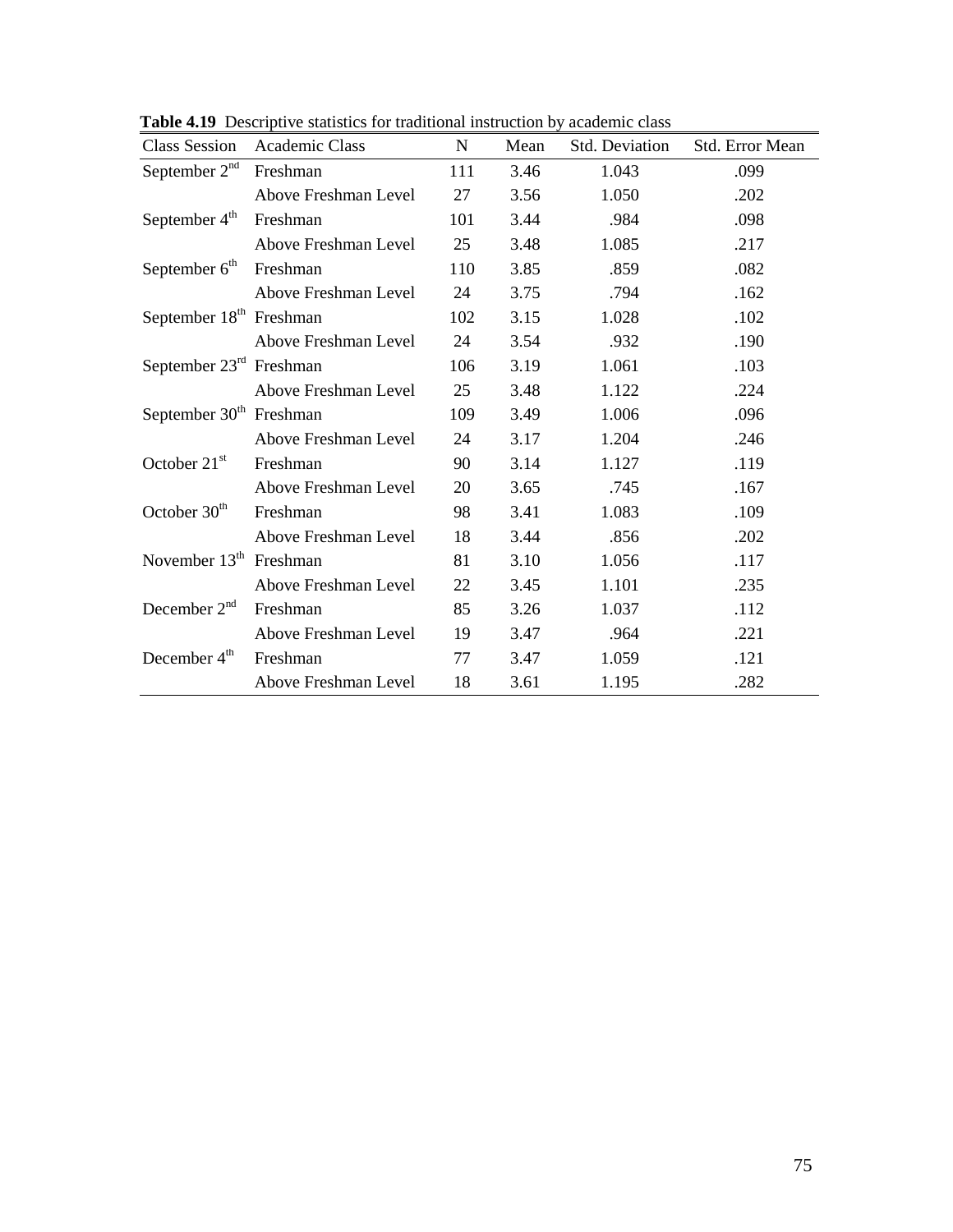|                            | Levene's Test for<br><b>Equality of Variances</b> |      |          |     | t-test for Equality of Means |                 |                          |
|----------------------------|---------------------------------------------------|------|----------|-----|------------------------------|-----------------|--------------------------|
| Class Session              | $\mathbf F$                                       | Sig. | t        | df  | $Sig. (2-tailed)$            | Mean Difference | Std. Error<br>Difference |
| September $2nd$            | .013                                              | .908 | $-429$   | 136 | .669                         | $-.096$         | .224                     |
| September 4 <sup>th</sup>  | .106                                              | .745 | $-.198$  | 124 | .844                         | $-.044$         | .224                     |
| September $6th$            | .002                                              | .964 | .500     | 132 | .618                         | .095            | .191                     |
| September 18 <sup>th</sup> | .011                                              | .916 | $-1.720$ | 124 | .088                         | $-.395$         | .229                     |
| September $23rd$           | .462                                              | .498 | $-1.221$ | 129 | .224                         | $-.291$         | .239                     |
| September 30 <sup>th</sup> | 1.778                                             | .185 | 1.359    | 131 | .177                         | .320            | .235                     |
| October $21st$             | 4.104                                             | .045 | $-1.911$ | 108 | .059                         | $-.506$         | .265                     |
| October $30th$             | 1.248                                             | .266 | $-.135$  | 114 | .893                         | $-.036$         | .270                     |
| November 13th              | .205                                              | .652 | $-1.389$ | 101 | .168                         | $-.356$         | .256                     |
| December $2nd$             | .008                                              | .927 | $-.827$  | 102 | .410                         | $-.215$         | .260                     |
| December 4 <sup>th</sup>   | .223                                              | .638 | $-.506$  | 93  | .614                         | $-144$          | .284                     |

**Table 4.20** T-test for traditional instruction by academic class rank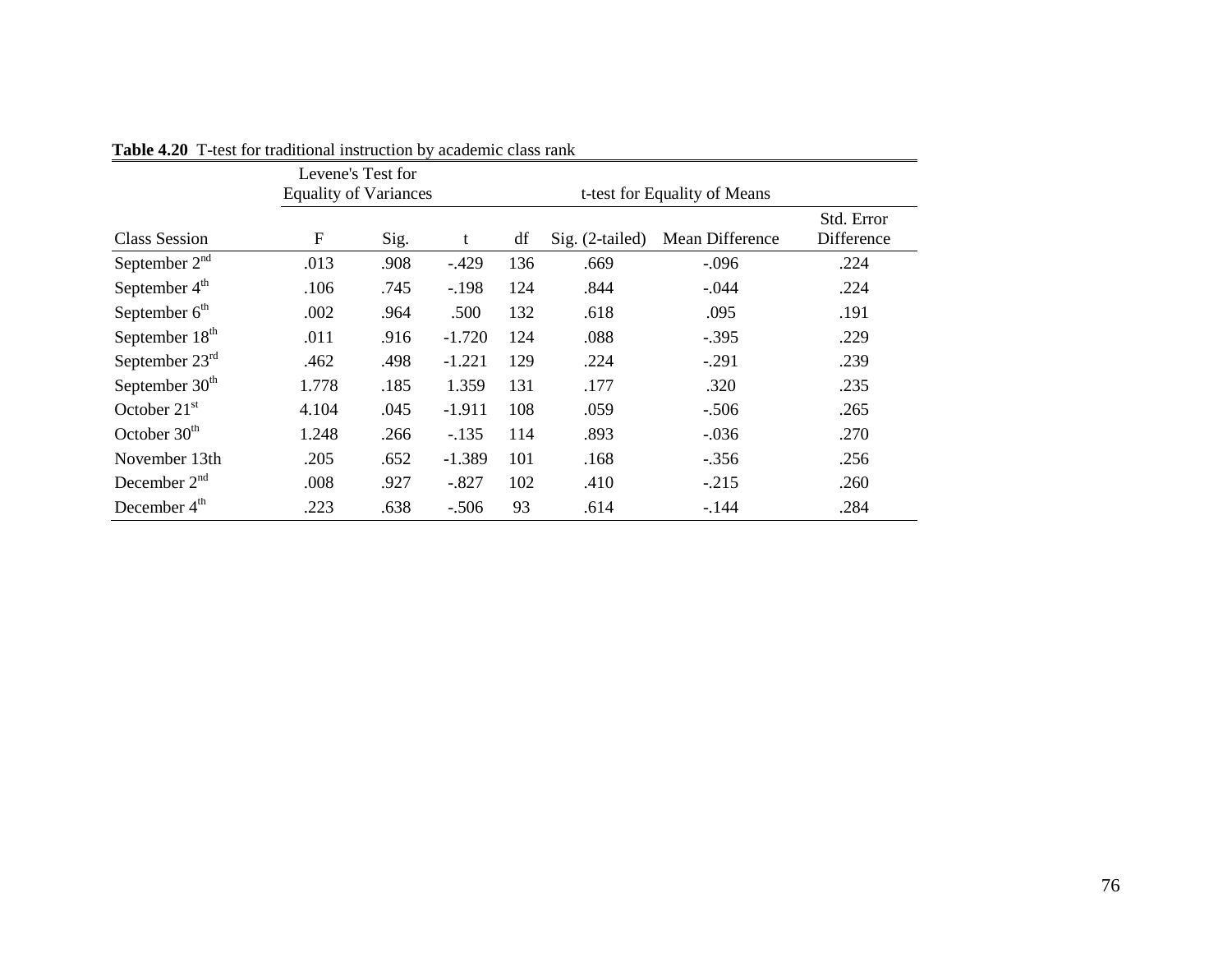| Class Rank              |              |                   |                      |                   |  |  |  |
|-------------------------|--------------|-------------------|----------------------|-------------------|--|--|--|
| Level of Engagement     | Freshmen (%) | Upperclassmen (%) | Chi-Square           | Cramer's V        |  |  |  |
| September 2nd           |              |                   | $2.231$ <sup>a</sup> | $.126^{\bar{a}}$  |  |  |  |
| Disaffected             | 17.1         | 14.8              |                      |                   |  |  |  |
| <b>Slightly Engaged</b> | 33.3         | 29.6              |                      |                   |  |  |  |
| Engaged                 | 49.5         | 55.6              |                      |                   |  |  |  |
|                         |              |                   |                      |                   |  |  |  |
| September 4th           |              |                   | 1.579 <sup>a</sup>   | .110 <sup>a</sup> |  |  |  |
| Disaffected             | 17.8         | 16.0              |                      |                   |  |  |  |
| <b>Slightly Engaged</b> | 26.7         | 24.0              |                      |                   |  |  |  |
| Engaged                 | 55.4         | 60.0              |                      |                   |  |  |  |
|                         |              |                   |                      |                   |  |  |  |
| September 6th           |              |                   | $2.134^{a}$          | .124 <sup>a</sup> |  |  |  |
| Disaffected             | 7.3          | 4.2               |                      |                   |  |  |  |
| <b>Slightly Engaged</b> | 20.9         | 33.3              |                      |                   |  |  |  |
| Engaged                 | 71.8         | 62.5              |                      |                   |  |  |  |
|                         |              |                   |                      |                   |  |  |  |
| September 18th          |              |                   | 2.923 <sup>a</sup>   | .106 <sup>a</sup> |  |  |  |
| Disaffected             | 23.5         | 12.5              |                      |                   |  |  |  |
|                         |              | 37.5              |                      |                   |  |  |  |
| <b>Slightly Engaged</b> | 37.3         |                   |                      |                   |  |  |  |
| Engaged                 | 39.2         | 50.0              |                      |                   |  |  |  |
|                         |              |                   |                      |                   |  |  |  |
| September 23rd          |              |                   | .953 $^{a}$          | .059 <sup>a</sup> |  |  |  |
| Disaffected             | 24.5         | 16.0              |                      |                   |  |  |  |
| <b>Slightly Engaged</b> | 38.7         | 40.0              |                      |                   |  |  |  |
| Engaged                 | 36.8         | 44.0              |                      |                   |  |  |  |
|                         |              |                   |                      |                   |  |  |  |
| September 30th          |              |                   | 6.612 <sup>a</sup>   | .156 <sup>a</sup> |  |  |  |
| Disaffected             | 16.5         | 33.3              |                      |                   |  |  |  |
| <b>Slightly Engaged</b> | 31.2         | 20.8              |                      |                   |  |  |  |
| Engaged                 | 52.3         | 45.8              |                      |                   |  |  |  |
|                         |              |                   |                      |                   |  |  |  |
| October 21st            |              |                   | $9.852^{b}$          | .208 $^{\rm b}$   |  |  |  |
| Disaffected             | 28.9         | 5.0               |                      |                   |  |  |  |
| <b>Slightly Engaged</b> | 28.9         | 35.0              |                      |                   |  |  |  |
| Engaged                 | 42.2         | 60.0              |                      |                   |  |  |  |
|                         |              |                   |                      |                   |  |  |  |
| October 30th            |              |                   | 2.022 <sup>a</sup>   | .092 $^{a}$       |  |  |  |
| Disaffected             | 17.3         | 16.7              |                      |                   |  |  |  |
| <b>Slightly Engaged</b> | 34.7         | 27.8              |                      |                   |  |  |  |
| Engaged                 | 48.0         | 55.6              |                      |                   |  |  |  |
|                         |              |                   |                      |                   |  |  |  |
| November 13th           |              |                   | 4.205 <sup>a</sup>   | .142 <sup>a</sup> |  |  |  |
| Disaffected             | 23.5         | 13.6              |                      |                   |  |  |  |
| <b>Slightly Engaged</b> | 40.7         | 31.8              |                      |                   |  |  |  |
| Engaged                 | 35.8         | 54.5              |                      |                   |  |  |  |
|                         |              |                   |                      |                   |  |  |  |

**Table 4.21** Relationships between students' self-reported levels of engagement and class rank on traditional instruction

 $\overline{a}$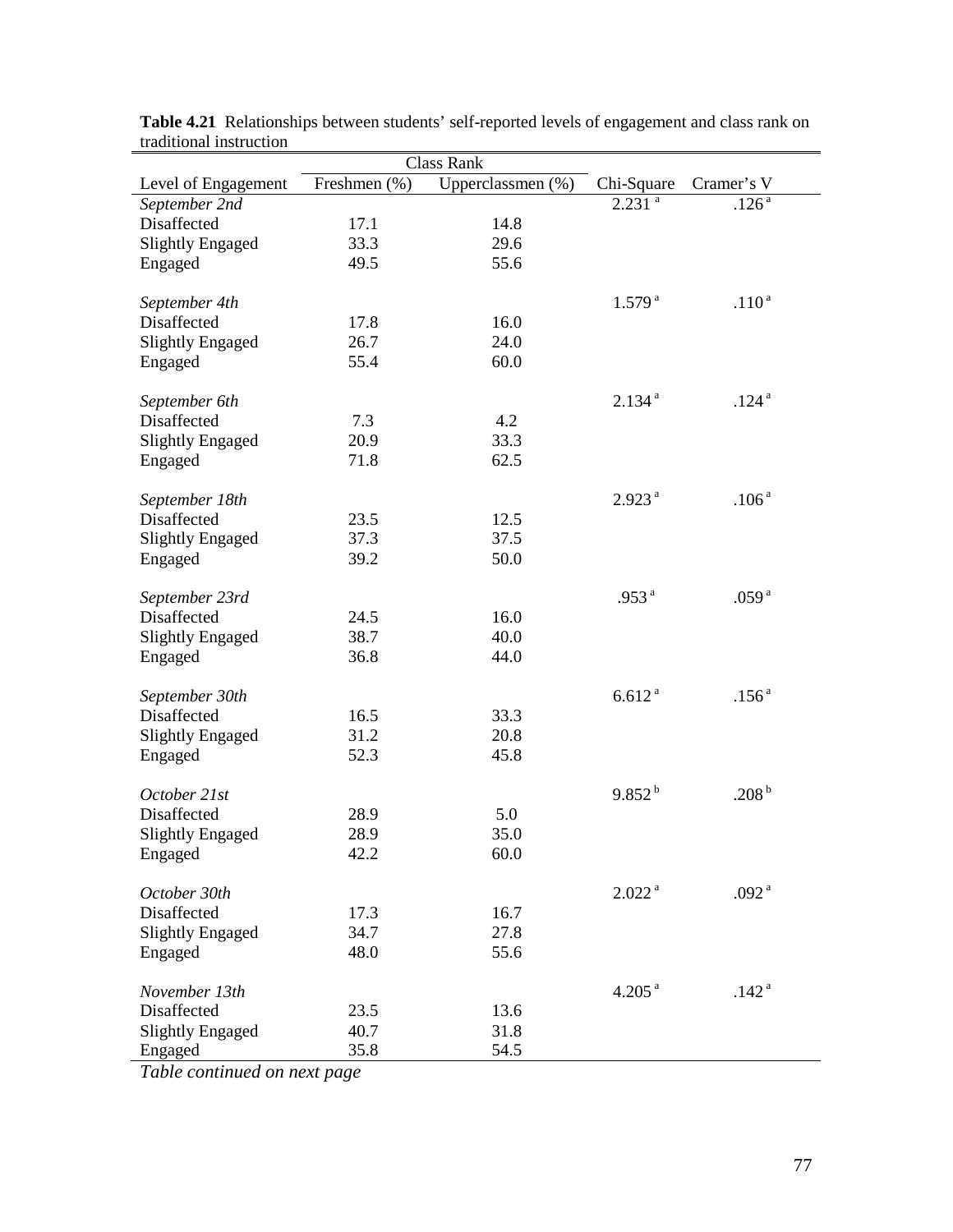|                                          |                  | Class Rank                 |                                |                   |
|------------------------------------------|------------------|----------------------------|--------------------------------|-------------------|
| Level of Engagement                      | Freshmen $(\% )$ | Upperclassmen (%)          | Chi-Square                     | Cramer's V        |
| December 2nd                             |                  |                            | 3.379 <sup>a</sup>             | .126 <sup>a</sup> |
| Disaffected                              | 20.0             | 15.8                       |                                |                   |
| <b>Slightly Engaged</b>                  | 40.0             | 36.8                       |                                |                   |
| Engaged                                  | 40.0             | 47.4                       |                                |                   |
| December 4th                             |                  |                            | 4.191 <sup>a</sup>             | .147 <sup>a</sup> |
| Disaffected                              | 18.2             | 22.2                       |                                |                   |
| <b>Slightly Engaged</b>                  | 29.9             | 11.1                       |                                |                   |
| Engaged                                  | 5139             | 66.7                       |                                |                   |
| a h<br>$\cdots$<br>$\bullet$ . $\bullet$ |                  | $\cdots$<br>$\cdot$ $\sim$ | $\sim$<br>$\sim$ $\sim$ $\sim$ |                   |

**Table 4.21** (continued) Relationships between students' self-reported levels of engagement and class rank on traditional instruction

**Table 4.22** Davis' rank of relationship between engagement levels and academic class for traditional instruction

| <b>Class Session</b> | Chi-Square | Cramer's V | Davis' Rank     |
|----------------------|------------|------------|-----------------|
| September 2nd        | 2.231      | .126       | low to moderate |
| September 4th        | 1.579      | .110       | low to moderate |
| September 6th        | 2.134      | .124       | low to moderate |
| September 18th       | 2.923      | .106       | low to moderate |
| September 23rd       | .953       | .059       | trivial         |
| September 30th       | 6.612      | .156       | low to moderate |
| October 21st         | 9.852*     | $.208*$    | low to moderate |
| October 30th         | 2.022      | .092       | trivial         |
| November 13th        | 4.205      | .142       | low to moderate |
| December 2nd         | 3.379      | .126       | low to moderate |
| December 4th         | 4.191      | .147       | low to moderate |

a,b sessions with different superscripts are significantly different ( $P < .05$ )

No statistical differences were found between freshmen and upperclassmen for technology-enhanced instruction (Table 4.23 and Table 4.24). Table 4.25 shows two class meetings, September 9<sup>th</sup> (Chi-square = 11.410 and Cramer's V = .285) and October  $23<sup>rd</sup>$  (Chi-square = 8.143 and Cramer's V = .180), respectively, that had a low significant relationship (P<.05) between class rank and reported level of engagement. All relationships (Table 4.26) were qualified as either trivial or low to moderate by Davis' (1971) rank, suggesting that class rank is not a reliable predictor of engagement for technology-enhanced instruction.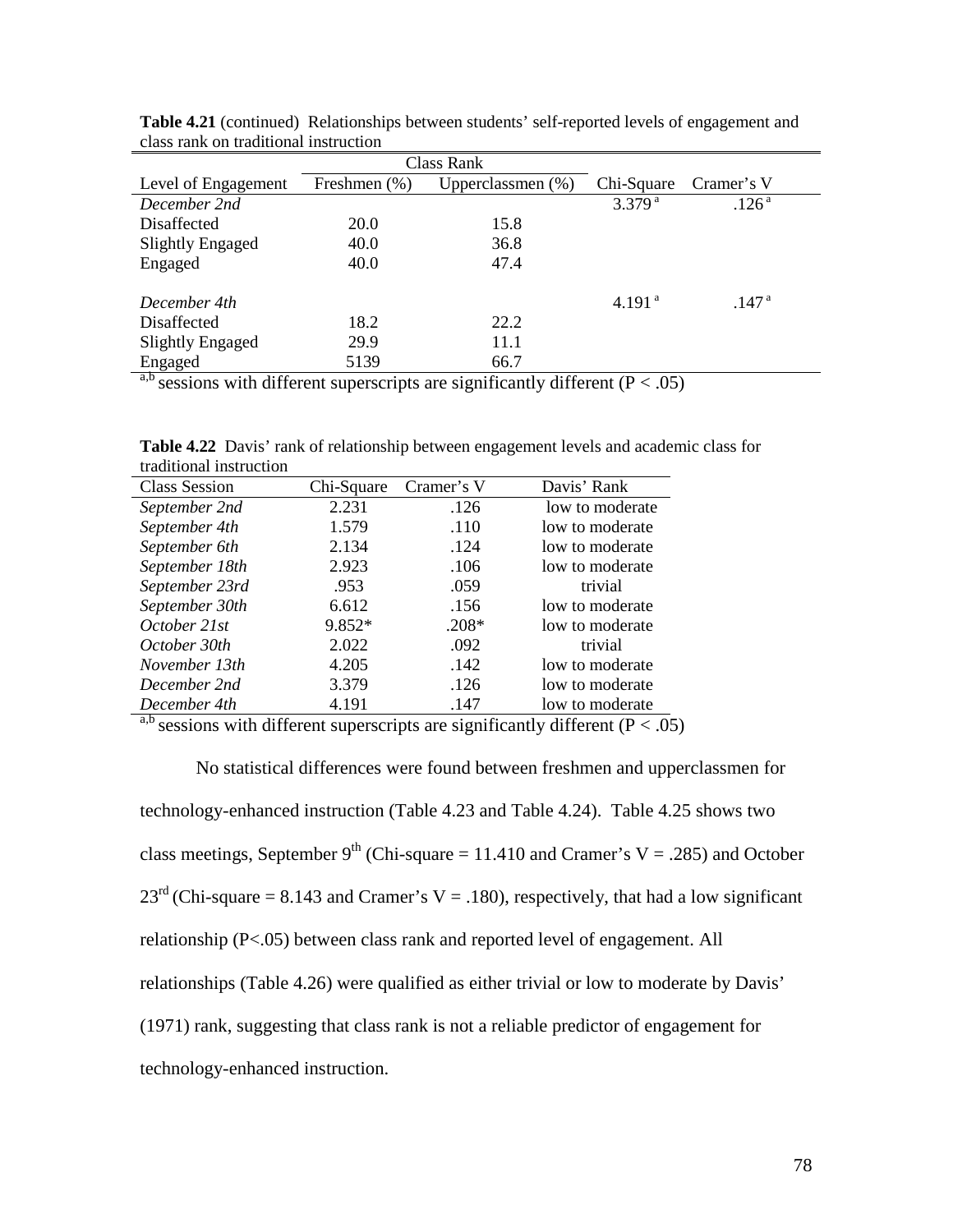| <b>Class Session</b>        | Gender               | N   | Mean | <b>Std. Deviation</b> | Std. Error Mean |
|-----------------------------|----------------------|-----|------|-----------------------|-----------------|
|                             | Freshman             | 111 | 4.14 | .893                  | .085            |
| September 9th               | Above Freshman Level | 24  | 4.38 | .970                  | .198            |
|                             | Freshman             | 108 | 3.58 | .887                  | .085            |
| September 16 <sup>th</sup>  | Above Freshman Level | 25  | 3.76 | .723                  | .145            |
|                             | Freshman             | 100 | 3.70 | .969                  | .097            |
| September 20 <sup>th</sup>  | Above Freshman Level | 23  | 4.00 | .798                  | .166            |
|                             | Freshman             | 88  | 3.59 | 1.035                 | .110            |
| October $11^{th}$ a         | Above Freshman Level | 20  | 3.85 | 1.040                 | .233            |
|                             | Freshman             | 73  | 3.78 | 1.121                 | .131            |
| October 11 <sup>th</sup> b  | Above Freshman Level | 20  | 4.20 | .768                  | .172            |
| October 21st                | Freshman             | 89  | 3.33 | 1.053                 | .112            |
|                             | Above Freshman Level | 20  | 3.65 | .745                  | .167            |
| October 23rd                | Freshman             | 98  | 3.80 | .941                  | .095            |
|                             | Above Freshman Level | 24  | 4.08 | .654                  | .133            |
| October 30 <sup>th</sup>    | Freshman             | 97  | 3.32 | 1.066                 | .108            |
|                             | Above Freshman Level | 18  | 3.33 | .907                  | .214            |
| November 1st                | Freshman             | 74  | 3.81 | .902                  | .105            |
|                             | Above Freshman Level | 15  | 3.87 | 1.125                 | .291            |
| November 6 <sup>th</sup>    | Freshman             | 94  | 3.57 | .945                  | .097            |
|                             | Above Freshman Level | 22  | 3.82 | 1.097                 | .234            |
| November 11 <sup>th</sup>   | Freshman             | 80  | 3.56 | .898                  | .100            |
|                             | Above Freshman Level | 16  | 4.00 | .966                  | .242            |
| November 15 <sup>th</sup> a | Freshman             | 80  | 3.09 | 1.046                 | .117            |
|                             | Above Freshman Level | 11  | 3.00 | 1.000                 | .302            |

**Table 4.23** Descriptive statistics for technology-enhanced instruction by class rank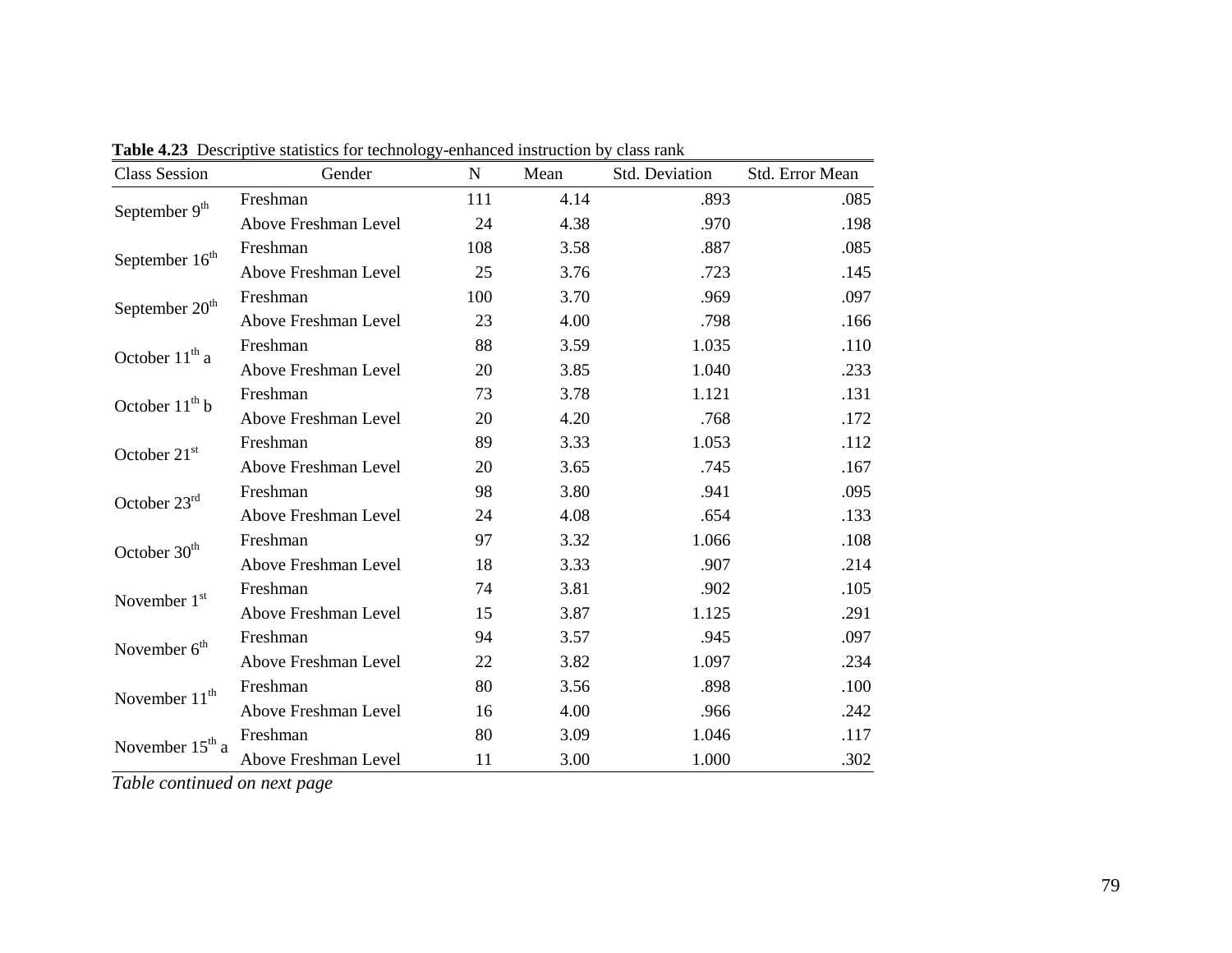| Class Session        | Gender               | Mean | <b>Std. Deviation</b> | - Std. Error Mean |
|----------------------|----------------------|------|-----------------------|-------------------|
| November $15^{th}$ b | Freshman             | 3 54 | 1.006                 | 119               |
|                      | Above Freshman Level | 3.50 | 972                   | .307              |

**Table 4.23** (continued) Descriptive statistics for technology-enhanced instruction by class rank

|  | Table 4.24 T-test for technology-enhanced instruction by class rank |  |
|--|---------------------------------------------------------------------|--|
|--|---------------------------------------------------------------------|--|

|                            | Levene's Test for            |      |          |     |                              |                 |                          |
|----------------------------|------------------------------|------|----------|-----|------------------------------|-----------------|--------------------------|
|                            | <b>Equality of Variances</b> |      |          |     | t-test for Equality of Means |                 |                          |
| <b>Class Session</b>       | $\boldsymbol{\mathrm{F}}$    | Sig. | t        | df  | $Sig. (2-tailed)$            | Mean Difference | Std. Error<br>Difference |
| September $9th$            | .001                         | .971 | $-1.131$ | 133 | .260                         | $-.231$         | .204                     |
| September 16 <sup>th</sup> | 2.262                        | .135 | $-.926$  | 131 | .356                         | $-.177$         | .191                     |
| September 20 <sup>th</sup> | 3.695                        | .057 | $-1.380$ | 121 | .170                         | $-.300$         | .217                     |
| October 11 <sup>th</sup> a | .541                         | .464 | $-1.009$ | 106 | .315                         | $-.259$         | .257                     |
| October $11^{th}$ b        | 2.112                        | .150 | $-1.571$ | 91  | .120                         | $-419$          | .267                     |
| October 21 <sup>st</sup>   | 3.977                        | .049 | $-1.303$ | 107 | .195                         | $-.324$         | .249                     |
| October $23rd$             | 6.470                        | .012 | $-1.413$ | 120 | .160                         | $-.287$         | .203                     |
| October $30th$             | .853                         | .358 | $-.051$  | 113 | .959                         | $-0.014$        | .268                     |
| November $1st$             | .078                         | .781 | $-.210$  | 87  | .835                         | $-0.056$        | .267                     |
| November $6th$             | .706                         | .402 | $-1.056$ | 114 | .293                         | $-.244$         | .231                     |
| November $11th$            | 1.853                        | .177 | $-1.757$ | 94  | .082                         | $-438$          | .249                     |
| November $15th$ a          | .161                         | .689 | .261     | 89  | .794                         | .087            | .335                     |
| November $15th b$          | .026                         | .873 | .123     | 80  | .902                         | .042            | .338                     |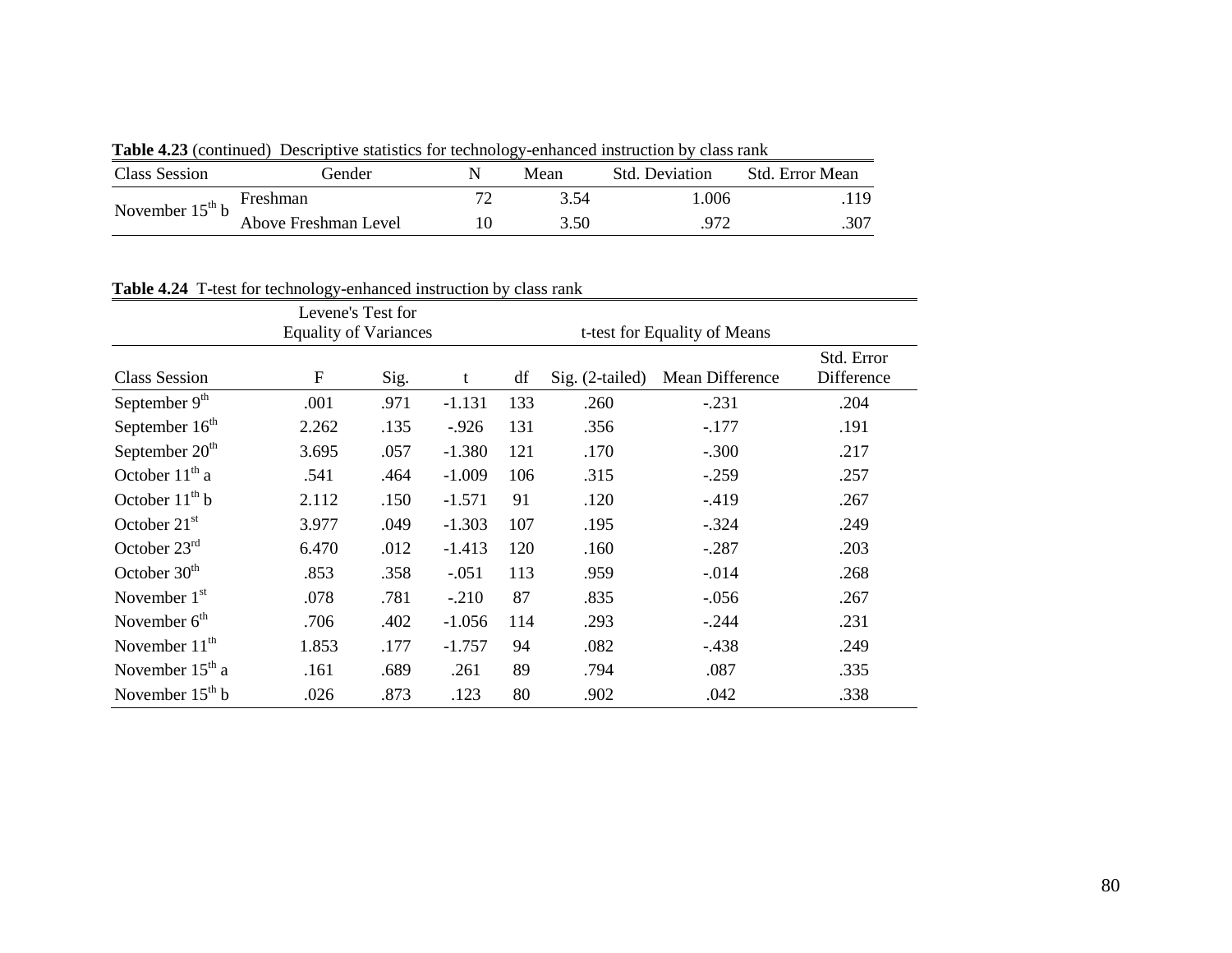|      |                                                                                                                                                                                                                                                  | Cramer's V                                                                                                                                            |
|------|--------------------------------------------------------------------------------------------------------------------------------------------------------------------------------------------------------------------------------------------------|-------------------------------------------------------------------------------------------------------------------------------------------------------|
|      |                                                                                                                                                                                                                                                  | $.285^{a}$                                                                                                                                            |
|      |                                                                                                                                                                                                                                                  |                                                                                                                                                       |
|      |                                                                                                                                                                                                                                                  |                                                                                                                                                       |
| 87.5 |                                                                                                                                                                                                                                                  |                                                                                                                                                       |
|      |                                                                                                                                                                                                                                                  |                                                                                                                                                       |
|      | 4.622 $^{\rm b}$                                                                                                                                                                                                                                 | .129 $^{\rm b}$                                                                                                                                       |
| 0.0  |                                                                                                                                                                                                                                                  |                                                                                                                                                       |
|      |                                                                                                                                                                                                                                                  |                                                                                                                                                       |
|      |                                                                                                                                                                                                                                                  |                                                                                                                                                       |
|      |                                                                                                                                                                                                                                                  |                                                                                                                                                       |
|      |                                                                                                                                                                                                                                                  | .112 <sup>b</sup>                                                                                                                                     |
|      |                                                                                                                                                                                                                                                  |                                                                                                                                                       |
|      |                                                                                                                                                                                                                                                  |                                                                                                                                                       |
|      |                                                                                                                                                                                                                                                  |                                                                                                                                                       |
|      |                                                                                                                                                                                                                                                  | $.086^{\,\mathrm{b}}$                                                                                                                                 |
|      |                                                                                                                                                                                                                                                  |                                                                                                                                                       |
|      |                                                                                                                                                                                                                                                  |                                                                                                                                                       |
|      |                                                                                                                                                                                                                                                  |                                                                                                                                                       |
|      |                                                                                                                                                                                                                                                  |                                                                                                                                                       |
|      |                                                                                                                                                                                                                                                  | .173 $^{\rm b}$                                                                                                                                       |
|      |                                                                                                                                                                                                                                                  |                                                                                                                                                       |
|      |                                                                                                                                                                                                                                                  |                                                                                                                                                       |
|      |                                                                                                                                                                                                                                                  |                                                                                                                                                       |
|      |                                                                                                                                                                                                                                                  |                                                                                                                                                       |
|      | $5.012^{b}$                                                                                                                                                                                                                                      | .149 <sup>b</sup>                                                                                                                                     |
| 10.0 |                                                                                                                                                                                                                                                  |                                                                                                                                                       |
|      |                                                                                                                                                                                                                                                  |                                                                                                                                                       |
|      |                                                                                                                                                                                                                                                  |                                                                                                                                                       |
|      |                                                                                                                                                                                                                                                  |                                                                                                                                                       |
|      |                                                                                                                                                                                                                                                  | $.180^{\,\rm a}$                                                                                                                                      |
|      |                                                                                                                                                                                                                                                  |                                                                                                                                                       |
|      |                                                                                                                                                                                                                                                  |                                                                                                                                                       |
|      |                                                                                                                                                                                                                                                  |                                                                                                                                                       |
|      |                                                                                                                                                                                                                                                  | $.075^{\mathrm{b}}$                                                                                                                                   |
|      |                                                                                                                                                                                                                                                  |                                                                                                                                                       |
|      |                                                                                                                                                                                                                                                  |                                                                                                                                                       |
|      |                                                                                                                                                                                                                                                  |                                                                                                                                                       |
|      |                                                                                                                                                                                                                                                  |                                                                                                                                                       |
|      |                                                                                                                                                                                                                                                  | .126 <sup>b</sup>                                                                                                                                     |
|      |                                                                                                                                                                                                                                                  |                                                                                                                                                       |
|      |                                                                                                                                                                                                                                                  |                                                                                                                                                       |
|      |                                                                                                                                                                                                                                                  |                                                                                                                                                       |
|      | <b>Class Rank</b><br>Upperclassmen (%)<br>Freshmen (%)<br>4.2<br>8.3<br>40.0<br>60.0<br>4.3<br>17.4<br>78.3<br>10.0<br>15.0<br>75.0<br>0.0<br>20.0<br>80.0<br>20.0<br>70.0<br>0.0<br>16.7<br>83.3<br>16.7<br>27.8<br>55.6<br>13.3<br>6.7<br>80.0 | Chi-square<br>$11.410^{a}$<br>$3.190^{b}$<br>1.667 <sup>b</sup><br>5.833 $^{\rm b}$<br>8.143 <sup>a</sup><br>1.330 <sup>b</sup><br>2.881 <sup>b</sup> |

**Table 4.25** Relationships between students' self-reported levels of engagement and class rank on technology-enhanced instruction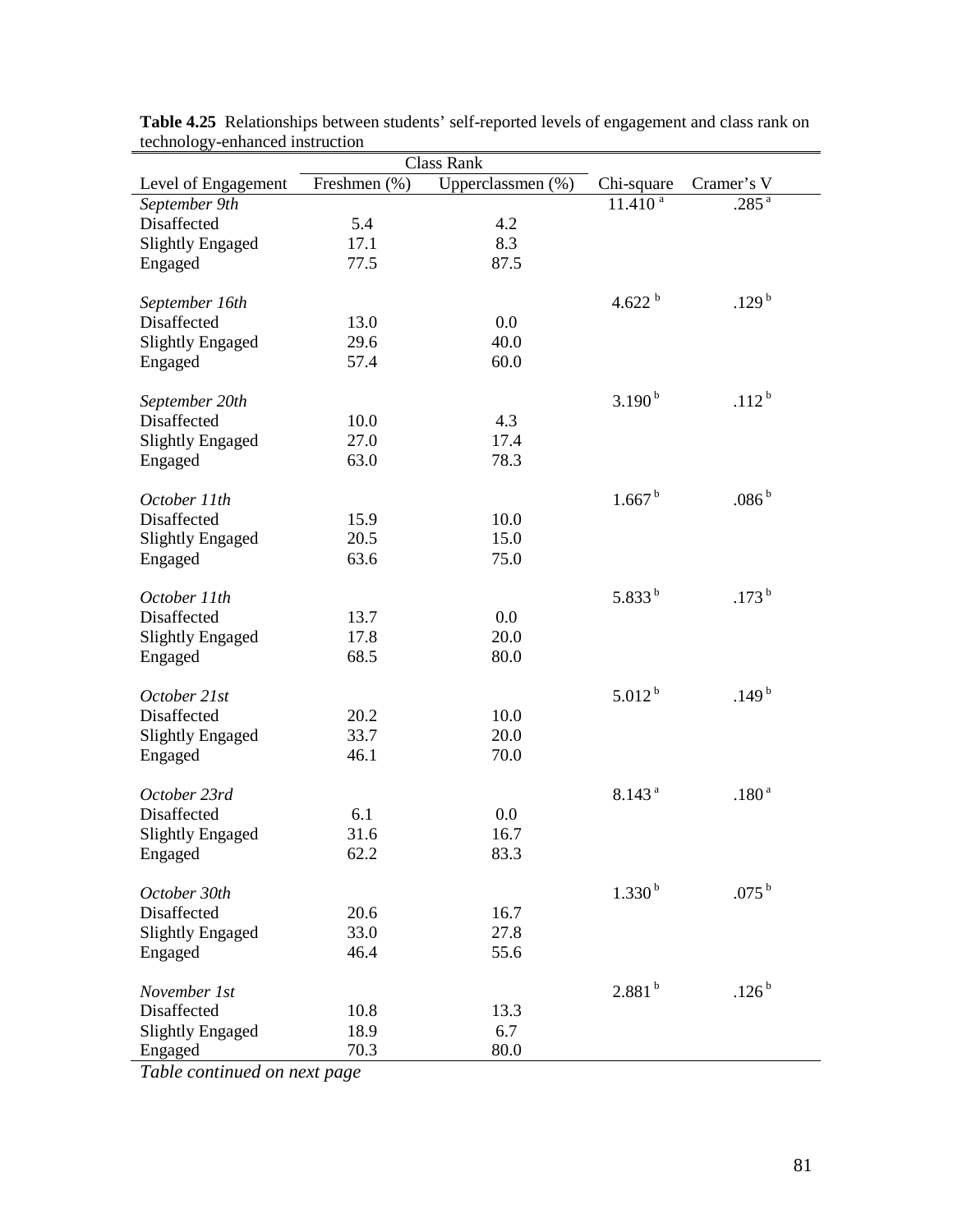| ciass faint on tech-chinanced mistraction. |              |                   |                    |                   |
|--------------------------------------------|--------------|-------------------|--------------------|-------------------|
|                                            |              | Class Rank        |                    |                   |
| Level of Engagement                        | Freshmen (%) | Upperclassmen (%) | Chi-square         | Cramer's V        |
| November 6th                               |              |                   | $3.275^{b}$        | $.117^{b}$        |
| Disaffected                                | 11.7         | 18.2              |                    |                   |
| <b>Slightly Engaged</b>                    | 29.8         | 13.6              |                    |                   |
| Engaged                                    | 58.5         | 68.2              |                    |                   |
|                                            |              |                   |                    |                   |
| November 11th                              |              |                   | 3.804 <sup>b</sup> | .139 <sup>b</sup> |
| Disaffected                                | 12.5         | 6.3               |                    |                   |
| Slightly Engaged                           | 22.5         | 6.3               |                    |                   |
| Engaged                                    | 65.0         | 87.5              |                    |                   |
|                                            |              |                   |                    |                   |
| November 15th                              |              |                   | $1.182^{b}$        | .080 $^{\rm b}$   |
| Disaffected                                | 27.5         | 27.3              |                    |                   |
| Slightly Engaged                           | 36.3         | 36.4              |                    |                   |
| Engaged                                    | 36.3         | 36.4              |                    |                   |
|                                            |              |                   |                    |                   |
| November 15th                              |              |                   | $3.377^{b}$        | .142 <sup>b</sup> |
| Disaffected                                | 12.5         | 20.0              |                    |                   |
| <b>Slightly Engaged</b>                    | 33.3         | 20.0              |                    |                   |
| Engaged                                    | 54.2         | 60.0              |                    |                   |

**Table 4.25** (continued) Relationships between students' self-reported levels of engagement and class rank on tech-enhanced instruction.

| ັວມ            |                      |                     |                 |
|----------------|----------------------|---------------------|-----------------|
| Date           | Chi-square           | Cramer's V          | Davis' Rank     |
| September 9th  | $11.410^{a}$         | .285 $^{\bar{a}}$   | low to moderate |
| September 16th | 4.622 $^{\rm b}$     | .129 $^{\rm b}$     | low to moderate |
| September 20th | 3.190 $^{\rm b}$     | .112 <sup>b</sup>   | low to moderate |
| October 11th   | 1.667 <sup>b</sup>   | .086 <sup>b</sup>   | trivial         |
| October 11th   | 5.833 $^{\rm b}$     | .173 <sup>b</sup>   | low to moderate |
| October 21st   | $5.012^{b}$          | .149 <sup>b</sup>   | low to moderate |
| October 23rd   | 8.143 <sup>a</sup>   | .180 <sup>a</sup>   | low to moderate |
| October 30th   | 1.330 <sup>b</sup>   | $.075^{\mathrm{b}}$ | trivial         |
| November 1st   | 2.881 <sup>b</sup>   | .126 <sup>b</sup>   | low to moderate |
| November 6th   | $3.275^{b}$          | $.117^{b}$          | low to moderate |
| November 11th  | $3.804^{b}$          | .139 <sup>b</sup>   | low to moderate |
| November 15th  | $1.182^{b}$          | .080 <sup>b</sup>   | trivial         |
| November 15th  | $3.377^{\mathrm{b}}$ | .142 <sup>b</sup>   | low to moderate |

**Table 4.26** Davis' rank of relationship between engagement levels and academic class for technology-enhanced instruction

<sup>a,b</sup> sessions with different superscripts are significantly different ( $P < .05$ )

Statistical differences (P< .05) were found between freshmen and upperclassmen

for Web-enhanced instruction in two occurrences (Tables 4.27 and Table 4.28). The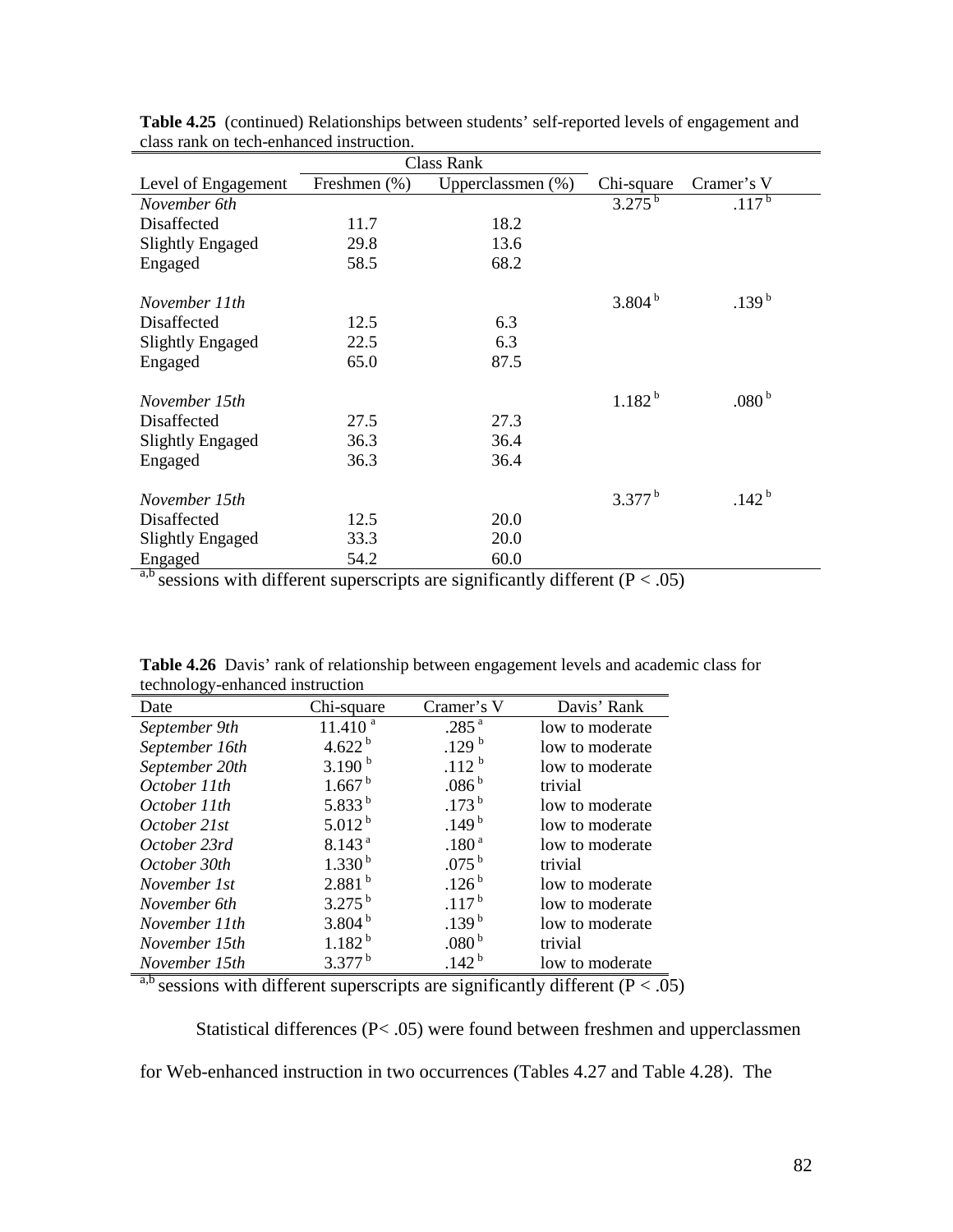class meetings on September  $20<sup>th</sup>$  and November  $11<sup>th</sup>$  both showed statistically significant differences between calculated means. The September  $20<sup>th</sup>$  class meeting mean of freshmen engagement was M=3.16 versus M=3.8 for upperclassmen and November 11<sup>th</sup> freshmen reported a mean of M=3.44 and upperclassmen reported a mean of M=3.94. Table 4.25 shows two class meetings, September  $9<sup>th</sup>$  (Chi-square = 11.410 and Cramer's  $V = .285$ ) and October 23<sup>rd</sup> (Chi-square = 8.143 and Cramer's  $V = .180$ ), respectively, that had a significant relationship (P< .05) between class rank and reported level of engagement. All relationships (Table 4.26) were qualified as either trivial or low to moderate by Davis' (1971) rank, suggesting that class rank is not a reliable predictor of engagement for Web-enhanced instruction.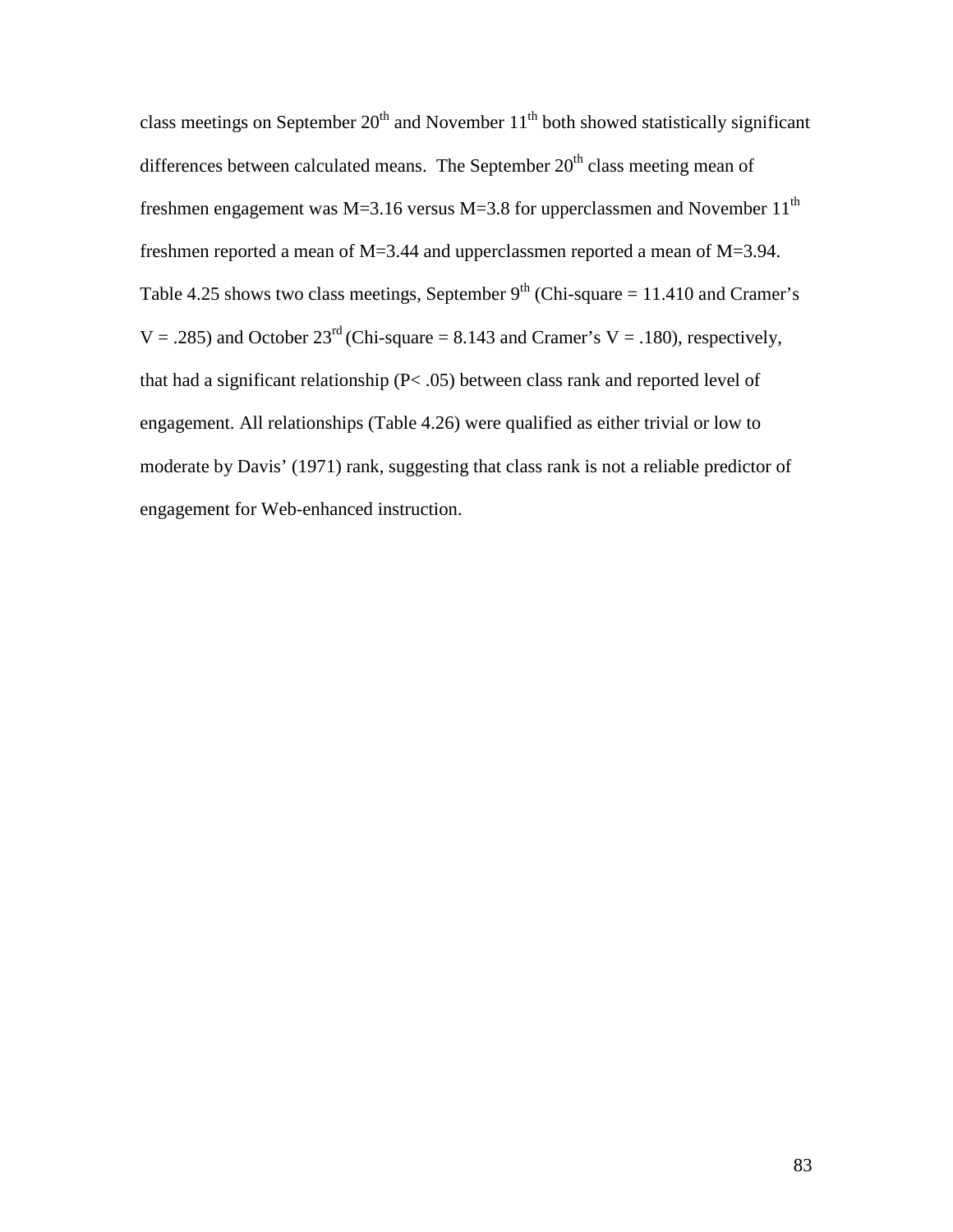| <b>Class Session</b>                   | Academic Class       | $N_{\rm}$ | Mean | Std. Deviation | Std. Error Mean |
|----------------------------------------|----------------------|-----------|------|----------------|-----------------|
| August 30 <sup>th</sup> a <sup>a</sup> | Freshman             | 107       | 3.58 | 1.037          | .100            |
|                                        | Above Freshman Level | 22        | 3.64 | 1.217          | .259            |
| August $30^{\rm th}$ b $^{\rm a}$      | Freshman             | 108       | 4.00 | .986           | .095            |
|                                        | Above Freshman Level | 22        | 4.27 | .883           | .188            |
| September 9th <sup>a</sup>             | Freshman             | 113       | 3.72 | .871           | .082            |
|                                        | Above Freshman Level | 24        | 3.79 | .932           | .190            |
| September 20 <sup>th b</sup>           | Freshman             | 101       | 3.16 | .997           | .099            |
|                                        | Above Freshman Level | 22        | 3.82 | .795           | .169            |
| September 30 <sup>th a</sup>           | Freshman             | 107       | 3.47 | .984           | .095            |
|                                        | Above Freshman Level | 22        | 3.50 | 1.058          | .226            |
| October $7^{\rm th}$ a                 | Freshman             | 104       | 3.52 | 1.024          | .100            |
|                                        | Above Freshman Level | 20        | 3.60 | .754           | .169            |
| October14 <sup>th a</sup>              | Freshman             | 93        | 3.13 | 1.024          | .106            |
|                                        | Above Freshman Level | 24        | 3.46 | .884           | .180            |
| October $28^{\text{th a}}$             | Freshman             | 88        | 3.06 | 1.032          | .110            |
|                                        | Above Freshman Level | 23        | 3.13 | 1.014          | .211            |
|                                        | Freshman             | 87        | 3.44 | .985           | .106            |
| November $11^{th b}$                   | Above Freshman Level | 17        | 3.94 | .556           | .135            |

**Table 4.27** Descriptive statistics for web-enhanced instruction by academic class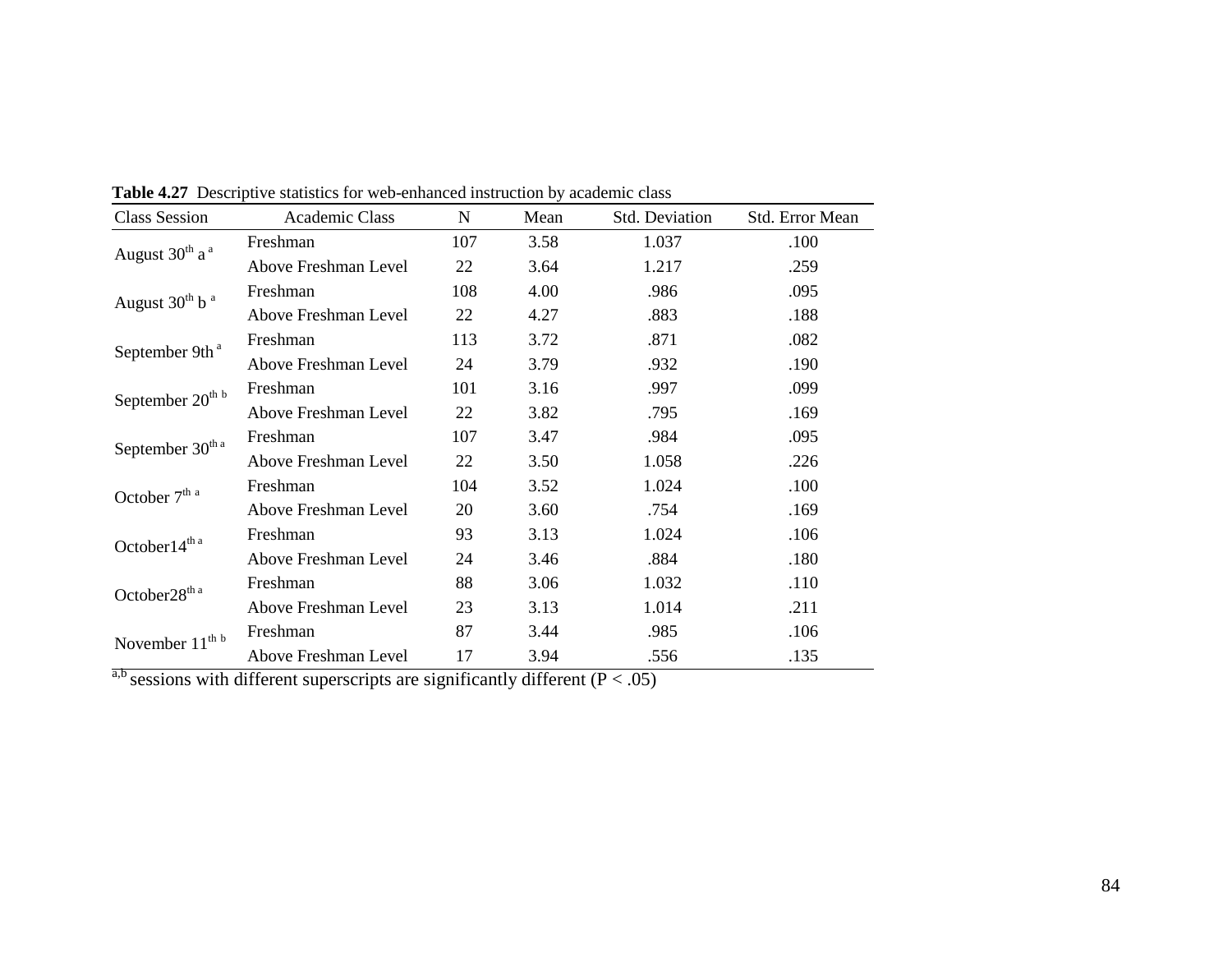|                          | Levene's Test for<br><b>Equality of Variances</b> |      |          | t-test for Equality of Means |                   |                 |                          |  |
|--------------------------|---------------------------------------------------|------|----------|------------------------------|-------------------|-----------------|--------------------------|--|
| Class Session            | $\mathbf F$                                       | Sig. |          | df                           | $Sig. (2-tailed)$ | Mean Difference | Std. Error<br>Difference |  |
| August $30th$ a          | .484                                              | .488 | $-.227$  | 127                          | .820              | $-.057$         | .250                     |  |
| August $30th b$          | .071                                              | .790 | $-1.202$ | 128                          | .231              | $-.273$         | .227                     |  |
| September 9th            | .201                                              | .655 | $-.378$  | 135                          | .706              | $-.075$         | .198                     |  |
| September $20th$         | 1.399                                             | .239 | $-2.905$ | 121                          | .004              | $-.660$         | .227                     |  |
| September $30th$         | .057                                              | .812 | $-.140$  | 127                          | .889              | $-.033$         | .233                     |  |
| October $7th$            | 2.594                                             | .110 | $-.335$  | 122                          | .738              | $-.081$         | .241                     |  |
| October $14th$           | .054                                              | .816 | $-1.442$ | 115                          | .152              | $-.329$         | .228                     |  |
| October 28 <sup>th</sup> | .013                                              | .909 | $-.306$  | 109                          | .760              | $-.074$         | .241                     |  |
| November $11th$          | 12.638                                            | .001 | $-2.044$ | 102                          | .044              | $-.504$         | .247                     |  |

**Table 4.28** T-test for web-enhanced instruction by academic class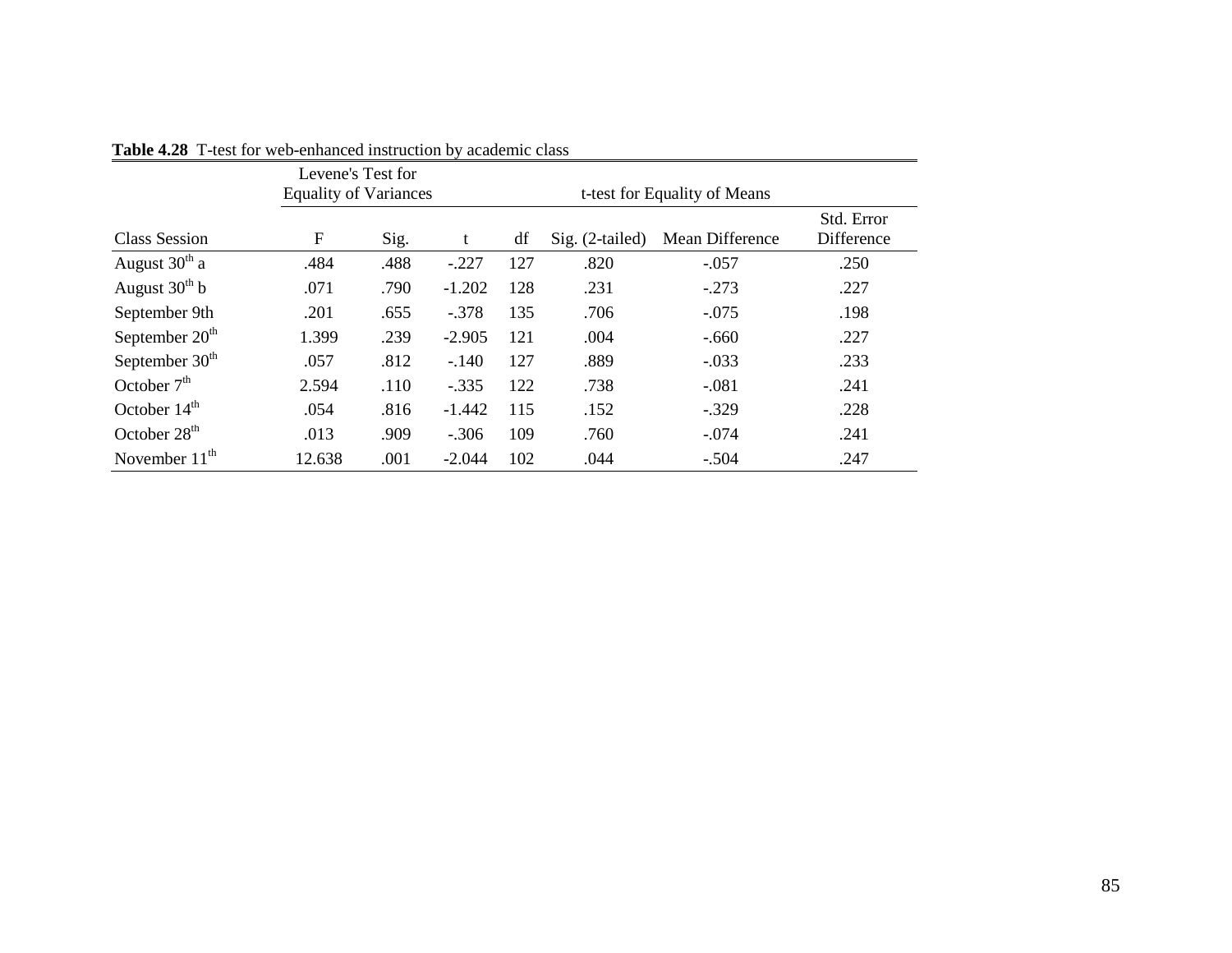|                         | Class rank   |                   |            |            |  |  |  |  |  |
|-------------------------|--------------|-------------------|------------|------------|--|--|--|--|--|
| Level of Engagement     | Freshmen (%) | Upperclassmen (%) | Chi-square | Cramer's V |  |  |  |  |  |
| August 30th             |              |                   | 2.776      | .103       |  |  |  |  |  |
| Disaffected             | 16.8         | 13.6              |            |            |  |  |  |  |  |
| <b>Slightly Engaged</b> | 27.1         | 27.3              |            |            |  |  |  |  |  |
| Engaged                 | 56.1         | 59.1              |            |            |  |  |  |  |  |
|                         |              |                   |            |            |  |  |  |  |  |
| August 30th             |              |                   | 3.276      | .111       |  |  |  |  |  |
| Disaffected             | 10.2         | 4.5               |            |            |  |  |  |  |  |
| <b>Slightly Engaged</b> | 12.0         | 13.6              |            |            |  |  |  |  |  |
| Engaged                 | 77.8         | 81.8              |            |            |  |  |  |  |  |
|                         |              |                   |            |            |  |  |  |  |  |
| September 9th           |              |                   | .772       | .052       |  |  |  |  |  |
| Disaffected             | 8.0          | 8.3               |            |            |  |  |  |  |  |
| <b>Slightly Engaged</b> | 29.2         | 29.2              |            |            |  |  |  |  |  |
| Engaged                 | 62.8         | 62.5              |            |            |  |  |  |  |  |
|                         |              |                   |            |            |  |  |  |  |  |
| September 20th          |              |                   | 9.198      | .198       |  |  |  |  |  |
| Disaffected             | 23.8         | 4.5               |            |            |  |  |  |  |  |
| <b>Slightly Engaged</b> | 40.6         | 27.3              |            |            |  |  |  |  |  |
|                         | 35.6         | 68.2              |            |            |  |  |  |  |  |
| Engaged                 |              |                   |            |            |  |  |  |  |  |
|                         |              |                   |            |            |  |  |  |  |  |
| September 30th          |              |                   | 2.273      | .093       |  |  |  |  |  |
| Disaffected             | 15.0         | 13.6              |            |            |  |  |  |  |  |
| <b>Slightly Engaged</b> | 38.3         | 36.4              |            |            |  |  |  |  |  |
| Engaged                 | 46.7         | 50.0              |            |            |  |  |  |  |  |
|                         |              |                   |            |            |  |  |  |  |  |
| October 7th             |              |                   | 9.104      | .189       |  |  |  |  |  |
| Disaffected             | 17.3         | 0.0               |            |            |  |  |  |  |  |
| <b>Slightly Engaged</b> | 26.9         | 55.0              |            |            |  |  |  |  |  |
| Engaged                 | 55.8         | 45.0              |            |            |  |  |  |  |  |
|                         |              |                   |            |            |  |  |  |  |  |
| October $14^{th}$       |              |                   | 6.149      | .159       |  |  |  |  |  |
| Disaffected             | 25.8         | 12.5              |            |            |  |  |  |  |  |
| <b>Slightly Engaged</b> | 43.0         | 41.7              |            |            |  |  |  |  |  |
| Engaged                 | 31.2         | 45.8              |            |            |  |  |  |  |  |
|                         |              |                   |            |            |  |  |  |  |  |
| October 28th            |              |                   | 1.189      | .073       |  |  |  |  |  |
| Disaffected             | 27.3         | 26.1              |            |            |  |  |  |  |  |
| <b>Slightly Engaged</b> | 42.0         | 39.1              |            |            |  |  |  |  |  |
| Engaged                 | 30.7         | 34.8              |            |            |  |  |  |  |  |
|                         |              |                   |            |            |  |  |  |  |  |
| November 11th           |              |                   | 7.361      | .185       |  |  |  |  |  |
| Disaffected             | 16.1         | 0.0               |            |            |  |  |  |  |  |
| <b>Slightly Engaged</b> | 33.3         | 17.6              |            |            |  |  |  |  |  |
| Engaged                 | 50.6         | 82.4              |            |            |  |  |  |  |  |

**Table 4.29** Relationships between students' self-reported levels of engagement and class rank on web-enhanced instruction  $\overline{\phantom{a}}$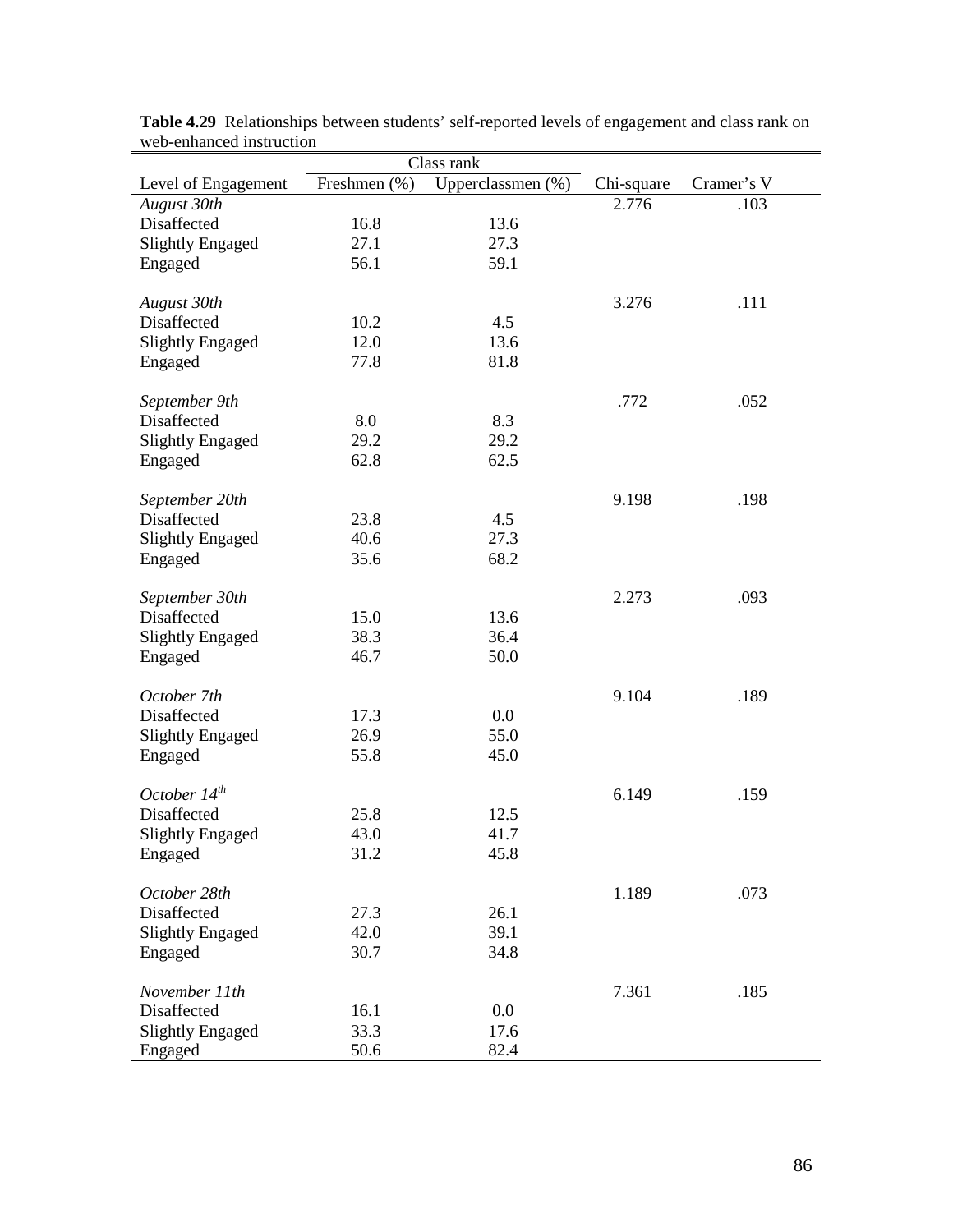| еннансса піза асабн |            |            |                 |
|---------------------|------------|------------|-----------------|
| Date                | Chi-square | Cramer's V | Davis' Rank     |
| August 30th         | 2.776      | .103       | low to moderate |
| August 30th         | 3.276      | .111       | low to moderate |
| September 9th       | .772       | .052       | trivial         |
| September 20th      | 9.198      | .198       | low to moderate |
| September 30th      | 2.273      | .093       | trivial         |
| October 7th         | 9.104      | .189       | low to moderate |
| October $14^{th}$   | 6.149      | .159       | low to moderate |
| October 28th        | 1.189      | .073       | trivial         |
| November 11th       | 7.361      | .185       | low to moderate |

**Table 4.30** Davis' rank of relationship between engagement levels and academic class for webenhanced instruction

Mean scores for class rank were statistically significant ( $P < .05$ ) between final

grade with freshmen ( $M = 84.05$ ) and upperclassmen ( $M = 81.07$ ) (Table 4.31)

| <b>THERE</b> IN THE CONSTRUCTED OF THE LIBRARY CAUSE FROM |                                                                                                                                                                                                                                                                                                                                    |                       |  |  |  |  |
|-----------------------------------------------------------|------------------------------------------------------------------------------------------------------------------------------------------------------------------------------------------------------------------------------------------------------------------------------------------------------------------------------------|-----------------------|--|--|--|--|
| Academic class rank                                       | Final Grade                                                                                                                                                                                                                                                                                                                        |                       |  |  |  |  |
| Freshmen                                                  | $84.05^{\circ}$                                                                                                                                                                                                                                                                                                                    |                       |  |  |  |  |
| Upperclassmen                                             | $81.07^{b}$                                                                                                                                                                                                                                                                                                                        |                       |  |  |  |  |
| a.b<br>$\cdot$ 1.00                                       | $\mathbf{1}$ $\mathbf{1}$ $\mathbf{1}$ $\mathbf{1}$ $\mathbf{1}$ $\mathbf{1}$ $\mathbf{1}$ $\mathbf{1}$ $\mathbf{1}$ $\mathbf{1}$ $\mathbf{1}$ $\mathbf{1}$ $\mathbf{1}$ $\mathbf{1}$ $\mathbf{1}$ $\mathbf{1}$ $\mathbf{1}$ $\mathbf{1}$ $\mathbf{1}$ $\mathbf{1}$ $\mathbf{1}$ $\mathbf{1}$ $\mathbf{1}$ $\mathbf{1}$ $\mathbf{$ | $\sqrt{D}$ $\sqrt{E}$ |  |  |  |  |

**Table 4.31** Grand means of final grade by class rank

<sup> $\mu$ b</sup> means with different superscripts are significantly different (P < .05)

## **DISCUSSION – FINAL GRADES**

 Final grades were also analyzed to determine if they were valid predictors of engagement. The students accumulated academic credit for activities throughout the course of the semester by completing daily quizzes, 3 one-hour exams and a cumulative final. Grades were normally distributed and the class average was an  $M = 83.4$ . Data were recoded into A, B, C, D and F for purposes of data analyses.

 Data were described using descriptive statistics (Table 4.32). An analysis of variance was performed to attempt to describe differences among student final grades when considering student's self reported levels of engagement. The data were evaluated using crosstabs and Chi-square, Cramer's V and significance levels were reported. Data were also classified by Davis' (1971) rank of liner relationship.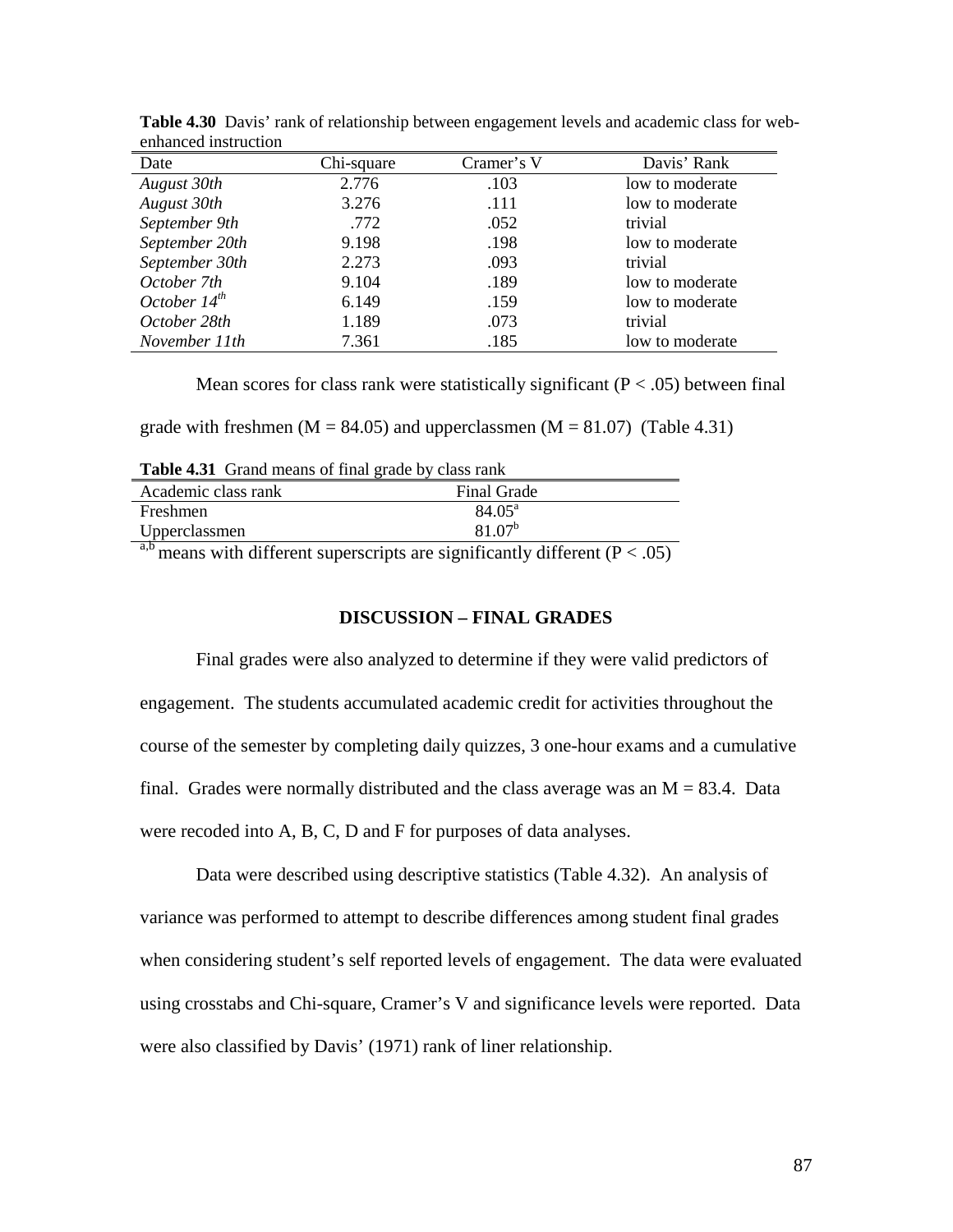For traditional instruction, no reliable relationships were reported as a result of final grade. Cramer's V values were all classified as low to moderate with the exception of one class period, September 18<sup>th</sup> with a Chi-square value of 13.948 and a Cramer's V value of .329, categorically placing it into the moderate to substantial category (Davis, 1971). As a group the collective rankings suggest that predicting engagement in traditional lecture by final grade (and predicting final grade by engagement responses) is not an appropriate model.

|                           |               |              |      |                     | Std.  |                |                 |
|---------------------------|---------------|--------------|------|---------------------|-------|----------------|-----------------|
| <b>Class Session</b>      |               | N            |      | Mean Std. Deviation | Error |                | Minimum Maximum |
| September 2 <sup>nd</sup> | A             | 38           | 3.26 | 1.005               | .163  | 1              | 5               |
|                           | B             | 73           | 3.58 | 1.040               | .122  | 1              | 5               |
|                           | $\mathbf C$   | 23           | 3.57 | 1.161               | .242  | 1              | 5               |
|                           | D             | 3            | 3.33 | .577                | .333  | 3              | $\overline{4}$  |
|                           | $\mathbf F$   | 1            | 4.00 |                     |       | 4              | $\overline{4}$  |
|                           | Total         | 138          | 3.49 | 1.041               | .089  | 1              | 5               |
| September 4 <sup>th</sup> | A             | 37           | 3.38 | .893                | .147  | 1              | 5               |
|                           | B             | 69           | 3.58 | .976                | .118  | 1              | 5               |
|                           | C             | 19           | 3.11 | 1.243               | .285  | 1              | 5               |
|                           | D             | 1            | 2.00 |                     |       | 2              | $\overline{2}$  |
|                           | $\mathbf F$   | $\mathbf{0}$ |      |                     |       |                |                 |
|                           | Total         | 126          | 3.44 | 1.008               | .090  | 1              | 5               |
| September 6 <sup>th</sup> | A             | 41           | 3.73 | .923                | .144  | 1              | 5               |
|                           | B             | 72           | 3.92 | .801                | .094  | $\overline{2}$ | 5               |
|                           | $\mathcal{C}$ | 20           | 3.65 | .875                | .196  | $\overline{2}$ | 5               |
|                           | D             | $\mathbf{1}$ | 4.00 |                     |       | 4              | $\overline{4}$  |
|                           | $\mathbf F$   | 1            | 4.00 |                     |       | 4              | 4               |
|                           | Total         | 135          | 3.82 | .845                | .073  | 1              | 5               |

Table 4.32 Descriptive statistics for engagement by final grade for traditional instruction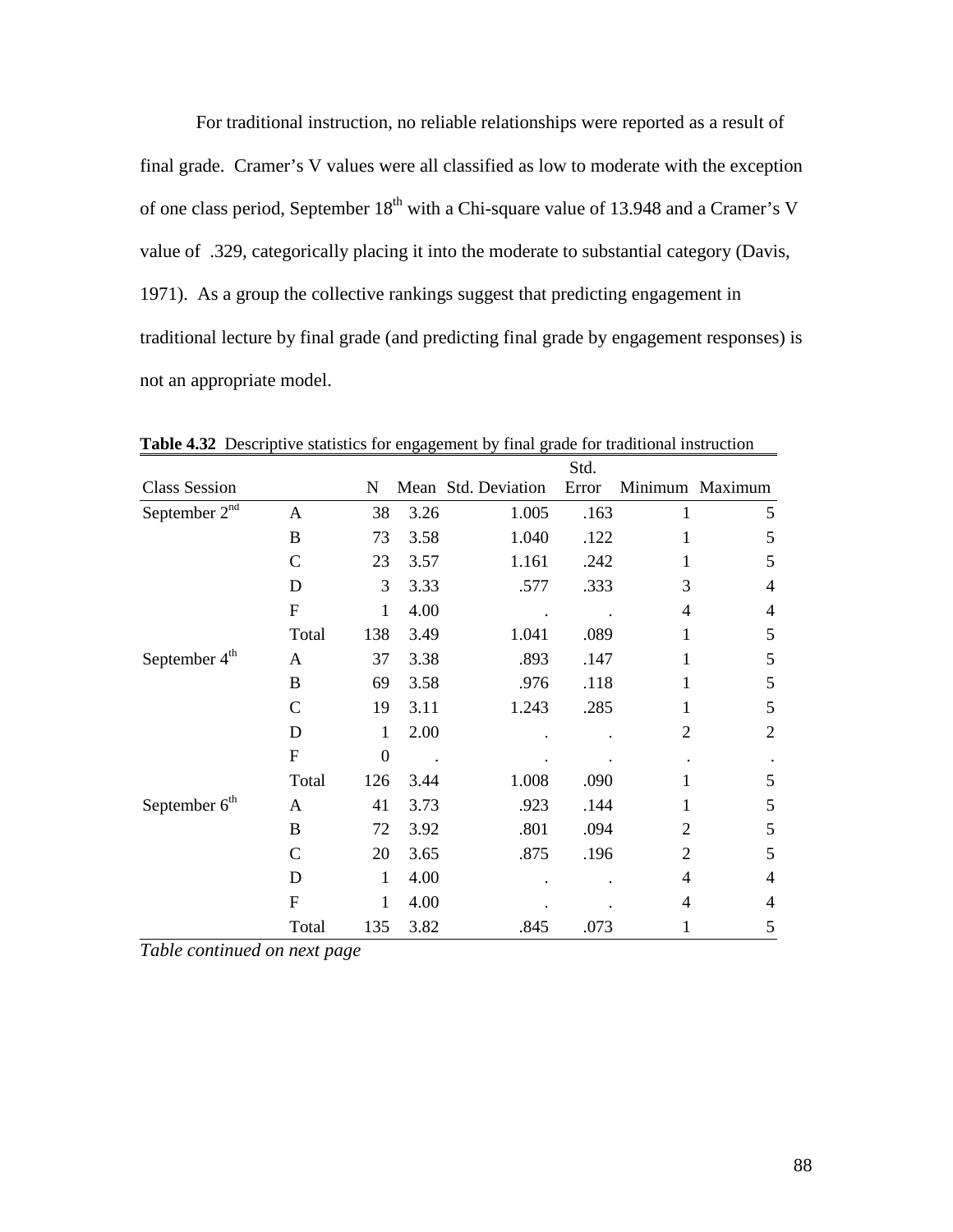|                               |                           |                  |                 |                     | Std.  |                          |                          |
|-------------------------------|---------------------------|------------------|-----------------|---------------------|-------|--------------------------|--------------------------|
| <b>Class Session</b>          |                           | ${\bf N}$        |                 | Mean Std. Deviation | Error |                          | Minimum Maximum          |
| September $18^{\text{th} a}$  | A                         | 39               | 3.21            | 1.031               | .165  | $\mathbf{1}$             | $\mathfrak{S}$           |
|                               | B                         | 69               | 3.38            | .972                | .117  | $\mathbf{1}$             | $\mathfrak s$            |
|                               | $\mathcal{C}$             | 18               | 2.78            | 1.166               | .275  | $\mathbf{1}$             | $\mathfrak s$            |
|                               | D                         | $\overline{2}$   | 1.50            | .707                | .500  | 1                        | $\overline{c}$           |
|                               | ${\bf F}$                 | $\mathbf{1}$     | 3.00            |                     |       | 3                        | 3                        |
|                               | Total                     | 129              | 3.21            | 1.043               | .092  | $\mathbf{1}$             | 5                        |
| September $23^{\text{rd b}}$  | A                         | 39               | 3.28            | 1.075               | .172  | $\mathbf{1}$             | $\sqrt{5}$               |
|                               | B                         | 70               | 3.31            | 1.097               | .131  | $\mathbf{1}$             | 5                        |
|                               | $\mathcal{C}$             | 22               | 3.05            | 1.046               | .223  | $\mathbf{1}$             | $\mathfrak{S}$           |
|                               | D                         | $\mathbf{1}$     | 1.00            |                     |       | $\mathbf{1}$             | $\mathbf{1}$             |
|                               | $\boldsymbol{\mathrm{F}}$ | $\mathbf{1}$     | 4.00            |                     |       | $\overline{4}$           | $\overline{\mathcal{A}}$ |
|                               | Total                     | 133              | 3.25            | 1.090               | .095  | $\mathbf{1}$             | $\mathfrak s$            |
| September 30th b              | $\mathbf{A}$              | 42               | 3.52            | .943                | .146  | $\mathbf{2}$             | 5                        |
|                               | B                         | 68               | 3.38            | 1.120               | .136  | $\mathbf{1}$             | 5                        |
|                               | $\mathcal{C}$             | 21               | 3.52            | 1.123               | .245  | $\mathbf{1}$             | 5                        |
|                               | D                         | $\overline{2}$   | 3.00            | .000                | .000  | $\mathfrak{Z}$           | $\mathfrak 3$            |
|                               | $\boldsymbol{\mathrm{F}}$ | $\mathbf{1}$     | 3.00            |                     |       | $\mathfrak{Z}$           | $\mathfrak{Z}$           |
|                               | Total                     | 134              | 3.44            | 1.051               | .091  | $\mathbf{1}$             | 5                        |
| October 21 $\mathrm{^{st}}$ b | $\mathbf{A}$              | 37               | 3.24            | 1.116               | .183  | $\mathbf{1}$             | $\mathfrak s$            |
|                               | B                         | 57               | 3.32            | 1.121               | .148  | $\mathbf{1}$             | 5                        |
|                               | $\mathcal{C}$             | 16               | 3.06            | .998                | .249  | $\overline{c}$           | 5                        |
|                               | D                         | $\mathbf{1}$     | 4.00            |                     |       | $\overline{\mathcal{L}}$ | $\overline{4}$           |
|                               | ${\bf F}$                 | $\mathbf{1}$     | 3.00            |                     |       | 3                        | $\sqrt{3}$               |
|                               | Total                     | 112              | 3.26            | 1.088               | .103  | $\mathbf{1}$             | 5                        |
| October $30^{\text{th}}$ b    | $\mathbf{A}$              | 41               | 3.49            | .978                | .153  | $\mathbf{1}$             | $\mathfrak s$            |
|                               | B                         | 58               | 3.29            | 1.043               | .137  | $\mathbf{1}$             | $\mathfrak s$            |
|                               | $\mathsf{C}$              | 19               | 3.58            | 1.216               | .279  | $\mathbf 1$              | 5                        |
|                               | $\mathbf D$               | $\boldsymbol{0}$ |                 |                     |       |                          |                          |
|                               | $\mathbf F$               | $\boldsymbol{0}$ |                 |                     |       |                          |                          |
|                               | Total                     | 118              | 3.41            | 1.048               | .096  |                          | $\mathfrak s$            |
| November 13th b               | $\mathbf{A}$              | 35               | 3.09            | 1.040               | .176  |                          | $\mathfrak s$            |
|                               | B                         | 58               | 3.29            | 1.108               | .146  | 1                        | $\mathfrak s$            |
|                               | $\mathbf C$               | 11               | 2.73            | .905                | .273  | 1                        | $\overline{4}$           |
|                               | D                         | $\mathbf{1}$     | 4.00            |                     |       | 4                        | $\overline{4}$           |
|                               | $\boldsymbol{\mathrm{F}}$ | $\boldsymbol{0}$ | $\sim 10$ $\mu$ |                     |       | $\bullet$                |                          |
|                               | Total                     | 105              | 3.17            | 1.069               | .104  | $\mathbf{1}$             | 5                        |
|                               |                           |                  |                 |                     |       |                          |                          |

Table 4.32 (continued) Descriptive statistics for engagement by final grade for traditional instruction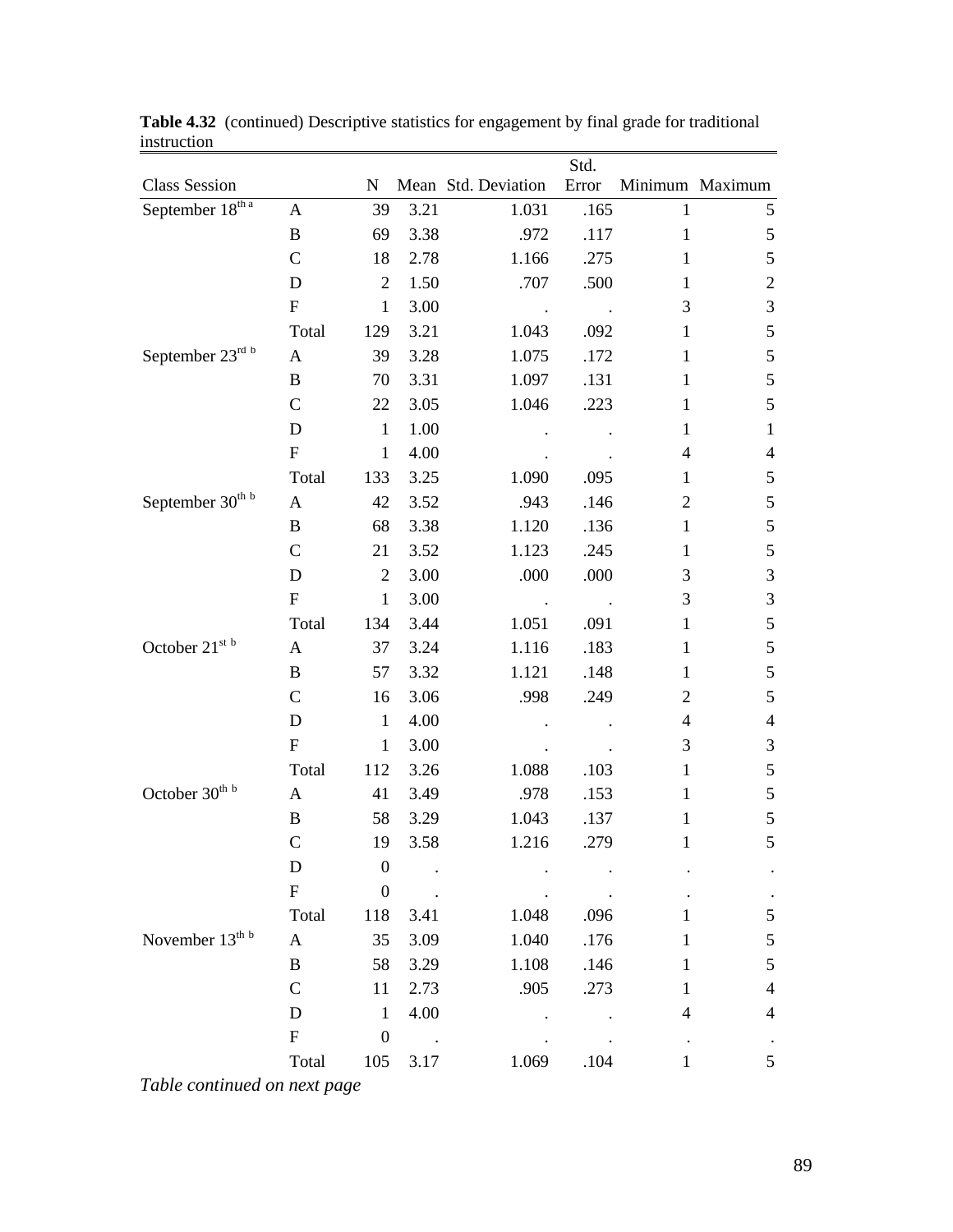|                                |       |                  |      |                     | Std.  |   |                 |
|--------------------------------|-------|------------------|------|---------------------|-------|---|-----------------|
| <b>Class Session</b>           |       | N                |      | Mean Std. Deviation | Error |   | Minimum Maximum |
| December $2^{nd \overline{b}}$ | A     | 37               | 3.43 | .959                | .158  |   | 5               |
|                                | B     | 59               | 3.27 | 1.064               | .139  |   | 5               |
|                                | C     | 9                | 2.89 | .928                | .309  | 2 | $\overline{4}$  |
|                                | D     | 1                | 3.00 |                     |       | 3 | 3               |
|                                | F     | $\boldsymbol{0}$ |      |                     |       |   |                 |
|                                | Total | 106              | 3.29 | 1.014               | .098  |   | 5               |
| December 4 <sup>th b</sup>     | A     | 34               | 3.47 | .992                | .170  |   | 5               |
|                                | B     | 51               | 3.47 | 1.155               | .162  |   | 5               |
|                                | C     | 12               | 3.58 | 1.084               | .313  | 2 | 5               |
|                                | Ð     | $\Omega$         |      |                     |       |   |                 |
|                                | F     | $\theta$         |      |                     |       |   |                 |
|                                | Total | 97               | 3.48 | 1.081               | .110  |   | 5               |

**Table 4.32** (continued) Descriptive statistics for engagement by final grade for traditional instruction

 $a,b$  different superscripts denotes significance at P < .05 level

Table 4.33 Test of homogeneity of variances for engagement for traditional instruction by final grade

| <b>Class Session</b>       | Levene Statistic | df1            | df2 | Sig. |
|----------------------------|------------------|----------------|-----|------|
| September $2nd$            | .863             | 3              | 133 | .462 |
| September 4 <sup>th</sup>  | 2.247            | $\overline{2}$ | 122 | .110 |
| September $6th$            | .809             | $\overline{2}$ | 130 | .447 |
| September 18 <sup>th</sup> | .496             | 3              | 124 | .686 |
| September 23rd             | .829             | $\overline{2}$ | 128 | .439 |
| September 30 <sup>th</sup> | 2.090            | 3              | 129 | .105 |
| October $21st$             | .283             | $\overline{2}$ | 107 | .754 |
| October $30th$             | .922             | $\overline{2}$ | 115 | .400 |
| November $13th$            | .831             | $\overline{2}$ | 101 | .439 |
| December $2nd$             | .086             | $\overline{2}$ | 102 | .918 |
| December 4 <sup>th</sup>   | .700             | 2              | 94  | .499 |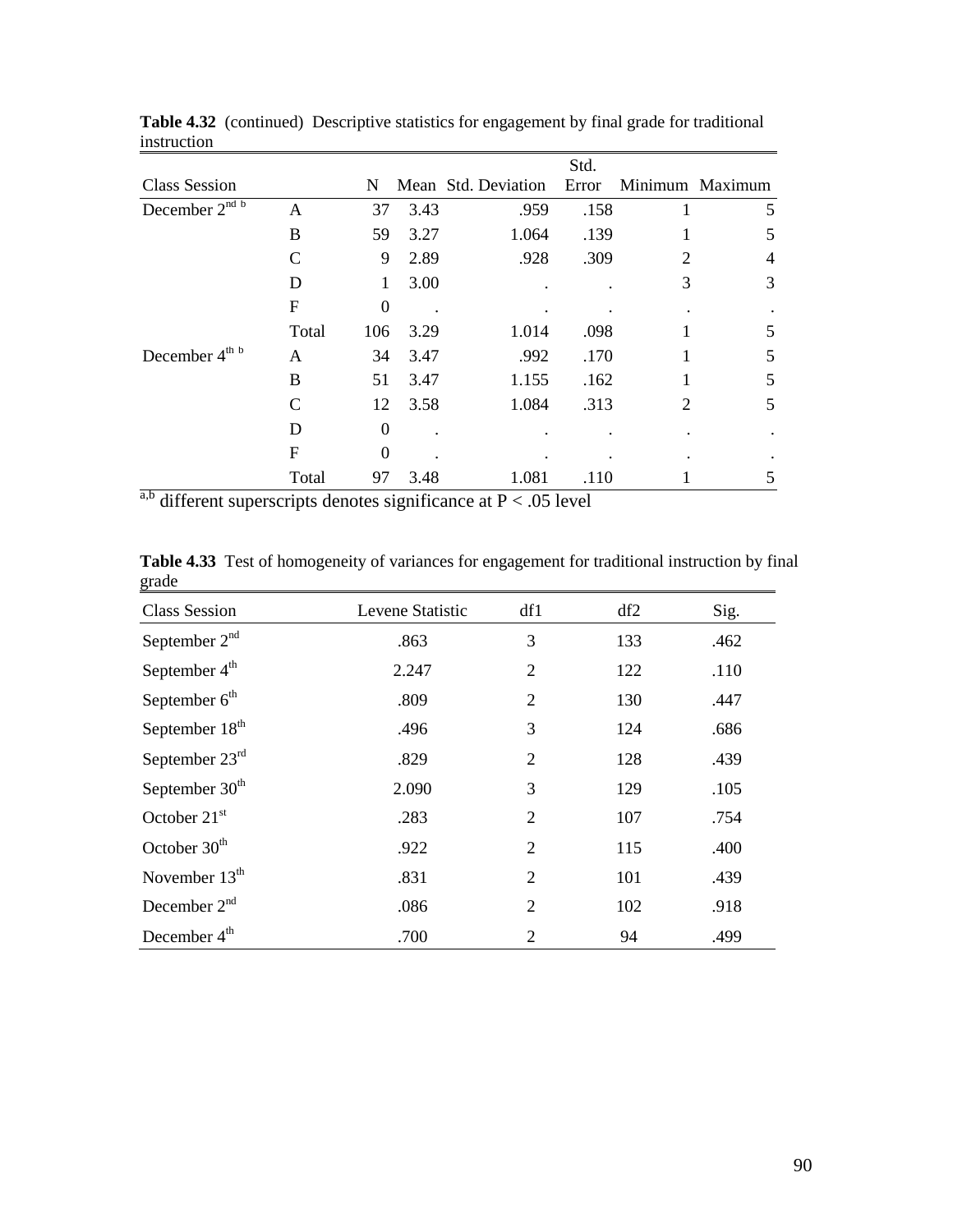|                              |                       | Sum of Squares | df             | Mean Square | $\mathbf{F}$ | Sig. |
|------------------------------|-----------------------|----------------|----------------|-------------|--------------|------|
|                              | <b>Between Groups</b> | 2.948          | $\overline{4}$ | .737        | .674         | .611 |
| September 2 <sup>nd a</sup>  | Within Groups         | 145.523        | 133            | 1.094       |              |      |
|                              | Total                 | 148.471        | 137            |             |              |      |
|                              | <b>Between Groups</b> | 5.688          | 3              | 1.896       | 1.907        | .132 |
| September 4 <sup>th a</sup>  | Within Groups         | 121.304        | 122            | .994        |              |      |
|                              | Total                 | 126.992        | 125            |             |              |      |
|                              | <b>Between Groups</b> | 1.635          | $\overline{4}$ | .409        | .565         | .689 |
| September 6 <sup>th a</sup>  | Within Groups         | 94.099         | 130            | .724        |              |      |
|                              | Total                 | 95.733         | 134            |             |              |      |
|                              | <b>Between Groups</b> | 11.176         | $\overline{4}$ | 2.794       | 2.703        | .034 |
| September 18th b             | Within Groups         | 128.173        | 124            | 1.034       |              |      |
|                              | Total                 | 139.349        | 128            |             |              |      |
|                              | <b>Between Groups</b> | 6.874          | $\overline{4}$ | 1.719       | 1.467        | .216 |
| September 23rd a             | Within Groups         | 149.938        | 128            | 1.171       |              |      |
|                              | Total                 | 156.812        | 132            |             |              |      |
|                              | <b>Between Groups</b> | 1.249          | 4              | .312        | .276         | .893 |
| September 30 <sup>th a</sup> | Within Groups         | 145.773        | 129            | 1.130       |              |      |
|                              | Total                 | 147.022        | 133            |             |              |      |
|                              | <b>Between Groups</b> | 1.427          | $\overline{4}$ | .357        | .293         | .882 |
| October 21st a               | Within Groups         | 130.064        | 107            | 1.216       |              |      |
|                              | Total                 | 131.491        | 111            |             |              |      |

**Table 4.34** Analysis of variance (ANOVA) between level of engagement in traditional instruction and final grade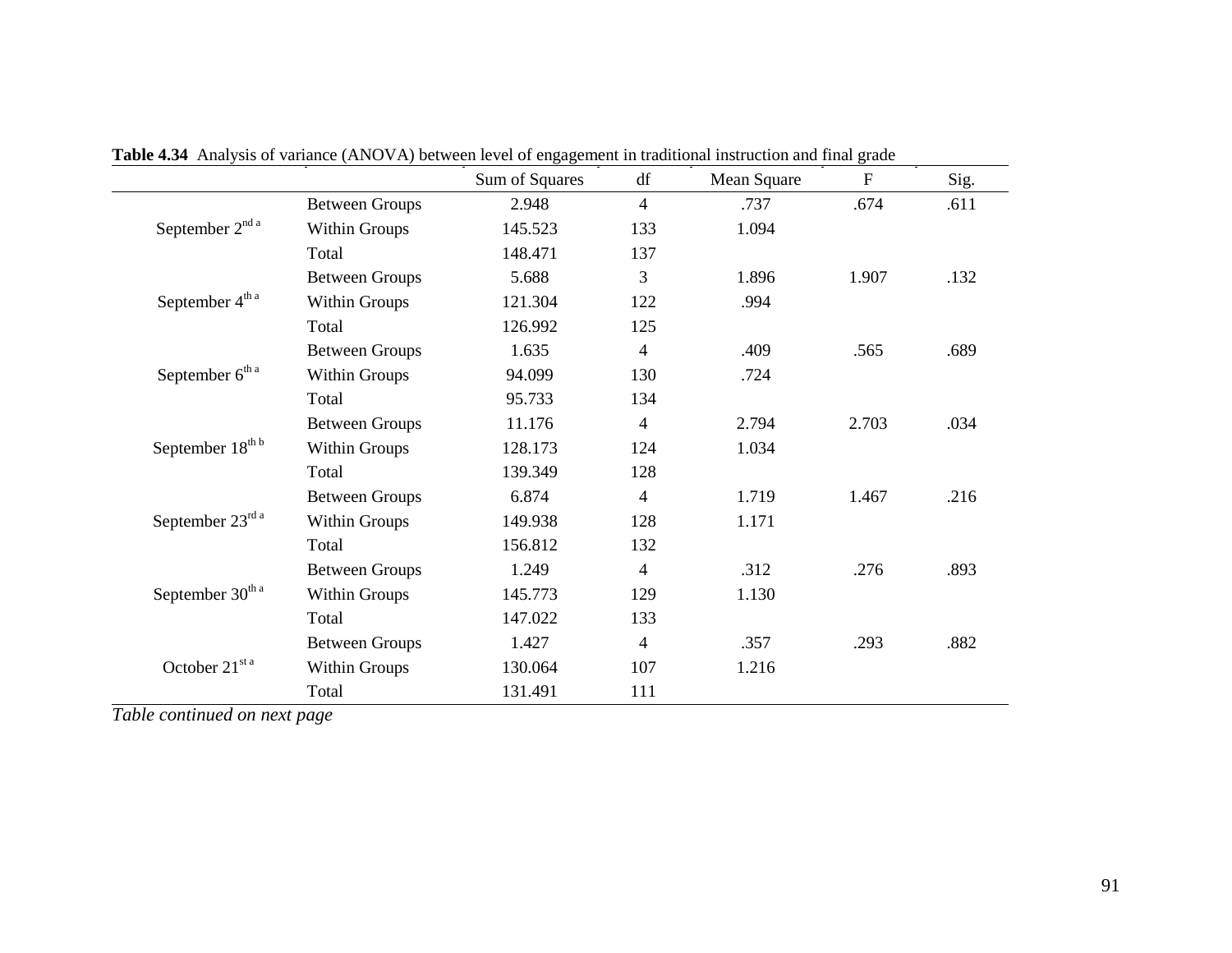|                                |                       |                | ے ت            |             |             |      |
|--------------------------------|-----------------------|----------------|----------------|-------------|-------------|------|
|                                |                       | Sum of Squares | df             | Mean Square | $\mathbf F$ | Sig. |
|                                | <b>Between Groups</b> | 1.582          | $\overline{2}$ | .791        | .717        | .490 |
| October $30th a$               | Within Groups         | 126.893        | 115            | 1.103       |             |      |
|                                | Total                 | 128.475        | 117            |             |             |      |
|                                | <b>Between Groups</b> | 3.972          | 3              | 1.324       | 1.164       | .328 |
| November $13th a$              | <b>Within Groups</b>  | 114.942        | 101            | 1.138       |             |      |
|                                | Total                 | 118.914        | 104            |             |             |      |
|                                | <b>Between Groups</b> | 2.303          | 3              | .768        | .741        | .530 |
| December $2^{nd}$ <sup>a</sup> | Within Groups         | 105.631        | 102            | 1.036       |             |      |
|                                | Total                 | 107.934        | 105            |             |             |      |
|                                | <b>Between Groups</b> | .134           | 2              | .067        | .056        | .946 |
| December 4 <sup>th a</sup>     | <b>Within Groups</b>  | 112.093        | 94             | 1.192       |             |      |
|                                | Total                 | 112.227        | 96             |             |             |      |

**Table 4.34** (continued) Analysis of variance (ANOVA) between level of engagement in traditional instruction and final grade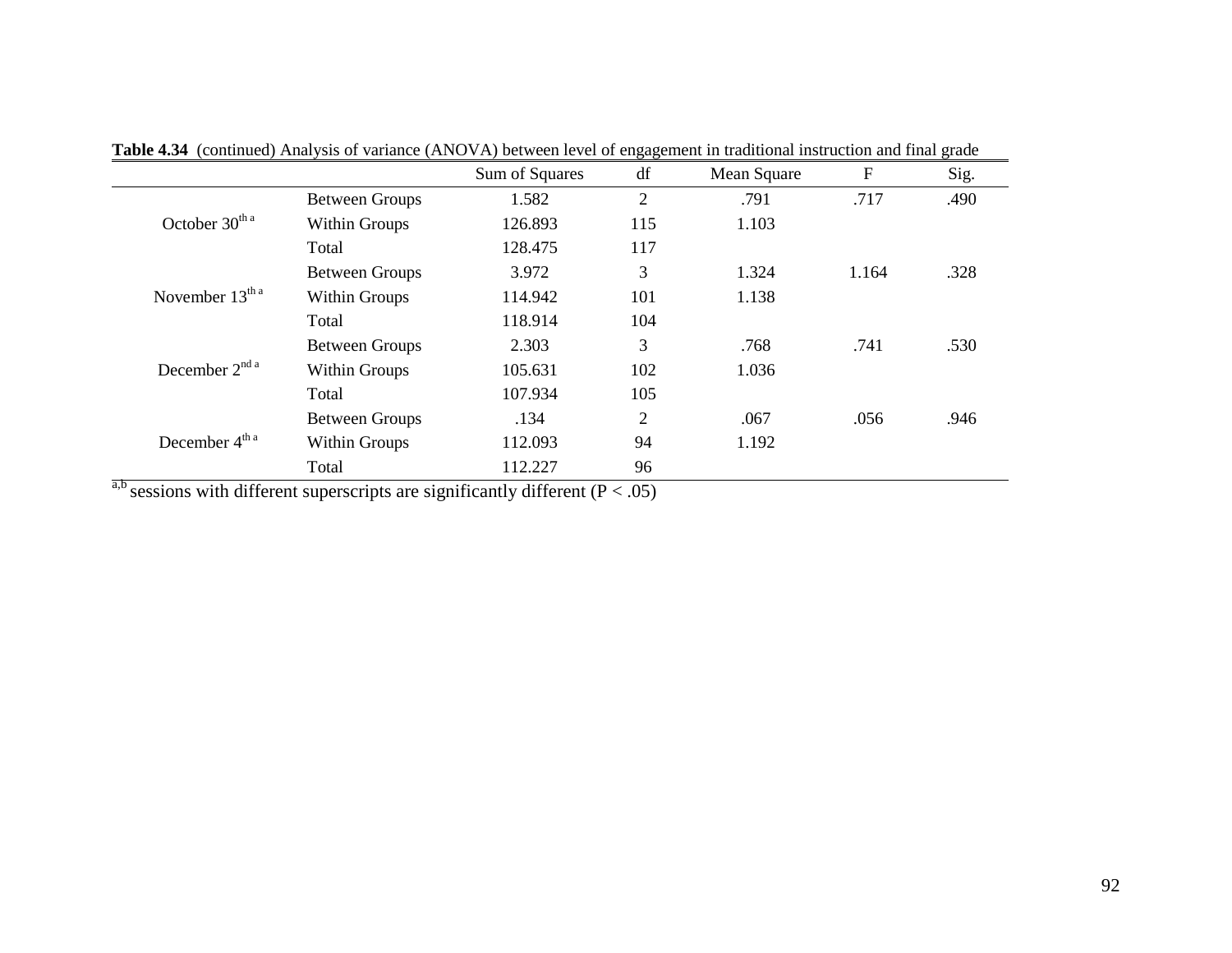| assessinems on traditional mstruction |      |                      |              |             |            |            |  |  |  |
|---------------------------------------|------|----------------------|--------------|-------------|------------|------------|--|--|--|
|                                       |      | Knowledge Assessment |              |             |            |            |  |  |  |
| Level of Engagement                   | A    | B                    | $\mathsf{C}$ | $\mathbf D$ | Chi-square | Cramer's V |  |  |  |
|                                       | (% ) | (% )                 | (%)          | (%)         |            |            |  |  |  |
| September 2nd                         |      |                      |              |             | 9.071      | .181       |  |  |  |
| Disaffected                           | 21.1 | 13.7                 | 21.7         | 0.0         |            |            |  |  |  |
| <b>Slightly Engaged</b>               | 42.1 | 30.1                 | 17.4         | 66.7        |            |            |  |  |  |
| Engaged                               | 36.8 | 56.2                 | 60.9         | 33.3        |            |            |  |  |  |
|                                       |      |                      |              |             |            |            |  |  |  |
| September 4th                         |      |                      |              |             | 11.485     | .213       |  |  |  |
| Disaffected                           | 16.2 | 13.0                 | 36.8         | 100.0       |            |            |  |  |  |
| <b>Slightly Engaged</b>               | 32.4 | 24.6                 | 15.8         | 0.0         |            |            |  |  |  |
| Engaged                               | 51.4 | 62.3                 | 47.4         | 0.0         |            |            |  |  |  |
|                                       |      |                      |              |             |            |            |  |  |  |
| September 6th                         |      |                      |              |             | 3.202      | .109       |  |  |  |
| Disaffected                           | 9.8  | 4.2                  | 10.0         | 0.0         |            |            |  |  |  |
| <b>Slightly Engaged</b>               | 22.0 | 23.6                 | 30.0         | 0.0         |            |            |  |  |  |
| Engaged                               | 68.3 | 72.2                 | 60.0         | 100.0       |            |            |  |  |  |
|                                       |      |                      |              |             |            |            |  |  |  |
| September 18th                        |      |                      |              |             | 13.948     | .329       |  |  |  |
| Disaffected                           | 23.1 | 15.9                 | 38.9         | 100.0       |            |            |  |  |  |
| <b>Slightly Engaged</b>               | 30.8 | 40.6                 | 33.3         | 0.0         |            |            |  |  |  |
| Engaged                               | 46.2 | 43.5                 | 27.8         | 0.0         |            |            |  |  |  |
|                                       |      |                      |              |             |            |            |  |  |  |
| September 23rd                        |      |                      |              |             | 7.132      | .164       |  |  |  |
| Disaffected                           | 23.1 | 21.4                 | 22.7         | 100.0       |            |            |  |  |  |
| <b>Slightly Engaged</b>               | 41.0 | 35.7                 | 50.0         | 0.0         |            |            |  |  |  |
| Engaged                               | 35.9 | 42.9                 | 27.3         | 0.0         |            |            |  |  |  |
|                                       |      |                      |              |             |            |            |  |  |  |
| September 30th                        |      |                      |              |             | 12.032     | .212       |  |  |  |
| Disaffected                           | 16.7 | 20.6                 | 23.8         | 0.0         |            |            |  |  |  |
| <b>Slightly Engaged</b>               | 28.6 | 32.4                 | 9.5          | 100.0       |            |            |  |  |  |
| Engaged                               | 54.8 | 47.1                 | 66.7         | 0.0         |            |            |  |  |  |
|                                       |      |                      |              |             |            |            |  |  |  |
| October 21st                          |      |                      |              |             | 7.209      | .179       |  |  |  |
| Disaffected                           | 18.9 | 24.6                 | 37.5         | 0.0         |            |            |  |  |  |
| <b>Slightly Engaged</b>               | 37.8 | 24.6                 | 25.0         | 0.0         |            |            |  |  |  |
| Engaged                               | 43.2 | 50.9                 | 37.5         | 100.0       |            |            |  |  |  |
|                                       |      |                      |              |             |            |            |  |  |  |
| October 30th                          |      |                      |              |             | 3.023      | .113       |  |  |  |
| Disaffected                           | 12.2 | 20.7                 | 21.1         |             |            |            |  |  |  |
| <b>Slightly Engaged</b>               | 34.1 | 36.2                 | 21.1         |             |            |            |  |  |  |
| Engaged                               | 53.7 | 43.1                 | 57.9         |             |            |            |  |  |  |
| Table continued on next page          |      |                      |              |             |            |            |  |  |  |
|                                       |      |                      |              |             |            |            |  |  |  |

**Table 4.35** Relationships between students' self-reported levels of engagement and knowledge assessments on traditional instruction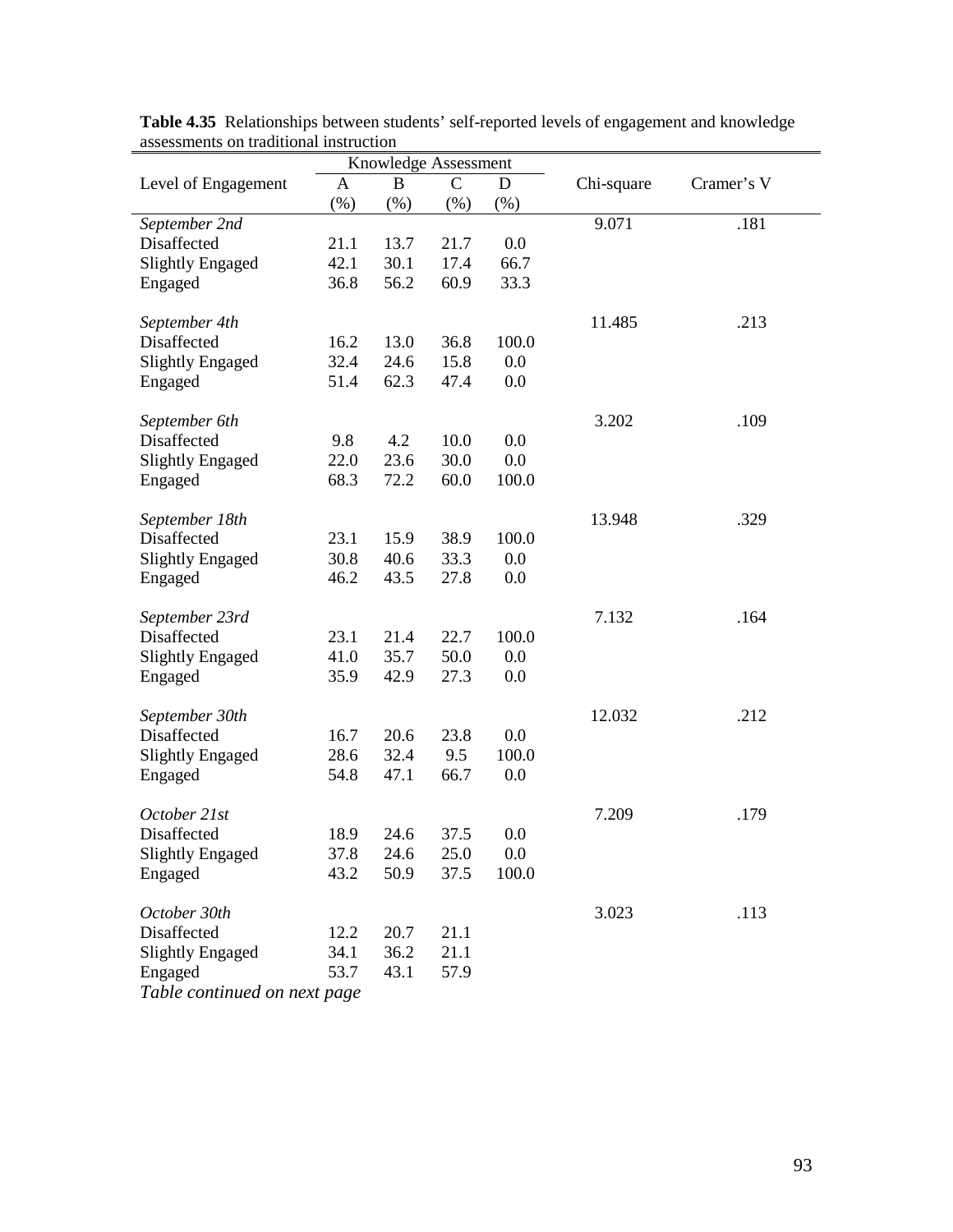|                               |      | Knowledge Assessment |         |       |            |            |
|-------------------------------|------|----------------------|---------|-------|------------|------------|
| Level of Engagement           | A    | B                    | C       | D     | Chi-square | Cramer's V |
|                               | (% ) | (% )                 | $(\% )$ | (% )  |            |            |
| November $13^{\overline{th}}$ |      |                      |         |       | 5.987      | .169       |
| Disaffected                   | 20.0 | 20.7                 | 36.4    | 0.0   |            |            |
| Slightly Engaged              | 45.7 | 32.8                 | 45.5    | 0.0   |            |            |
| Engaged                       | 34.3 | 46.6                 | 18.2    | 100.0 |            |            |
|                               |      |                      |         |       |            |            |
| December $2^{nd}$             |      |                      |         |       | 6.360      | .173       |
| Disaffected                   | 13.5 | 18.6                 | 44.4    | 0.0   |            |            |
| <b>Slightly Engaged</b>       | 40.5 | 42.4                 | 22.2    | 100.0 |            |            |
| Engaged                       | 45.9 | 39.0                 | 33.3    | 0.0   |            |            |
|                               |      |                      |         |       |            |            |
| December $4^{th}$             |      |                      |         |       | 3.859      | .141       |
| Disaffected                   | 14.7 | 21.6                 | 25.0    |       |            |            |
| Slightly Engaged              | 35.3 | 23.5                 | 8.3     |       |            |            |
| Engaged                       | 50.0 | 54.9                 | 66.7    |       |            |            |

**Table 4.35** (continued) Relationships between students' self-reported levels of engagement and knowledge assessments on traditional instruction

**Table 4.36** Davis' rank of relationship between engagement levels and final grade for traditional instruction

| <b>Class Session</b> | Chi-square | Cramer's V | Davis' Rank             |
|----------------------|------------|------------|-------------------------|
| September $2^{nd}$   | 9.071      | .181       | low to moderate         |
| September $4^{th}$   | 11.485     | .213       | low to moderate         |
| September $6^{th}$   | 3.202      | .109       | low to moderate         |
| September $18^{th}$  | 13.948     | .329       | moderate to substantial |
| September $23^{rd}$  | 7.132      | .164       | low to moderate         |
| September $30^{th}$  | 12.032     | .212       | low to moderate         |
| October $21^{st}$    | 7.209      | .179       | low to moderate         |
| October $30^{th}$    | 3.023      | .113       | low to moderate         |
| November $13^{th}$   | 5.987      | .169       | low to moderate         |
| December $2^{nd}$    | 6.360      | .173       | low to moderate         |
| December $4^{th}$    | 3.859      | .141       | low to moderate         |

For technology-enhanced instruction, no significant relationships were found between final grade categories. Cramer's V values were all classified as low to moderate with the exception of one class period, September  $9<sup>th</sup>$  with a Chi-square value of 29.910 and a Cramer's V value of .330, categorically placing it into the moderate to substantial category (Davis, 1971). As a group the collective rankings suggest that predicting engagement in technology-enhanced lecture by final grade (and predicting final grade by engagement responses) is not an appropriate model.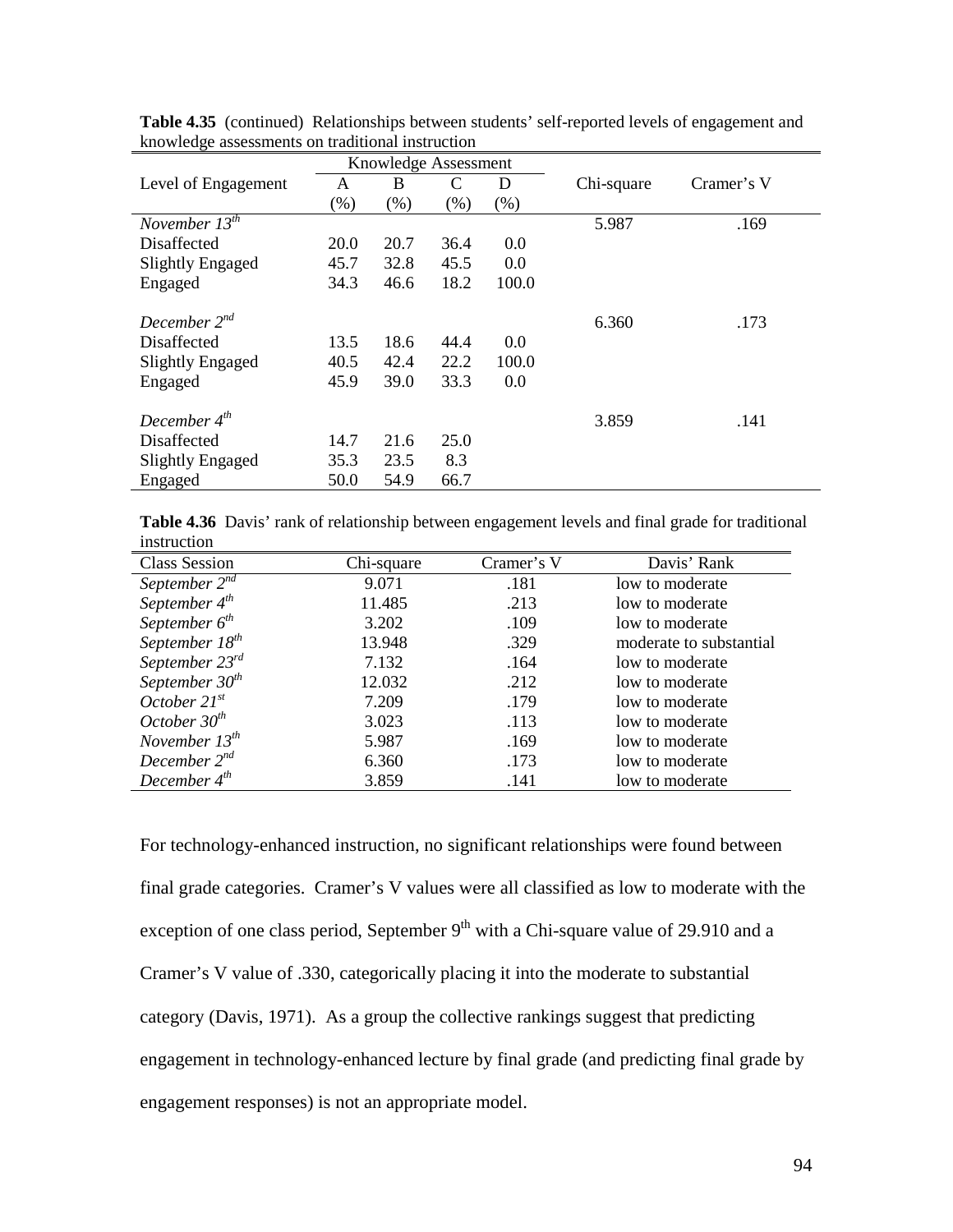|               |     |        |                |            |             | 95% Confidence Interval for Mean |         |         |
|---------------|-----|--------|----------------|------------|-------------|----------------------------------|---------|---------|
|               | N   | Mean   | Std. Deviation | Std. Error | Lower Bound | <b>Upper Bound</b>               | Minimum | Maximum |
| $\mathbf{A}$  | 42  | 3.6776 | .63596         | .09813     | 3.4795      | 3.8758                           | 1.67    | 4.92    |
| B             | 82  | 3.7400 | .68496         | .07564     | 3.5895      | 3.8905                           | 2.00    | 5.00    |
| $\mathcal{C}$ | 25  | 3.5473 | .60368         | .12074     | 3.2981      | 3.7965                           | 2.38    | 5.00    |
| D             |     | 3.4952 | .62684         | .36190     | 1.9381      | 5.0524                           | 3.00    | 4.20    |
| F             |     | 4.0000 |                | $\bullet$  |             |                                  | 4.00    | 4.00    |
| Total         | 153 | 3.6883 | .65417         | .05289     | 3.5838      | 3.7928                           | 1.67    | 5.00    |

**Table 4.37** Grand mean and descriptive statistics of engagement in technology-enhanced instruction by final grade

**Table 4.38** Analysis of variance (ANOVA) of engagement in technology-enhanced instruction by final grade

|                       | Sum of Squares | df  | Mean Square |      | Sig. |
|-----------------------|----------------|-----|-------------|------|------|
| <b>Between Groups</b> | .930           |     | .232        | .537 | .709 |
| Within Groups         | 64.117         | 148 | .433        |      |      |
| Total                 | 65.047         | 152 |             |      |      |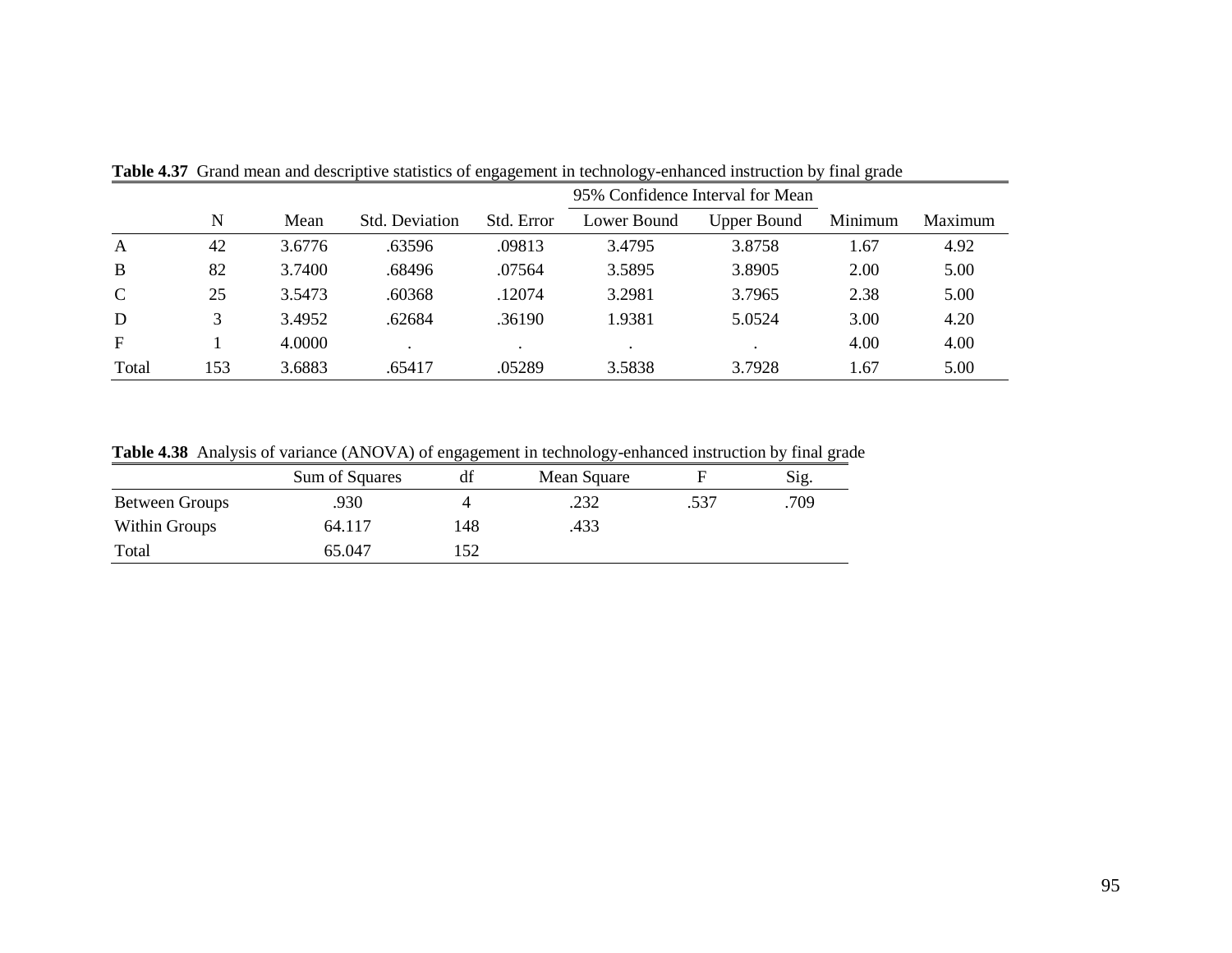| <b>Class Session</b>       |                           | ${\bf N}$        | Mean   | Std. Deviation | Std. Error | Min                     | Max            |
|----------------------------|---------------------------|------------------|--------|----------------|------------|-------------------------|----------------|
| September 9th              | $\mathbf{A}$              | 39               | 2.72   | .560           | .090       | $\mathbf{1}$            | $\mathfrak{Z}$ |
|                            | $\, {\bf B}$              | 71               | 2.76   | .520           | .062       | $\mathbf{1}$            | $\mathfrak{Z}$ |
|                            | $\mathcal{C}$             | 24               | 2.71   | .624           | .127       | $\mathbf{1}$            | $\mathfrak{Z}$ |
|                            | D                         | $\overline{2}$   | 1.00   | .000           | .000       | $\mathbf{1}$            | $\mathbf{1}$   |
|                            | ${\bf F}$                 | $\mathbf{1}$     | 3.00   |                |            | 3                       | $\mathfrak{Z}$ |
|                            | Total                     | 137              | 2.72   | .581           | .050       | $\mathbf{1}$            | $\mathfrak 3$  |
| September 16 <sup>th</sup> | A                         | 41               | 2.56   | .634           | .099       | $\mathbf{1}$            | $\mathfrak{Z}$ |
|                            | B                         | 72               | 2.49   | .671           | .079       | $\mathbf{1}$            | $\mathfrak{Z}$ |
|                            | $\mathcal{C}$             | 20               | 2.25   | .786           | .176       | $\mathbf{1}$            | $\mathfrak 3$  |
|                            | D                         | $\sqrt{2}$       | 1.50   | .707           | .500       | $\mathbf{1}$            | $\overline{c}$ |
|                            | ${\bf F}$                 | $\mathbf{1}$     | 3.00   |                |            | 3                       | $\mathfrak{Z}$ |
|                            | Total                     | 136              | 2.46   | .688           | .059       | $\mathbf{1}$            | $\mathfrak{Z}$ |
| September 20 <sup>th</sup> | A                         | 39               | 2.62   | .633           | .101       | $\mathbf{1}$            | $\mathfrak{Z}$ |
|                            | B                         | 67               | 2.55   | .681           | .083       | $\mathbf{1}$            | $\mathfrak{Z}$ |
|                            | $\mathcal{C}$             | 18               | 2.56   | .616           | .145       | $\mathbf{1}$            | $\mathfrak{Z}$ |
|                            | D                         | $\mathbf{1}$     | 2.00   |                |            | $\overline{c}$          | $\sqrt{2}$     |
|                            | $\boldsymbol{\mathrm{F}}$ | $\boldsymbol{0}$ |        |                |            |                         |                |
|                            | Total                     | 125              | 2.57   | .652           | .058       | $\mathbf{1}$            | 3              |
| October $11^{th}$ a        | $\mathbf{A}$              | 35               | 2.60   | .695           | .117       | $\mathbf{1}$            | $\mathfrak 3$  |
|                            | $\bf{B}$                  | 56               | 2.46   | .785           | .105       | $\mathbf{1}$            | $\mathfrak{Z}$ |
|                            | $\mathcal{C}$             | 18               | 2.50   | .707           | .167       | $\mathbf{1}$            | $\mathfrak{Z}$ |
|                            | D                         | $\overline{c}$   | 2.50   | .707           | .500       | $\overline{c}$          | $\mathfrak{Z}$ |
|                            | ${\bf F}$                 | $\boldsymbol{0}$ |        |                |            | $\bullet$               |                |
|                            | Total                     | 111              | 2.51   | .737           | .070       | $\mathbf{1}$            | 3              |
| October $11^{th}$ b        | $\mathbf{A}$              | 30               | 2.60   | .724           | .132       | $\mathbf{1}$            | $\mathfrak{Z}$ |
|                            | $\, {\bf B}$              | 52               | 2.60   | .664           | .092       | $\mathbf{1}$            | $\mathfrak 3$  |
|                            | $\mathsf{C}$              | 13               | 2.62   | .650           | .180       | $\mathbf{1}$            | $\mathfrak{Z}$ |
|                            | ${\rm D}$                 | $\,1$            | 2.00   |                |            | $\overline{\mathbf{c}}$ | $\overline{2}$ |
|                            | ${\bf F}$                 | $\boldsymbol{0}$ | $\sim$ |                |            |                         |                |
|                            | Total                     | 96               | 2.59   | .674           | .069       | 1                       | $\mathfrak{Z}$ |
| October 21st               | $\mathbf{A}$              | 37               | 2.30   | .777           | .128       | 1                       | $\mathfrak{Z}$ |
|                            | $\bf{B}$                  | 56               | 2.36   | .819           | .109       | 1                       | $\mathfrak{Z}$ |
|                            | $\mathbf C$               | 16               | 2.25   | .577           | .144       | 1                       | $\mathfrak{Z}$ |
|                            | D                         | $\mathbf{1}$     | 3.00   |                |            | 3                       | $\mathfrak{Z}$ |
|                            | ${\bf F}$                 | $\mathbf{1}$     | 3.00   |                |            | 3                       | $\mathfrak{Z}$ |
|                            | Total                     | 111              | 2.33   | .767           | .073       | $\mathbf{1}$            | 3              |

**Table 4.39** Descriptive statistics for engagement by final grade for technology-enhanced instruction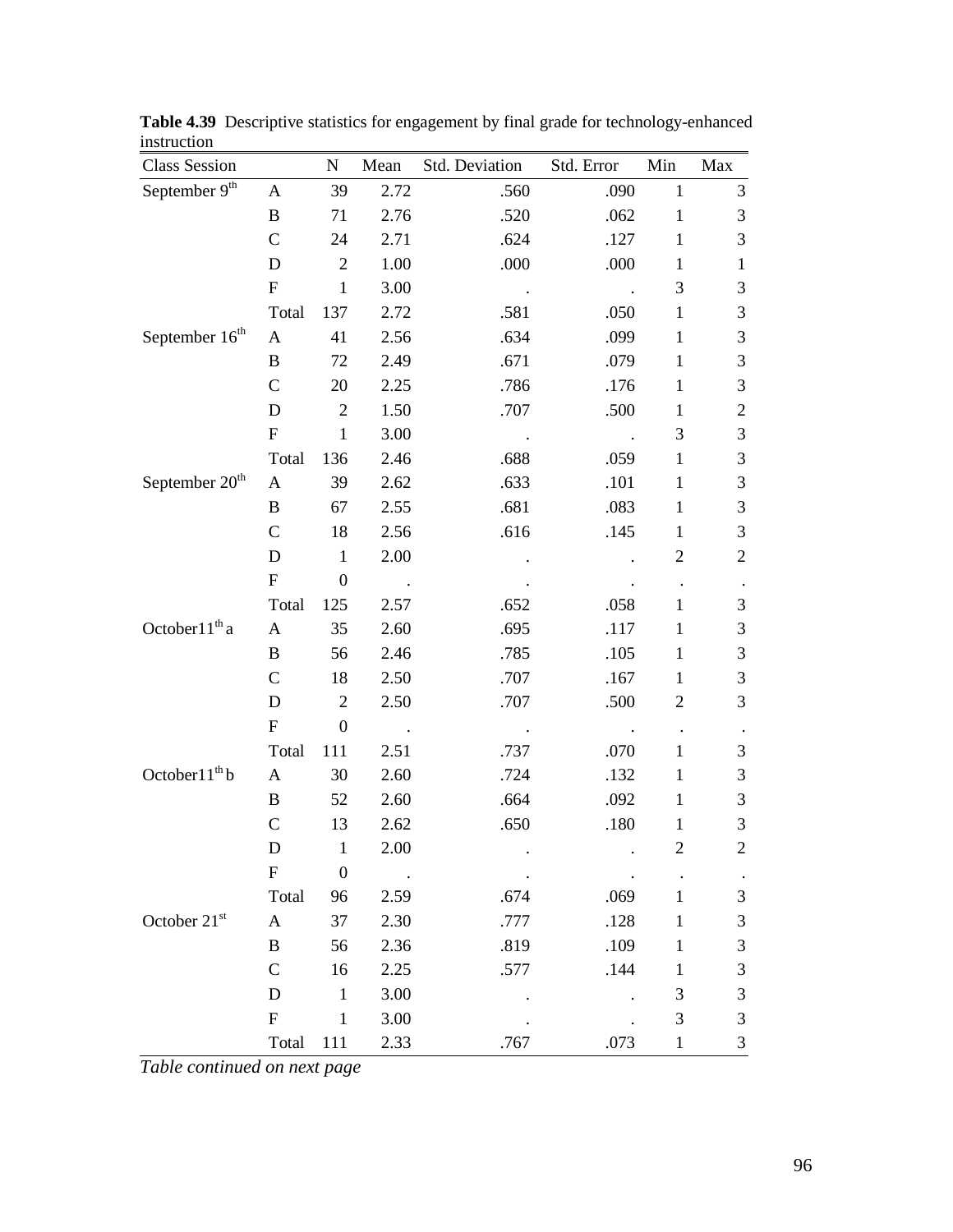| <b>Class Session</b>     |                           | $\mathbf N$      | Mean                   | Std. Deviation | Std. Error | Min          | Max            |
|--------------------------|---------------------------|------------------|------------------------|----------------|------------|--------------|----------------|
| October 23rd             | $\mathbf{A}$              | 39               | 2.69                   | .521           | .083       | $\mathbf{1}$ | 3              |
|                          | $\, {\bf B}$              | 69               | 2.57                   | .630           | .076       | $\mathbf{1}$ | $\mathfrak{Z}$ |
|                          | $\mathcal{C}$             | 15               | 2.53                   | .640           | .165       | $\mathbf{1}$ | 3              |
|                          | D                         | $\mathbf{1}$     | 3.00                   |                |            | 3            | 3              |
|                          | ${\bf F}$                 | $\overline{0}$   | $\sim 10$              |                |            |              |                |
|                          | Total                     | 124              | 2.60                   | .596           | .053       | $\mathbf{1}$ | 3              |
| October 30 <sup>th</sup> | $\mathbf{A}$              | 41               | 2.39                   | .771           | .120       | $\mathbf{1}$ | $\mathfrak{Z}$ |
|                          | $\bf{B}$                  | 57               | 2.19                   | .766           | .101       | $\mathbf{1}$ | 3              |
|                          | $\mathcal{C}$             | 19               | 2.32                   | .820           | .188       | $\mathbf{1}$ | 3              |
|                          | D                         | $\boldsymbol{0}$ | $\ddot{\phantom{a}}$ . |                |            |              |                |
|                          | ${\bf F}$                 | $\overline{0}$   |                        |                |            |              |                |
|                          | Total                     | 117              | 2.28                   | .775           | .072       | $\mathbf{1}$ | 3              |
| November 1st             | $\mathbf{A}$              | 36               | 2.75                   | .604           | .101       | $\mathbf{1}$ | 3              |
|                          | $\bf{B}$                  | 40               | 2.50                   | .716           | .113       | $\mathbf{1}$ | 3              |
|                          | $\overline{C}$            | 14               | 2.50                   | .760           | .203       | $\mathbf{1}$ | 3              |
|                          | D                         | $\mathbf{1}$     | 3.00                   |                |            | 3            | 3              |
|                          | ${\bf F}$                 | $\overline{0}$   | $\sim$                 |                |            |              |                |
|                          | Total                     | 91               | 2.60                   | .681           | .071       | 1            | $\mathfrak{Z}$ |
| November 6 <sup>th</sup> | $\mathbf{A}$              | 37               | 2.46                   | .803           | .132       | $\mathbf{1}$ | 3              |
|                          | B                         | 62               | 2.47                   | .695           | .088       | $\mathbf{1}$ | $\mathfrak{Z}$ |
|                          | $\overline{C}$            | 18               | 2.50                   | .618           | .146       | $\mathbf{1}$ | 3              |
|                          | D                         | $\overline{2}$   | 3.00                   | .000           | .000       | 3            | 3              |
|                          | $\boldsymbol{\mathrm{F}}$ | $\mathbf{0}$     |                        |                |            |              |                |
|                          | Total                     | 119              | 2.48                   | .711           | .065       | $\mathbf{1}$ | 3              |
| November $11th$          | $\mathbf{A}$              | 33               | 2.55                   | .754           | .131       | $\mathbf{1}$ | 3              |
|                          | B                         | 51               | 2.65                   | .559           | .078       | $\mathbf{1}$ | 3              |
|                          | $\mathsf{C}$              | 14               | 2.36                   | .929           | .248       | $\mathbf{1}$ | 3              |
|                          | D                         | $\mathbf{1}$     | 3.00                   |                |            | 3            | 3              |
|                          | ${\bf F}$                 | $\overline{0}$   |                        |                |            |              |                |
|                          | Total                     | 99               | 2.58                   | .686           | .069       | $\mathbf{1}$ | 3              |

Table 4.39 (continued) Descriptive statistics for engagement by final grade for technologyenhanced instruction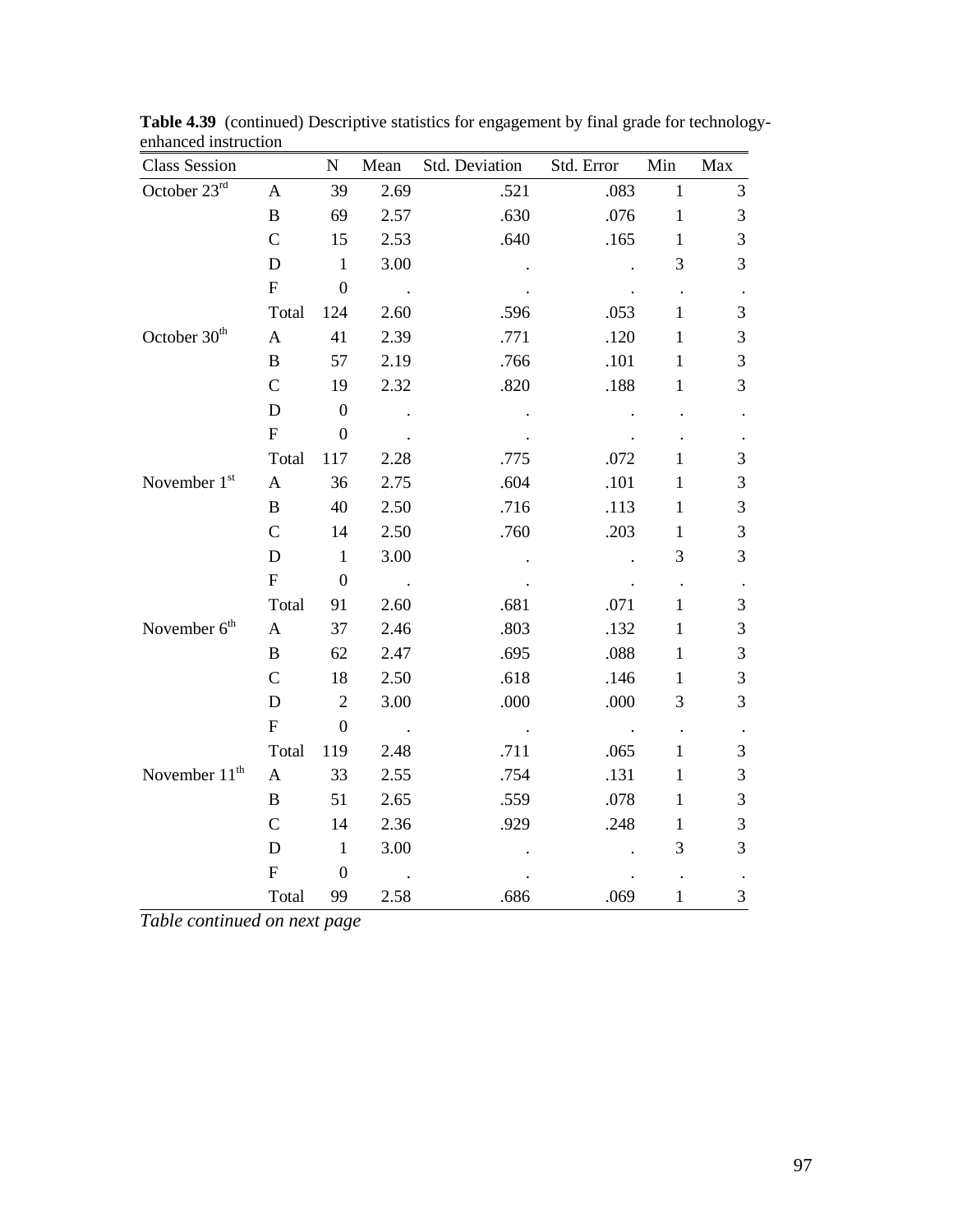| <b>Class Session</b>   |                  | N        | Mean | Std. Deviation | Std. Error | Min | Max |
|------------------------|------------------|----------|------|----------------|------------|-----|-----|
| November $15th$ a A    |                  | 36       | 2.14 | .867           | .144       | 1   | 3   |
|                        | B                | 43       | 2.09 | .750           | .114       |     | 3   |
|                        | C                | 13       | 1.85 | .801           | .222       |     | 3   |
|                        | D                | 1        | 3.00 |                |            | 3   | 3   |
|                        | $\boldsymbol{F}$ | $\Omega$ |      |                |            |     |     |
|                        | Total            | 93       | 2.09 | .803           | .083       |     | 3   |
| November $15^{th}$ b A |                  | 30       | 2.57 | .626           | .114       |     | 3   |
|                        | B                | 40       | 2.40 | .744           | .118       |     | 3   |
|                        | $\mathcal{C}$    | 14       | 2.07 | .829           | .221       |     | 3   |
|                        | D                | $\Omega$ |      |                |            |     |     |
|                        | $\mathbf F$      | $\Omega$ |      |                |            |     |     |
|                        | Total            | 84       | 2.40 | .730           | .080       |     | 3   |

**Table 4.39** (continued)Descriptive statistics for engagement by final grade for technologyenhanced instruction

**Table 4.40** Test of homogeneity of variances for engagement for technology-enhanced instruction by final grade

| <b>Class Session</b>       | Levene Statistic | df1 | df2 | Sig. |
|----------------------------|------------------|-----|-----|------|
| September 9 <sup>th</sup>  | 1.223            | 3   | 132 | .304 |
| September 16 <sup>th</sup> | .746             | 3   | 131 | .527 |
| September $20th$           | .406             | 2   | 121 | .667 |
| October $11th$ a           | .885             | 3   | 107 | .452 |
| October $11^{th}$ b        | .108             | 2   | 92  | .897 |
| October $21st$             | 3.724            | 2   | 106 | .027 |
| October $23rd$             | 2.184            | 2   | 120 | .117 |
| October $30th$             | .273             | 2   | 114 | .762 |
| November $1st$             | 3.396            | 2   | 87  | .038 |
| November $6th$             | 3.562            | 3   | 115 | .016 |
| November 11 <sup>th</sup>  | 6.528            | 2   | 95  | .002 |
| November $15th$ a          | 1.675            | 2   | 89  | .193 |
| November $15th b$          | 1.056            | 2   | 81  | .353 |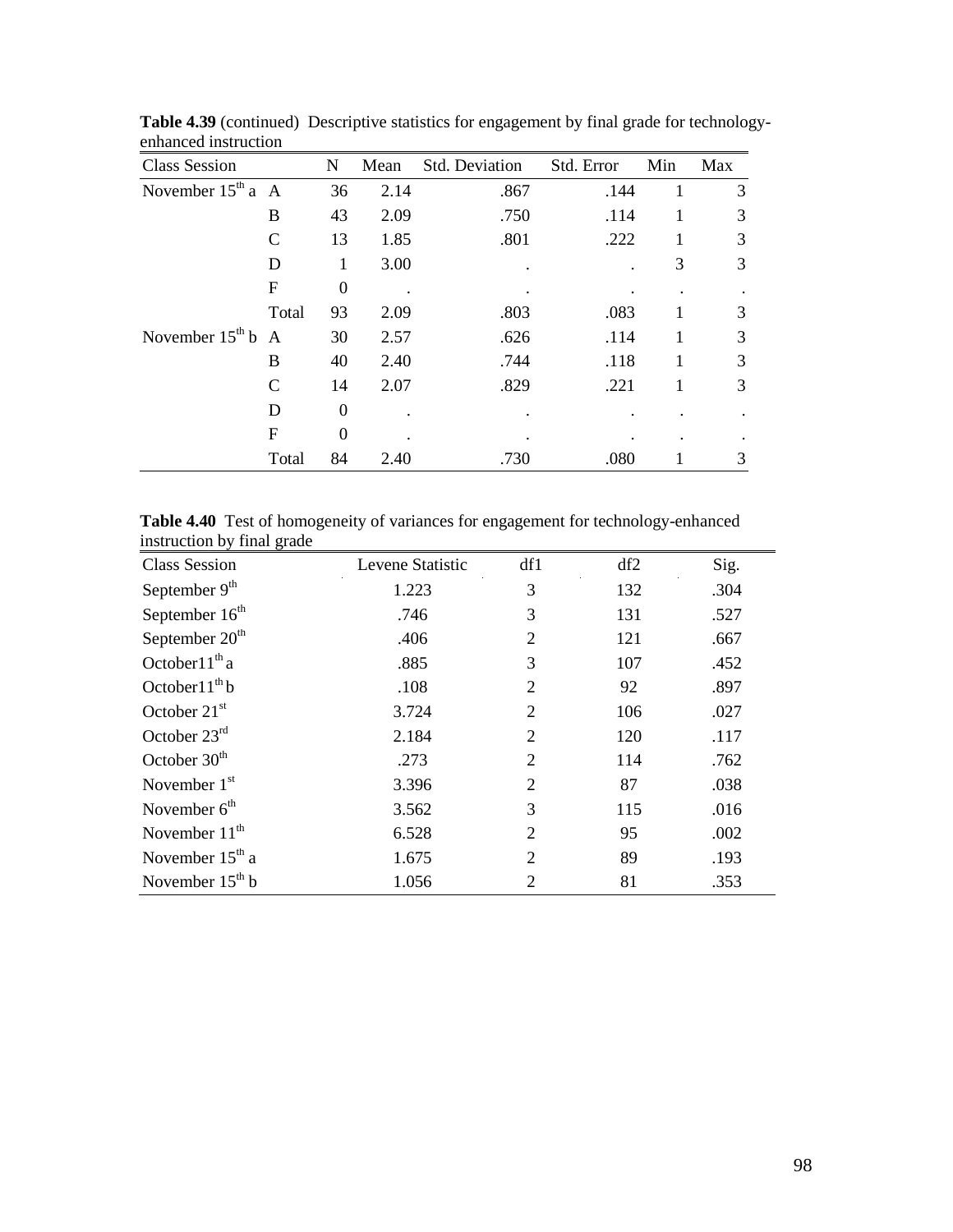| <b>Class Session</b>       |                       | SS <sub>1</sub> | df             | <b>MS</b> | $\boldsymbol{\mathrm{F}}$ | Sig. |
|----------------------------|-----------------------|-----------------|----------------|-----------|---------------------------|------|
| September 9 <sup>th</sup>  | <b>Between Groups</b> | 6.112           | $\overline{4}$ | 1.528     | 5.070                     | .001 |
|                            | <b>Within Groups</b>  | 39.785          | 132            | .301      |                           |      |
|                            | Total                 | 45.898          | 136            |           |                           |      |
| September 16 <sup>th</sup> | <b>Between Groups</b> | 3.483           | $\overline{4}$ | .871      | 1.890                     | .116 |
|                            | <b>Within Groups</b>  | 60.334          | 131            | .461      |                           |      |
|                            | Total                 | 63.816          | 135            |           |                           |      |
| September 20 <sup>th</sup> | <b>Between Groups</b> | .430            | 3              | .143      | .332                      | .802 |
|                            | <b>Within Groups</b>  | 52.242          | 121            | .432      |                           |      |
|                            | Total                 | 52.672          | 124            |           |                           |      |
| October $11^{th}$ a        | <b>Between Groups</b> | .401            | 3              | .134      | .241                      | .867 |
|                            | Within Groups         | 59.329          | 107            | .554      |                           |      |
|                            | Total                 | 59.730          | 110            |           |                           |      |
| October $11^{th}$ b        | <b>Between Groups</b> | .360            | 3              | .120      | .258                      | .855 |
|                            | <b>Within Groups</b>  | 42.796          | 92             | .465      |                           |      |
|                            | Total                 | 43.156          | 95             |           |                           |      |
| October $21st$             | <b>Between Groups</b> | 1.080           | $\overline{4}$ | .270      | .450                      | .772 |
|                            | <b>Within Groups</b>  | 63.587          | 106            | .600      |                           |      |
|                            | Total                 | 64.667          | 110            |           |                           |      |
| October 23rd               | <b>Between Groups</b> | .640            | 3              | .213      | .595                      | .619 |
|                            | Within Groups         | 42.998          | 120            | .358      |                           |      |
|                            | Total                 | 43.637          | 123            |           |                           |      |

**Table 4.41** Analysis of variance (ANOVA) between level of engagement in technology-enhanced instruction and final grade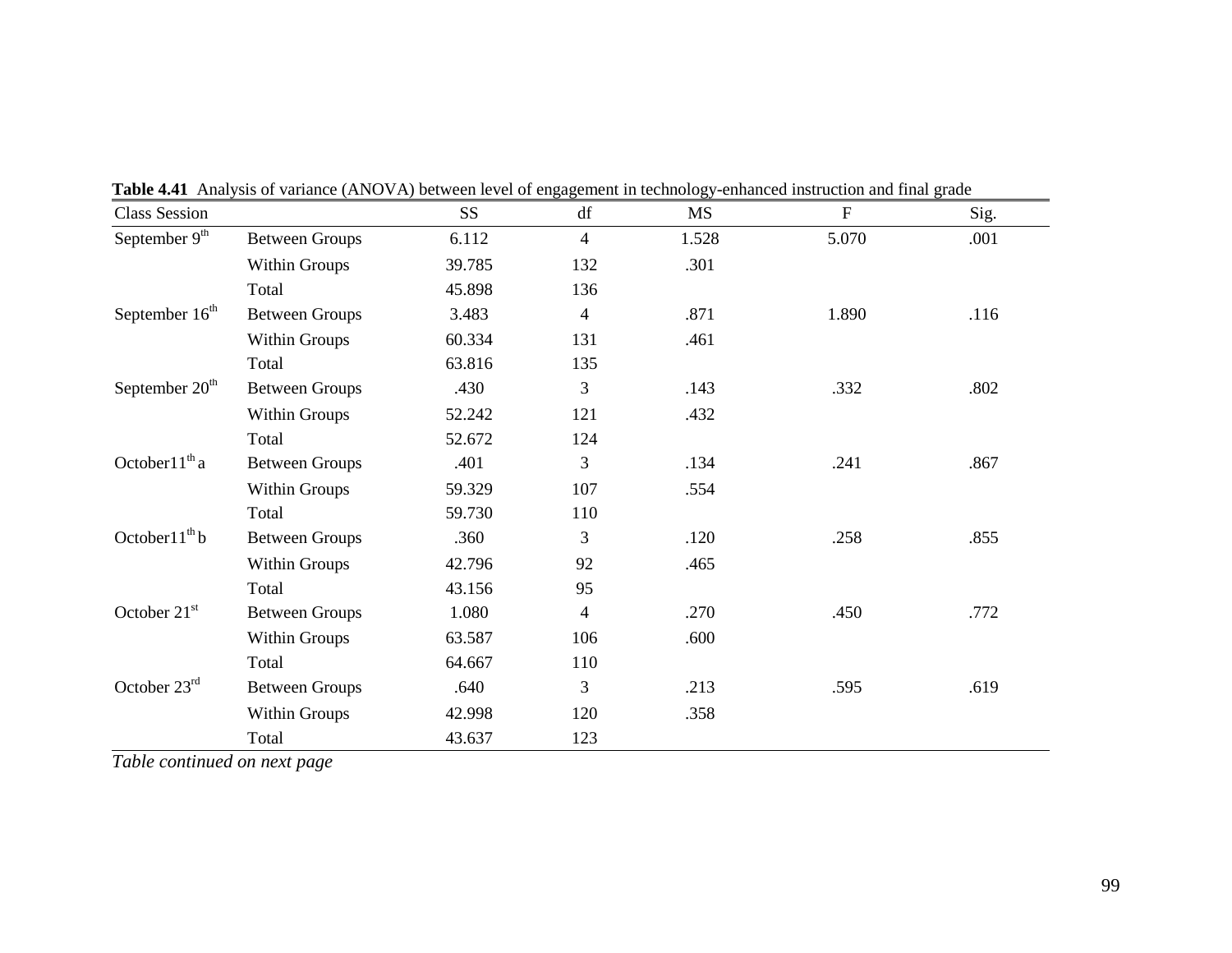| <b>Class Session</b>     |                       | SS <sub>1</sub> | df             | MS    | $\mathbf F$ | Sig. |
|--------------------------|-----------------------|-----------------|----------------|-------|-------------|------|
| October 30 <sup>th</sup> | <b>Between Groups</b> | .954            | $\overline{2}$ | .477  | .791        | .456 |
|                          | <b>Within Groups</b>  | 68.739          | 114            | .603  |             |      |
|                          | Total                 | 69.692          | 116            |       |             |      |
| November $1st$           | <b>Between Groups</b> | 1.508           | 3              | .503  | 1.087       | .359 |
|                          | <b>Within Groups</b>  | 40.250          | 87             | .463  |             |      |
|                          | Total                 | 41.758          | 90             |       |             |      |
| November $6th$           | <b>Between Groups</b> | .573            | 3              | .191  | .371        | .774 |
|                          | Within Groups         | 59.125          | 115            | .514  |             |      |
|                          | Total                 | 59.697          | 118            |       |             |      |
| November $11th$          | <b>Between Groups</b> | 1.139           | 3              | .380  | .801        | .497 |
|                          | <b>Within Groups</b>  | 45.043          | 95             | .474  |             |      |
|                          | Total                 | 46.182          | 98             |       |             |      |
| November $15th$ a        | <b>Between Groups</b> | 1.686           | 3              | .562  | .868        | .461 |
|                          | <b>Within Groups</b>  | 57.626          | 89             | .647  |             |      |
|                          | Total                 | 59.312          | 92             |       |             |      |
| November $15th b$        | <b>Between Groups</b> | 2.343           | $\overline{2}$ | 1.171 | 2.265       | .110 |
|                          | <b>Within Groups</b>  | 41.895          | 81             | .517  |             |      |
|                          | Total                 | 44.238          | 83             |       |             |      |

**Table 4.41** (continued) Analysis of variance (ANOVA) between level of engagement in technology-enhanced instruction and final grade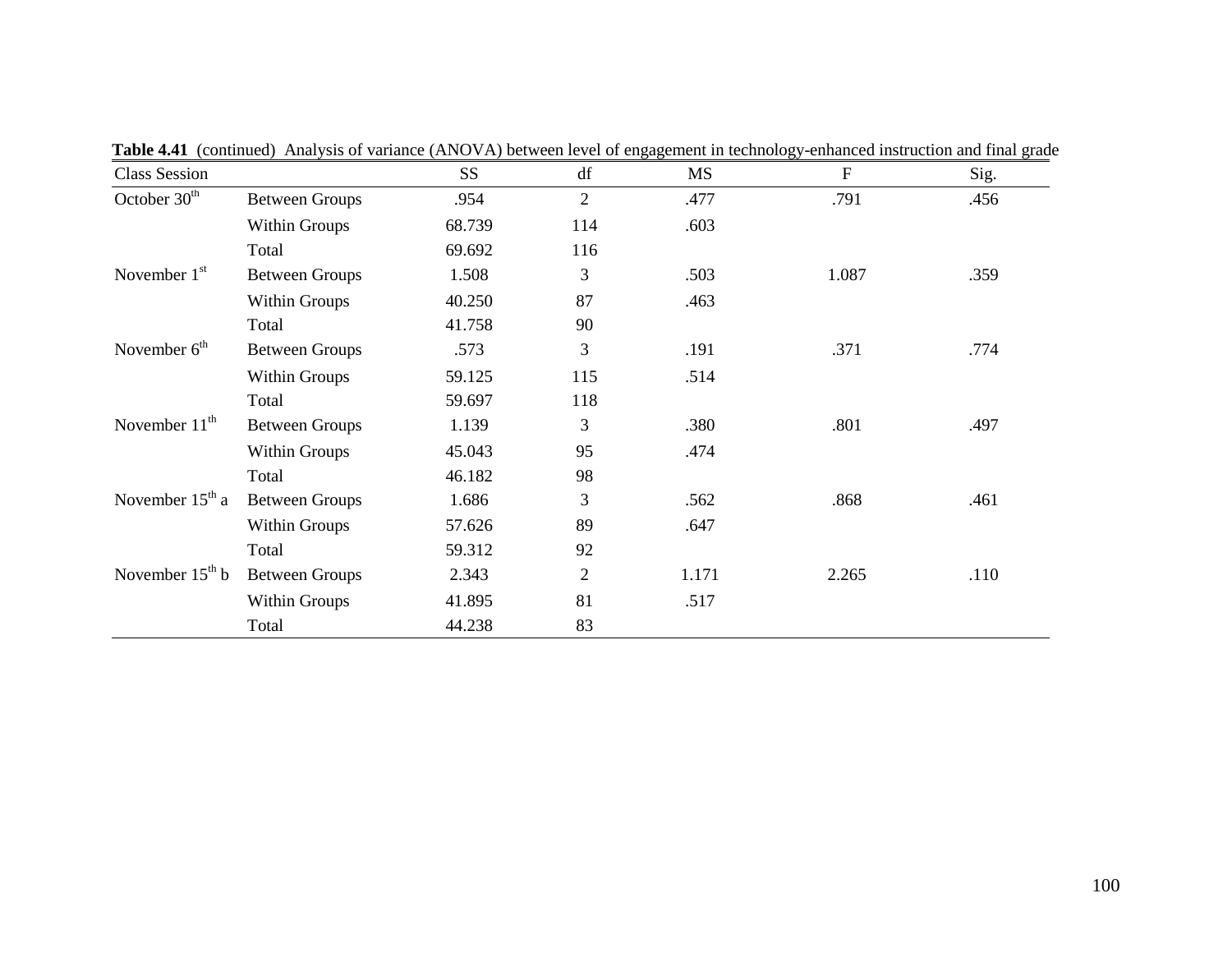| <b>Final Grade</b>            |              |              |               |        |           |                    |                   |  |  |
|-------------------------------|--------------|--------------|---------------|--------|-----------|--------------------|-------------------|--|--|
| Level of Engagement           | $\mathbf{A}$ | $\, {\bf B}$ | $\mathcal{C}$ | D      | ${\bf F}$ | Chi-square         | Cramer's V        |  |  |
|                               | $(\% )$      | (%)          | $(\%)$        | $(\%)$ | (%)       |                    |                   |  |  |
| September 9th                 |              |              |               |        |           | $29.910^{a}$       | $.330^{a}$        |  |  |
| Disaffected                   | 5.1          | 4.2          | 8.3           | 100.0  |           |                    |                   |  |  |
| <b>Slightly Engaged</b>       | 17.9         | 15.5         | 12.5          | 0.0    |           |                    |                   |  |  |
| Engaged                       | 76.9         | 80.3         | 79.2          | 0.0    |           |                    |                   |  |  |
|                               |              |              |               |        |           |                    |                   |  |  |
| September 16th                |              |              |               |        |           | $7.895^{b}$        | .170 <sup>b</sup> |  |  |
| Disaffected                   | 7.3          | 9.7          | 20.0          | 50.0   | 0.0       |                    |                   |  |  |
| <b>Slightly Engaged</b>       | 29.3         | 31.9         | 35.0          | 50.0   | 0.0       |                    |                   |  |  |
| Engaged                       | 63.4         | 58.3         | 45.0          | 0.0    | 100.0     |                    |                   |  |  |
|                               |              |              |               |        |           |                    |                   |  |  |
|                               |              |              |               |        |           | 4.111 $b$          | .128 $^{\rm b}$   |  |  |
| September 20th<br>Disaffected | 7.7          | 10.4         | 5.6           | 0.0    |           |                    |                   |  |  |
|                               |              |              |               |        |           |                    |                   |  |  |
| <b>Slightly Engaged</b>       | 23.1         | 23.9         | 33.3          | 100.0  |           |                    |                   |  |  |
| Engaged                       | 69.2         | 65.7         | 61.1          | 0.0    |           |                    |                   |  |  |
|                               |              |              |               |        |           |                    |                   |  |  |
| October 11th                  |              |              |               |        |           | $3.155^{b}$        | .119 <sup>b</sup> |  |  |
| Disaffected                   | 11.4         | 17.9         | 11.1          | 0.0    |           |                    |                   |  |  |
| <b>Slightly Engaged</b>       | 17.1         | 17.9         | 27.8          | 50.0   |           |                    |                   |  |  |
| Engaged                       | 71.4         | 64.3         | 61.1          | 50.0   |           |                    |                   |  |  |
|                               |              |              |               |        |           |                    |                   |  |  |
| October 11th                  |              |              |               |        |           | $5.231^{b}$        | .165 $^{b}$       |  |  |
| Disaffected                   | 13.3         | 9.6          | 7.7           | 0.0    |           |                    |                   |  |  |
| <b>Slightly Engaged</b>       | 13.3         | 21.2         | 23.1          | 100.0  |           |                    |                   |  |  |
| Engaged                       | 73.3         | 69.2         | 69.2          | 0.0    |           |                    |                   |  |  |
|                               |              |              |               |        |           |                    |                   |  |  |
| October 21st                  |              |              |               |        |           | $12.073^{b}$       | .233 $^{\rm b}$   |  |  |
| Disaffected                   | 18.9         | 21.4         | 6.3           | 0.0    | 0.0       |                    |                   |  |  |
| <b>Slightly Engaged</b>       | 32.4         | 21.4         | 62.5          | 0.0    | 0.0       |                    |                   |  |  |
| Engaged                       | 48.6         | 57.1         | 31.3          | 100.0  | 100.0     |                    |                   |  |  |
|                               |              |              |               |        |           |                    |                   |  |  |
| October 23rd                  |              |              |               |        |           | 2.087 <sup>b</sup> | .092 <sup>b</sup> |  |  |
| Disaffected                   | 2.6          | 7.2          | 6.7           | 0.0    |           |                    |                   |  |  |
| <b>Slightly Engaged</b>       | 25.6         | 29.0         | 33.3          | 0.0    |           |                    |                   |  |  |
| Engaged                       | 71.8         | 63.8         | 60.0          | 100.0  |           |                    |                   |  |  |
|                               |              |              |               |        |           |                    |                   |  |  |
| October 30th                  |              |              |               |        |           | $2.840^{b}$        | .110 <sup>b</sup> |  |  |
| Disaffected                   | 17.1         | 21.1         | 21.1          |        |           |                    |                   |  |  |
| <b>Slightly Engaged</b>       | 26.8         | 38.6         | 26.3          |        |           |                    |                   |  |  |
| Engaged                       | 56.1         | 40.4         | 52.6          |        |           |                    |                   |  |  |
|                               |              |              |               |        |           |                    |                   |  |  |
| November 1st                  |              |              |               |        |           | $5.234^{b}$        | .170 <sup>b</sup> |  |  |
| Disaffected                   | 8.3          | 12.5         | 14.3          | 0.0    |           |                    |                   |  |  |
| <b>Slightly Engaged</b>       | 8.3          | 25.0         | 21.4          | 0.0    |           |                    |                   |  |  |
| Engaged                       | 83.3         | 62.5         | 64.3          | 100.0  |           |                    |                   |  |  |
|                               |              |              |               |        |           |                    |                   |  |  |

**Table 4.42** Relationships between students' self-reported levels of engagement and final grade on technology-enhanced instruction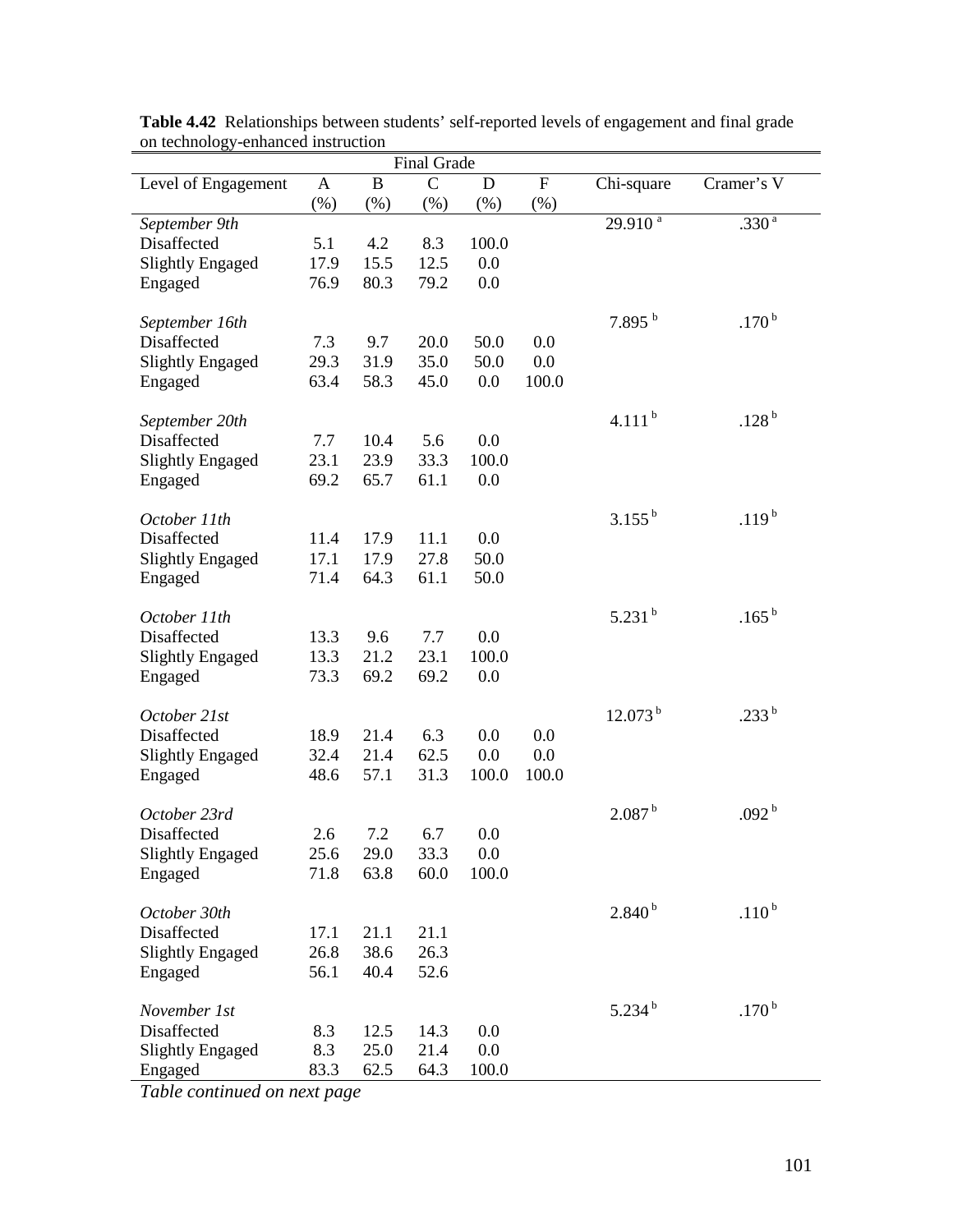| Thiat grade on teen-emianced modulum |        |        |               |                |                   |                                          |                   |
|--------------------------------------|--------|--------|---------------|----------------|-------------------|------------------------------------------|-------------------|
| Level of Engagement                  | A      | B      | $\mathcal{C}$ | D              | $\mathbf F$       | Chi-square                               | Cramer's V        |
|                                      | $(\%)$ | $(\%)$ | (% )          | $(\%)$         | $(\%)$            |                                          |                   |
| November 6th                         |        |        |               |                |                   | $6.377^{b}$                              | $.164^{b}$        |
| Disaffected                          | 18.9   | 11.3   | 5.6           | 0.0            |                   |                                          |                   |
| Slightly Engaged                     | 16.2   | 30.6   | 38.9          | 0.0            |                   |                                          |                   |
| Engaged                              | 64.9   | 58.1   | 55.6          | 100.0          |                   |                                          |                   |
|                                      |        |        |               |                |                   |                                          |                   |
| November 11th                        |        |        |               |                |                   | $10.124^{b}$                             | .226 $^{\rm b}$   |
| Disaffected                          | 15.2   | 3.9    | 28.6          | 0.0            |                   |                                          |                   |
| Slightly Engaged                     | 15.2   | 27.5   | 7.1           | 0.0            |                   |                                          |                   |
| Engaged                              | 69.7   | 68.6   | 64.3          | 100.0          |                   |                                          |                   |
|                                      |        |        |               |                |                   |                                          |                   |
| November 15th                        |        |        |               |                |                   | 6.187 <sup>b</sup>                       | .182 <sup>b</sup> |
| Disaffected                          | 30.6   | 23.3   | 38.5          | 0.0            |                   |                                          |                   |
| Slightly Engaged                     | 25.0   | 44.2   | 38.5          | 0.0            |                   |                                          |                   |
| Engaged                              | 44.4   | 32.6   | 23.1          | 100.0          |                   |                                          |                   |
|                                      |        |        |               |                |                   |                                          |                   |
| November 15th                        |        |        |               |                |                   | 4.687 $^{\rm b}$                         | .167 <sup>b</sup> |
| Disaffected                          | 6.7    | 15.0   | 28.6          |                |                   |                                          |                   |
| Slightly Engaged                     | 30.0   | 30.0   | 35.7          |                |                   |                                          |                   |
| Engaged                              | 63.3   | 55.0   | 35.7          |                |                   |                                          |                   |
| a h-<br>$\ddotsc$<br>1.00            |        |        |               | $\cdot$ $\sim$ | 1.00<br>$\cdot$ 1 | $\sqrt{D}$<br>$\bigcap_{n\in\mathbb{N}}$ |                   |

**Table 4.42** (continued) Relationships between students' self-reported levels of engagement and final grade on tech-enhanced instruction

| technology-enhanced instruction |                     |                   |                         |  |  |  |  |  |  |
|---------------------------------|---------------------|-------------------|-------------------------|--|--|--|--|--|--|
| Date                            | Chi-square          | Cramer's V        | Davis' Rank             |  |  |  |  |  |  |
| September 9th                   | 29.910 <sup>a</sup> | .330 <sup>a</sup> | moderate to substantial |  |  |  |  |  |  |
| September 16th                  | $7.895^{b}$         | .170 <sup>b</sup> | low to moderate         |  |  |  |  |  |  |
| September 20th                  | 4.111 $^{\rm b}$    | .128 <sup>b</sup> | low to moderate         |  |  |  |  |  |  |
| October 11th                    | $3.155^{b}$         | $.119^{b}$        | low to moderate         |  |  |  |  |  |  |
| October 11th                    | 5.231 $^{\rm b}$    | $.165^{b}$        | low to moderate         |  |  |  |  |  |  |
| October 21st                    | $12.073^{b}$        | $.233^{b}$        | low to moderate         |  |  |  |  |  |  |
| October 23rd                    | 2.087 <sup>b</sup>  | .092 <sup>b</sup> | trivial                 |  |  |  |  |  |  |
| October 30th                    | $2.840^{b}$         | $.110^{b}$        | low to moderate         |  |  |  |  |  |  |
| November 1st                    | 5.234 $^{\rm b}$    | .170 <sup>b</sup> | low to moderate         |  |  |  |  |  |  |
| November 6th                    | $6.377^{b}$         | .164 <sup>b</sup> | low to moderate         |  |  |  |  |  |  |
| November 11th                   | 10.124 <sup>b</sup> | .226 $^{\rm b}$   | low to moderate         |  |  |  |  |  |  |
| November 15th                   | $6.187^{b}$         | .182 <sup>b</sup> | low to moderate         |  |  |  |  |  |  |
| November 15th                   | 4.687 $^{\rm b}$    | .167 <sup>b</sup> | low to moderate         |  |  |  |  |  |  |

**Table 4.43** Davis' rank of relationship between engagement levels and final grade for technology-enhanced instruction

a,b sessions with different superscripts are significantly different ( $P < .05$ )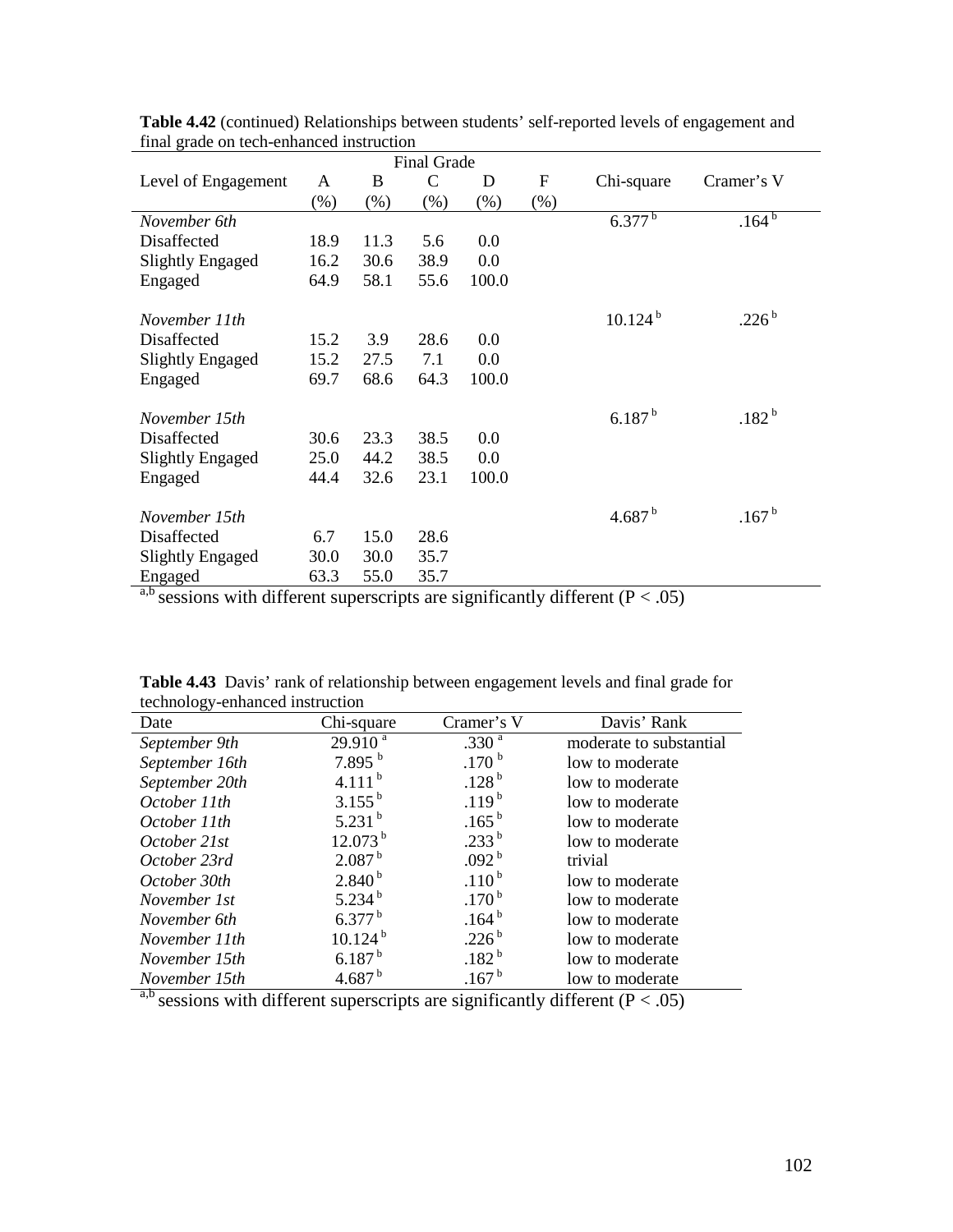For Web-enhanced instruction, no relationships were found as a between final grade categories. Cramer's V values were all classified as low to moderate (Cramer's V value  $\langle .29 \rangle$  (Davis, 1971). As a group the collective rankings suggest that predicting engagement in Web-enhanced lecture by final grade (and predicting final grade by engagement responses) is not an appropriate model. There were times when individual lecture periods suggested a level of relationship higher than simply a Davis (1971) level of trivial or a chance. Further investigation is warranted to determine the factors associated with those particular instances.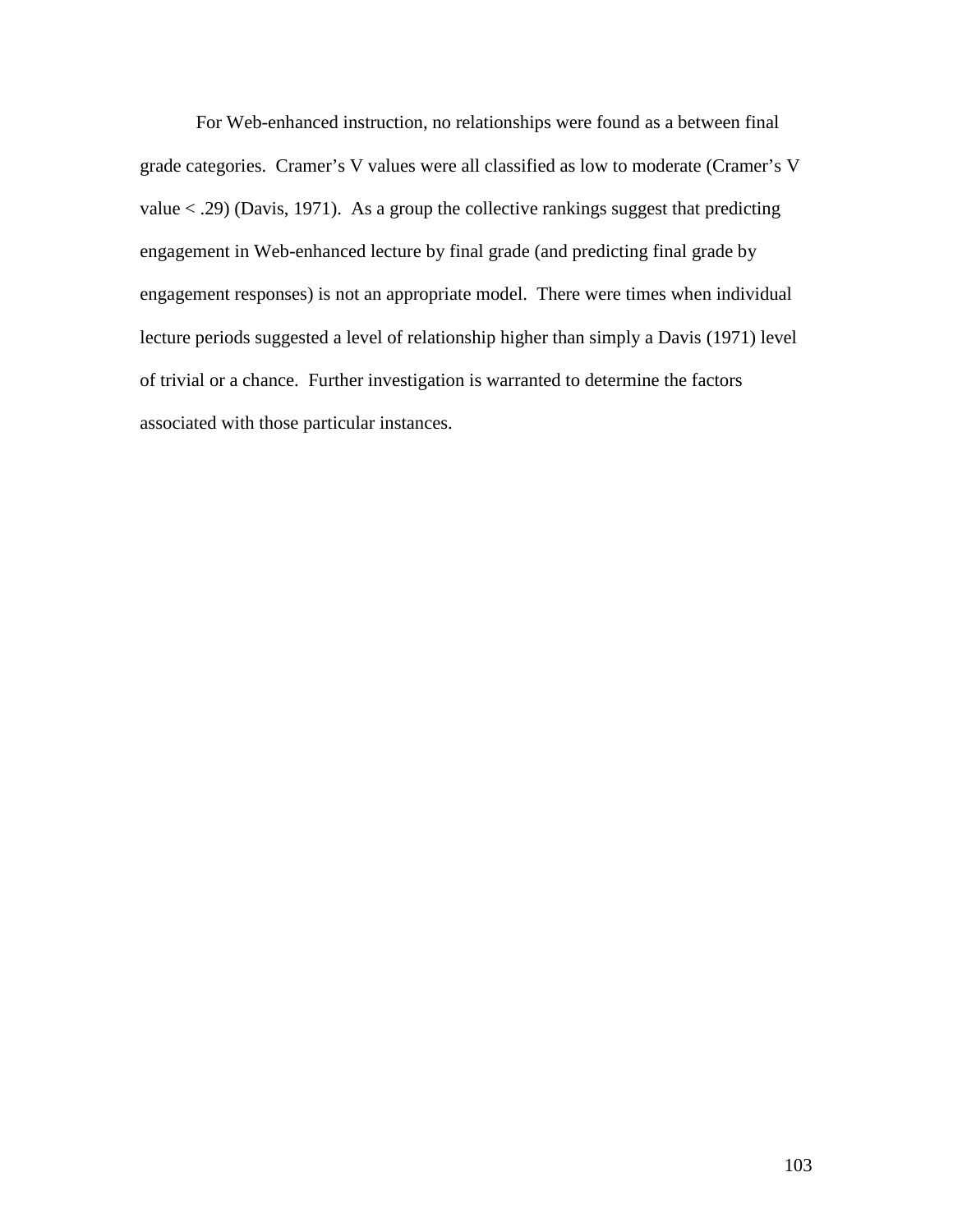|               |     |        |                       |            |             | 95% Confidence Interval for Mean |         |         |
|---------------|-----|--------|-----------------------|------------|-------------|----------------------------------|---------|---------|
|               | N   | Mean   | <b>Std.</b> Deviation | Std. Error | Lower Bound | <b>Upper Bound</b>               | Minimum | Maximum |
| A             | 42  | 3.5074 | .60481                | .09332     | 3.3190      | 3.6959                           | 1.75    | 5.00    |
| B             | 82  | 3.5664 | .63201                | .06979     | 3.4275      | 3.7052                           | 2.20    | 5.00    |
| $\mathcal{C}$ | 25  | 3.2501 | .55258                | .11052     | 3.0220      | 3.4782                           | 1.67    | 4.67    |
| D             |     | 3.9944 | .51649                | .29819     | 2.7114      | 5.2775                           | 3.40    | 4.33    |
| $\mathbf{F}$  |     | 3.3333 |                       | $\bullet$  |             |                                  | 3.33    | 3.33    |
| Total         | 153 | 3.5054 | .61716                | .04989     | 3.4068      | 3.6039                           | 1.67    | 5.00    |

**Table 4.44** Grand mean and descriptive statistics of engagement (1-5 scale) in web-enhanced instruction by final grade

**Table 4.45** Analysis of variance (ANOVA) of engagement in web-enhanced instruction by final grade

| <b>THEN</b> THIS POST OF TRIBULE (THAO TILE) OF CHERE CHICAGO CHIRAGEOR HISTORICO P THIS ETHIC |                |     |             |       |      |  |  |  |  |
|------------------------------------------------------------------------------------------------|----------------|-----|-------------|-------|------|--|--|--|--|
|                                                                                                | Sum of Squares |     | Mean Square |       | Sig. |  |  |  |  |
| <b>Between Groups</b>                                                                          | 2.682          |     | .670        | . 797 | .132 |  |  |  |  |
| Within Groups                                                                                  | 55.214         | 148 | .373        |       |      |  |  |  |  |
| Total                                                                                          | 57.896         | .52 |             |       |      |  |  |  |  |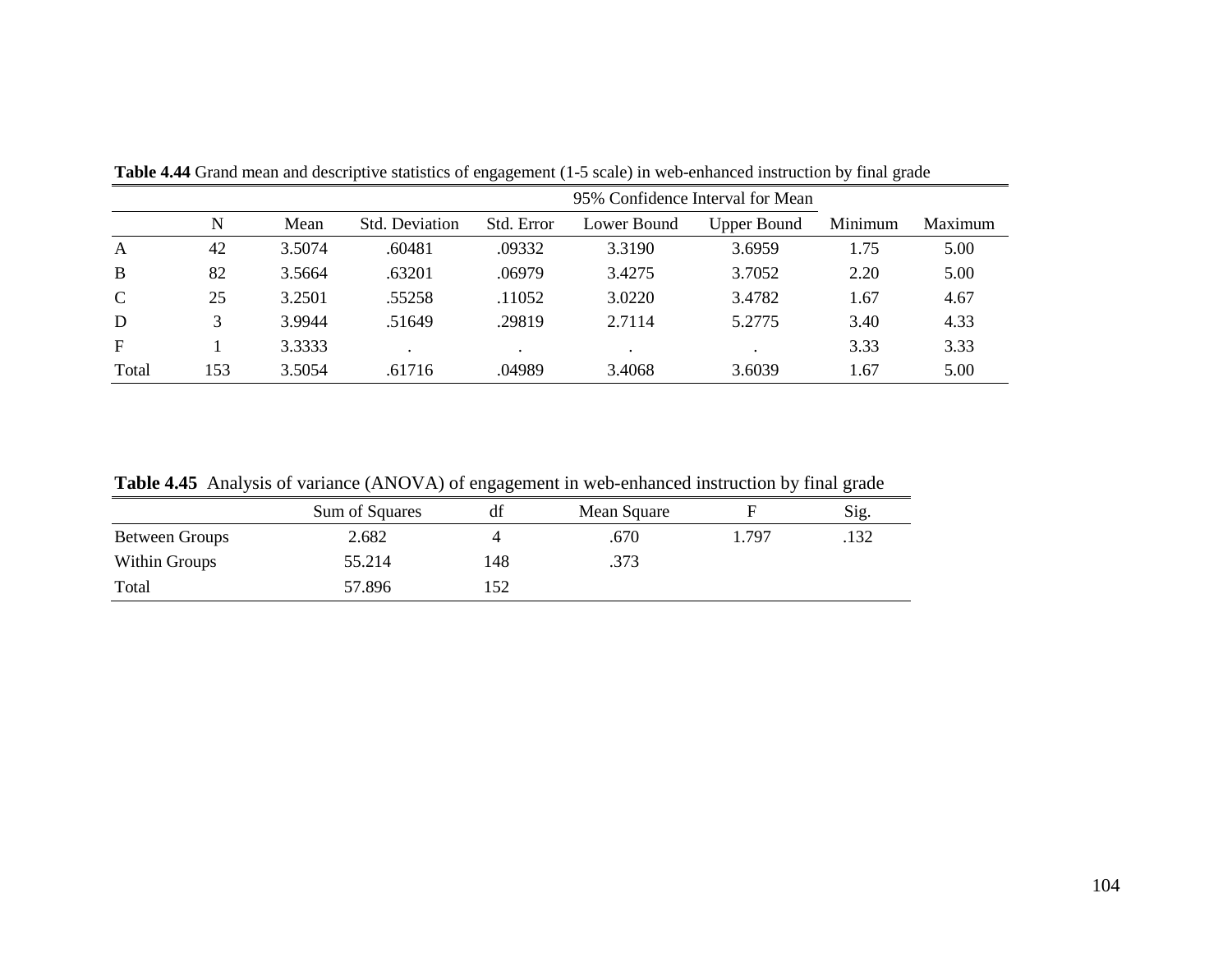| <b>Class Session</b>       |                           | ${\bf N}$        | Mean   | Std. Deviation Std. Error |                      | Min                  | Max                  |
|----------------------------|---------------------------|------------------|--------|---------------------------|----------------------|----------------------|----------------------|
| August 30 <sup>th</sup> a  | $\mathbf{A}$              | 40               | 2.38   | .774                      | .122                 | $\mathbf{1}$         | $\mathfrak{Z}$       |
|                            | $\, {\bf B}$              | 67               | 2.43   | .743                      | .091                 | $\mathbf{1}$         | 3                    |
|                            | $\mathbf C$               | 20               | 2.25   | .786                      | .176                 | $\mathbf{1}$         | 3                    |
|                            | D                         | $\mathfrak{2}$   | 3.00   | .000                      | .000                 | 3                    | 3                    |
|                            | ${\bf F}$                 | $\boldsymbol{0}$ | $\sim$ | $\sim$                    | $\langle \rangle$    | $\ddot{\phantom{a}}$ | $\bullet$            |
|                            | Total                     | 129              | 2.40   | .754                      | .066                 | $\mathbf{1}$         | 3                    |
| August 30 <sup>th</sup> b  | $\mathbf{A}$              | 39               | 2.56   | .718                      | .115                 | $\mathbf{1}$         | 3                    |
|                            | $\, {\bf B}$              | 70               | 2.76   | .576                      | .069                 | $\mathbf{1}$         | 3                    |
|                            | $\mathbf C$               | 19               | 2.63   | .684                      | .157                 | $\mathbf{1}$         | $\mathfrak{Z}$       |
|                            | D                         | 3                | 3.00   | .000                      | .000                 | 3                    | $\mathfrak{Z}$       |
|                            | ${\bf F}$                 | $\boldsymbol{0}$ | $\sim$ | $\mathcal{L}$             | $\ddot{\phantom{a}}$ | $\ddot{\phantom{0}}$ | $\ddot{\phantom{0}}$ |
|                            | Total                     | 131              | 2.69   | .633                      | .055                 | $\mathbf{1}$         | 3                    |
| September 9th              | $\mathbf{A}$              | 40               | 2.58   | .675                      | .107                 | $\mathbf{1}$         | $\mathfrak{Z}$       |
|                            | $\, {\bf B}$              | 72               | 2.60   | .620                      | .073                 | $\mathbf{1}$         | 3                    |
|                            | $\mathbf C$               | 24               | 2.33   | .637                      | .130                 | $\mathbf{1}$         | $\mathfrak{Z}$       |
|                            | D                         | $\overline{2}$   | 2.50   | .707                      | .500                 | $\mathbf{2}$         | $\mathfrak{Z}$       |
|                            | ${\bf F}$                 | $\mathbf{1}$     | 3.00   | $\langle \cdot \rangle$   | $\sim$               | 3                    | 3                    |
|                            | Total                     | 139              | 2.55   | .640                      | .054                 | $\mathbf{1}$         | 3                    |
| September 20 <sup>th</sup> | $\mathbf{A}$              | 39               | 2.33   | .701                      | .112                 | $\mathbf{1}$         | 3                    |
|                            | $\, {\bf B}$              | 67               | 2.22   | .794                      | .097                 | $\mathbf{1}$         | 3                    |
|                            | $\mathbf C$               | 18               | 1.94   | .725                      | .171                 | $\mathbf{1}$         | $\mathfrak{Z}$       |
|                            | $\mathbf D$               | $\mathbf{1}$     | 2.00   |                           |                      | $\overline{c}$       | $\overline{c}$       |
|                            | $\mathbf F$               | $\boldsymbol{0}$ | $\Box$ | $\ddot{\phantom{a}}$      | $\ddot{\phantom{0}}$ | $\ddot{\phantom{0}}$ |                      |
|                            | Total                     | 125              | 2.22   | .758                      | .068                 | $\mathbf{1}$         | $\mathfrak{Z}$       |
| September $30^{\text{th}}$ | $\mathbf{A}$              | 41               | 2.32   | .722                      | .113                 | $\mathbf 1$          | $\mathfrak{Z}$       |
|                            | $\, {\bf B}$              | 64               | 2.33   | .714                      | .089                 | $\mathbf{1}$         | $\mathfrak{Z}$       |
|                            | $\mathbf C$               | 22               | 2.36   | .790                      | .168                 | $\mathbf 1$          | $\mathfrak{Z}$       |
|                            | D                         | $\mathbf{2}$     | 2.50   | .707                      | .500                 | $\overline{2}$       | $\mathfrak{Z}$       |
|                            | $\boldsymbol{\mathrm{F}}$ | $\mathbf{1}$     | 2.00   | $\ddot{\phantom{a}}$      | $\ddot{\phantom{0}}$ | $\overline{2}$       | $\mathbf{2}$         |
|                            | Total                     | 130              | 2.33   | .719                      | .063                 | $\mathbf 1$          | $\mathfrak{Z}$       |

**Table 4.46** Descriptive statistics for engagement by final grade for web-enhanced instruction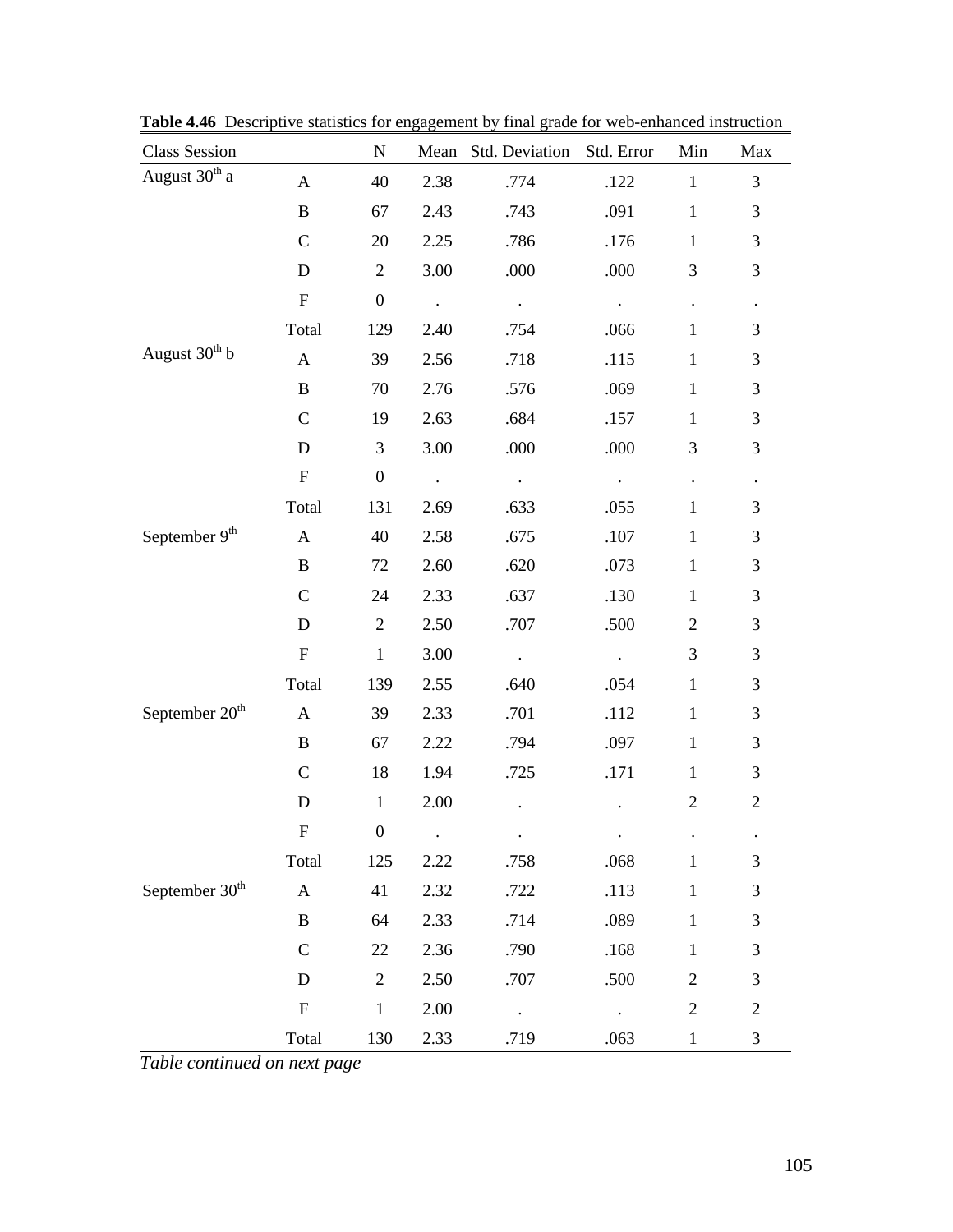| <b>Class Session</b>      |                           | ${\bf N}$        |                      | Mean Std. Deviation  | Std. Error           | Min                  | Max                  |
|---------------------------|---------------------------|------------------|----------------------|----------------------|----------------------|----------------------|----------------------|
| October 7 <sup>th</sup>   | $\mathbf{A}$              | 41               | 2.49                 | .675                 | .105                 | $\mathbf{1}$         | 3                    |
|                           | $\, {\bf B}$              | 65               | 2.40                 | .787                 | .098                 | $\mathbf{1}$         | 3                    |
|                           | $\overline{C}$            | 19               | 2.21                 | .631                 | .145                 | $\mathbf{1}$         | 3                    |
|                           | $\mathbf D$               | $\mathbf{1}$     | 2.00                 |                      | $\ddot{\phantom{a}}$ | $\mathbf{2}$         | $\sqrt{2}$           |
|                           | ${\bf F}$                 | $\boldsymbol{0}$ | $\sim$               |                      |                      | $\ddot{\phantom{0}}$ | $\ddot{\phantom{a}}$ |
|                           | Total                     | 126              | 2.40                 | .728                 | .065                 | $\mathbf{1}$         | 3                    |
| October 14 <sup>th</sup>  | $\boldsymbol{\mathsf{A}}$ | 34               | 1.97                 | .758                 | .130                 | $\mathbf{1}$         | 3                    |
|                           | $\, {\bf B}$              | 65               | 2.18                 | .748                 | .093                 | $\mathbf{1}$         | 3                    |
|                           | $\mathbf C$               | 19               | 2.11                 | .809                 | .186                 | $\mathbf{1}$         | 3                    |
|                           | ${\bf D}$                 | $\boldsymbol{0}$ | $\sim$               | $\ddot{\phantom{0}}$ | $\ddot{\phantom{0}}$ | $\ddot{\phantom{0}}$ | $\ddot{\phantom{a}}$ |
|                           | ${\bf F}$                 | $\mathbf{1}$     | 2.00                 |                      |                      | $\overline{2}$       | $\sqrt{2}$           |
|                           | Total                     | 119              | 2.11                 | .757                 | .069                 | $\mathbf{1}$         | 3                    |
| October 28 <sup>th</sup>  | $\boldsymbol{\mathsf{A}}$ | 40               | 2.15                 | .736                 | .116                 | $\mathbf{1}$         | 3                    |
|                           | $\, {\bf B}$              | 58               | 2.05                 | .759                 | $.100\,$             | $\mathbf{1}$         | 3                    |
|                           | $\mathcal{C}$             | 14               | 1.71                 | .825                 | .221                 | $\mathbf{1}$         | 3                    |
|                           | $\mathbf D$               | $\boldsymbol{0}$ | $\ddot{\phantom{a}}$ | $\ddot{\phantom{a}}$ |                      |                      | $\ddot{\phantom{0}}$ |
|                           | ${\bf F}$                 | $\boldsymbol{0}$ | $\ddot{\phantom{a}}$ |                      |                      |                      | $\ddot{\phantom{0}}$ |
|                           | Total                     | 112              | 2.04                 | .764                 | .072                 | $\mathbf{1}$         | 3                    |
| November 11 <sup>th</sup> | $\mathbf{A}$              | 37               | 2.43                 | .765                 | .126                 | $\mathbf{1}$         | 3                    |
|                           | $\bf{B}$                  | 54               | 2.44                 | .664                 | .090                 | $\mathbf{1}$         | 3                    |
|                           | $\mathbf C$               | 15               | 2.33                 | .816                 | .211                 | $\mathbf{1}$         | 3                    |
|                           | $\mathbf D$               | $\mathbf{1}$     | 3.00                 |                      | $\ddot{\phantom{0}}$ | 3                    | 3                    |
|                           | ${\bf F}$                 | $\boldsymbol{0}$ | $\mathcal{A}$        |                      |                      |                      | $\ddot{\phantom{0}}$ |
|                           | Total                     | 107              | 2.43                 | .715                 | .069                 | $\mathbf{1}$         | 3                    |

**Table 4.46** Descriptive statistics for engagement by final grade for web-enhanced instruction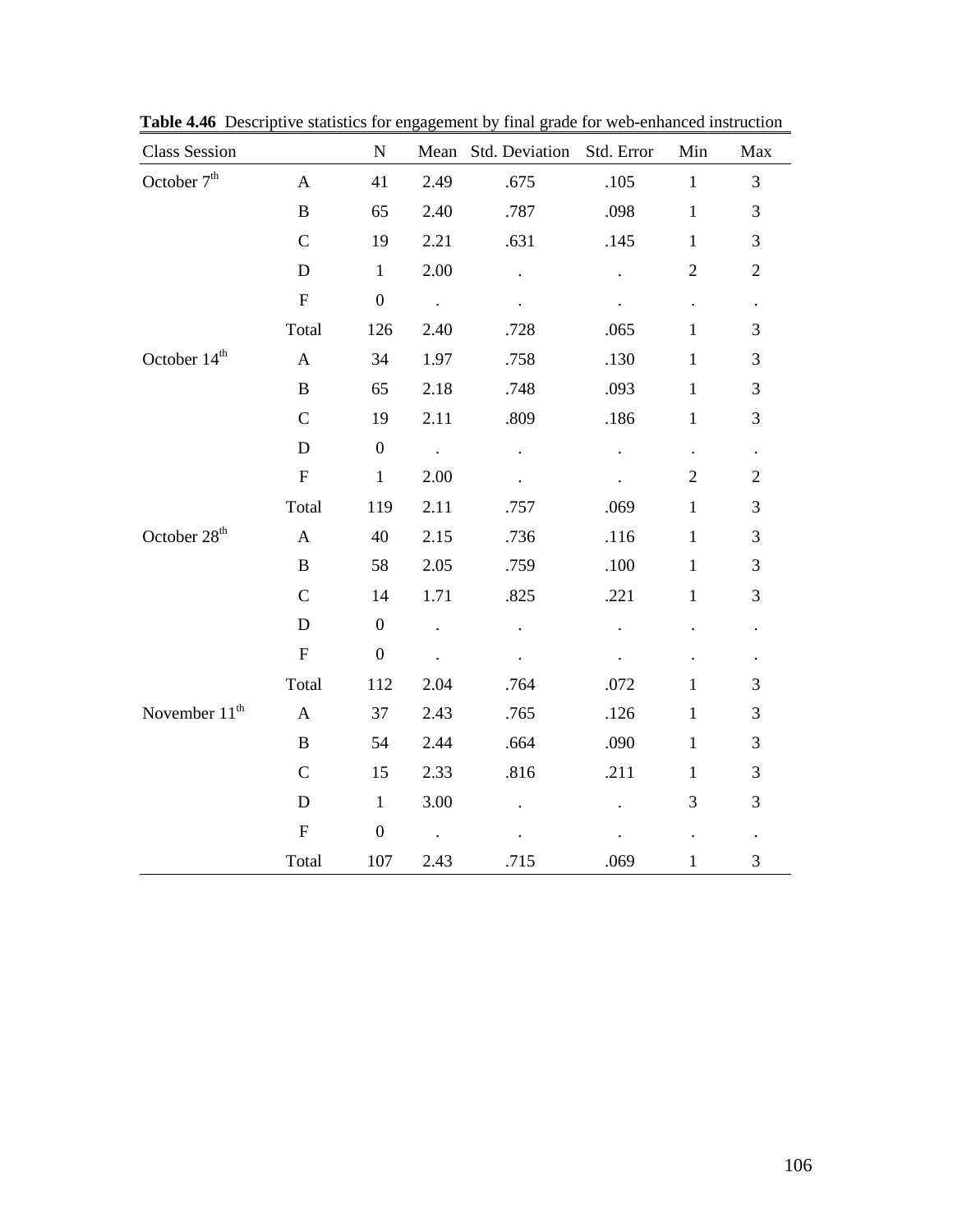| msu action by Tinai grade  |                      |                |     |      |
|----------------------------|----------------------|----------------|-----|------|
| <b>Class Session</b>       | Levene Statistic     | df1            | df2 | Sig. |
| August $30th$ a            | 2.631                | 3              | 125 | .053 |
| August $30^{\text{th}}$ b  | 3.812                | 3              | 127 | .012 |
| September $9th$            | $.138^{a}$           | 3              | 134 | .937 |
| September 20 <sup>th</sup> | $1.630^{b}$          | 2              | 121 | .200 |
| September $30th$           | .343 <sup>c</sup>    | 3              | 125 | .794 |
| October $7th$              | $3.115^d$            | 2              | 122 | .048 |
| October $14th$             | .300 <sup>e</sup>    | 2              | 115 | .741 |
| October 28 <sup>th</sup>   | .475                 | 2              | 109 | .623 |
| November $11th$            | $1.135$ <sup>f</sup> | $\overline{2}$ | 103 | .325 |

**Table 4.47** Test of homogeneity of variances for engagement for technology-enhanced instruction by final grade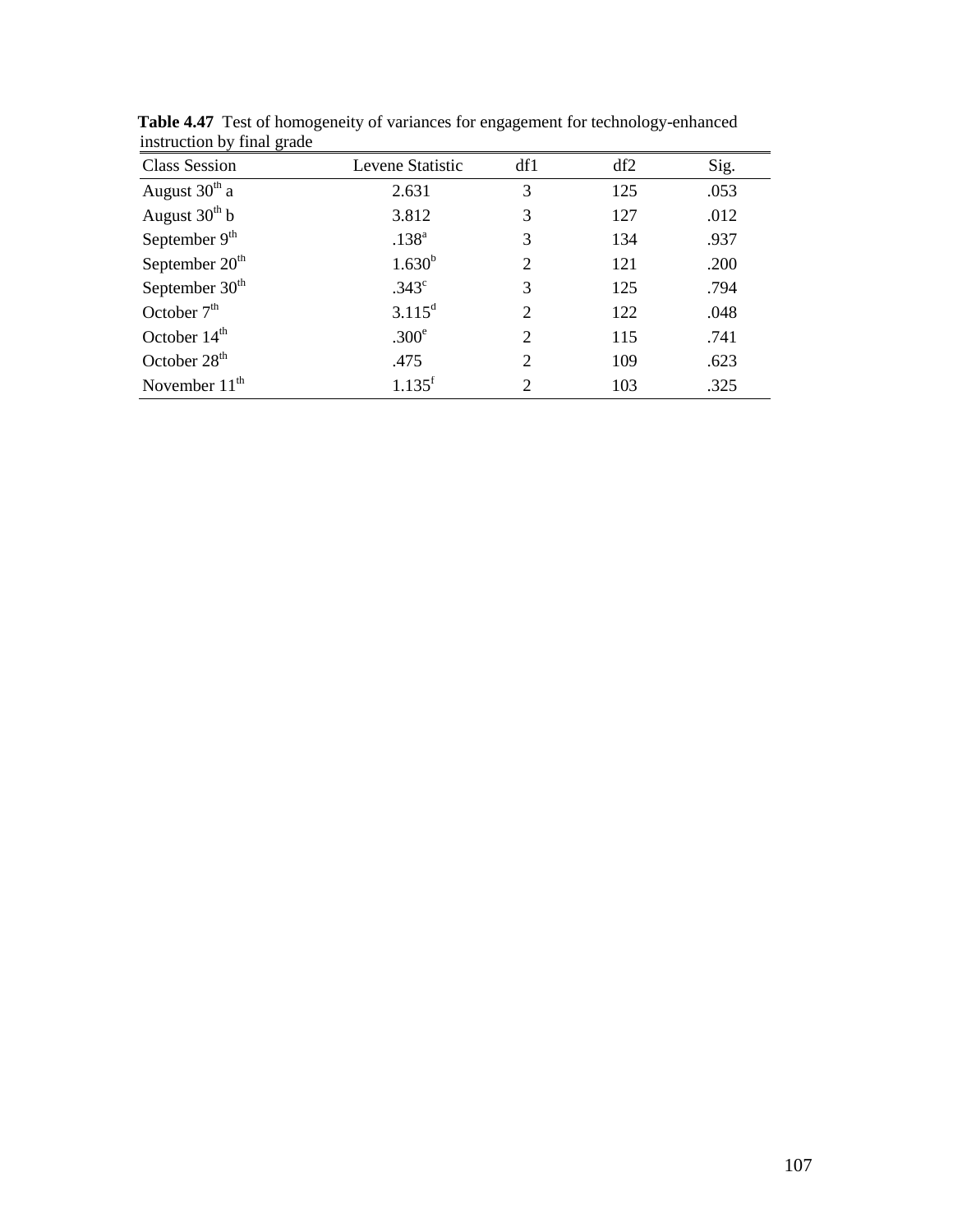| <b>Class Session</b>       |                       | Sum of Squares | df             | Mean Square | F     | Sig. |
|----------------------------|-----------------------|----------------|----------------|-------------|-------|------|
| August $30th$ a            | <b>Between Groups</b> | 1.264          | 3              | .421        | .736  | .532 |
|                            | Within Groups         | 71.573         | 125            | .573        |       |      |
|                            | Total                 | 72.837         | 128            |             |       |      |
| August $30th b$            | <b>Between Groups</b> | 1.286          | 3              | .429        | 1.070 | .364 |
|                            | Within Groups         | 50.882         | 127            | .401        |       |      |
|                            | Total                 | 52.168         | 130            |             |       |      |
| September 9 <sup>th</sup>  | <b>Between Groups</b> | 1.518          | $\overline{4}$ | .380        | .926  | .451 |
|                            | Within Groups         | 54.928         | 134            | .410        |       |      |
|                            | Total                 | 56.446         | 138            |             |       |      |
| September 20 <sup>th</sup> | <b>Between Groups</b> | 1.915          | 3              | .638        | 1.115 | .346 |
|                            | Within Groups         | 69.253         | 121            | .572        |       |      |
|                            | Total                 | 71.168         | 124            |             |       |      |
| September 30 <sup>th</sup> | <b>Between Groups</b> | .199           | $\overline{4}$ | .050        | .093  | .984 |
|                            | Within Groups         | 66.578         | 125            | .533        |       |      |
|                            | Total                 | 66.777         | 129            |             |       |      |
| October 7 <sup>th</sup>    | <b>Between Groups</b> | 1.157          | 3              | .386        | .724  | .540 |
|                            | Within Groups         | 65.002         | 122            | .533        |       |      |
|                            | Total                 | 66.159         | 125            |             |       |      |
| October 14 <sup>th</sup>   | <b>Between Groups</b> | 1.035          | 3              | .345        | .596  | .619 |
|                            | Within Groups         | 66.545         | 115            | .579        |       |      |
|                            | Total                 | 67.580         | 118            |             |       |      |

**Table 4.48** Analysis of variance (ANOVA) between level of engagement in web-enhanced instruction and final grade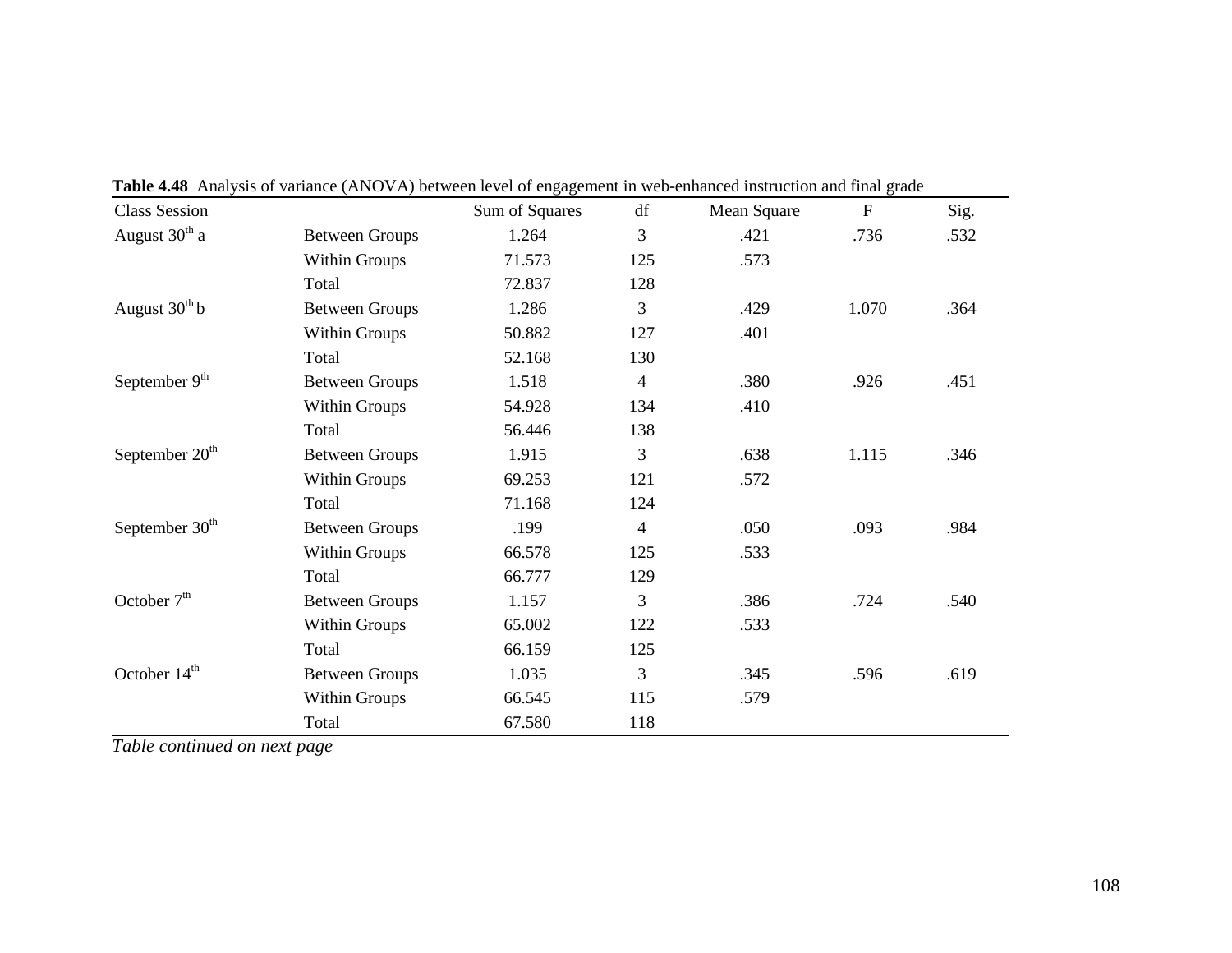| <b>Class Session</b> |                       | Sum of Squares | df  | Mean Square |       | Sig. |
|----------------------|-----------------------|----------------|-----|-------------|-------|------|
| October $28th$       | Between Groups        | 1.975          |     | .987        | 1.714 | .185 |
|                      | Within Groups         | 62.802         | 109 | .576        |       |      |
|                      | Total                 | 64.777         | 111 |             |       |      |
| November $11th$      | <b>Between Groups</b> | .477           | 3   | .159        | .304  | .822 |
|                      | Within Groups         | 53.748         | 103 | .522        |       |      |
|                      | Total                 | 54.224         | 106 |             |       |      |

**Table 4.48** (continued) Analysis of variance (ANOVA) between level of engagement in web-enhanced instruction and final grade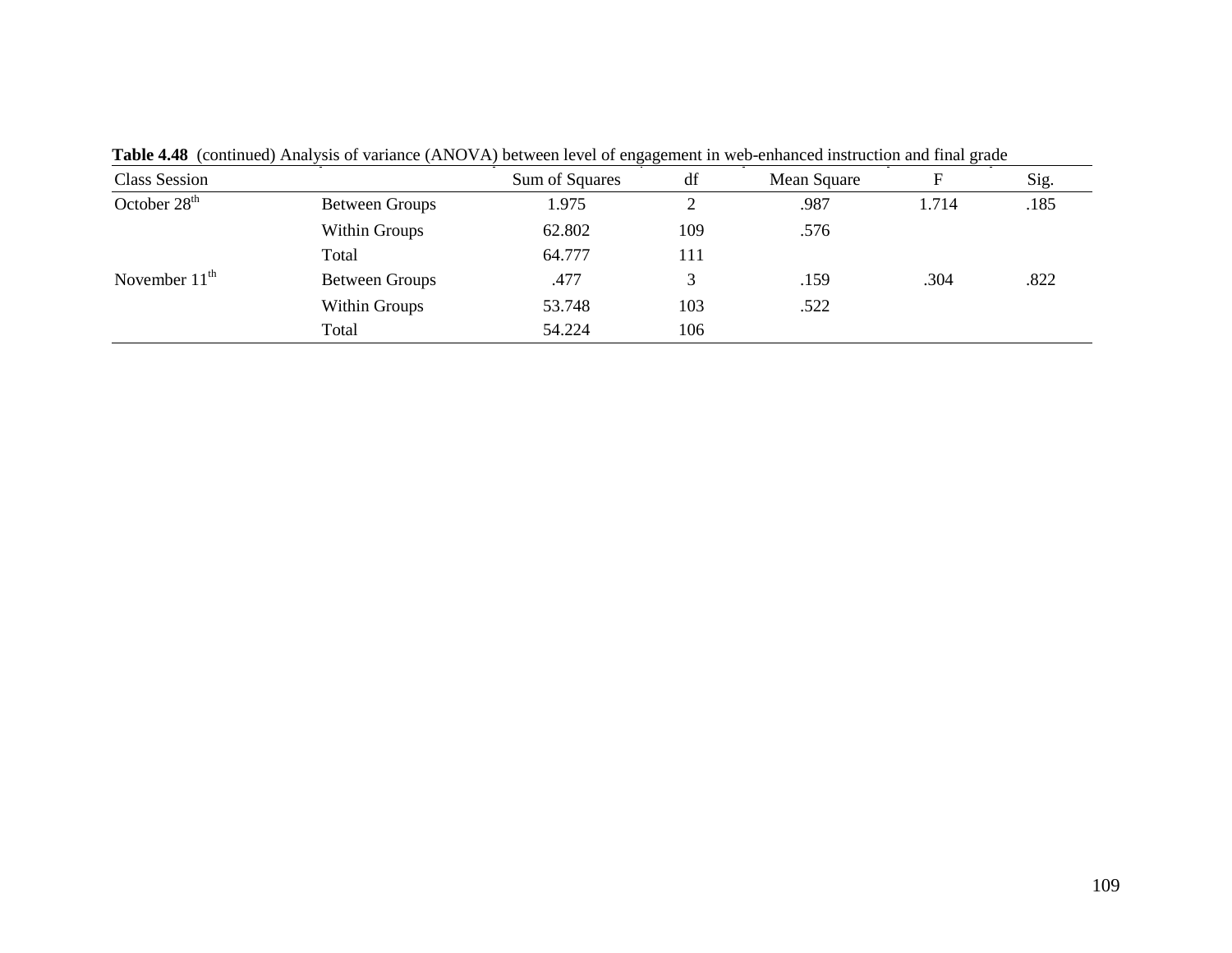| Knowledge Assessment    |              |                  |              |        |            |            |
|-------------------------|--------------|------------------|--------------|--------|------------|------------|
| Level of Engagement     | $\mathbf{A}$ | $\boldsymbol{B}$ | $\mathsf{C}$ | D      | Chi-square | Cramer's V |
|                         | $(\%)$       | $(\%)$           | $(\%)$       | $(\%)$ |            |            |
| August 30th             |              |                  |              |        | 2.747      | .103       |
| Disaffected             | 17.5         | 14.9             | 20.0         | 0.0    |            |            |
| <b>Slightly Engaged</b> | 27.5         | 26.9             | 35.0         | 0.0    |            |            |
| Engaged                 | 55.0         | 58.2             | 45.0         | 100.0  |            |            |
| August 30th             |              |                  |              |        | 3.750      | .120       |
| Disaffected             | 12.8         | 7.1              | 10.5         | 0.0    |            |            |
| <b>Slightly Engaged</b> | 17.9         | 10.0             | 15.8         | 0.0    |            |            |
| Engaged                 | 69.2         | 82.9             | 73.7         | 100.0  |            |            |
| September 9th           |              |                  |              |        | 7.747      | .167       |
| Disaffected             | 10.0         | 6.9              | 8.3          | 0.0    |            |            |
| <b>Slightly Engaged</b> | 22.5         | 26.4             | 50.0         | 50.0   |            |            |
| Engaged                 | 67.5         | 66.7             | 41.7         | 50.0   |            |            |
| September 20th          |              |                  |              |        | 6.567      | .162       |
| Disaffected             | 12.8         | 22.4             | 27.8         | 0.0    |            |            |
| <b>Slightly Engaged</b> | 41.0         | 32.8             | 50.0         | 100.0  |            |            |
| Engaged                 | 46.2         | 44.8             | 22.2         | 0.0    |            |            |
| September 30th          |              |                  |              |        | 3.159      | .110       |
| Disaffected             | 14.6         | 14.1             | 18.2         | 0.0    |            |            |
| <b>Slightly Engaged</b> | 39.0         | 39.1             | 27.3         | 50.0   |            |            |
| Engaged                 | 46.3         | 46.9             | 54.5         | 50.0   |            |            |
| October 7th             |              |                  |              |        | 11.518     | .214       |
| Disaffected             | 9.8          | 18.5             | 10.5         | 0.0    |            |            |
| <b>Slightly Engaged</b> | 31.7         | 23.1             | 57.9         | 100.0  |            |            |
| Engaged                 | 58.5         | 58.5             | 31.6         | 0.0    |            |            |
| October 14th            |              |                  |              |        | 3.411      | .120       |
| Disaffected             | 29.4         | 20.0             | 26.3         | 0.0    |            |            |
| <b>Slightly Engaged</b> | 44.1         | 41.5             | 36.8         | 100.0  |            |            |
| Engaged                 | 26.5         | 38.5             | 36.8         | 0.0    |            |            |
| October 28th            |              |                  |              |        | 4.840      | .147       |
| Disaffected             | 20.0         | 25.9             | 50.0         | 26.8   |            |            |
| <b>Slightly Engaged</b> | 45.0         | 43.1             | 28.6         | 42.0   |            |            |
| Engaged                 | 35.0         | 31.0             | 21.4         | 31.3   |            |            |
| November 11th           |              |                  |              |        | 3.629      | .130       |
| Disaffected             | 16.2         | 9.3              | 20.0         | 0.0    |            |            |
| <b>Slightly Engaged</b> | 24.3         | 37.0             | 26.7         | 0.0    |            |            |
| Engaged                 | 59.5         | 53.7             | 53.3         | 100.0  |            |            |

**Table 4.49** Relationships between students' self-reported levels of engagement and final grade on web-enhanced instruction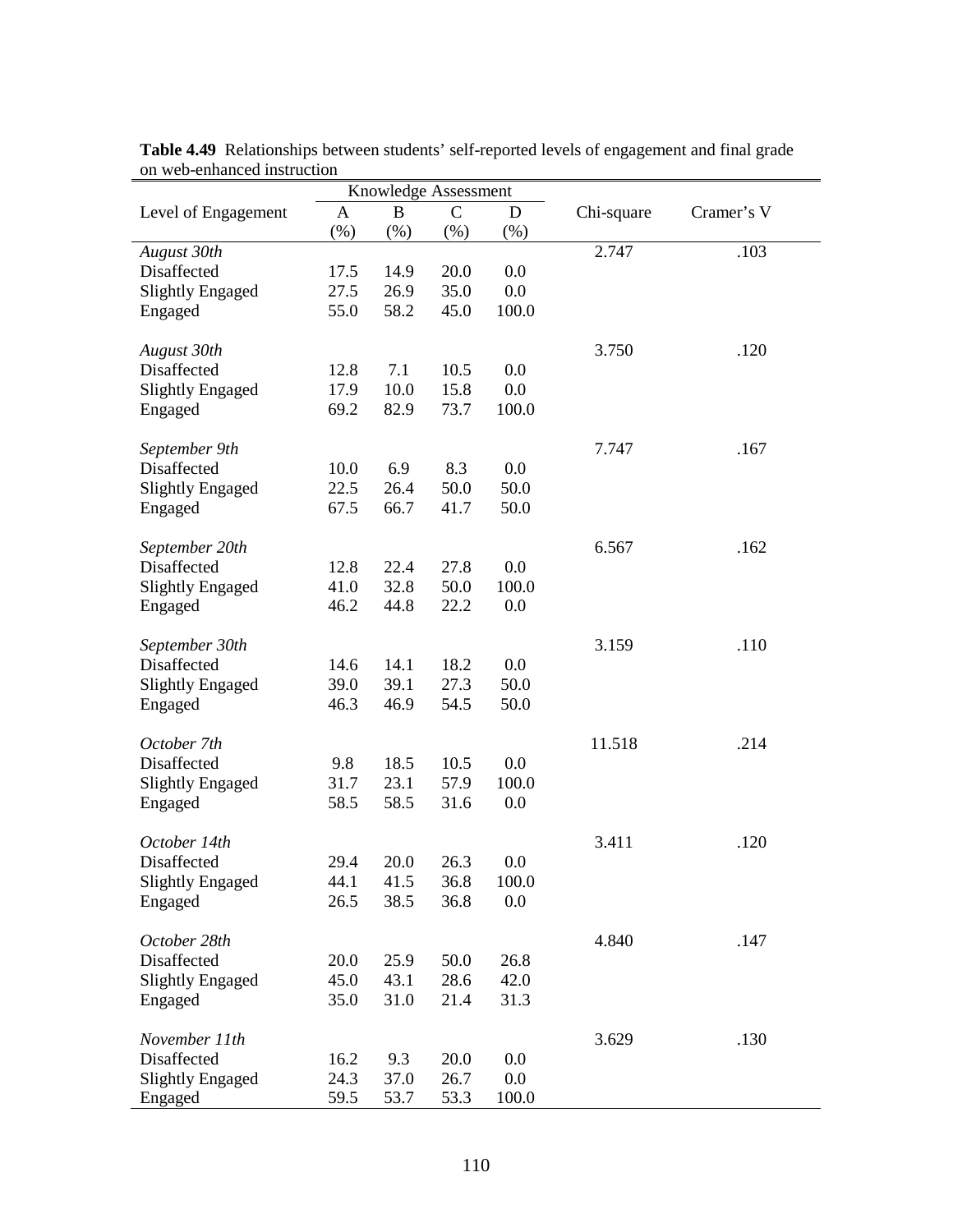| emmuseu mou aeuon |            |            |                 |
|-------------------|------------|------------|-----------------|
| Date              | Chi-square | Cramer's V | Davis' Rank     |
| August 30th       | 2.747      | .103       | low to moderate |
| August 30th       | 3.750      | .120       | low to moderate |
| September 9th     | 7.747      | .167       | low to moderate |
| September 20th    | 6.567      | .162       | low to moderate |
| September 30th    | 3.159      | .110       | low to moderate |
| October 7th       | 11.518     | .214       | low to moderate |
| October 14th      | 3.411      | .120       | low to moderate |
| October 28th      | 4.840      | .147       | low to moderate |
| November 11th     | 3.629      | .130       | low to moderate |

**Table 4.50** Davis' rank of relationship between engagement levels and final grade for webenhanced instruction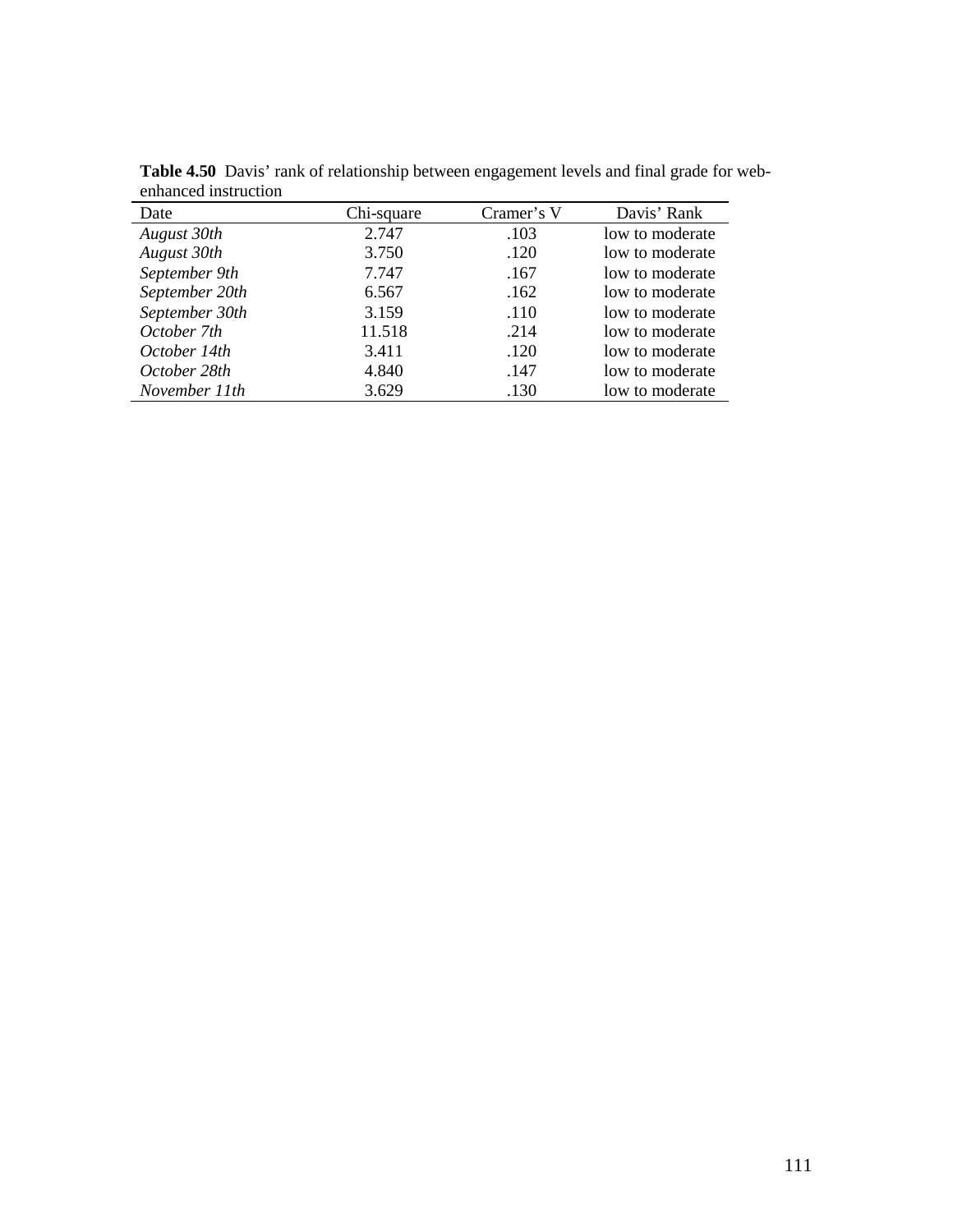#### **IMPLICATIONS**

Although no consistent and reliable relationships were identified as predictors of engagement and academic success, there is a body of research to suggest that gender can and does play a role in undergraduate education. This effect is seen both on the part of the teacher and the learner, and certain class meetings, suggest that there is a relationship between gender, academic class rank, academic success and engagement.

Further investigation with more sensitive data collection and analyses could assist with finding best-fits of teaching style and learning styles. This is based on the described demographics and more appropriate supplemental resources that could offer to bridge the gap for students not receiving information in the most useful form in the classroom. More work can be done to identify what factors are at work when there is a strong relationship between the investigated variables. Although there were no conclusive predictors, isolated incidents offer hope. More thorough investigation could describe what variables were manipulated to create the stronger relationships.

Further investigations need to be undertaken to more precisely describe the effect of known factors on the potential for learning and engagement. Factors such as time during the lecture, time of the week and time during the semester may play predictable roles both for females and males as well as freshmen and upperclassmen and could ultimately lead to strategic course design that maximizes opportunities and seeks to employ more novel teaching strategies during times that historically show the lowest engagement and learning. Given that no one teaching/learning style is universal, it also stands to reason that variety is an effective tool in the classroom to offer broader appeal. Not for the sake of entertainment but rather for the sake of creating a situation where

112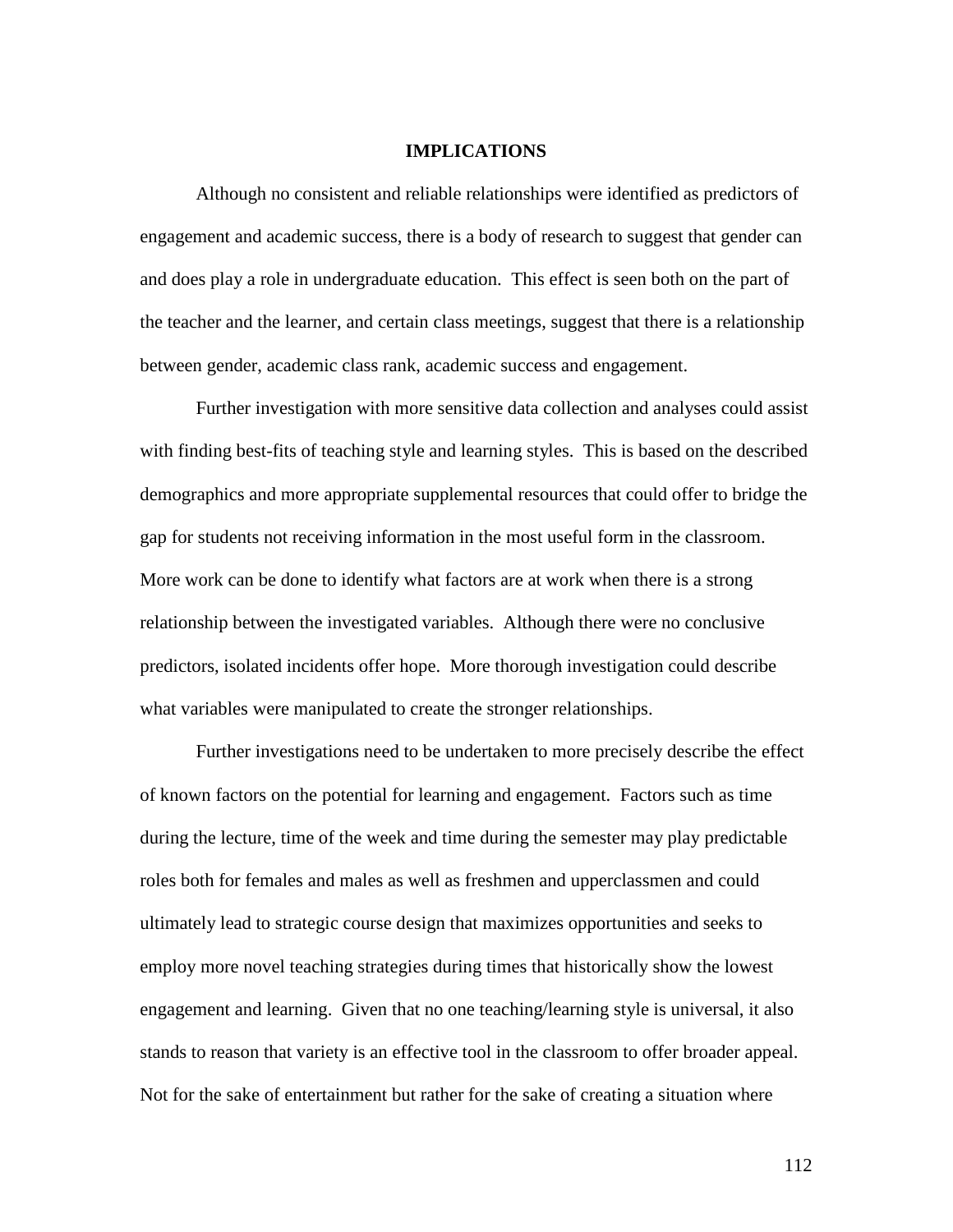meaningful learning occurs. Knowledge that is gained is useful to the learner, being able to employ this information for a variety of tasks, but most importantly being able to recall the information and apply it to a real-world situation.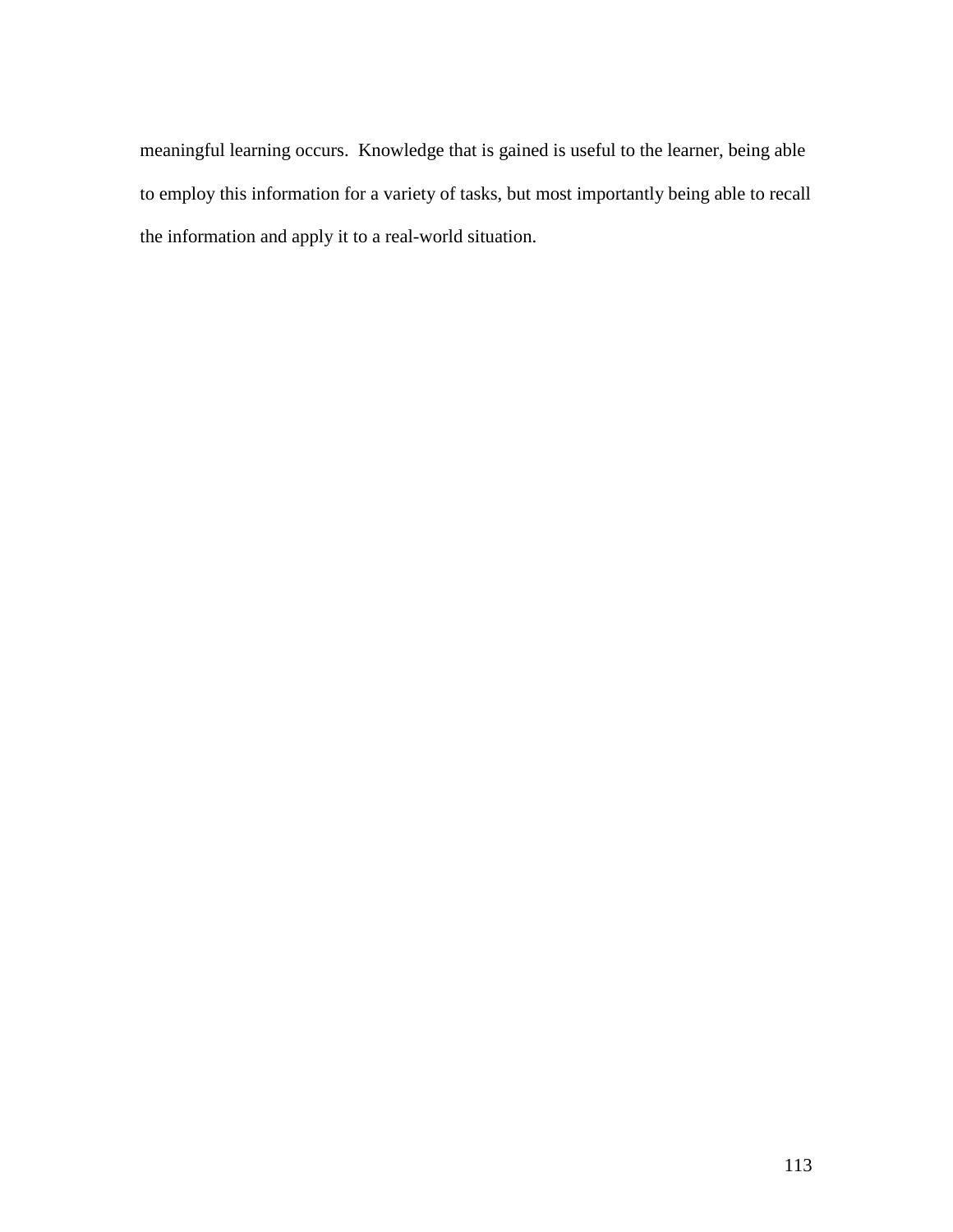#### **CHAPTER FIVE**

### **The relationship between student self-reported engagement and learning**

#### **INTRODUCTION**

 There are multiple ways to present educational material to an audience. With the advent of the printing press, telephone, television and the Internet, advances have been made in how information can be relayed to learners. The modern classroom offers unique opportunities to piece together various styles and tools to present information in ways appropriate not only to the subject matter but also the teachers and students. A question that remains to be answered is there an ideal delivery method, or is there simply a better method? Researchers have suggested that with a variety of teaching and learning styles (Kolb, 1984; Fleming, 1995, 2005) no one method would be an ideal fit for a learner and that the best approach may be one that is varied so as to appeal to a wider variety of preferences and tendencies (Chickering and Gamson, 1987).

# **PURPOSE AND OBJECTIVES**

 The purpose of this study is to examine the impact of various instructional delivery methods on student's self-reported levels of engagement and to determine any relationship between student engagement and knowledge gained. Specifically, the objectives of this study are to:

1. Describe students' self-reported levels of engagement for Web-related instruction, traditional instruction and technology-enhanced instruction.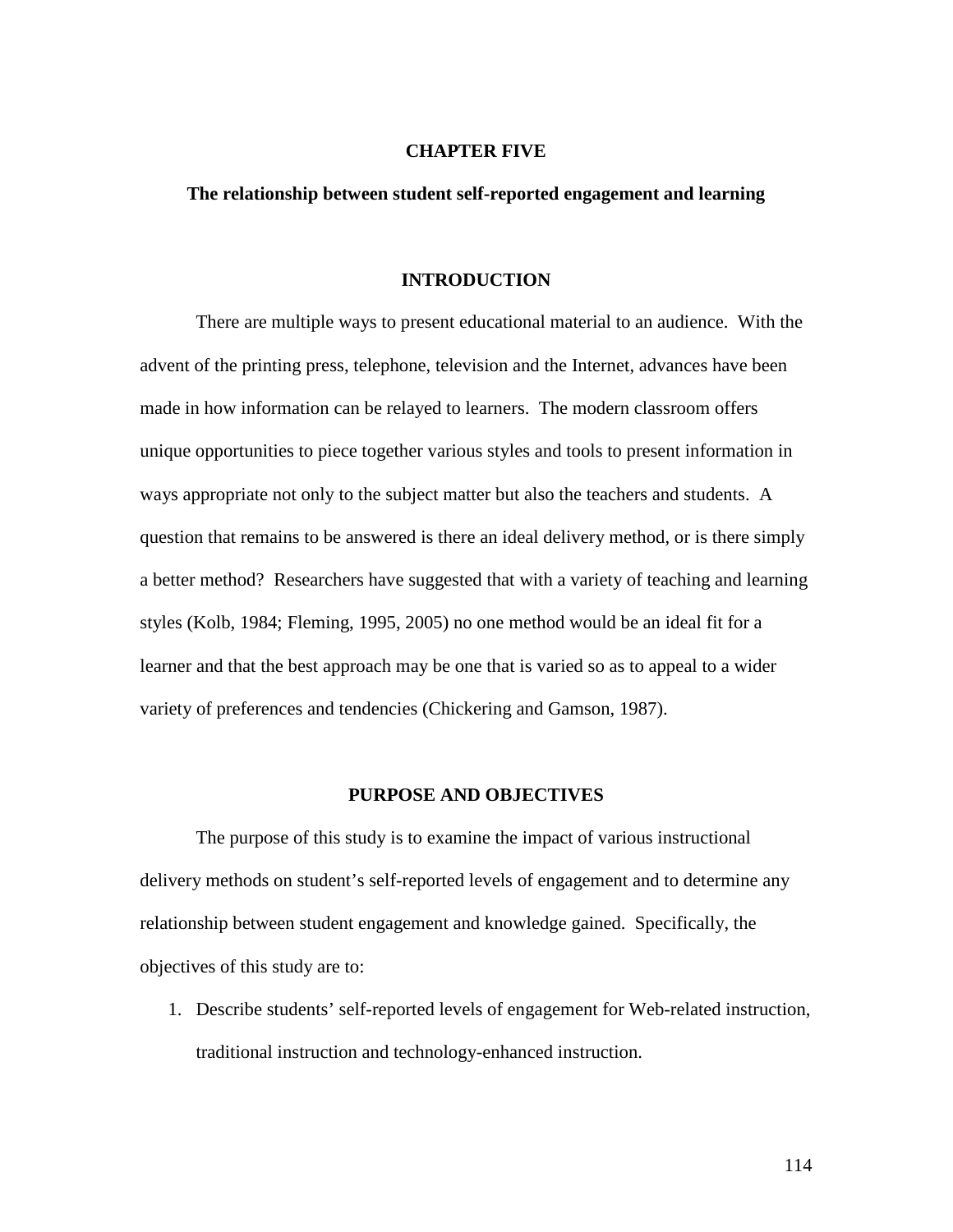2. Describe the relationship, if any, between AVS 150 students' self-reported levels of engagement and knowledge assessment scores.

### **RESULTS**

 Cumulative data (Table 5.1 and 5.2) suggests statistical differences (P< .05) between types teaching. Grand means (see table 5.1) report that Tech-enhanced (TE) has the highest level of self-reported engagement at M=3.70 (out of 5 point scale), followed by Web-enhanced (WEB) at M=3.52 and Traditional (TR) at M=3.41, respectively. Standard deviation values and variance terms suggest similarity between the variation of the collected responses.

**Table 5.1** Grand Means For Self-Reported Engagement on a five point scale

|                                                                                                                      |      | ິ       |         |                     |                |  |
|----------------------------------------------------------------------------------------------------------------------|------|---------|---------|---------------------|----------------|--|
| Lecture Style                                                                                                        |      | Minimum | Maximum | <b>Grand Mean</b>   | <b>Std Dev</b> |  |
| Traditional                                                                                                          | .57  | 1.50    | 5.00    | $3.41$ <sup>a</sup> | .65            |  |
| <b>Tech Enhanced</b>                                                                                                 | l 56 | 1.67    | 5.00    | 3.70 $^{\circ}$     | .65            |  |
| Web                                                                                                                  | 57   | -67     | 5.00    | 3.52 $^{\circ}$     | .62            |  |
| <u> Tanzania de Caractería de Caractería de Caractería de Caractería de Caractería de Caractería de Caractería d</u> |      |         |         |                     |                |  |

a,b,c grand means with different superscripts denotes significance at  $P < .05$  level

 To describe differences between the types of content delivery an analysis of variance (Table 4.4) was used to compare the means of the individual lecture styles. The analysis showed a significant differences between traditional M=3.41, technology enhanced M=3.70 and web enhanced M=3.52, respectively, at a P < .05 level.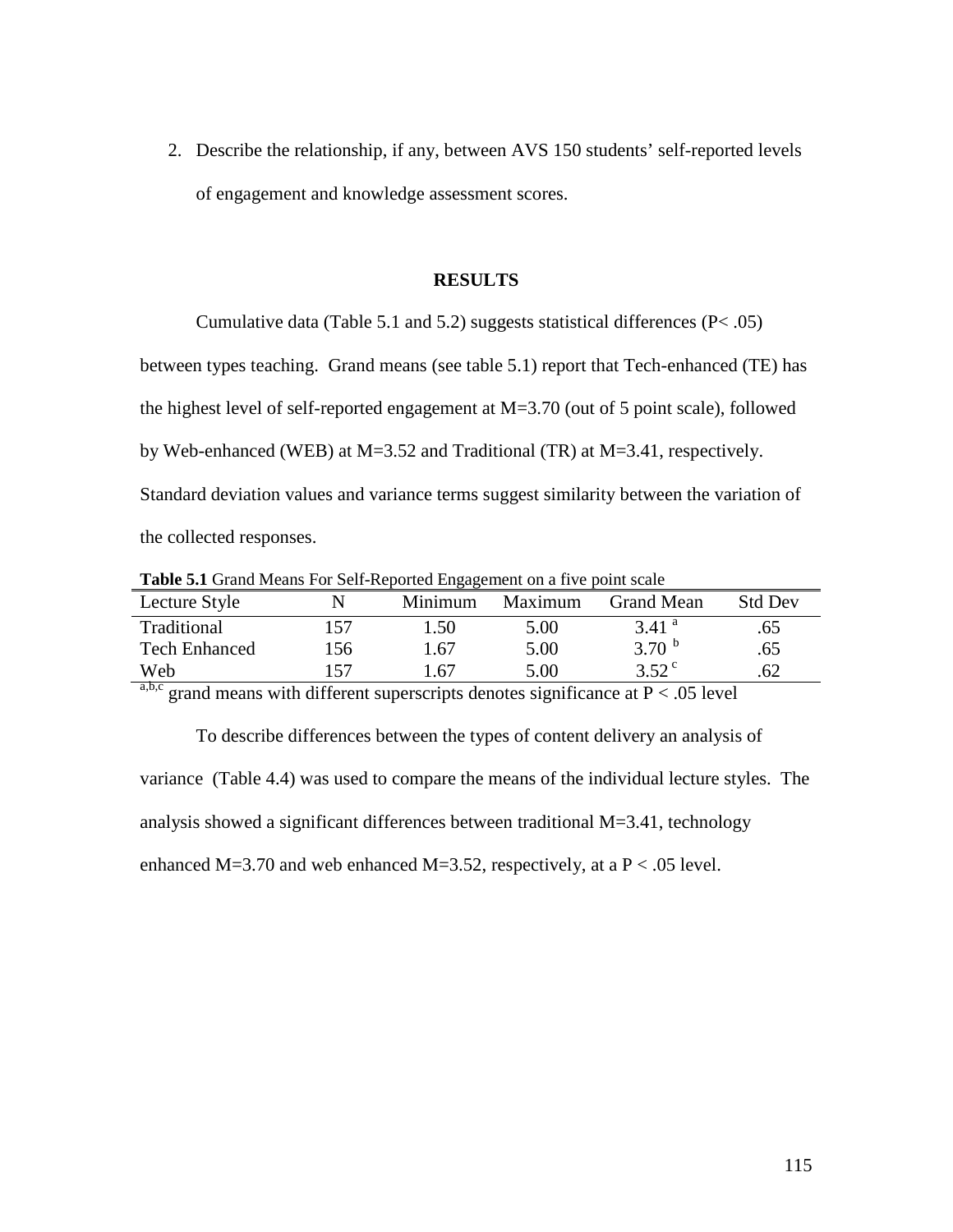| Type of Instruction  |                       | SS     | df  | <b>MS</b> | F     | sig  |
|----------------------|-----------------------|--------|-----|-----------|-------|------|
| Traditional          | <b>Between Groups</b> | 65.532 | 152 | .431      | 7.579 | .030 |
|                      | Within Groups         | .228   | 4   | .057      |       |      |
|                      | Total                 | 65.759 | 156 |           |       |      |
| <b>Tech Enhanced</b> | <b>Between Groups</b> | 66.051 | 151 | .437      | 7.750 | .028 |
|                      | <b>Within Groups</b>  | .226   | 4   | .056      |       |      |
|                      | Total                 | 66.276 | 155 |           |       |      |
| <b>Web Enhanced</b>  | <b>Between Groups</b> | 60.179 | 152 | .396      | 6.081 | .044 |
|                      | <b>Within Groups</b>  | .260   | 4   | .065      |       |      |
|                      | Total                 | 60.440 | 156 |           |       |      |
|                      |                       |        |     |           |       |      |

**Table 5.2** Analysis of variance (ANOVA) between self-reported engagement for selected instructional delivery methods

An aggregate analysis of percentages of students qualifying as disaffected,

slightly engaged or engaged based on their likelihood of answering a question correctly is

given in Table 5.3.

| -00- - 0<br>070     |             |           |            |           |                 |           |  |
|---------------------|-------------|-----------|------------|-----------|-----------------|-----------|--|
| Percentage Level of | Traditional |           | Technology |           | Web Enhanced    |           |  |
| Engagement          |             |           |            | Enhanced  |                 |           |  |
|                     | Correct     | Incorrect | Correct    | Incorrect | Correct         | Incorrect |  |
|                     | (96)        | $(\%)$    | $(\%)$     | $\%$ )    | $\mathcal{O}_0$ | $(\%)$    |  |
| Disaffected         | 16.57       | 19.33     | 12.13      | 16.7      | 14.67           | 18.83     |  |
| Slightly Engaged    | 30.4        | 30.74     | 25.1       | 27.64     | 29.69           | 35.18     |  |
| Engaged             | 53.04       | 51.11     | 62.78      | 55.67     | 55.63           | 45.97     |  |

**Table 5.3** Aggregate engagement level (%) of students based on a correct answer

A Pearson's Chi Square analysis yielded a value of 5.930 (P < .05) for the September 9<sup>th</sup> Web-enhanced instruction delivery format (Table 5.4). Other Chi Square analyses of Web-enhanced instruction and self-reported engagement levels revealed no

additional associations.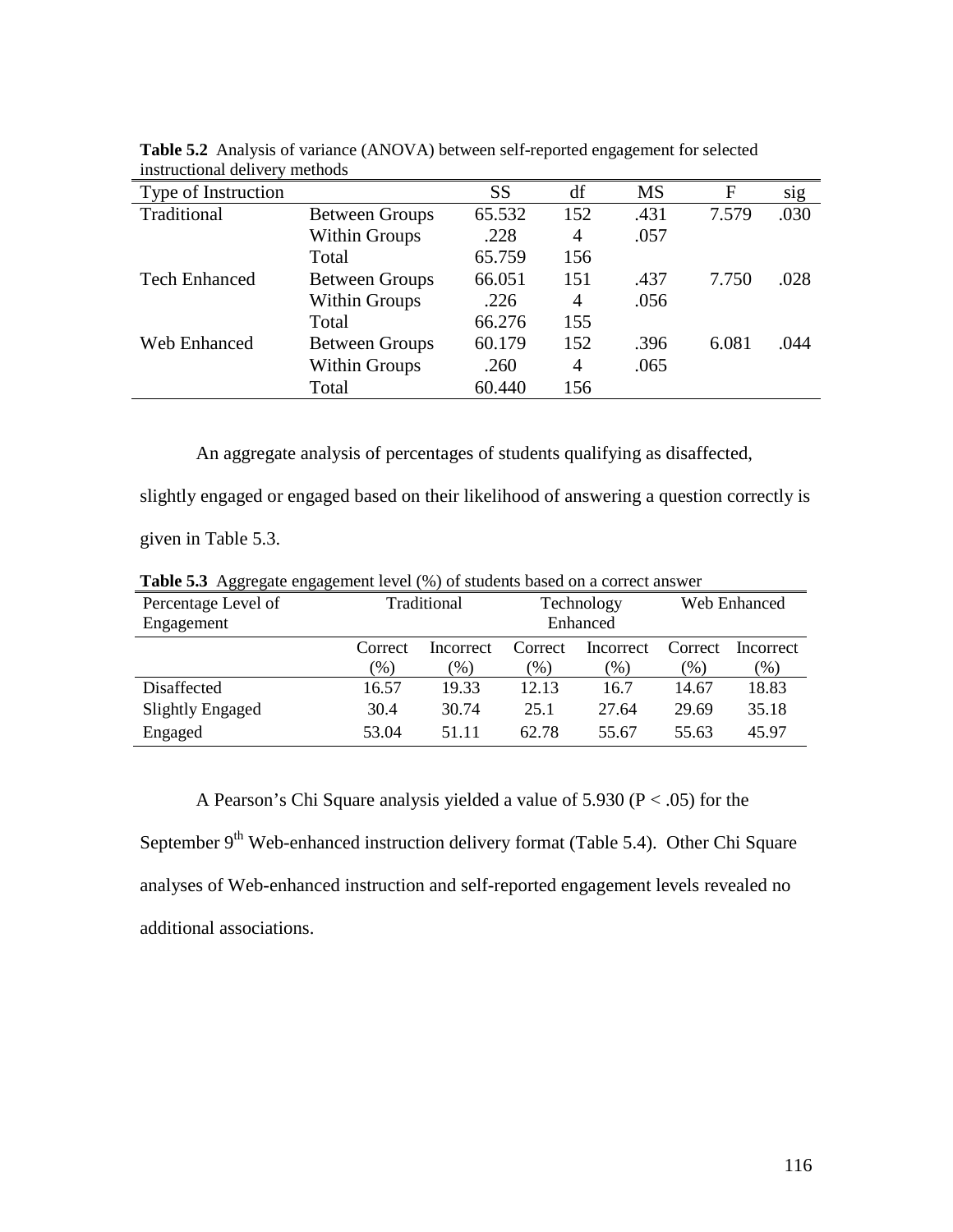| Knowledge Assessment    |             |                   |            |            |  |  |  |  |
|-------------------------|-------------|-------------------|------------|------------|--|--|--|--|
| Level of Engagement     | Correct (%) | Incorrect $(\% )$ | Chi-Square | Cramer's V |  |  |  |  |
| September 2nd           |             |                   | 2.872      | .150       |  |  |  |  |
| Disaffected             | 19.0        | 14.6              |            |            |  |  |  |  |
| <b>Slightly Engaged</b> | 25.3        | 39.6              |            |            |  |  |  |  |
| Engaged                 | 55.7        | 45.8              |            |            |  |  |  |  |
|                         |             |                   |            |            |  |  |  |  |
| September 4th           |             |                   | 1.811      | .121       |  |  |  |  |
| Disaffected             | 12.7        | 22.1              |            |            |  |  |  |  |
| <b>Slightly Engaged</b> | 27.3        | 25.0              |            |            |  |  |  |  |
| Engaged                 | 60.0        | 52.9              |            |            |  |  |  |  |
|                         |             |                   |            |            |  |  |  |  |
| September 6th           |             |                   | 3.418      | .164       |  |  |  |  |
| Disaffected             | 6.0         | 9.3               |            |            |  |  |  |  |
| <b>Slightly Engaged</b> | 17.9        | 30.2              |            |            |  |  |  |  |
| Engaged                 | 76.2        | 60.5              |            |            |  |  |  |  |
|                         |             |                   |            |            |  |  |  |  |
| September 18th          |             |                   | 3.964      | .177       |  |  |  |  |
| Disaffected             | 19.0        | 26.5              |            |            |  |  |  |  |
| <b>Slightly Engaged</b> | 46.6        | 29.4              |            |            |  |  |  |  |
| Engaged                 | 34.5        | 44.1              |            |            |  |  |  |  |
|                         |             |                   |            |            |  |  |  |  |
| September 23rd          |             |                   | 3.082      | .153       |  |  |  |  |
| Disaffected             | 20.2        | 30.2              |            |            |  |  |  |  |
|                         | 37.1        | 41.9              |            |            |  |  |  |  |
| <b>Slightly Engaged</b> | 42.7        |                   |            |            |  |  |  |  |
| Engaged                 |             | 27.9              |            |            |  |  |  |  |
| September 30th          |             |                   | 3.583      | .166       |  |  |  |  |
| Disaffected             | 22.7        | 9.1               |            |            |  |  |  |  |
| <b>Slightly Engaged</b> | 24.7        | 36.4              |            |            |  |  |  |  |
| Engaged                 | 52.6        | 54.5              |            |            |  |  |  |  |
|                         |             |                   |            |            |  |  |  |  |
| October 21st            |             |                   | 3.972      | .192       |  |  |  |  |
| Disaffected             | 8.0         | 26.5              |            |            |  |  |  |  |
|                         |             | 28.9              |            |            |  |  |  |  |
| <b>Slightly Engaged</b> | 32.0        |                   |            |            |  |  |  |  |
| Engaged                 | 60.0        | 44.6              |            |            |  |  |  |  |
| October 30th            |             |                   | 4.305      | .190       |  |  |  |  |
| Disaffected             | 13.5        | 30.0              |            |            |  |  |  |  |
|                         |             |                   |            |            |  |  |  |  |
| <b>Slightly Engaged</b> | 33.7        | 30.0              |            |            |  |  |  |  |
| Engaged                 | 52.8        | 40.0              |            |            |  |  |  |  |
|                         |             |                   |            |            |  |  |  |  |
| November 13th           |             |                   | 1.672      | .139       |  |  |  |  |
| Disaffected             | 21.4        | 25.8              |            |            |  |  |  |  |
| <b>Slightly Engaged</b> | 46.4        | 32.3              |            |            |  |  |  |  |
| Engaged                 | 32.1        | 41.9              |            |            |  |  |  |  |

**Table 5.4** Relationships between students' self-reported levels of engagement and knowledge assessments on traditional instruction.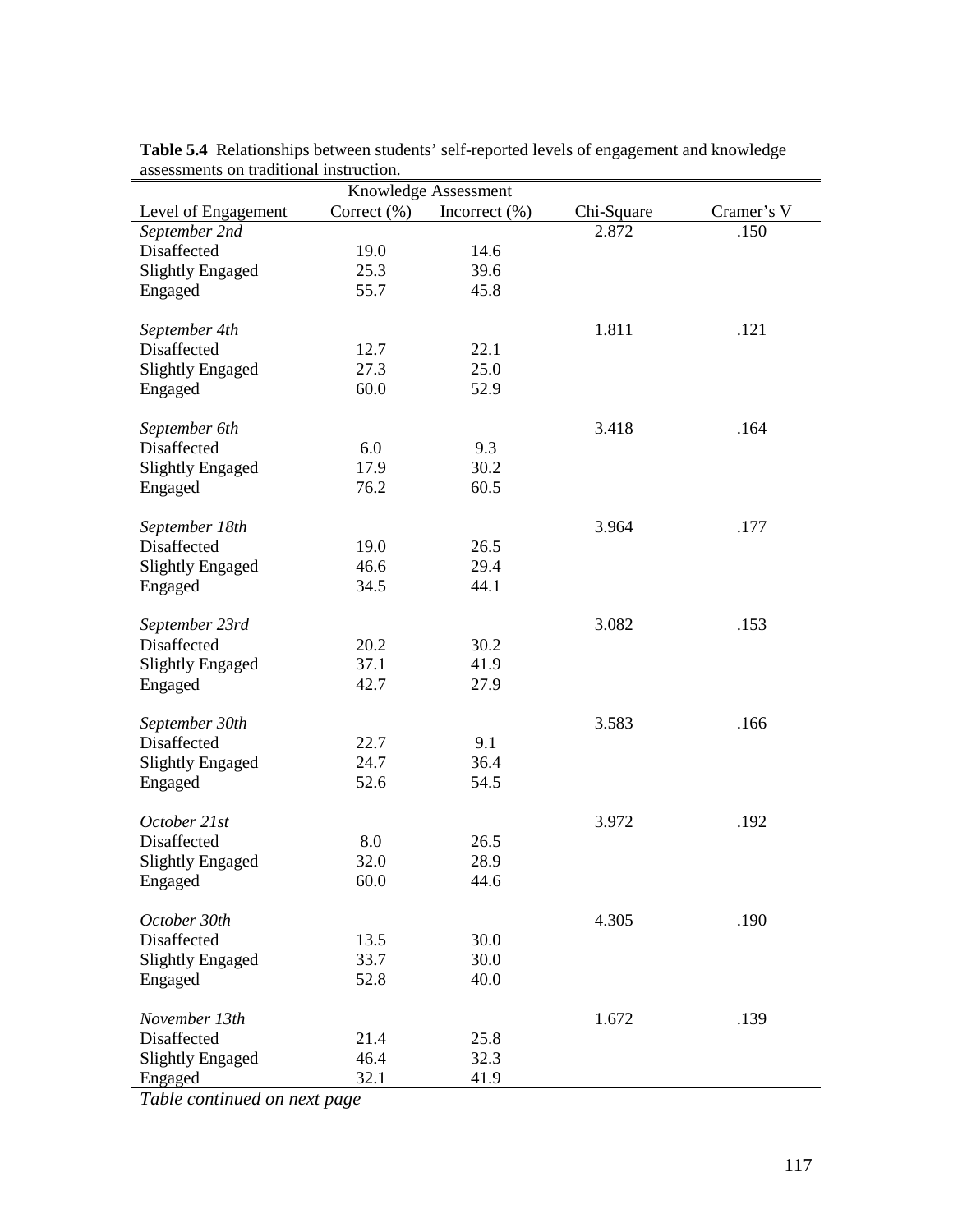| Knowledge Assessment    |                 |                   |            |            |  |  |  |  |
|-------------------------|-----------------|-------------------|------------|------------|--|--|--|--|
| Level of Engagement     | Correct $(\% )$ | Incorrect $(\% )$ | Chi-Square | Cramer's V |  |  |  |  |
|                         |                 |                   |            |            |  |  |  |  |
| December 2nd            |                 |                   | 1.124      | .108       |  |  |  |  |
| Disaffected             | 16.7            | 18.5              |            |            |  |  |  |  |
| <b>Slightly Engaged</b> | 35.7            | 44.4              |            |            |  |  |  |  |
| Engaged                 | 47.6            | 50.0              |            |            |  |  |  |  |
| December 4th            |                 |                   | .437       | .127       |  |  |  |  |
| Disaffected             | 23.1            | 0.0               |            |            |  |  |  |  |
| <b>Slightly Engaged</b> | 7.7             | 0.0               |            |            |  |  |  |  |
| Engaged                 | 69.2            | 100.0             |            |            |  |  |  |  |

**Table 5.4** (continued) Relationships between students' self-reported levels of engagement and knowledge assessments on traditional instruction.

A Pearson's Chi Square analysis yielded a value of 8.121 (P < .05) for the

October 11<sup>th</sup> technology-enhanced instruction delivery format (Table 5.4). Other Chi

Square analyses of tech-enhanced instruction and self-reported engagement levels

revealed no additional associations.

| assessments on technology-enhanced instruction |                 |                   |                      |                   |  |  |  |  |
|------------------------------------------------|-----------------|-------------------|----------------------|-------------------|--|--|--|--|
| Knowledge Assessment                           |                 |                   |                      |                   |  |  |  |  |
| Level of Engagement                            | Correct $(\% )$ | Incorrect $(\% )$ | Chi-Square           | Cramer's V        |  |  |  |  |
| September 9th                                  |                 |                   | 1.273 <sup>a</sup>   | .098 <sup>a</sup> |  |  |  |  |
| Disaffected                                    | 5.6             | 16.7              |                      |                   |  |  |  |  |
| Slightly Engaged                               | 15.9            | 16.7              |                      |                   |  |  |  |  |
| Engaged                                        | 78.6            | 66.7              |                      |                   |  |  |  |  |
|                                                |                 |                   |                      |                   |  |  |  |  |
| September 16th                                 |                 |                   | $1.471$ <sup>a</sup> | .104 <sup>a</sup> |  |  |  |  |
| Disaffected                                    | 8.2             | 14.1              |                      |                   |  |  |  |  |
| <b>Slightly Engaged</b>                        | 34.2            | 28.1              |                      |                   |  |  |  |  |
| Engaged                                        | 57.5            | 57.8              |                      |                   |  |  |  |  |
|                                                |                 |                   |                      |                   |  |  |  |  |
| September 20th                                 |                 |                   | .529 <sup>a</sup>    | .065 <sup>a</sup> |  |  |  |  |
| Disaffected                                    | 9.2             | 16.7              |                      |                   |  |  |  |  |
| Slightly Engaged                               | 25.8            | 16.7              |                      |                   |  |  |  |  |
| Engaged                                        | 65.0            | 66.7              |                      |                   |  |  |  |  |

**Table 5.5** Relationships between students' self-reported levels of engagement and knowledge assessments on technology-enhanced instruction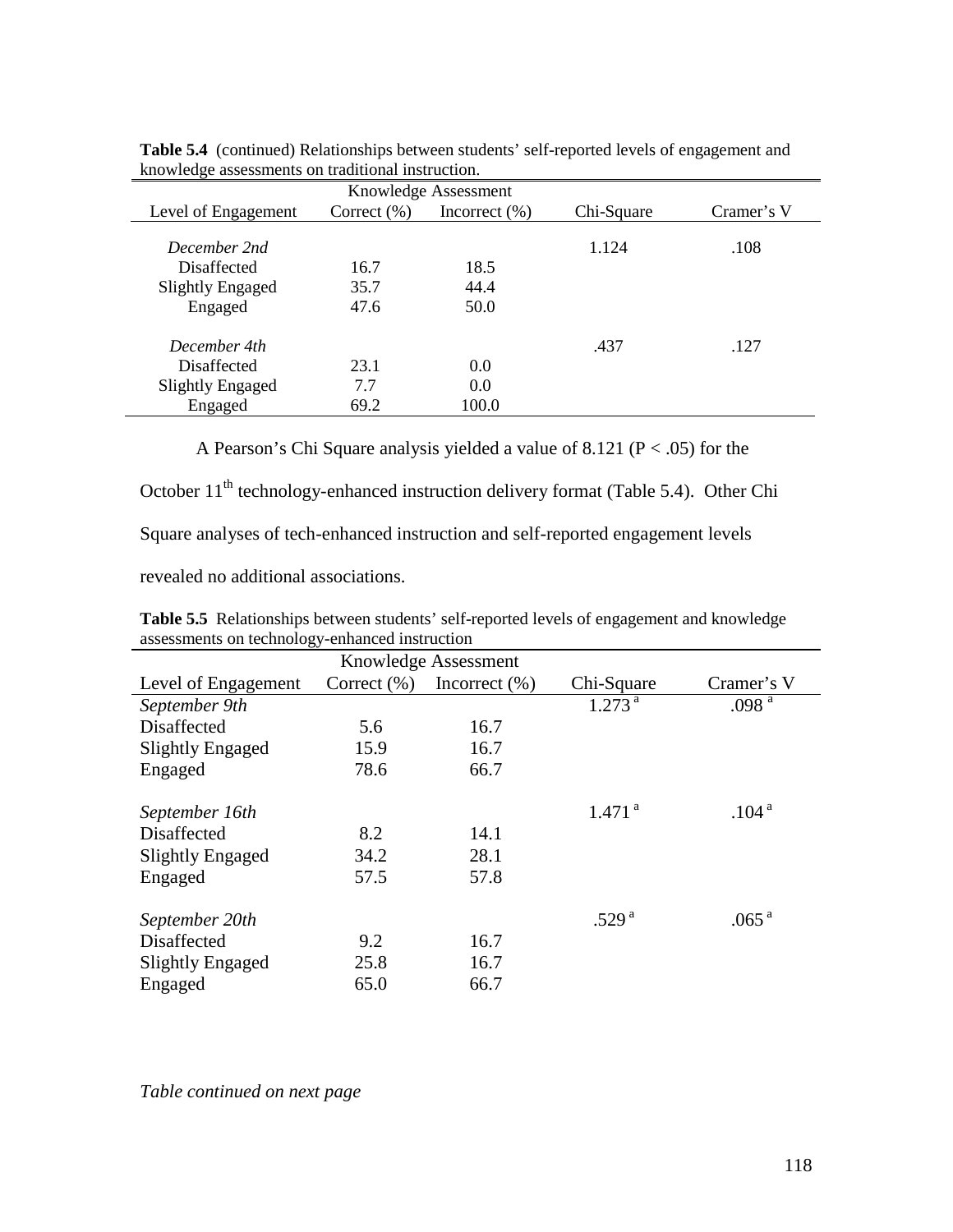| Knowledge Assessment                |                 |                   |                                  |                                 |  |  |  |
|-------------------------------------|-----------------|-------------------|----------------------------------|---------------------------------|--|--|--|
| Level of Engagement<br>October 11th | Correct $(\% )$ | Incorrect $(\% )$ | Chi-Square<br>2.187 <sup>a</sup> | Cramer's V<br>.141 <sup>a</sup> |  |  |  |
| Disaffected                         | 12.6            | 20.0              |                                  |                                 |  |  |  |
| <b>Slightly Engaged</b>             | 22.1            | 6.7               |                                  |                                 |  |  |  |
| Engaged                             | 65.3            | 73.3              |                                  |                                 |  |  |  |
|                                     |                 |                   |                                  |                                 |  |  |  |
| October 11th                        |                 |                   | 8.181 b                          | .290 <sub>b</sub>               |  |  |  |
| Disaffected                         | 10.8            | 0.0               |                                  |                                 |  |  |  |
| <b>Slightly Engaged</b>             | 17.2            | 75.0              |                                  |                                 |  |  |  |
| Engaged                             | 72.0            | 25.0              |                                  |                                 |  |  |  |
|                                     |                 |                   |                                  |                                 |  |  |  |
| October 21st                        |                 |                   | 2.658a                           | .161a                           |  |  |  |
| Disaffected                         | 15.1            | 29.4              |                                  |                                 |  |  |  |
| <b>Slightly Engaged</b>             | 31.4            | 35.3              |                                  |                                 |  |  |  |
| Engaged                             | 53.5            | 35.3              |                                  |                                 |  |  |  |
|                                     |                 |                   |                                  |                                 |  |  |  |
| October 23rd                        |                 |                   | .713 a                           | .076 a                          |  |  |  |
| Disaffected                         | 4.3             | 7.7               |                                  |                                 |  |  |  |
| <b>Slightly Engaged</b>             | 25.7            | 26.9              |                                  |                                 |  |  |  |
| Engaged                             | 70.0            | 65.4              |                                  |                                 |  |  |  |
| October 30th                        |                 |                   | .131 a                           | .034 a                          |  |  |  |
| Disaffected                         | 20.0            | 20.2              |                                  |                                 |  |  |  |
| <b>Slightly Engaged</b>             | 28.0            | 31.5              |                                  |                                 |  |  |  |
| Engaged                             | 52.0            | 48.3              |                                  |                                 |  |  |  |
|                                     |                 |                   |                                  |                                 |  |  |  |
| November 1st                        |                 |                   | 3.427 a                          | .197 a                          |  |  |  |
| Disaffected                         | 9.4             | 12.5              |                                  |                                 |  |  |  |
| <b>Slightly Engaged</b>             | 20.3            | 4.2               |                                  |                                 |  |  |  |
| Engaged                             | 70.3            | 83.3              |                                  |                                 |  |  |  |
|                                     |                 |                   |                                  |                                 |  |  |  |
| November 6th                        |                 |                   | .180 a                           | .042 a                          |  |  |  |
| Disaffected                         | 13.6            | 13.6              |                                  |                                 |  |  |  |
| <b>Slightly Engaged</b>             | 27.3            | 23.7              |                                  |                                 |  |  |  |
| Engaged                             | 59.1            | 62.7              |                                  |                                 |  |  |  |
|                                     |                 |                   |                                  |                                 |  |  |  |
| November 11th                       |                 |                   | 1.668a                           | .139 a                          |  |  |  |
| Disaffected                         | 6.8             | 16.7              |                                  |                                 |  |  |  |
| <b>Slightly Engaged</b>             | 20.3            | 25.0              |                                  |                                 |  |  |  |
| Engaged                             | 73.0            | 58.3              |                                  |                                 |  |  |  |
|                                     |                 |                   |                                  |                                 |  |  |  |

**Table 5.5** (continued) Relationships between students' self-reported levels of engagement and knowledge assessments on technology-enhanced instruction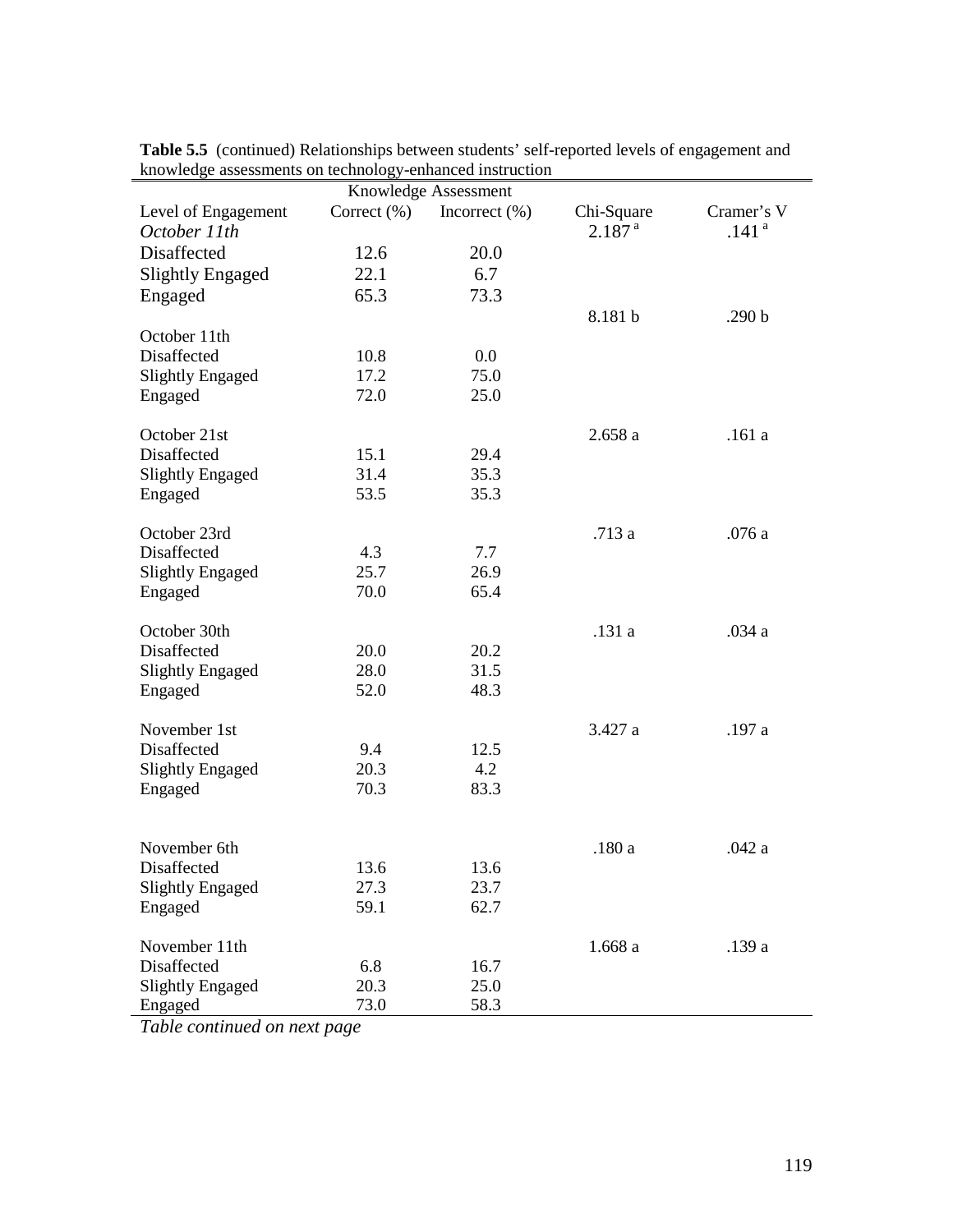| Knowledge assessments on teemforogy emianeed mstraction |                 |                   |                    |                   |  |  |  |  |
|---------------------------------------------------------|-----------------|-------------------|--------------------|-------------------|--|--|--|--|
| Knowledge Assessment                                    |                 |                   |                    |                   |  |  |  |  |
| Level of Engagement                                     | Correct $(\% )$ | Incorrect $(\% )$ | Chi-Square         | Cramer's V        |  |  |  |  |
|                                                         |                 |                   |                    |                   |  |  |  |  |
| November 15th                                           |                 |                   | 1.048 <sup>a</sup> | .109 <sup>a</sup> |  |  |  |  |
| Disaffected                                             | 26.7            | 35.7              |                    |                   |  |  |  |  |
| Slightly Engaged                                        | 35.0            | 35.7              |                    |                   |  |  |  |  |
| Engaged                                                 | 38.3            | 28.6              |                    |                   |  |  |  |  |
|                                                         |                 |                   |                    |                   |  |  |  |  |
| November 15th                                           |                 |                   | .582 <sup>a</sup>  | .086 <sup>a</sup> |  |  |  |  |
| Disaffected                                             | 15.4            | 13.8              |                    |                   |  |  |  |  |
| Slightly Engaged                                        | 23.1            | 33.8              |                    |                   |  |  |  |  |
| Engaged                                                 | 61.5            | 52.3              |                    |                   |  |  |  |  |

**Table 5.5** (continued) Relationships between students' self-reported levels of engagement and knowledge assessments on technology-enhanced instruction

a,b different superscripts denotes significance at  $P < .05$  level

**Table 5.6** Relationships between students' self-reported levels of engagement and knowledge assessments on Web-enhanced instruction

| Knowledge Assessment         |                 |                   |                    |                       |
|------------------------------|-----------------|-------------------|--------------------|-----------------------|
| Level of Engagement          | Correct $(\% )$ | Incorrect $(\% )$ | Chi-Square         | Cramer's V            |
| August 30th                  |                 |                   | $1.119^{a}$        | $.096^{\overline{a}}$ |
| Disaffected                  | 17.5            | 12.2              |                    |                       |
| <b>Slightly Engaged</b>      | 28.7            | 24.4              |                    |                       |
| Engaged                      | 53.8            | 63.4              |                    |                       |
|                              |                 |                   |                    |                       |
| August 30th                  |                 |                   | .736 <sup>a</sup>  | .077 <sup>a</sup>     |
| Disaffected                  | 4.8             | 8.6               |                    |                       |
| <b>Slightly Engaged</b>      | 11.9            | 13.6              |                    |                       |
| Engaged                      | 83.3            | 77.8              |                    |                       |
|                              |                 |                   |                    |                       |
| September 9th                |                 |                   | 5.930 $^{\rm b}$   | $.212^{b}$            |
| Disaffected                  | 3.5             | 15.2              |                    |                       |
| <b>Slightly Engaged</b>      | 27.9            | 26.1              |                    |                       |
| Engaged                      | 68.6            | 58.7              |                    |                       |
|                              |                 |                   |                    |                       |
| September 20th               |                 |                   | 2.926 <sup>a</sup> | .152 <sup>a</sup>     |
| Disaffected                  | 17.6            | 33.3              |                    |                       |
| <b>Slightly Engaged</b>      | 40.2            | 33.3              |                    |                       |
| Engaged                      | 42.2            | 33.3              |                    |                       |
|                              |                 |                   |                    |                       |
| September 30th               |                 |                   | 2.072 <sup>a</sup> | .127 <sup>a</sup>     |
| Disaffected                  | 14.5            | 18.2              |                    |                       |
| <b>Slightly Engaged</b>      | 35.9            | 54.5              |                    |                       |
| Engaged                      | 49.6            | 27.3              |                    |                       |
| Table continued on next page |                 |                   |                    |                       |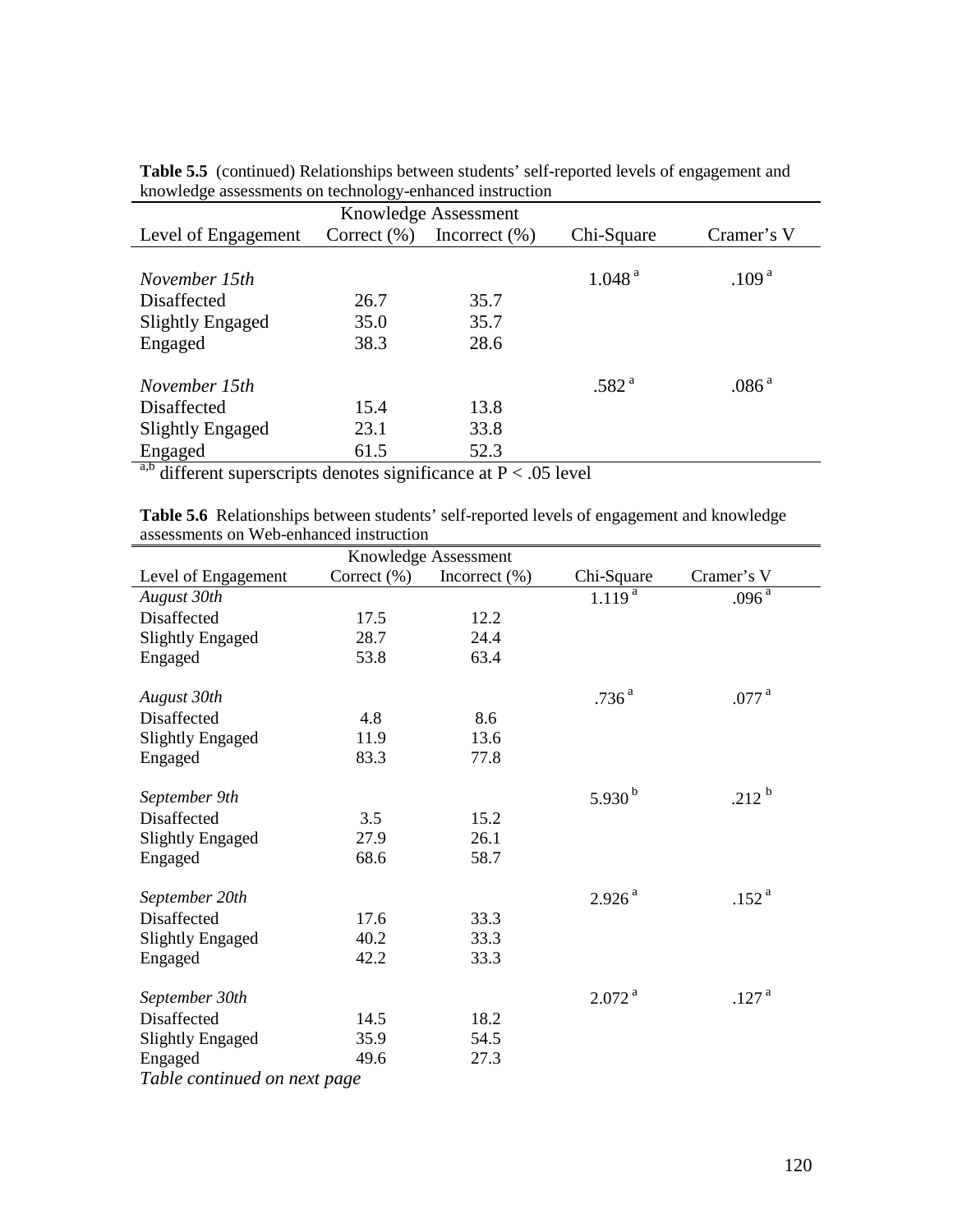| Knowledge assessments on web emittieed motiu<br>Knowledge Assessment |                 |                   |                      |                   |
|----------------------------------------------------------------------|-----------------|-------------------|----------------------|-------------------|
| Level of Engagement                                                  | Correct $(\% )$ | Incorrect $(\% )$ | Chi-Square           | Cramer's V        |
|                                                                      |                 |                   |                      |                   |
| October 7th                                                          |                 |                   | 2.588 <sup>a</sup>   | .144 <sup>a</sup> |
| Disaffected                                                          | 11.2            | 23.5              |                      |                   |
| <b>Slightly Engaged</b>                                              | 30.8            | 35.3              |                      |                   |
| Engaged                                                              | 57.9            | 41.2              |                      |                   |
|                                                                      |                 |                   |                      |                   |
| October 14th                                                         |                 |                   | .481 $^{a}$          | .065 $^{\rm a}$   |
| Disaffected                                                          | 21.9            | 25.0              |                      |                   |
| Slightly Engaged                                                     | 41.0            | 50.0              |                      |                   |
| Engaged                                                              | 37.1            | 25.0              |                      |                   |
|                                                                      |                 |                   |                      |                   |
| October 28th                                                         |                 |                   | $3.895$ <sup>a</sup> | .195 <sup>a</sup> |
| Disaffected                                                          | 26.7            | 26.4              |                      |                   |
| Slightly Engaged                                                     | 20.0            | 43.7              |                      |                   |
| Engaged                                                              | 53.3            | 29.9              |                      |                   |
|                                                                      |                 |                   |                      |                   |
| November 11th                                                        |                 |                   | .569 $^{a}$          | .074 <sup>a</sup> |
| Disaffected                                                          | 14.3            | 7.1               |                      |                   |
| <b>Slightly Engaged</b>                                              | 30.8            | 35.7              |                      |                   |
| Engaged                                                              | 54.9            | 57.1              |                      |                   |

| Table 5.6 (Continued) Relationships between students' self-reported levels of engagement and |  |
|----------------------------------------------------------------------------------------------|--|
| knowledge assessments on Web-enhanced instruction                                            |  |

a,b different superscripts denotes significance at  $P < .05$  level

For traditional instruction, Cramer's V values suggested all relationships were low to moderate (.10-.29) (see Table 5.7) based on Davis (1971) descriptors (Table 3.3). The data suggest that no relationship exists between the traditional style of teaching and the likelihood that a student will answer a question correctly.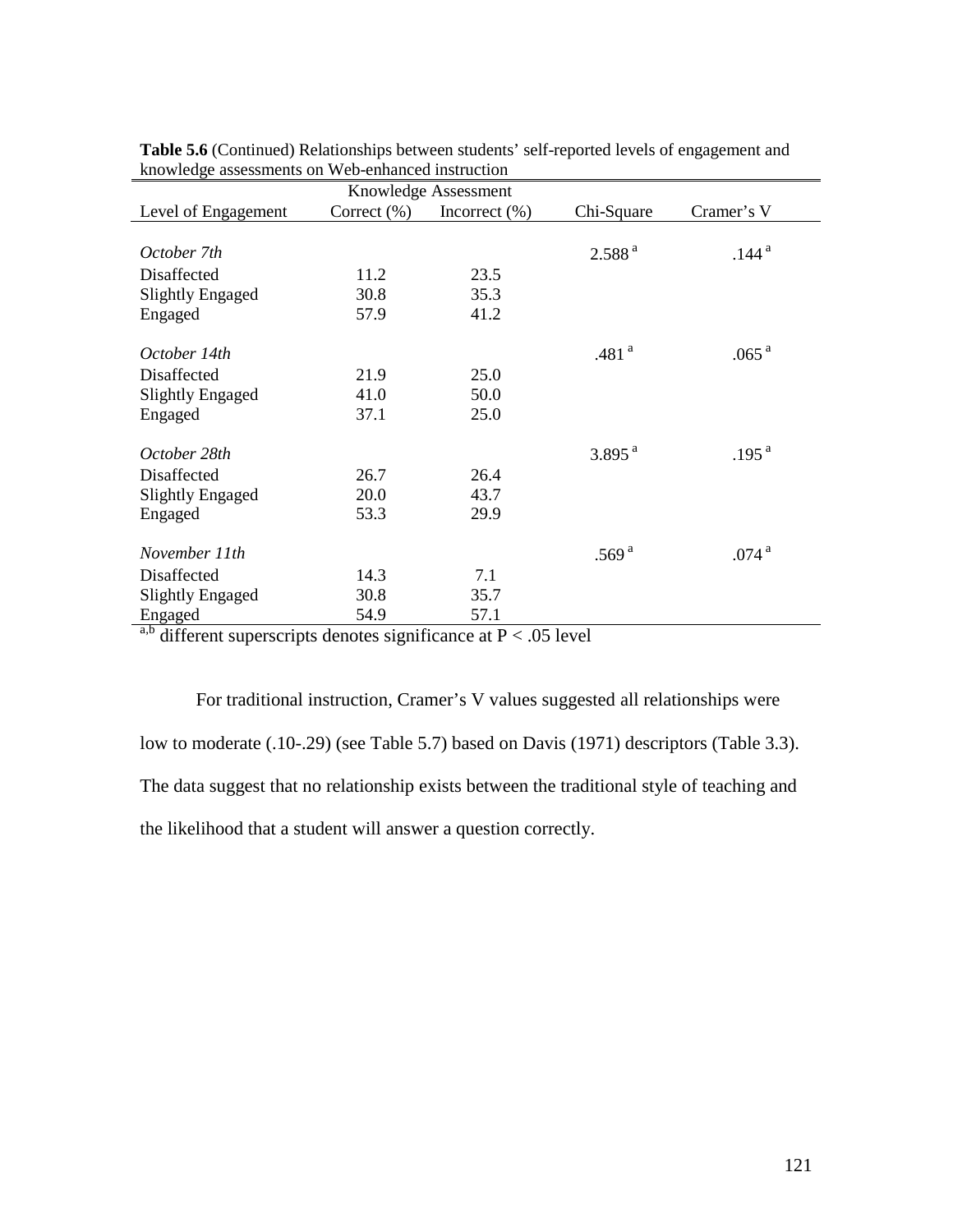| <b>Davis</b> Tank of Hilcar Ferationship for traditional mistraction |            |                       |  |
|----------------------------------------------------------------------|------------|-----------------------|--|
| Date                                                                 | Cramer's V | Davis' Rank of Linear |  |
|                                                                      |            | Relationship          |  |
| September 2nd                                                        | .150       | Low to Moderate       |  |
| September 4th                                                        | .121       | Low to Moderate       |  |
| September 6th                                                        | .164       | Low to Moderate       |  |
| September 18th                                                       | .177       | Low to Moderate       |  |
| September 23rd                                                       | .153       | Low to Moderate       |  |
| September 30th                                                       | .166       | Low to Moderate       |  |
| October 21st                                                         | .192       | Low to Moderate       |  |
| October 30th                                                         | .190       | Low to Moderate       |  |
| November 13th                                                        | .139       | Low to Moderate       |  |
| December 2nd                                                         | .108       | Low to Moderate       |  |
| December 4th                                                         | .127       | Low to Moderate       |  |
|                                                                      |            |                       |  |

**Table 5.7** Davis' rank of linear relationship for traditional instruction

For technology-enhanced instruction, Cramer's V values suggested all relationships were either trivial (.01-.09) or low to moderate (.10-.29) (see Table 5.8) based on Davis (1971) descriptors (Table 3.3). The data suggest that no relationship exists between the technology-enhanced style of teaching and the likelihood that a student will answer a question correctly.

| Date           | Cramer's V | Davis' Rank of Linear |
|----------------|------------|-----------------------|
|                |            | Relationship          |
| September 9th  | .098       | Low to Moderate       |
| September 16th | .104       | Low to Moderate       |
| September 20th | .065       | Trivial               |
| October 11th   | .141       | Low to Moderate       |
| October 11th   | $.290*$    | Low to Moderate       |
| October 21st   | .161       | Low to Moderate       |
| October 23rd   | .076       | Trivial               |
| October 30th   | .034       | Trivial               |
| November 1st   | .197       | Low to Moderate       |
| November 6th   | .042       | Trivial               |
| November 11th  | .139       | Low to Moderate       |
| November 15th  | .109       | Low to Moderate       |
| November 15th  | .086       | Trivial               |

**Table 5.8** Davis' rank of linear relationship for technology-enhanced instruction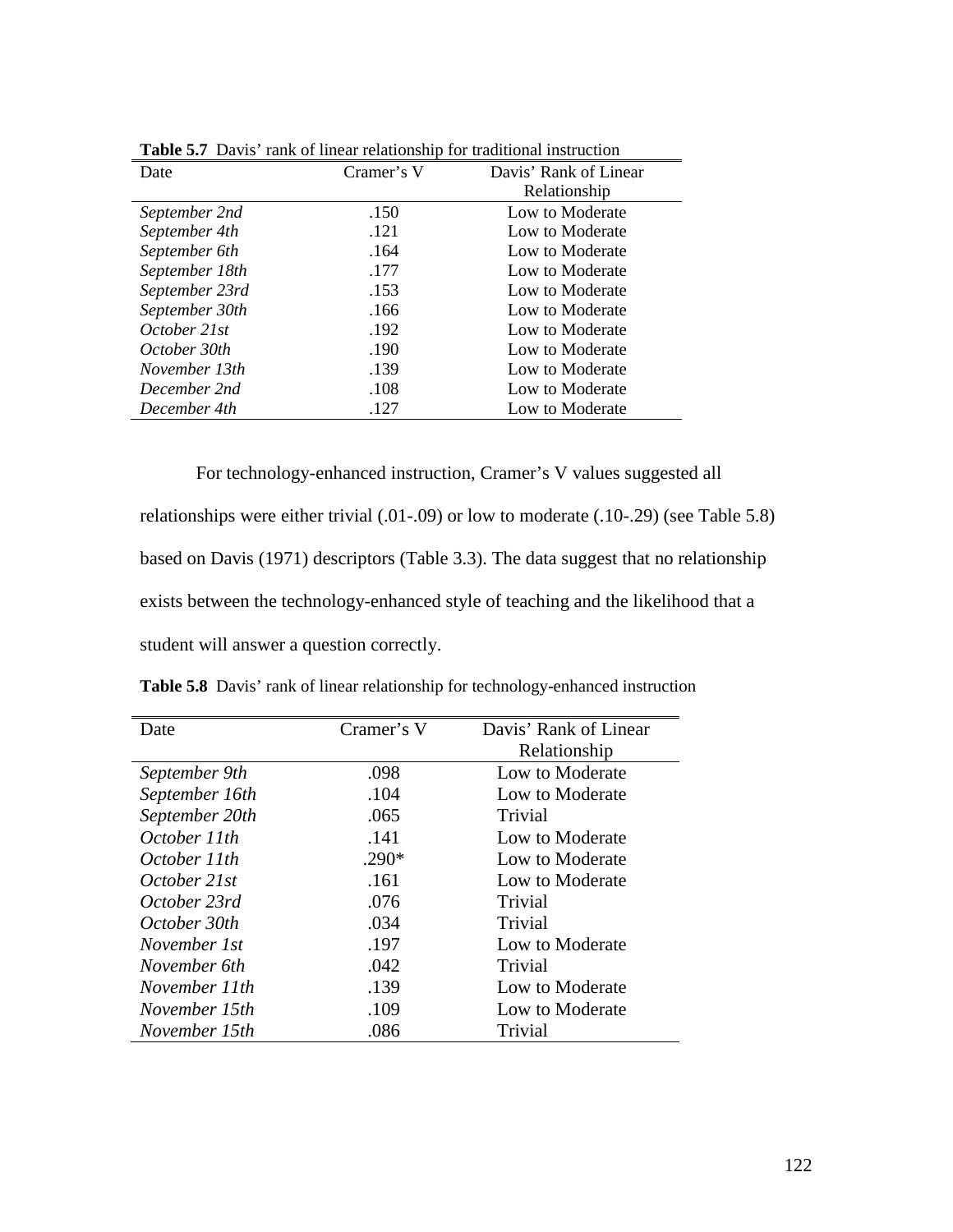For web-enhanced instruction, Cramer's V values suggested all relationships were either trivial (.01-.09) or low to moderate (.10-.29) (see Table 5.9) based on Davis (1971) descriptors (Table 3.3). The data suggest that no relationship exists between the technology-enhanced style of teaching and the likelihood that a student will answer a question correctly.

| <b>Lable 5.7</b> Davis Talk Of Hitch Telationship for Web-emianced histruction |            |                       |  |
|--------------------------------------------------------------------------------|------------|-----------------------|--|
| Date                                                                           | Cramer's V | Davis' Rank of Linear |  |
|                                                                                |            | Relationship          |  |
| August 30th                                                                    | .096       | Trivial               |  |
| August 30th                                                                    | .077       | Trivial               |  |
| September 9th                                                                  | .212       | Low to Moderate       |  |
| September 20th                                                                 | .152       | Low to Moderate       |  |
| September 30th                                                                 | .127       | Low to Moderate       |  |
| October 7th                                                                    | .144       | Low to Moderate       |  |
| October 14th                                                                   | .065       | Trivial               |  |
| October 28th                                                                   | .195       | Low to Moderate       |  |
| November 11th                                                                  | .074       | Trivial               |  |

**Table 5.9**Davis' rank of linear relationship for Web-enhanced instruction

### **IMPLICATIONS**

 The data suggests that students do perceive teaching styles in different manners. This leads one to deduce that students like, or enjoy one form of lecture more than another. The data could be suggesting that students are more entertained and therefore more pleased with the mode of presentation.

Although no statistical difference was detected between the method of delivery and the likelihood of answering a question correctly, there were some differences. This begins the process of asking what the next steps should be? The option of measuring the dynamics of engagement over the course of the semester may lead to some predictable trends of when students are more likely to be engaged or disaffected, regardless of the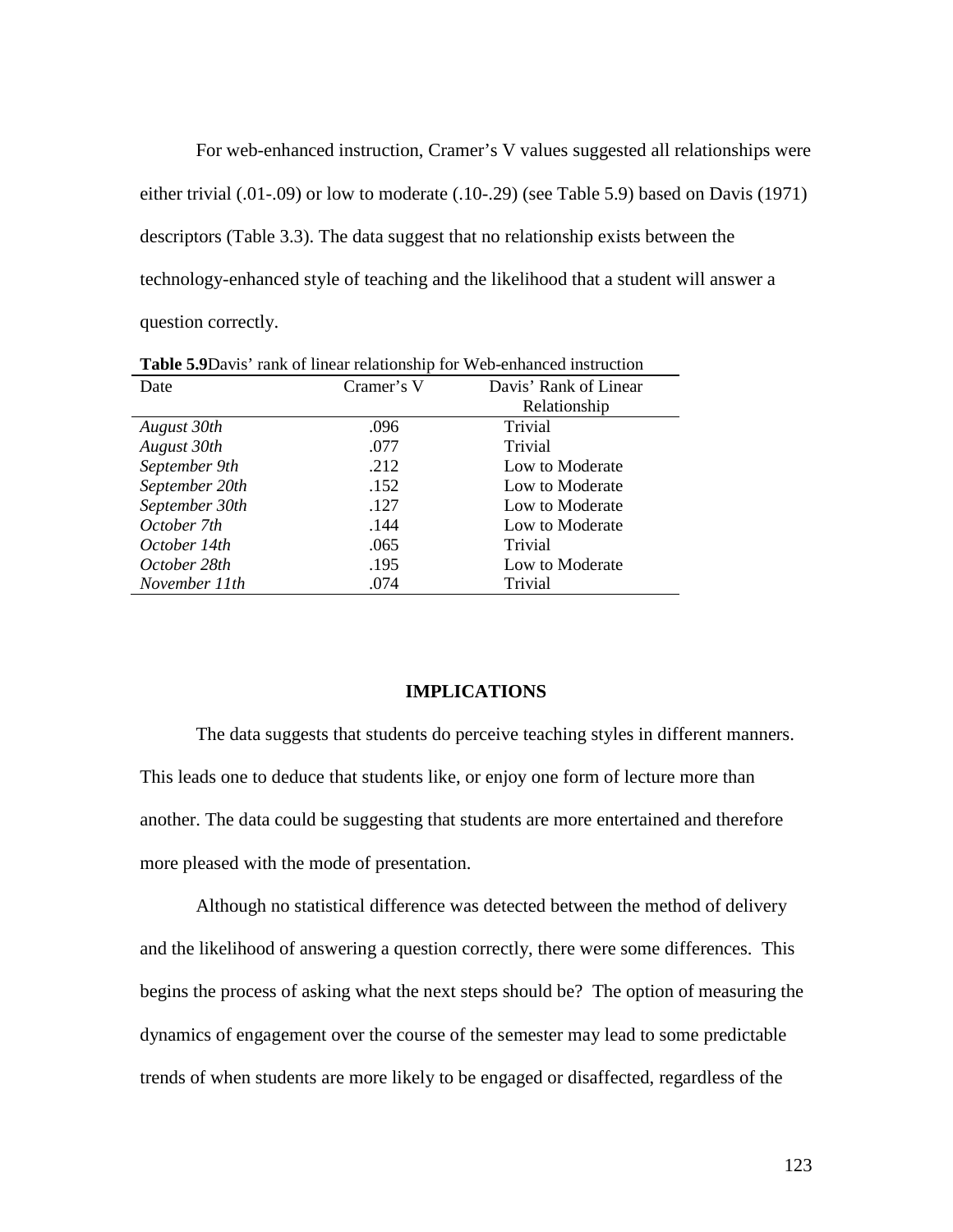type of delivery. The data were analyzed and described as an aggregate data pool, but variance terms from within group analysis does show some variation in what students report about their level of interaction with classroom material. More work could be done with other predictive factors, such as academic performance prior to entering their undergraduate studies, the level of comfort with technology and their particular type of learning styles in so much as how these interact with the level of engagement.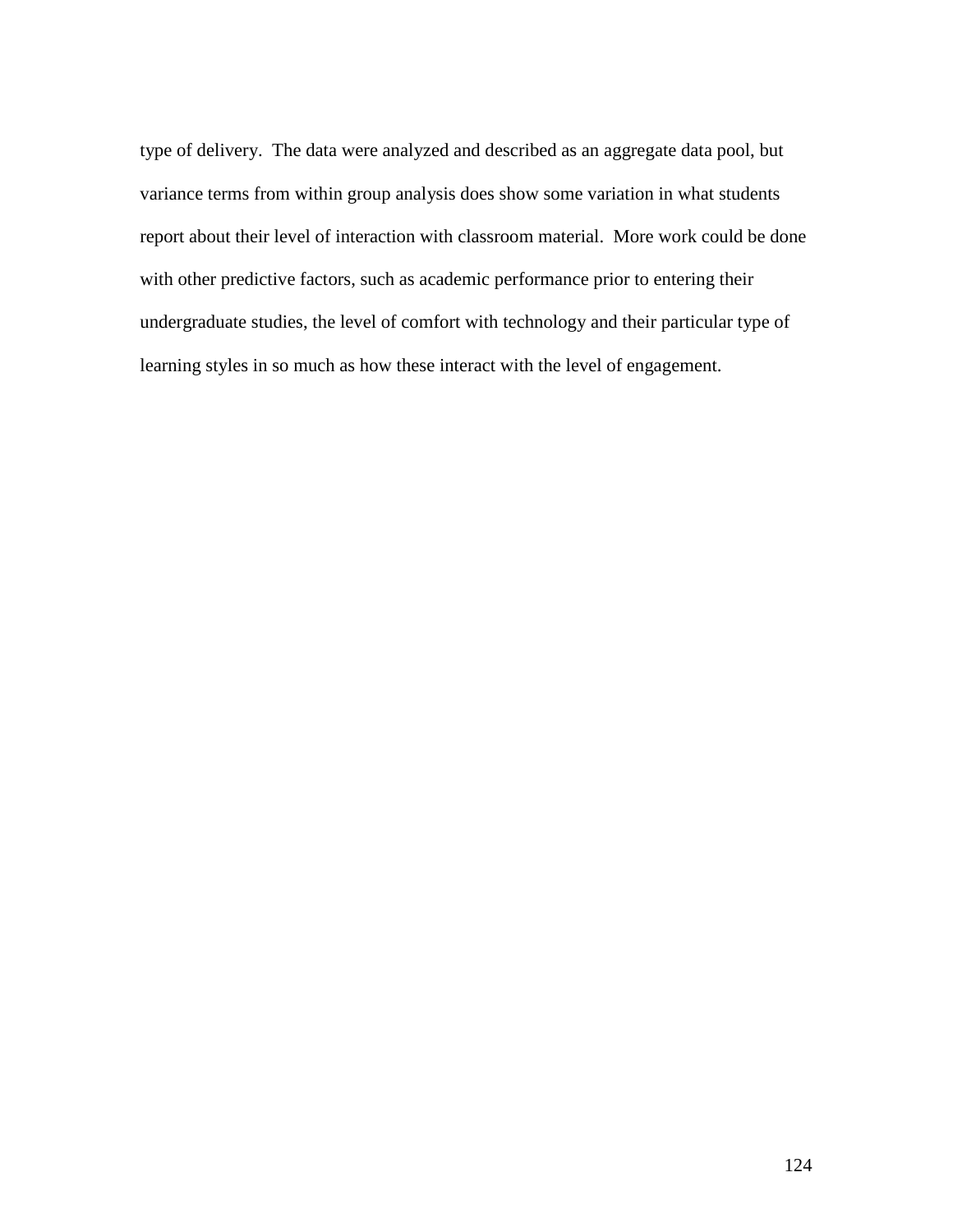### **Chapter 6**

## **SYNTHESIS**

 Teaching is an ancient discipline, which at times has been viewed as a tool to relay relevant information and at other times appreciated as an art unto itself. There is little argument amongst scholars, teachers and learners that there are multiple forms of teaching available and most (if not all) have unique application given tendencies of teachers and learners to have their own styles. This unique relationship is complicated further with the reality that each finite piece of subject matter has its own tendencies and therefore may be more successfully transferred to a learner by employing a unique style or combination of styles. The central issue remains that from good teaching can come good or true learning. Learning that the literature defines as "useful" being able to employ it towards some end to better a discipline and ultimately society.

Many descriptors exist to describe this internalization of material but in the end, the goal is to improve the learner by equipping them with useful information. To accomplish this task is to deal with multiple variables simultaneously and to be able to adapt as conditions change. Simply stated good teaching that leads to good learning is a dynamic experience. Some have suggested that as more tools are available to the teachers, most notably the rapid pace with which technology has infiltrated our classrooms, that teaching has been transformed into an entertainment venue, one in which good teaching has been replaced with theatre at the cost of relaying information. Unfortunately this conundrum has existed since the beginning of time, with some more skilled at relaying information than others, either through oratory, technical skills or

125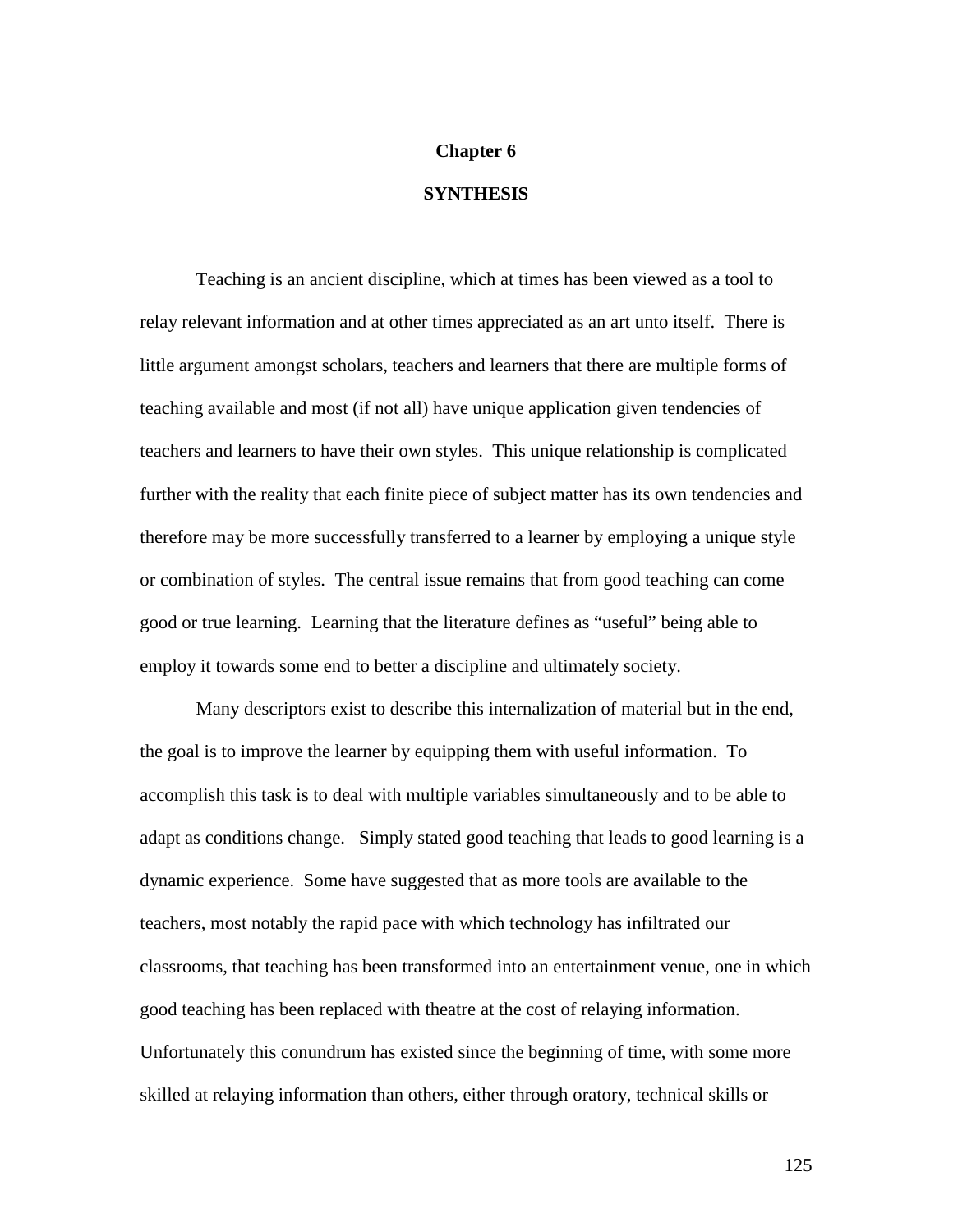social status. I submit that entertainment is a much a part of good teaching as the quality of the information presented. To steal an analogy from animal science, good nutrition is dependent on two factors, digestibility and palatability. In the case of teaching, sound delivery of information is dependent on being able to engage the learner and place them into a state in which they can ingest the information (palatability if you will) and ultimately for the information to be of a sort that has utility, is useful to the learner for their particular station in life (digestibility). The presence of one without the other leads to an imbalance that cannot hope to accomplish some of the goals described earlier.

In this study the teaching itself becomes the research subject with the learners assisting in data collection and the learners themselves offering their perception of the effectiveness of a style of material delivery. Although many variables exist the project has a unique appeal. No research design can hope to control all of the variables that exist in the classroom. The students themselves being unique individual, leads to a hopeless set of confounding variables, but in that level of confusion the outcome becomes representative of what actually occurred.

The outcome of this study is inconclusive, small differences are detected but statistics can find no level of significance, suggesting these subtle differences are due as much to chance as the test variables. In the discipline of education researchers often talk of "practical significance." I do believe that the accumulated data does offer some practical significance. Such things as finding statistical significance between male and female perceptions, in isolated incidences, of type of instruction and engagement and finding differences, again in isolated incidents of differences in both engagement by class rank and differences in engagement by final grade.

126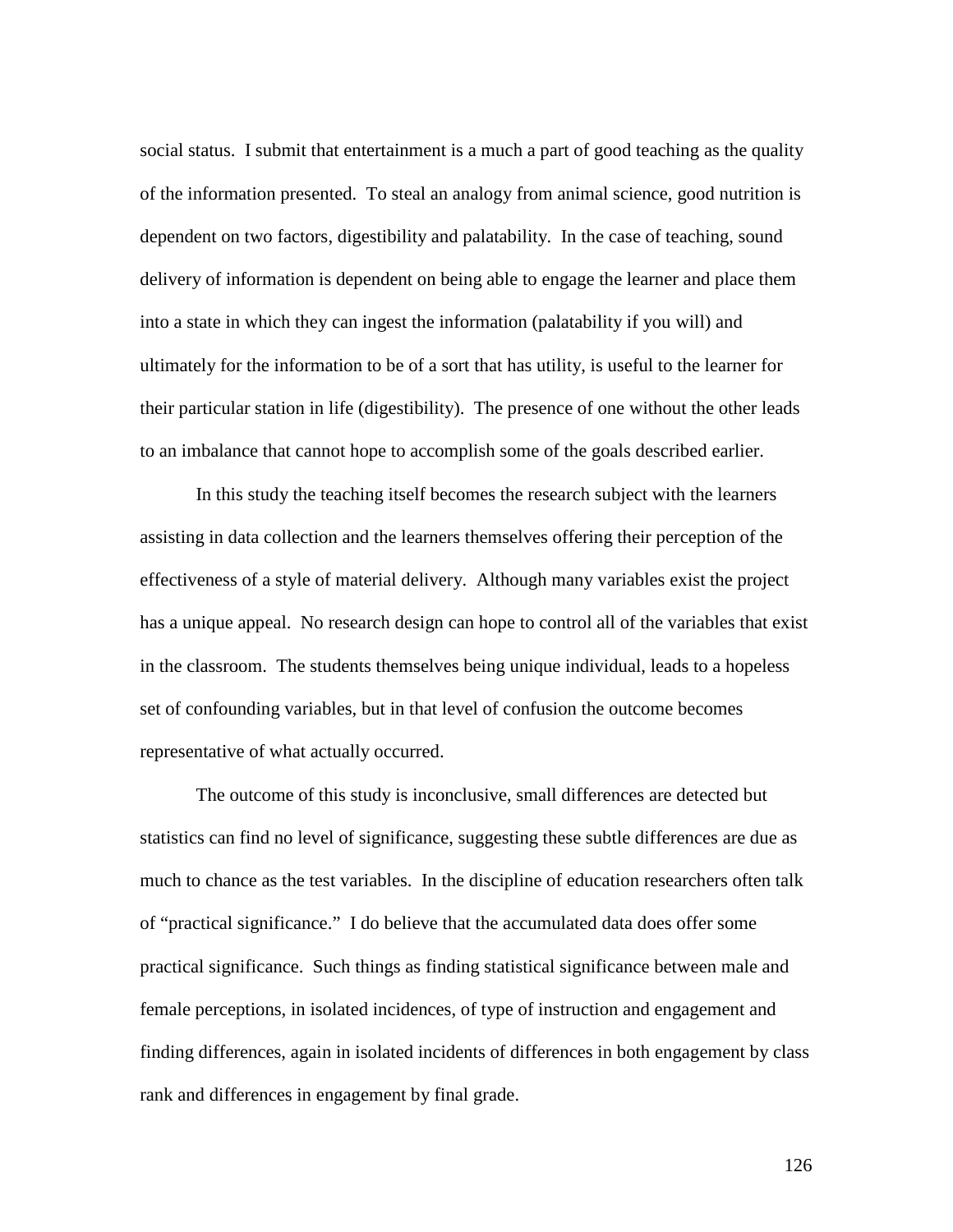A logical next step would be to investigate further the factors that cause stronger relationships between style of teaching and engagement for all students. The variation between one day's traditional lecture and the next may be substantial enough to find variables that can be altered, all for a more desirable learning outcome.

The logical next step for the research then becomes a need to work backwards and attempt to find a means of more effectively describing the differences in the students, to more closely look at extenuating factors such as time during the lecture, day of the week, time during the semester and proximity to other academic stressors (such as chemistry and biology tests, due dates for large projects and anxiety associated with mid-term and final grade reporting periods.) Maybe in these variables lie subtle hints as to things a teacher can do to improve the chances that presented material will be internalized and become useful. The teacher may be able deliver material in a different manner, choose which material is taught, offer alternative learning experiences, schedule assessments at a different time, etc. Regardless any information that leads to a situation that better learning can occur is useful. This utility can be employed in different manners but at least it becomes an attempt to explain the effects of known phenomena.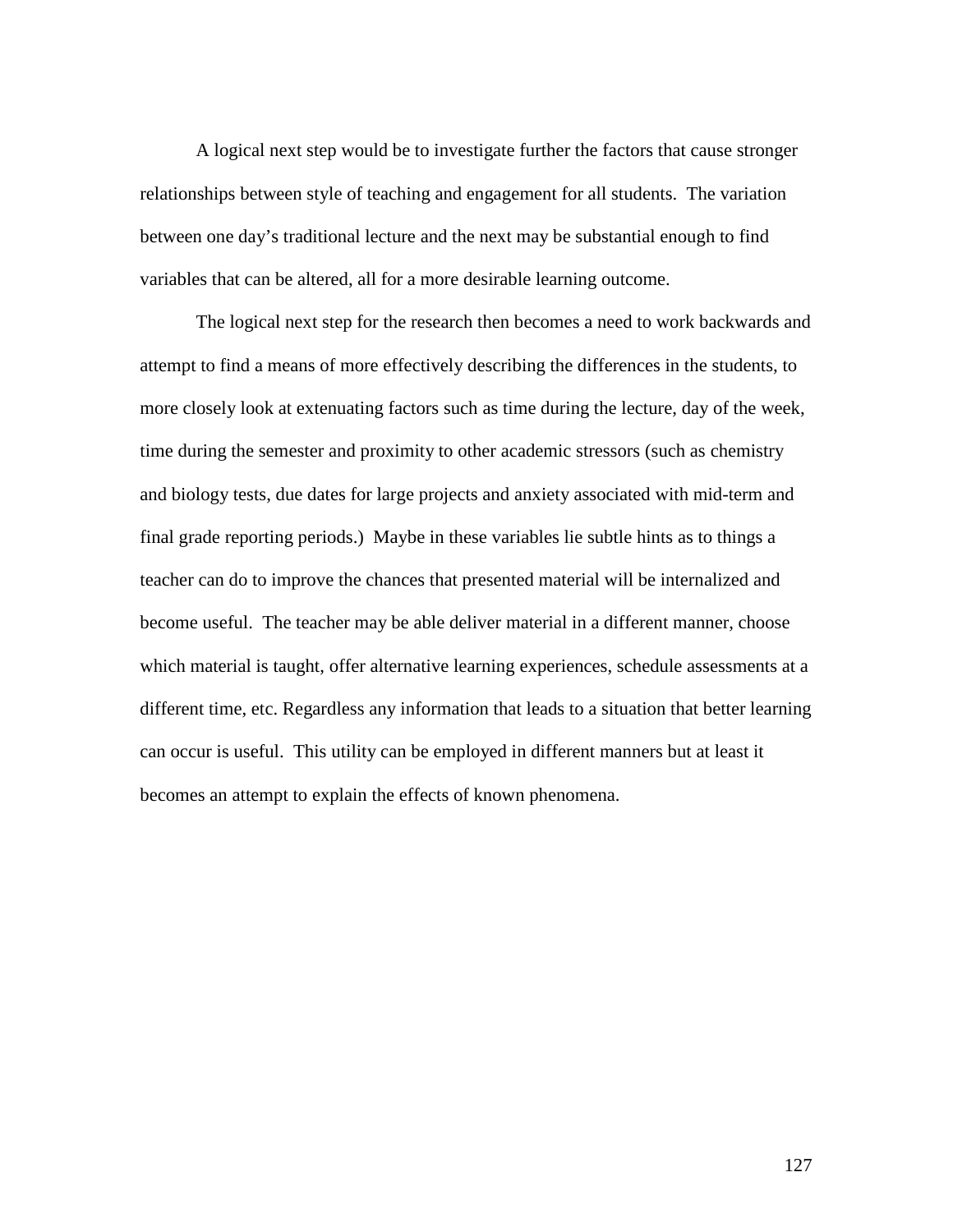## Appendix A

# FERPA Exemption

Stan B. Smith <SBSMITH@clemson.edu> Enomy. Subject: FW: FERPA Exception and IRB Approvals Dale Layfield <DLAYFIE@clemson.edu>, Laura Moll To: </moll@clemson.edu>. Brian Bolt <bolt@clemson.edu>

Dale. I have read over the attached research plans associated with students in AVS 150 in the fall 2008. The study qualifies for the FERBA exception. Thus, permission from individual students to use their data is not required. Best wishes with the project. Regards, Stan Smith

Stan Smith -- Registrar -- Clemson University -- 102 Sikes Hall -- 864.656.2171

From: Dale Laxfield [mailto:dlayfie@exchange.clemson.edu] To: sbsmith@clemson.edu; Laura Moll.Cc: Brian Bolt.Subject: FERPA **Exception and IRB Approvals** 

Mr. Smith and Ms. Moll. On behalf of Brian Bolt (Department of Animal & Veterinary Sciences) and myself, please see the attached documents requesting FERPA Exception and IRB approvals for the intent to use data that were collected during the Fall 2008 semester in AVS 150. At the time, Mr. Bolt conducted an anecdotal review of instructional techniques through students using their jClickers. This data looks to have interesting findings and we would like to use information from the student data warehouse (and remove any identifying linkers afterwards) and the data gained in the class assessments for possible publication if approved. If you have any concerns or questions, please call me at any time at (864) 656-5676 or at my cell at (864) 906-2484. Thank you for your assistance.

Best Regards,

Dale Layfield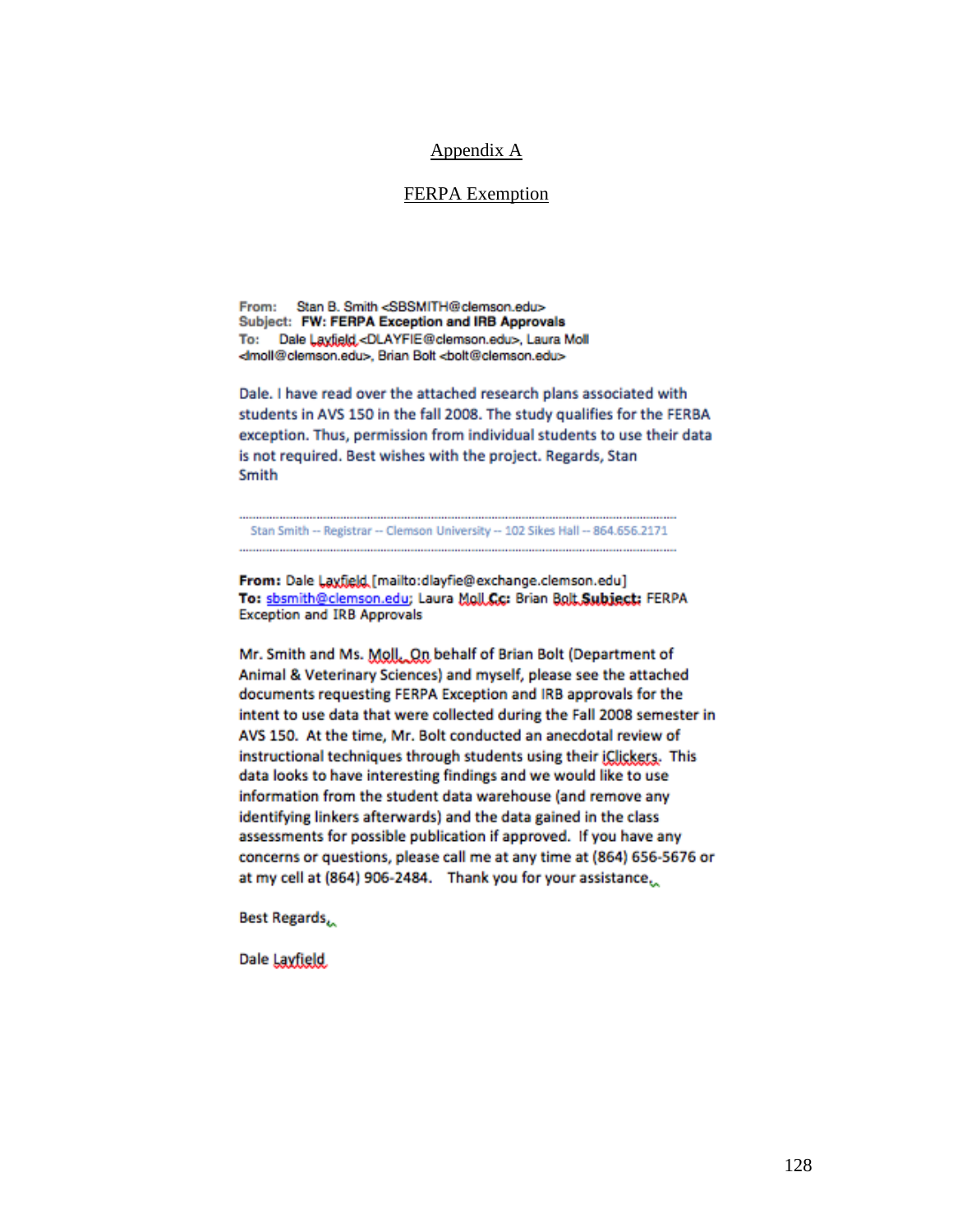# Appendix B

## IRB approval

From: Rebecca Alley <RALLEY@exchange.clemson.edu> Subject: Validation of IRB protocol # IRB2009-151, entitled "Measuring the Impact of Varied Instructional Approaches in an Introductory Animal Science Course Through Assessment of Student's Self-Perceived Levels of Engagement" To: Dale Layfield, -dlayfie@clemson.edus-

Dear Dr. Layfield,

The Chair of the Clemson University Institutional Review Board (IRB) validated the protocol identified above using Exempt review procedures and a determination was made on May 18, 2009, that the proposed activities involving human participants qualify as Exempt from continuing review under Category B1, based on the Federal Regulations (45 CFR 46). You may begin this study.

Please remember that no change in this research protocol can be initiated without prior review by the IRB. Any unanticipated problems involving risks to subjects, complications, and/or any adverse events must be reported to the Office of Research Compliance (ORC) immediately. You are requested to notify the ORC when your study is completed or terminated.

Please review the Responsibilities of Principal Investigators (available at http://media.clemson.edu/research/compliance/irb/pi-responsibilities.doc) and the Responsibilities of Research Team Members (available at http://media.clemson.edu/research/compliance/irb/research-team-responsibilities.doc) and be sure these documents are distributed to all appropriate parties.

Good luck with your study and please feel free to contact us if you have any questions. Please use the IRB number and title in all communications regarding this study.

Sincerely, Becca

Rebecca L. Alley, J.D. **IRB Coordinator** Office of Research Compliance **Clemson University** 223 Brackett Hall Clemson, SC 29634-5704 ralley@clemson.edu Office Phone: 864-656-0636 Fax: 864-656-4475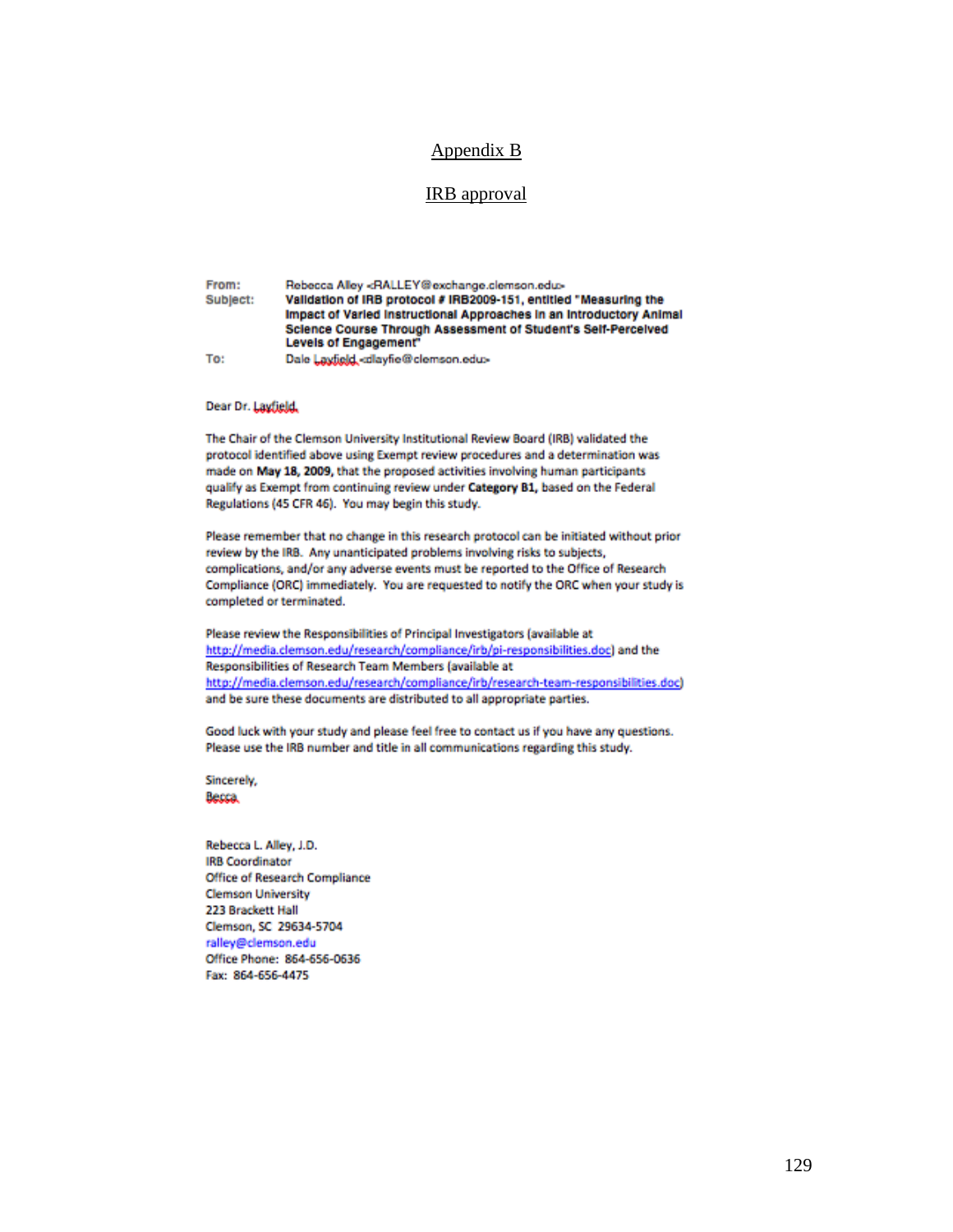# **REFERENCES**

Acker, Duane. "The Doctorate Teaching Degree." Journal of Animal Science 33 (1971): 906-909.

Acker, Duane. "What and How Should We Teach the Begining Animal Science Student." Journal of Animal Science 23 (1964): 278-282.

Alley, M., and K. Neeley. Discovering the power of PowerPoint: Rethinking the design of presentation slides from a skillfull user's perspective. In *Proceedings of the 2005 American Society of engineering education annual conference and exposition,* Portland, Oregon June 12-15

Anderman, L.H. and C. Midgley. Motivation and middle school students. Champaign: ERIC Clearinghouse on Elementary and Early Childhood Education, 1998.

Apperson, J.M., et al. "The impact of presentation graphics on student's experience in the classroom" Computers in the Classroom 36 (2006): 297-308.

Arambula-Greenfield, Teresa. "Implementing problem-based learning in a college science class." Journal of College Science Teaching 26.1 (1996): 26-31.

Arons, Arnold. A Guide to Introductory Physics Teaching. New York: Wiley, 1990.

Baird, L.L. "Biographical and Educational Correlates of Graduate and Professional School Admissions Test Scores." Educational and Psychology Measurement (1976): 415-420.

Bandura, A. "Perceived self-efficacy in cognitive development and functioning." Educational Psychologist 28.2 (1993): 117-148.

Bandura, A. "Self efficacy: Toward a unifying theory of behavioral change." Psychological Review 84 (1977): 191-215.

Bandura, A. Social foundations of thought and action: A social cognitive theory. Englewood Cliffs: Prentice-Hall, 1986.

Barbe, Walter and Raymond Swassing. Teaching through Modality Strengths: Concepts and Practices. Columbus: ZanerBloser, 1979.

Barkley, A. "Learning Styles and Student Achievment: Bringing Psychology into the Agricultural Classroom." NACTA Journal (1995): 10-12.

Barnes, D.M., J.P. Sims and W. Jamison. "Use of Internet-based resources to support an introductory animal into a science course." Journal of Animal Science 77 (1999): 1306-1313.

Beck, M.M and J.C. Swanson. "Value-added animal agriculture: Inclusion of race and gender in the professional formula." Journal of Animal Science 81 (2003): 2895-2903.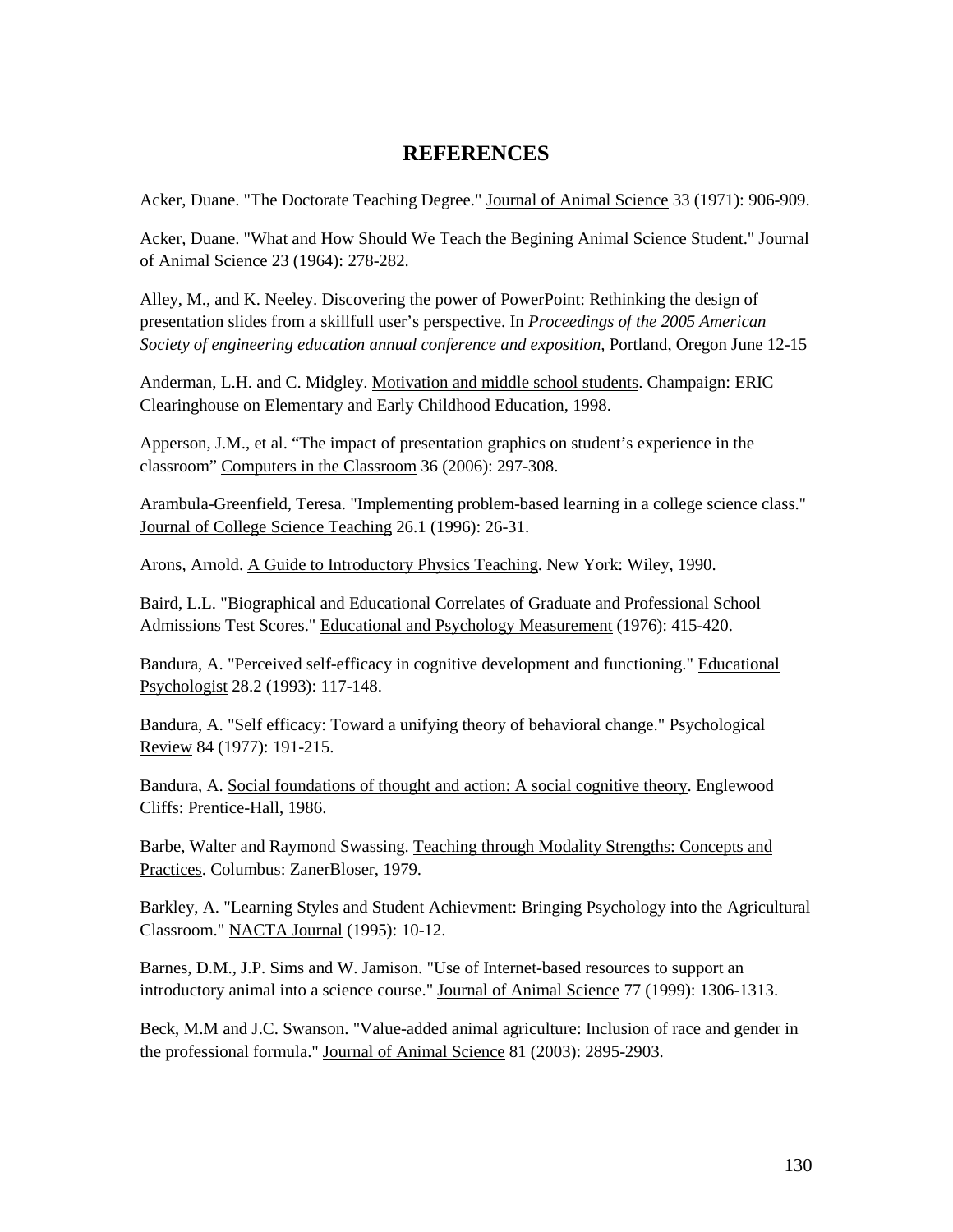Berl, E. "Justus Liebig May14, 1803-April 18, 1873." Journal of Chemical Education 15 (1938): 553-562.

Black, Kersey A. "What to do when you stop lecturing: become a guide and a resource." Journal of Chemical Education 70.2 (1993): 140-145.

Bligh, D.A. What's the Use of Lecturing? University of Exeter. Devon, 1971.

Brooks, S.R., Freiburger, S.M., and Grotheer, D.R. " Improving elementary student engagement in the learning process through integrated thematic instruction. Unpublished master's thesis, Saint Xavier University, Chicago, I." 1998. ERIC Document Reproduction Service. 20 May 2009.

Brophy, J. "Conceptualizing Student Motivation." Educational Psychologist (1983): 200-215.

Buchanan, D.S. "ASAS Centennial Paper: Animal Science Teaching: A Century of Excellence." Journal of Animal Science 86 (2008): 3640-3646.

Campbell, John R. "Motivating Students." Journal of Animal Science 44 (1977): 889-895.

Carini, Rober M., George D. Kuh and Stephen P. Klein. "Student Engagement and Student Learning: Testing the Linkages." American Educational Research Association. San Diego: Research in Higher Education, 2006. 42.

Casey, T.M. and K. Plaut. "Women and minorities in animal science: Do issues exist?" Journal of Dairy Science 86 (2003): E35-E46.

Chang, W.C. "Learning goals and styles by gender - a study of NUS students." 2004.

Chapman, Elaine. "Assessing Student Engagement Rates." September 2003. ERIC Digest. 18 May 2009 <http://www.ericdigests.org/2005-2/engagement.html>.

Cheek, Karen. "The Normal School." 27 May 2009 <http://www.nd.edu/~rbarger/www7/normal.html>.

Chickering, ArthurW and Zelda F Gamson. Seven Principles for Good Practice in Undergraduate Education. March 1987.

Coffey, W.C. "Teaching Animal Husbandry in War Time." American Society of Animal Production. 1920. 50-52.

Csikszentmihalyi, Mihaly. Flow: The Psychology of Optimal Experience. New York: Harper and Row, 1990.

Czikszenthihayli, Mihaly. Beyond Boredom and Anxiety. San Francisco: Jossey-Bass, 1975.

Davis, J.A. Elementary Survey Analysis. Englewood CLiffs: Prentice-Hall, 1971.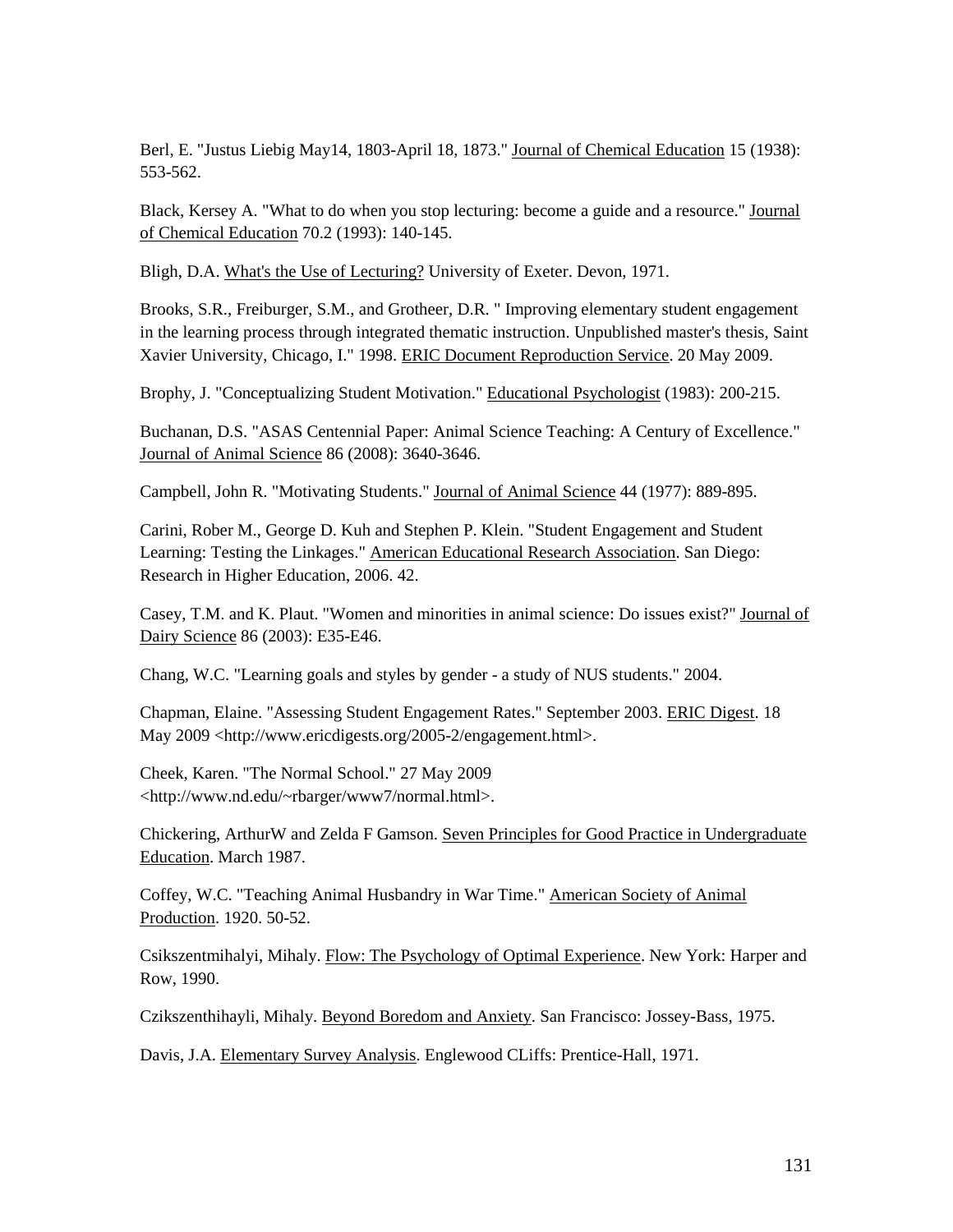Dev, P.C. "Intrinsic motivation and academic achievement: What does their relationship imply for the classroom teacher? ." Remedial and Special Education (1997): 12-19.

Driesnack, M. "A closer look at PowerPoint Feature Article" Journal of Nursing Education 44 (2005): 347.

Encyclopædia Britannica. "Jean-Baptiste Boussingault (french chemist)." 2009. 27 May 2009 <http://www.britannica.com/EBchecked/topic/75934/Jean-Baptiste-Boussingalt>.

Ericksen, S.C. "The Lecture." Memo to the Faculty 1978.

FAEIS. "Baccalaureate Degrees Awarded in Agriculture, Agriculture Operations and Related Sciences at 1862 Institutions." 2009. FAEIS Reports. USDA. 28 May 2009 <http://faeis.ahnrit.vt.edu/reports/reports 2006\_2007/degrees/degrees\_ag/degrees\_ag\_1862\_bacc.html>.

Feldman, Robert and Thomas Prohaska. "The Student as Pygmalion: Effect of Student Expectation on the Teacher ." American Psychological Association (1979): 485-493.

Filak, Vincent F. and Kenon M. Sheldon. "Teacher support, student motivation, student need satisfaction, and college teacher course evaluations: Testing a sequential model." Educational Psychology 28.6 (2008): 711-724.

Fisher, C., et al. "Teaching Behaviors, Academic Learning Time and Student Achievement: An Overview." C.Denham and A Lieberman (Eds) Time to Learn. Washington: National Institute of Education, 1980.

Fleming, N.D. "I'm different; not dumb. Modes of presentation (VARK) in the tertiary classroom." 1995 Annual Conference of the Higher Education and Research Development Society of Australasia. Ed. Zelmer A. 1995. 308–313.

Fleming, N.D. VARK, a Guide to Learning Styles. 2005. 25 June 2009 <http://www.varklearn.com/english/index.asp>.

Frost, J.T. "Improving Instruction." American Society of Animal Production. 1936. 172-177.

Gabbin, Alexander L. "Exploratory evidence of accounting majors' motivation to learn." Assessment Update 21.1 (2009): 4-6.

Geyer, Richard E. "Report on Consolidation and Curricula in the Animal Sciences." Conference on Undergraduate Education in Dairy Science. Lincoln: Journal of Dairy Science, 1965. 552-561.

Goddard, Roger D., Wayne K. Hoy and Anita Woolfolk Hoy. "Collective teacher efficacy: Its meaning, measure and impact on student improvement." American Educational Research Journal 37.2 (2000): 479-507.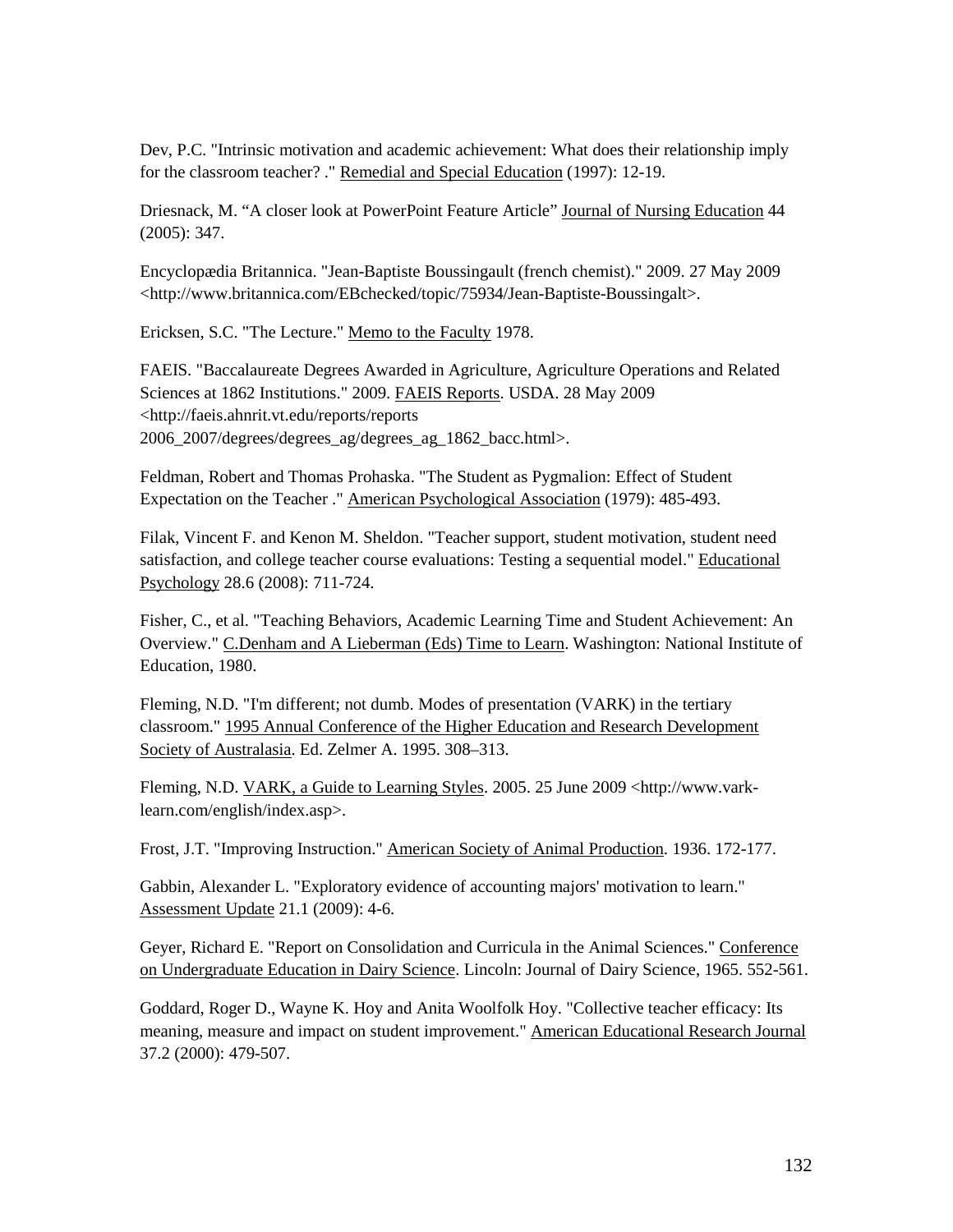Grant, P.M., et al. "the importance of comprehensive agricultural education in land-grant institutions: a historical perspective." Journal of Animal Science 78 (2000): 1684-1689.

Grolnick, W.S. and R.M. Ryan. "Parental Resources and the Developing Child in School." Procidano, M and C (Eds) Fisher. Contemporary Families a Handbook for School Professionals. New York: Teachers College Press, 1992. 275-291.

Gustavson, R.G. "What is an Educated Man." Conference on Undergraduate Education in Dariy Science. Lincoln: Journal of Dairy Science, 1965. 532-535.

Halperm, Diane F. "A cognitive-process taxonomy for sex differences in cognitive abilities." Current Directions in Psychological Science (2004): 138-139.

Hinsdale, Burke A. Horace Mann and the Common School Revival in the United States. New York: Charles Scribner's Sons, 1898.

Hoetltke, Beverly. "Key Learning Community-Flow Theory." 2003. Indianapolis Public Schools. 1 June 2009 <http://www.616.ips.k12.in.us/Theories/Flow/default.aspx>.

Honeyman, M.S. and G.S. Miller. "the effect of teaching approaches on achievement and satisfaction of field-dependent and field-independent learners in animal science." Journal of Animal Science 76 ( 1998): 1710-1750.

Hoover, T.S. and T.T. Marshall. " a comparison of learning styles and demographic characteristics of students enrolled in selected animal science courses." Journal of Animal Science 76 (1998): 3169-3173.

Howell, C.E. "The Objectives of Under-Graduate Education in Animal Husbandry." American Society of Animal Production. 1932. 101-104.

Hultz, Fred S. "Methods of Teaching Animal Husbandry to College Students." American Society of Animal Production. 1930. 151-155.

Hyde, J. S. "The gender similarities hypothesis." American Psychologist 60.6 (2005).

Hyde, J. S.,, E., Fennema and S. Lamon. "Gender differences in mathematics performance: A meta-analysis ." Psychological Bulletin 107 (1990): 139-155.

Kauffman, R.G., et al. "Philosophies of Teaching and Approaches to Teaching." Journal of Animal Sciences 59 (1984): 542-546.

Kearsley, Greg and Ben Shneiderman. "Engagement Theory: A framework for technology-based teaching and learning." 5 April 1999. 1 June 2009 <http://home.sprynet.com/~gkearsley/engage.htm>.

Kildee, H.H. "A Suggested Introductory Course in Animal Husbandry." American Society of Animal Production. 1935. 165-170.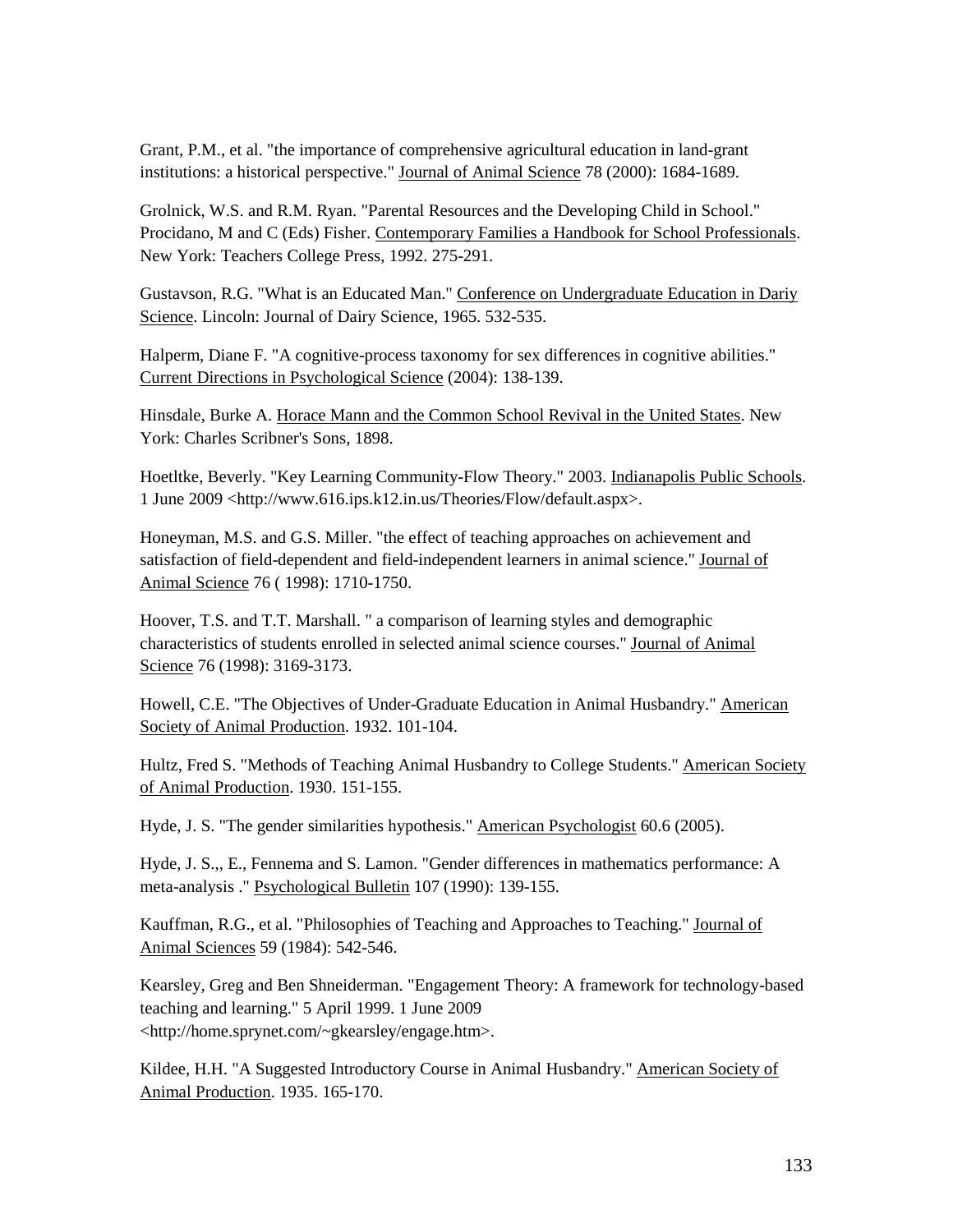Kildee, H.H. "The Value of Personal Contact Between Instructor and Student." American Society of Animal Production. 1930. 155-159.

Kolb, David. Experential Learning. Englewood Cliffs: Prentice-Hall, 1984.

Lasley, John F. "My Successes and Failures in Teaching Students on Campus." Journal of Animal Sciences 48 (1979): 711-714.

liver, J.D. and D.E. Hinlek. "Occupational education research: Selecting statistical procedures." Journal of Studies in Technical Careers 9 (1982): 199-207.

Lowman, J. Mastering the Techniques of Teaching. San Francisco: Jossey-Bass, 1984.

Lowry, R.B. "Electronic presentation of lecture – Effect upon student performance." University Chemistry Education, 3, 158-160.

Lucas, A.F. "Using Psychological Models to Understand Student Motivation." Svinicki, M.D. The Changing Face of College Teaching. New Directions for Teaching and Learning. Vol. 42. San Francisco: Jossey-Bass, 1990.

Lumsden, Linda. "Student Motivation to Learn." Emergency Librarian (1994): 31-32.

Lynch, Douglas J. "Confronting challenges: Motivational beliefs and learning strategies in diffficult college courses." College Student Journal 42.2 (2008): 416-421.

MacIver, D.J., and Reuman, D.A. "Giving their best: Grading and recognition practices that motivate students to work hard." American Educator (1994): 24-31.

McCampbell, C.W. "Teaching Animal Husbandry Courses." American Society of Animal Production. 1925. 67-70.

McManus, Deborah O'Connell, Rita Dunn and Stephen J. Denig. "Effects of traditional lecture versus teacher-constructed and student-constructed self teaching instructional resources on shortterm science achievement and attitudes." The American Biology Teacher (2003).

Mottman, John. "Innovations in physics teaching-a cautionary tale." The Physics Teacher 37.2 (1999): 74.

Murray, John B. "Review of Research on the Myers-Brigg Type Indicator." Perceptual and Motor Skills (1990): 1187-1202.

National Survey of Student Engagment. NSSE: Experiences That Matter: Enhancing Student Learning and Success. Bloomington: Center for Postsecondary Research, School of Education, Indiana University Bloomington, 2007.

Natriello, Gary. "Problems in the evaluation of students and student disengagement from secondary schools." Journal of Research and Development in Education (1984): 14-24.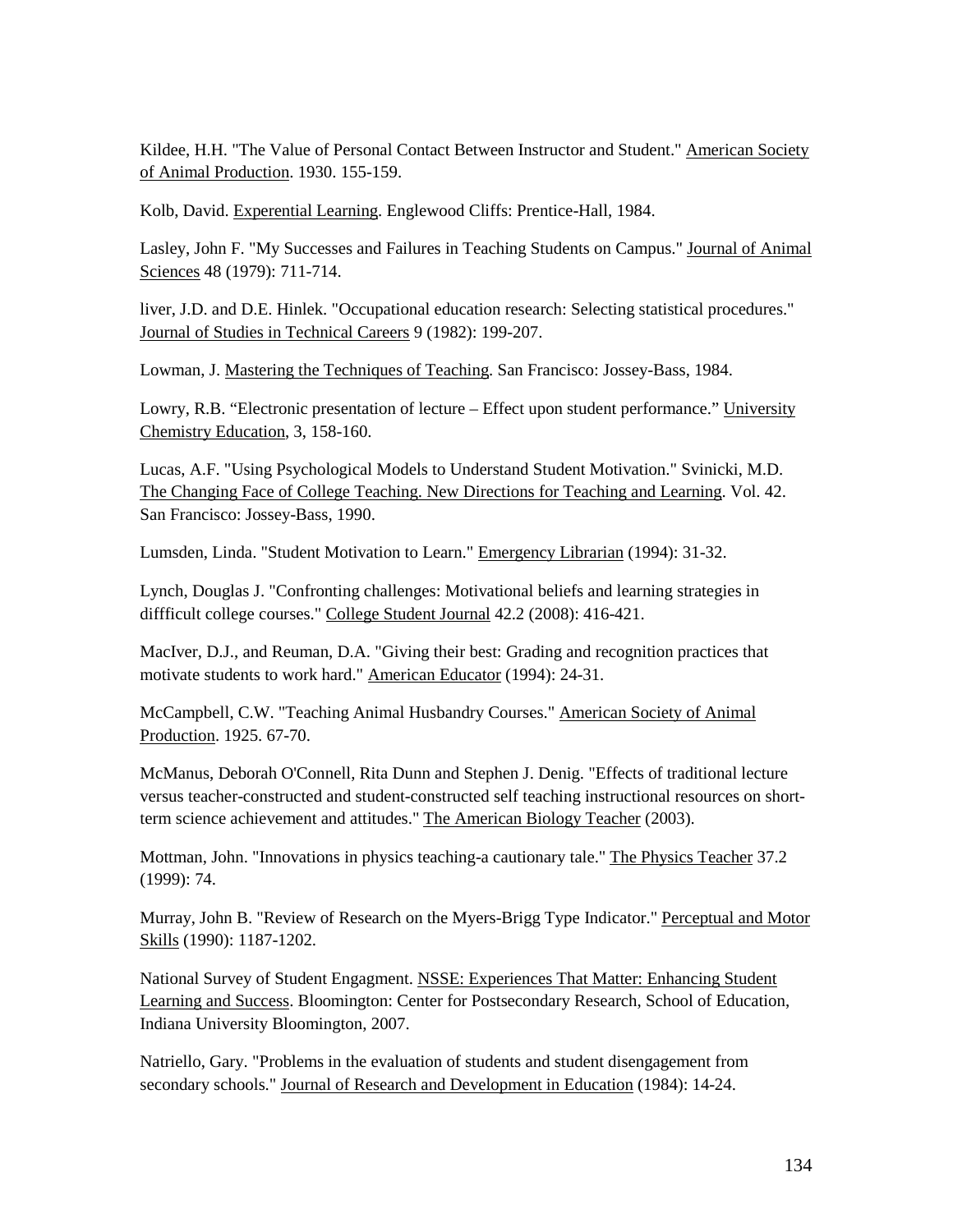Neilsen, J. and J. Levy. "Measuring usability: Preference vs. Performance" Communications of the ACM 37 (1994): 66-75.

New York University Center for Teaching Excellence. "NYU Center for Teaching Excellence." 2008. Faculty Testimonials. 22 June 2009 <http://www.nyu.edu/cte/testimonials.htm>.

O'Shea, T., S. Bearman and A. Downes. "'Quality Assurance and Assessment in Distance Learning." R., Mills and Tait A. Supporting the Learner in Open and Distance Learning. London: Pitman Publishing, 1996.

Pace, C.R. Measuring the Quality of College Student Experiences. Los Angeles: Higher Education Research Institute, 1984.

Peters, M.W., M.F. Smith and G.W. Smith. "Use of critical interactive thinking exercises in teaching reproductive physiology to undergraduate students." Journal of Animal Science 80 (2002): 862-865.

Plumb, Charles S. "Coordination of Courses in Animal Husbandry." American Society of Animal Production. 1917. 70-76.

Pohlman, J.T. "A Description of Effective College Teaching in Five Disciplines as Measured bu Student Ratings." Research in Higher Education (1974): 335-346.

Quiggin, John. "Economic Rationalism." Crossings (1997): 3-12.

Reiling, B.A., et al. "Experential learning in the animal sciences: Development of a multi-species large-animal management and production practicum." Journal of Animal Sciences 81 (2003): 3202-3210.

Rice, V.A. "Evaluating the Animal Science Student." Journal of Animal Science 4 (1945): 453- 462.

Riley, Jack G. "is Animal Science Training Future Teachers?" Journal of Animal Science 33 (1971): 179-181.

Rosenshine, B and N Furst. "Research on Teacher Performance Criteria. Research in Teacher Education: A Symposium." B.O. Smith (Ed). Englewood Cliffs: Prentice Hall, 1971.

Rosenshine, B. and M. Furst. "Research on teacher performance criteria." Smith, B.O. Research in teaching education. Englewood Cliffs: Prentice Hall, 1971. 27-72.

Rosenthal, R. and L. Jacobson. Pygmalion in the classroom: Teacher expectation and pupils' intellectual development. New York: Irvington Publishers, 1968, 1992.

Rotter, J.B. "Generalized expectancies for internal versus external control of reinorcement." Psychological Monographs. Vol. 80. 1966. 1-28.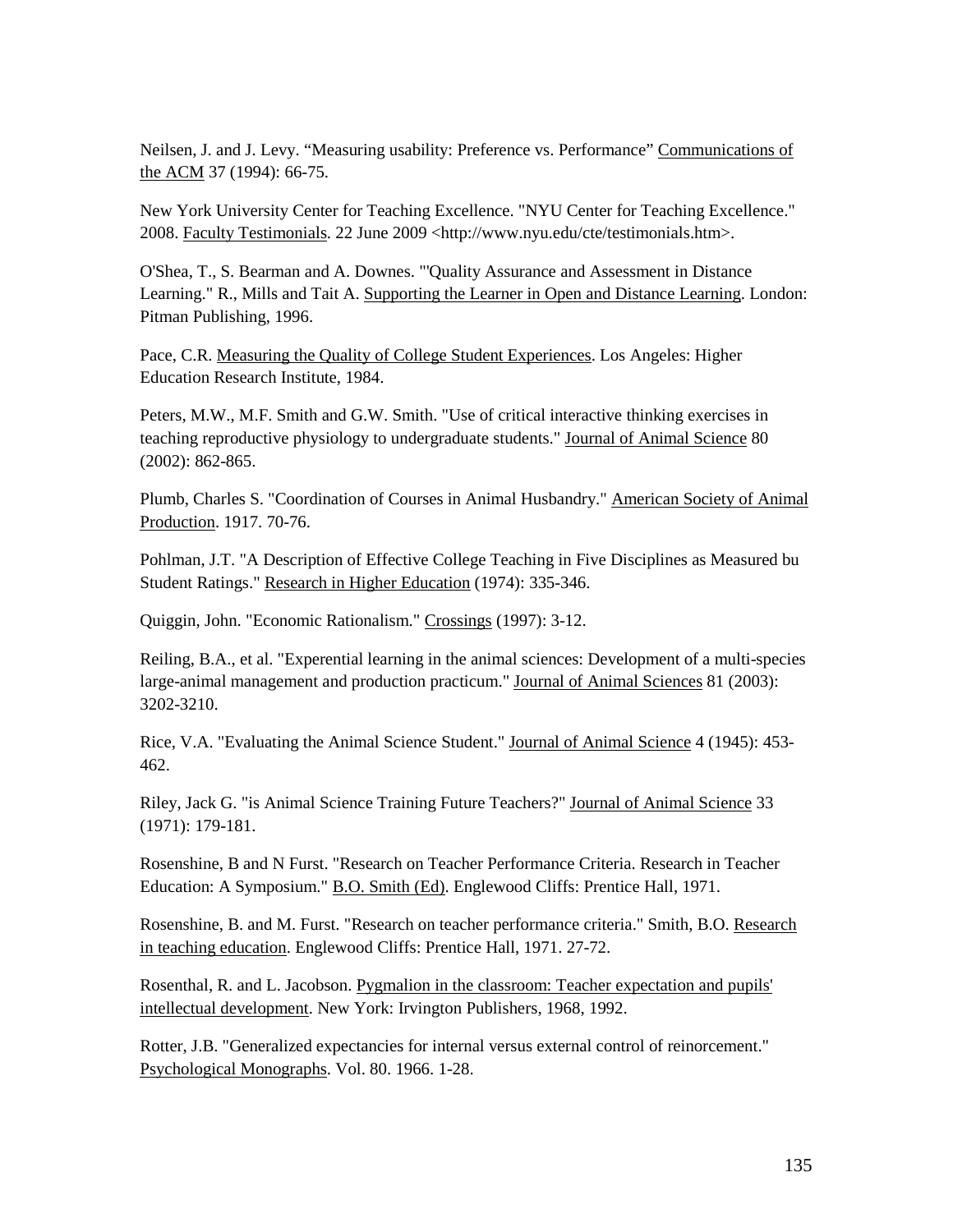Sass, E.J. "Motivation in the College Classroom: What Students Tell Us." Teaching of Psychology 16.2 (1989): 86-88.

Savoy, April, et al., "Information retention from PowerPoint and traditional lectures." Computers & Education 52 (2009) 858-867.

Schillo, Keith K. "Teaching Animal Science; Education or Indoctrination." Journal of Animal Science 75 (1997): 950-953.

Schlecty Center. "Theory of Engagement." 2009. 1 June 2009 <http://www.schlechtycenter.org/pdfs/theoryofengagement.pdf>.

Shulman, Lee S. "Making Differences: A Table of Learning." 2007. The Carnegie Foundation for the Advancement of Teaching. 2 September 2008 <http://www.carnegiefoundation.org/publications/sub.asp?key=452andsubkey=612>.

Skinner, E.A. and M.J. Belmont. "Motivation in the Classroom: Reciprocal effects of Teacher Behavior and Student Engagement Across the School Year." Journal of Educational Psychology (1993): 571-581.

Stein, K., "The dos and don'ts of PowerPoint presentations." Journal of the American Dietetic Association 106 (2006) 11. 1745-1748

Svanum, Soren and Silvia M. Bigatti. "Academic Course Engagement during One Semester Forecast College Success: Engaged Students Are More Likely to Earn a Degree, Do it Faster, and Do It Better." Journal of College Student Development 50.1 (2009): 120-132.

Svanum, Soren and Silvia M. Bigatti. "The Influences of Course Effort and Outside Activities on Grades in a College Course." Journal of College Student Development 47.5 (2006): 564-576.

Szabo, A., and N. Hastings, "PowerPoints power in the classroom: Enhancing students' self efficacy and attitudes." Computers and Education. 45 (2000) 203-215.

Taylor, R.E. and R.G. Kauffman. "Teaching Animal Science: Changes and Challenges." Journal of Animal Science 57 (1983): 171-196.

Trowbridge, E.A. "Some Problems in Teaching Animal Husbandry." Proceedings from the American Society of Animal Production. American Society of Animal Production, 1923. 136- 140.

Tschannen-Moran, M, A. Woolfolk Hoy and W.K. Hoy. "Teacher efficacy: Its meaning and measure." Review of Educational Research 68 (1998): 202-248.

Tufte, E. The cognitive style of powerpoint November 2, 2009 <www.edwardtufte.com/tufte/PowerPoint>